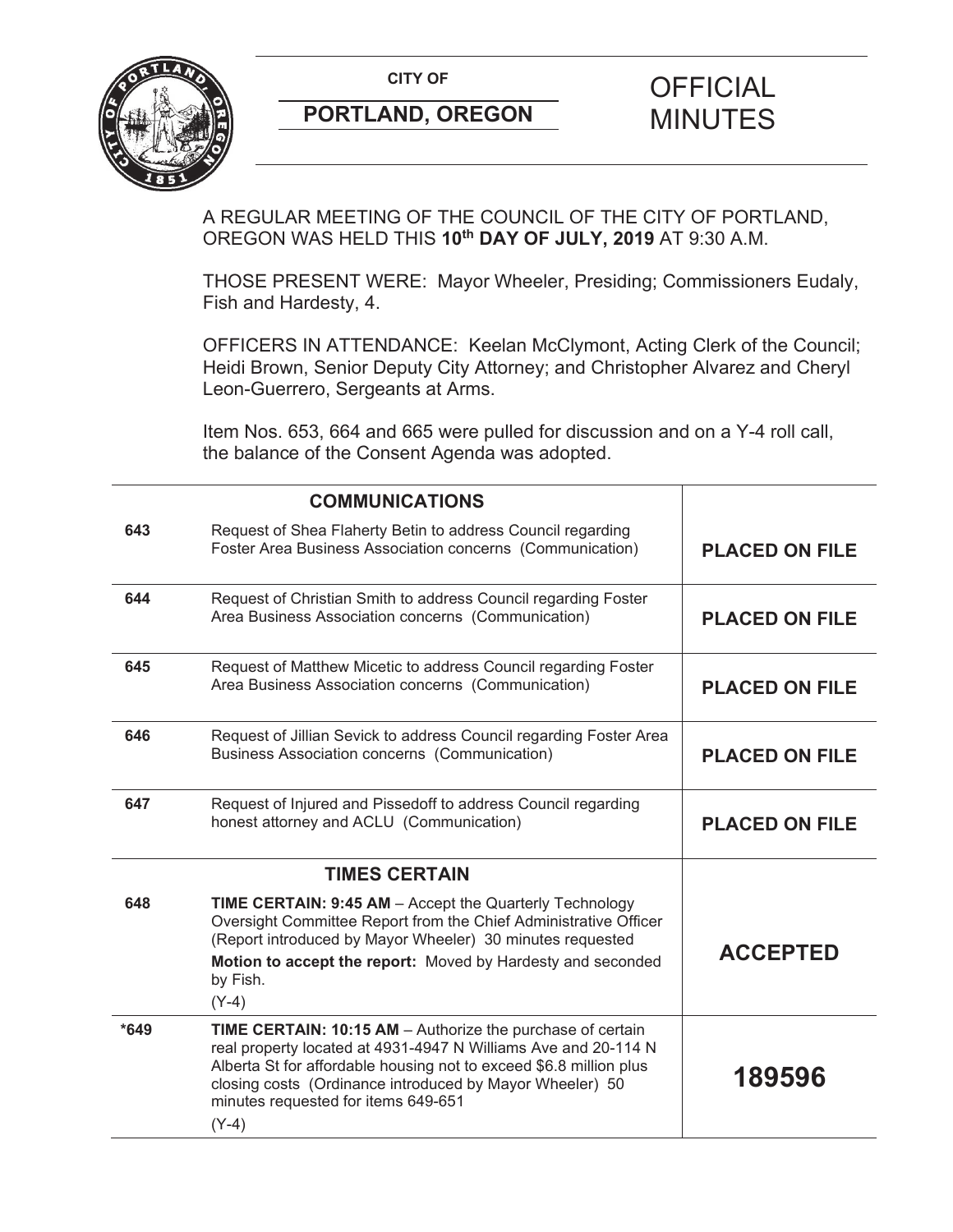|        | July 10, 2019                                                                                                                                                                                                                                 |                                                                                 |
|--------|-----------------------------------------------------------------------------------------------------------------------------------------------------------------------------------------------------------------------------------------------|---------------------------------------------------------------------------------|
| $*650$ | Authorize new construction financing in an amount not to exceed<br>\$3.3 million for the Kilpatrick affordable home ownership project<br>(Ordinance introduced by Mayor Wheeler)<br>$(Y-4)$                                                   | 189597                                                                          |
| $*651$ | Authorize new construction financing in amount not to exceed<br>\$7,350,000 for the 106 Halsey/Gateway Park project (Ordinance<br>introduced by Mayor Wheeler)<br>$(Y-4)$                                                                     | 189598                                                                          |
|        | <b>CONSENT AGENDA - NO DISCUSSION</b>                                                                                                                                                                                                         |                                                                                 |
|        | <b>Mayor Ted Wheeler</b>                                                                                                                                                                                                                      |                                                                                 |
|        | <b>Bureau of Development Services</b>                                                                                                                                                                                                         |                                                                                 |
| $*652$ | Authorize an Intergovernmental Agreement with the State of<br>Oregon on behalf of Portland State University, for the use of<br>parking permits and access cards at the 4th Avenue Garage<br>(Ordinance)<br>$(Y-4)$                            | 189587                                                                          |
|        | <b>Office of Management and Finance</b>                                                                                                                                                                                                       |                                                                                 |
| $*653$ | Pay bodily injury claim of Michelle Longtain in the sum of \$125,000<br>resulting from a motor vehicle collision involving the Portland<br>Bureau of Environmental Services (Ordinance)<br>$(Y-4)$                                            | 189606                                                                          |
| 654    | Assess property for system development charge contracts, private<br>plumbing loan contracts and safety net loan deferral contracts<br>(Ordinance; Z0838, K0180, T0197, W0066, Z1206, K0181, T0198,<br>Z0839, W0067, P0159, P0160)             | <b>PASSED TO</b><br><b>SECOND READING</b><br><b>JULY 24, 2019</b><br>AT 9:30 AM |
|        | <b>Portland Housing Bureau</b>                                                                                                                                                                                                                |                                                                                 |
| 655    | Approve application under the Multiple-Unit Limited Tax Exemption<br>Program under the Inclusionary Housing Program for Fairfield<br>Grand Avenue Apartments located at 203 NE Grand Ave<br>(Ordinance)<br>$(Y-4)$                            | 189588                                                                          |
|        | <b>Commissioner Jo Ann Hardesty</b>                                                                                                                                                                                                           |                                                                                 |
|        | <b>Portland Fire &amp; Rescue</b>                                                                                                                                                                                                             |                                                                                 |
| $*656$ | Authorize a participating agreement with Municipal Emergency<br>Services, Inc., for Self-Contained Breathing Apparatus in the<br>amount of \$3.5 million (Ordinance)<br>$(Y-4)$                                                               | 189589                                                                          |
| 657    | Authorize an Intergovernmental Agreement with the State of<br>Oregon, Office of the State Fire Marshal, for Regional Hazardous<br>Materials Emergency Response Team Services (Second Reading<br>Agenda 639; Contract No. 30006840)<br>$(Y-4)$ | 189590                                                                          |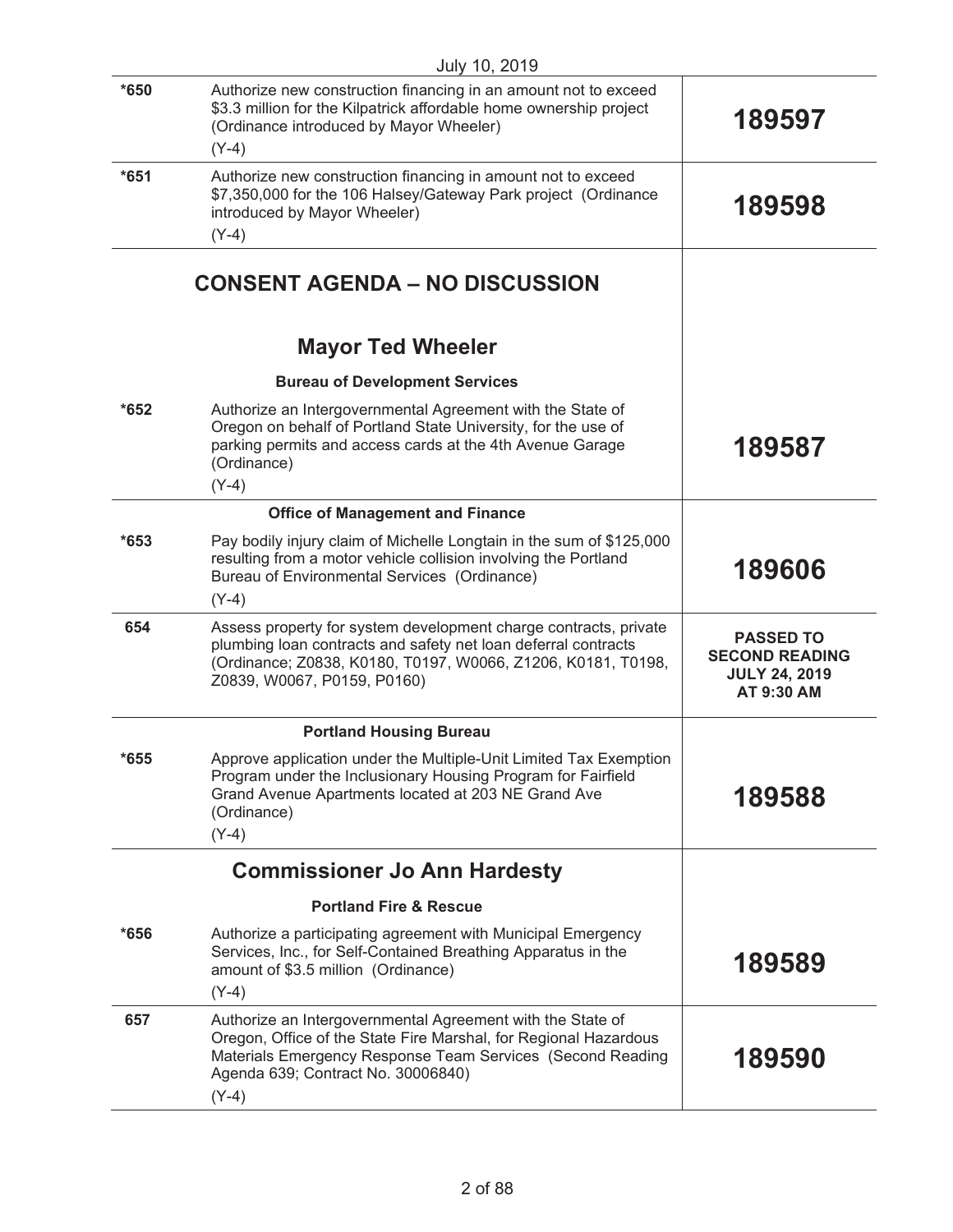|        | July 10, 2019                                                                                                                                                                                                                                                       |                                                                                 |
|--------|---------------------------------------------------------------------------------------------------------------------------------------------------------------------------------------------------------------------------------------------------------------------|---------------------------------------------------------------------------------|
| 658    | Authorize contract with Burlington Water District for fire prevention,<br>suppression and emergency response services for FY 2019-20<br>(Second Reading Agenda 640; Contract No. 30006901)<br>$(Y-4)$                                                               | 189591                                                                          |
|        |                                                                                                                                                                                                                                                                     |                                                                                 |
|        | <b>Commissioner Chloe Eudaly</b>                                                                                                                                                                                                                                    |                                                                                 |
|        | <b>Bureau of Transportation</b>                                                                                                                                                                                                                                     |                                                                                 |
| $*659$ | Authorize application for the 2019 Better Utilizing Investments to<br>Leverage Development federal transportation discretionary grants<br>program for \$11.2 million to use and manage roads more efficiently<br>(Ordinance)                                        | 189592                                                                          |
|        | $(Y-4)$                                                                                                                                                                                                                                                             |                                                                                 |
| *660   | Authorize a contract with the lowest responsible bidder for the<br>Springwater Connector Neighborhood Greenway Fixing Our<br>Streets Paving Project (Ordinance)<br>$(Y-4)$                                                                                          | 189593                                                                          |
| $*661$ | Authorize the Portland Bureau of Transportation to waive<br>Administrative Rule 13.02 - Disposition of City Real Property, and<br>transfer four City-owned parcels of land to TriMet in connection<br>with the Portland to Milwaukie Light Rail Project (Ordinance) | 189594                                                                          |
|        | $(Y-4)$                                                                                                                                                                                                                                                             |                                                                                 |
|        | <b>Commissioner Nick Fish</b>                                                                                                                                                                                                                                       |                                                                                 |
|        | <b>Bureau of Environmental Services</b>                                                                                                                                                                                                                             |                                                                                 |
| $*662$ | Authorize ten grant agreements and Intergovernmental<br>Agreements related to the Community Watershed Stewardship<br>Program for \$100,000 (Ordinance)<br>$(Y-4)$                                                                                                   | 189595                                                                          |
| 663    | Authorize the Bureau of Environmental Services to execute an                                                                                                                                                                                                        | <b>PASSED TO</b>                                                                |
|        | easement with the Port of Portland as part of the NE Airport Way<br>Loop; Vicinity 7300 PH2, Project No. EP464 (Ordinance)                                                                                                                                          | <b>SECOND READING</b><br><b>JULY 31, 2019</b><br>AT 9:30 AM                     |
|        | <b>City Auditor Mary Hull Caballero</b>                                                                                                                                                                                                                             |                                                                                 |
| 664    | Amend City Code to update oath of office requirements<br>(Ordinance; amend Code Chapter 3.74 and Code Sections<br>3.20.190 and 3.20.240)                                                                                                                            | <b>PASSED TO</b><br><b>SECOND READING</b><br><b>JULY 24, 2019</b><br>AT 9:30 AM |
| 665    | Amend Portland Policy Documents Code to update and clarify<br>repository procedures (Ordinance; amend Code Chapter 1.07)                                                                                                                                            | <b>PASSED TO</b><br><b>SECOND READING</b><br><b>JULY 24, 2019</b><br>AT 9:30 AM |
| 666    | Update City code to revise the definitions of decision or<br>determination and administrative act for purposes of administrative<br>appeals (Ordinance; amend Code Subsections 3.130.010 A. and<br>22.10.010 B.)                                                    | <b>PASSED TO</b><br><b>SECOND READING</b><br><b>JULY 24, 2019</b><br>AT 9:30 AM |
|        | <b>REGULAR AGENDA</b>                                                                                                                                                                                                                                               |                                                                                 |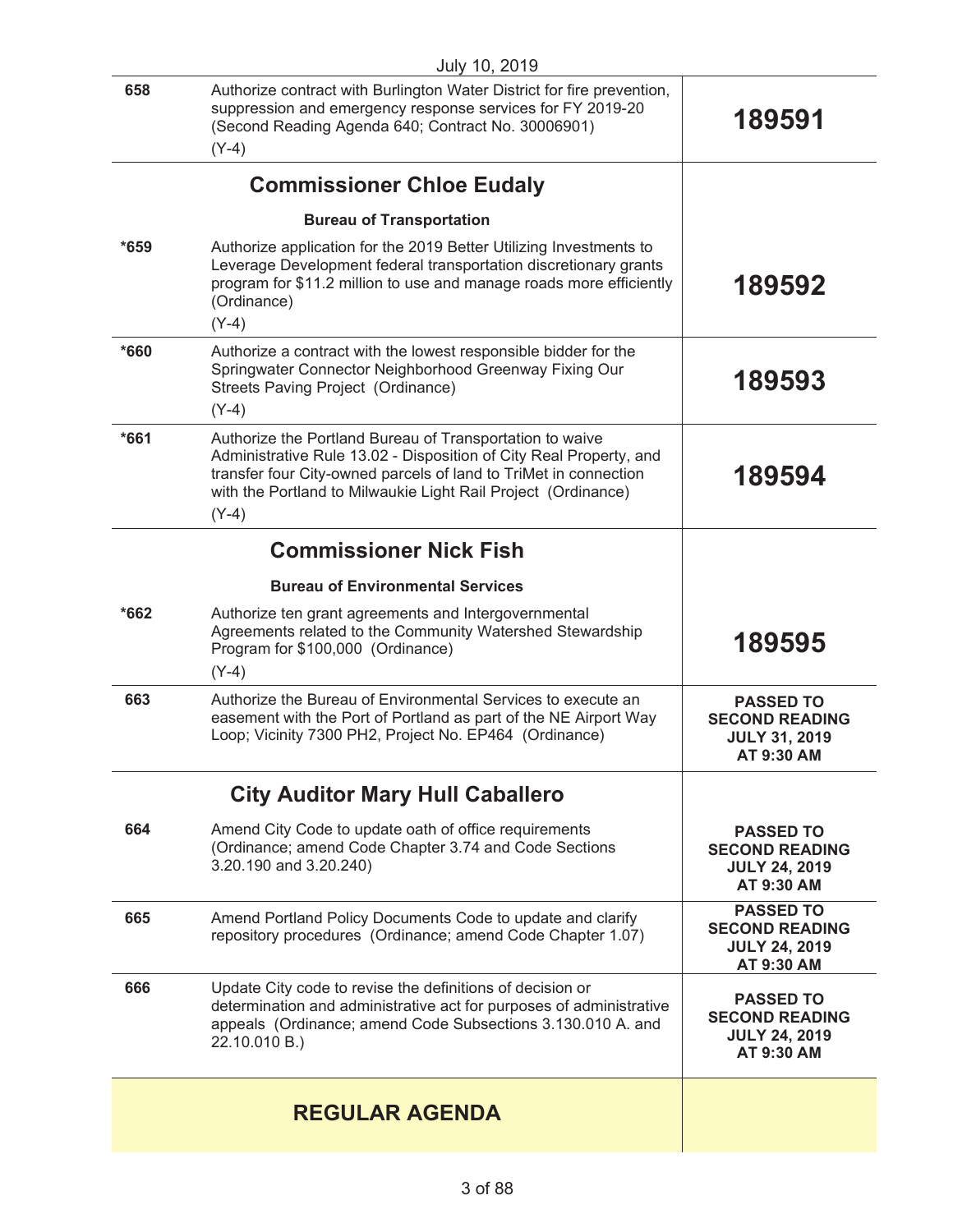|        | July 10, 2019                                                                                                                                                                                                                                                                                                                                                                         |                                                                                        |
|--------|---------------------------------------------------------------------------------------------------------------------------------------------------------------------------------------------------------------------------------------------------------------------------------------------------------------------------------------------------------------------------------------|----------------------------------------------------------------------------------------|
| S-667  | Amend Acquisition of Public Art Code to expand eligible uses of<br>the 2% funds, explicitly prioritize underserved communities and<br>clarify City accountability (Previous Agenda 630; Ordinance<br>introduced by Commissioners Fish and Eudaly; amend Code<br>Chapter 5.74) 15 minutes requested<br>Motion to accept substitute: Moved by Eudaly and seconded by<br>Hardesty. (Y-4) | <b>PASSED TO</b><br><b>SECOND READING</b><br><b>JULY 24, 2019</b><br><b>AT 9:30 AM</b> |
|        | <b>Mayor Ted Wheeler</b>                                                                                                                                                                                                                                                                                                                                                              |                                                                                        |
|        | <b>Office for Community Technology</b>                                                                                                                                                                                                                                                                                                                                                |                                                                                        |
| 668    | Grant a franchise to XO Communications Services LLC. for<br>telecommunications services and facilities, for a period of 10 years<br>(Second Reading Agenda 526)<br>(Y-3; Wheeler absent)                                                                                                                                                                                              | 189599                                                                                 |
|        | <b>Office of Management and Finance</b>                                                                                                                                                                                                                                                                                                                                               |                                                                                        |
| 669    | Authorize a contract for utility bill printing, mailing and presentment<br>for a term of 5 years for \$4.6 million (Procurement Report - Project<br>No. 122817) 20 minutes requested<br>Motion to accept the report: Moved by Fish and seconded by<br>Hardesty.                                                                                                                       | <b>ACCEPTED</b><br><b>PREPARE</b><br><b>CONTRACT</b>                                   |
|        | $(Y-4)$                                                                                                                                                                                                                                                                                                                                                                               |                                                                                        |
| *670   | Ratify a Letter of Agreement between the American Federation of<br>State City and Municipal Employees Local 189-3 to merge with<br>AFSCME Local 189 (Ordinance) 20 minutes requested                                                                                                                                                                                                  | 189601                                                                                 |
| $*671$ | $(Y-4)$<br>Authorize a borrowing of not more than \$52,900,000 in anticipation                                                                                                                                                                                                                                                                                                        |                                                                                        |
|        | of the Fire & Police Disability & Retirement Fund levy for FY 2019-<br>20 (Second Reading Agenda 632)<br>Motion to add emergency clause to eliminate the potential of a<br>negative Fire and Police Disability Retirement Fund balance                                                                                                                                                | 189602                                                                                 |
|        | that may occur under circumstances the borrowing<br>experiences an unforeseen delay: Moved by Wheeler and<br>seconded by Hardesty. (Y-4)<br>$(Y-4)$                                                                                                                                                                                                                                   | <b>AS AMENDED</b>                                                                      |
|        | <b>Portland Housing Bureau</b>                                                                                                                                                                                                                                                                                                                                                        |                                                                                        |
| $*672$ | Amend Joint Office of Homeless Services Intergovernmental<br>Agreement with Multnomah County to authorize FY19-20 budget<br>allocation to the Joint Office of Homeless Services (Ordinance;<br>amend Contract No. 30005335) 15 minutes requested<br>$(Y-4)$                                                                                                                           | 189603                                                                                 |
| $*673$ | Authorize Intergovernmental Agreement with Prosper Portland in<br>support of the ongoing implementation of housing functions at the<br>City of Portland Housing Bureau and economic opportunity<br>functions at Prosper Portland (Ordinance)<br>$(Y-4)$                                                                                                                               | 189604                                                                                 |
|        | <b>Commissioner Chloe Eudaly</b>                                                                                                                                                                                                                                                                                                                                                      |                                                                                        |
|        | <b>Bureau of Transportation</b>                                                                                                                                                                                                                                                                                                                                                       |                                                                                        |
| S-674  | Amend Public Improvements code to permit the attachment of<br>wireless facilities on poles (Second Reading Agenda 634; amend<br>Code Sections 17.04.010, 17.24.101, 17.60.110)                                                                                                                                                                                                        | <b>RESCHEDULED TO</b><br><b>JULY 31, 2019</b><br><b>AT 9:30 AM</b>                     |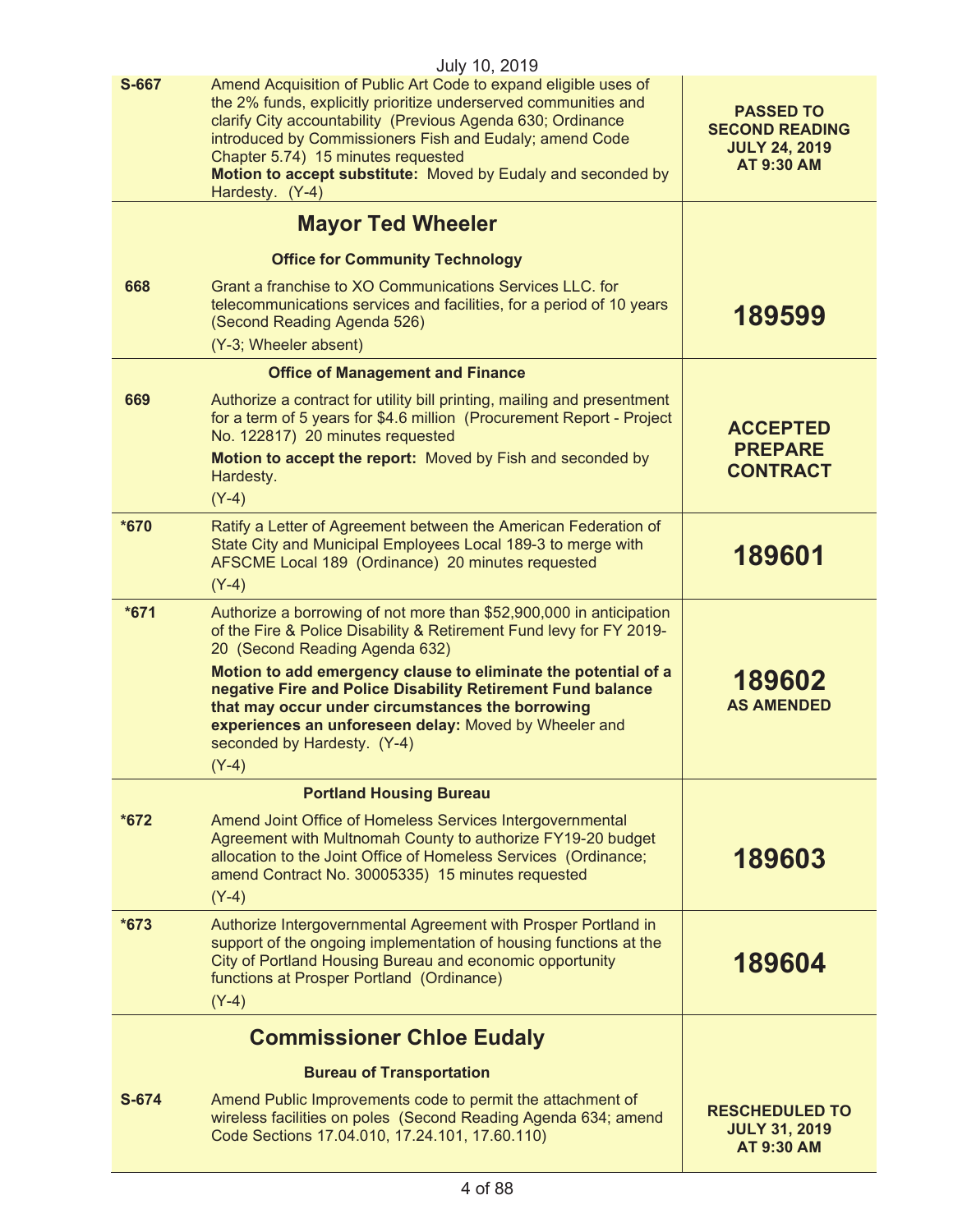|                                                                  | July 10, 2019                                                                                                                                                                                                                                                                      |                                                                    |
|------------------------------------------------------------------|------------------------------------------------------------------------------------------------------------------------------------------------------------------------------------------------------------------------------------------------------------------------------------|--------------------------------------------------------------------|
| 675                                                              | Amend contract with TriMet for \$6,571,781 to provide for enhanced<br>upkeep and security of the Portland Transit Mall and the original<br>Light Rail Transit Loop segment of 1st Ave, Morrison and Yamhill<br>Streets (Second Reading Agenda 635; amend Contract No.<br>30000826) | <b>RESCHEDULED TO</b><br><b>JULY 31, 2019</b><br><b>AT 9:30 AM</b> |
|                                                                  | <b>Office of Community &amp; Civic Life</b>                                                                                                                                                                                                                                        |                                                                    |
| $*676$                                                           | Authorize \$75,000 total in grant funds for the Constructing Civic<br>Dialogues Grant Program in the Office of Community & Civic Life<br>(Ordinance) 15 minutes requested                                                                                                          | 189600                                                             |
|                                                                  | $(Y-4)$                                                                                                                                                                                                                                                                            |                                                                    |
|                                                                  | <b>Commissioner Nick Fish</b>                                                                                                                                                                                                                                                      |                                                                    |
|                                                                  | <b>Parks &amp; Recreation</b>                                                                                                                                                                                                                                                      |                                                                    |
| $*677$                                                           | Remove the designation of five trees as City of Portland Heritage<br>Trees (Ordinance) 10 minutes requested                                                                                                                                                                        |                                                                    |
|                                                                  | Motion to add emergency clause to avoid costly delay in<br>resolving this issue: Moved by Fish and seconded by Eudaly.<br>$(Y-4)$                                                                                                                                                  | 189605<br><b>AS AMENDED</b>                                        |
|                                                                  | $(Y-4)$                                                                                                                                                                                                                                                                            |                                                                    |
| $\mathbf{A}$ $\mathbf{A}$ $\mathbf{A}$ $\mathbf{A}$ $\mathbf{A}$ | Ostrazil as special                                                                                                                                                                                                                                                                |                                                                    |

At 1:09 p.m., Council recessed.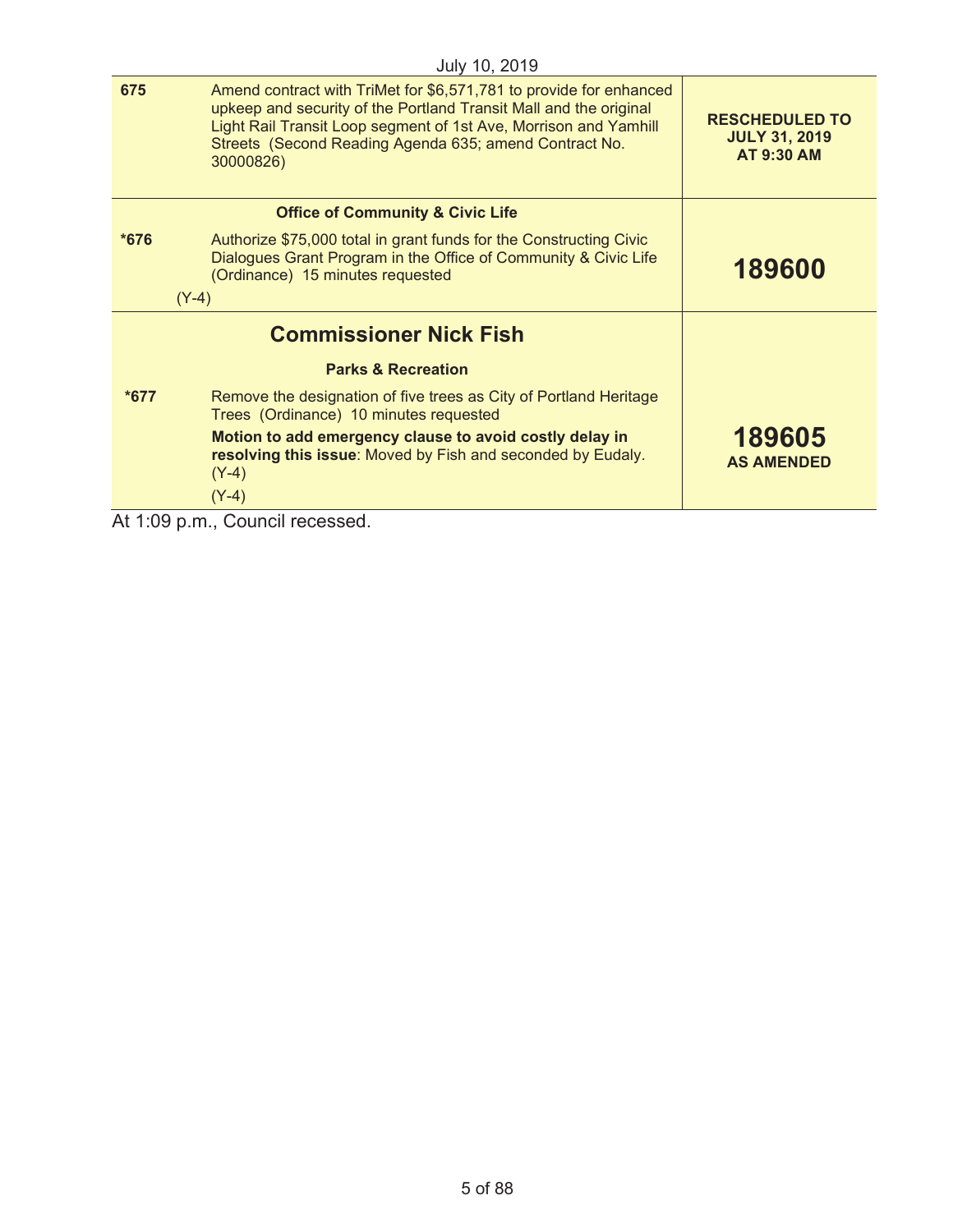A RECESSED MEETING OF THE COUNCIL OF THE CITY OF PORTLAND, OREGON WAS HELD THIS **10th DAY OF JULY, 2019** AT 2:00 P.M.

THOSE PRESENT WERE: Mayor Wheeler, Presiding; Commissioners Eudaly, Fish and Hardesty, 4.

OFFICERS IN ATTENDANCE: Keelan McClymont, Acting Clerk of the Council; Molly Washington, Deputy City Attorney; and Christopher Alvarez and John Paolazzi, Sergeants at Arms.

Council recessed at 4:43 p.m. and reconvened at 4:51 p.m.

| 678    | TIME CERTAIN: 2:00 PM - Inform Council of the City's efforts<br>through the Bloomberg Philanthropies American Cities Climate<br>Challenge (Report introduced by Mayor Wheeler and<br>Commissioner Eudaly) 1.5 hours requested for items 678 and 679<br>Motion to accept the report: Moved by Fish and seconded by<br>Hardesty.<br>$(Y-4)$                                                                                                                                                                                                        | <b>ACCEPTED</b> |
|--------|--------------------------------------------------------------------------------------------------------------------------------------------------------------------------------------------------------------------------------------------------------------------------------------------------------------------------------------------------------------------------------------------------------------------------------------------------------------------------------------------------------------------------------------------------|-----------------|
| 679    | Direct the Portland Bureau of Transportation and the Bureau of<br>Planning and Sustainability to form a dedicated task force to study<br>and recommend both near- and long-term strategies for Pricing for<br>Equitable Mobility (Resolution introduced by Commissioner<br>Eudaly)<br>$(Y-4)$                                                                                                                                                                                                                                                    | 37442           |
| 680    | TIME CERTAIN: 3:30 PM - Declare the right to safe and legal<br>abortion and affirm the City's commitment to act in support of that<br>right by authorizing the City Attorney to participate as an amicus in<br>forthcoming federal lawsuits challenging abortion bans around the<br>country (Resolution introduced by Mayor Wheeler, Commissioners<br>Hardesty, Eudaly, Fish and Fritz) 1 hour requested<br>$(Y-4)$                                                                                                                              | 37443           |
| $*681$ | <b>TIME CERTAIN: 4:30 PM</b> - Authorize contracts with Kaiser Health<br>Plan of the Northwest, Vision Service Plan Insurance Company,<br>Moda Health Plan, Inc., Oregon Dental Service dba Delta Dental<br>Plan of Oregon, and Standard Insurance Company from July 1,<br>2019 through June 30, 2024 as administratively required by<br>Bureau of Human Resources for the City's self-insured and insured<br>plan offerings beginning July 1, 2019 (Ordinance introduced by<br>Mayor Wheeler) 30 minutes requested for items 681-684<br>$(Y-4)$ | 189607          |
| $*682$ | Authorize contract renewal with Aon Consulting, Inc., for Employee<br>Benefits Consultant Services through June 30, 2024 in an amount<br>not to exceed \$3,811,105 (Ordinance introduced by Mayor<br>Wheeler)<br>$(Y-4)$                                                                                                                                                                                                                                                                                                                         | 189608          |
| $*683$ | Amend the City of Portland Employee Benefits Program to reflect<br>necessary plan design changes as recommended by the Labor<br>Management Benefits Committee and as administratively required<br>by the Bureau of Human Resources for the City's plan offerings<br>beginning July 1, 2019 (Ordinance introduced by Mayor Wheeler)<br>$(Y-4)$                                                                                                                                                                                                    | 189609          |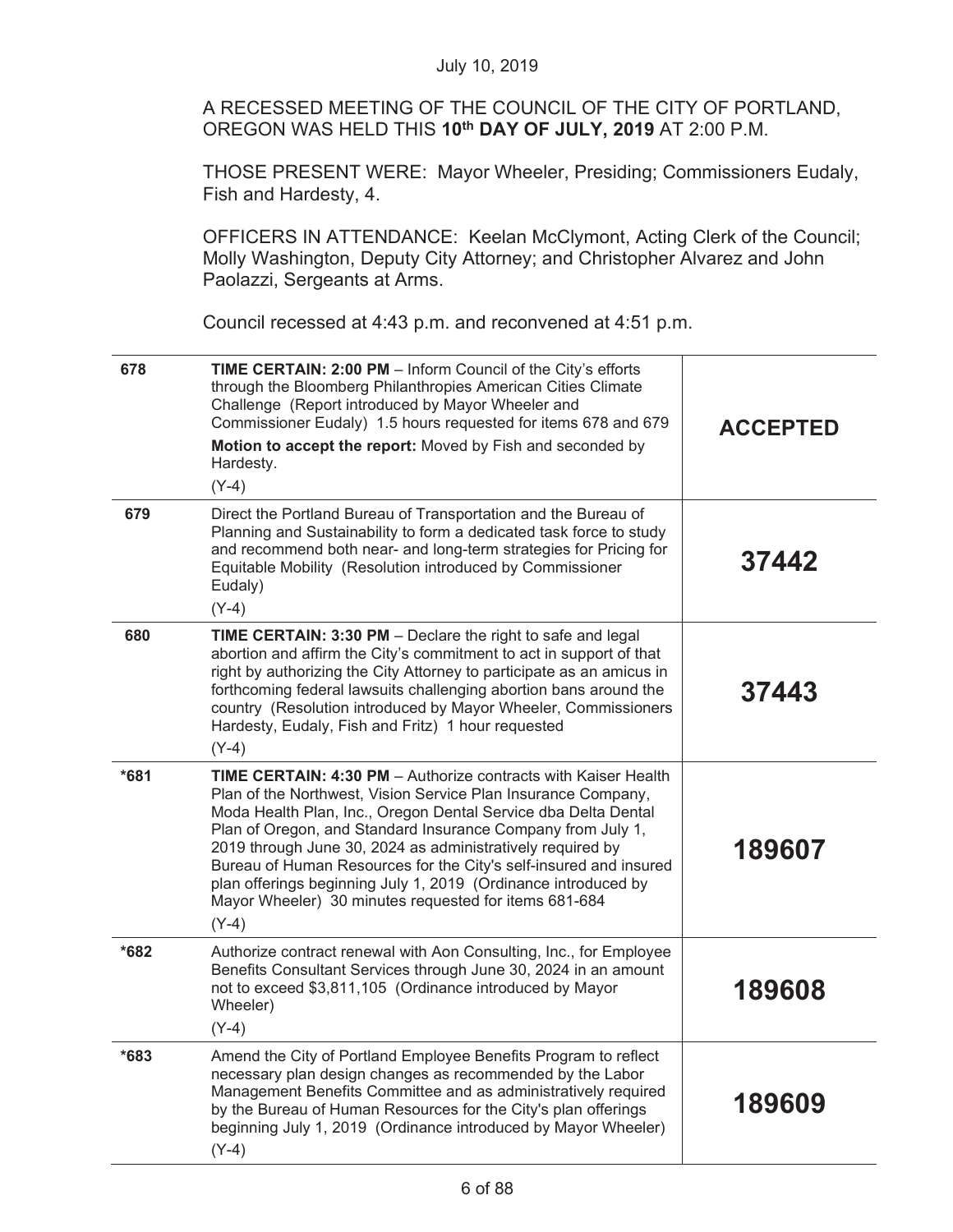|      | July 10, 2019                                                                                                                                                                                                                                                            |        |
|------|--------------------------------------------------------------------------------------------------------------------------------------------------------------------------------------------------------------------------------------------------------------------------|--------|
| *684 | Authorize an Intergovernmental Agreement with Oregon Health &<br>Science University in an amount not to exceed \$250,000 for<br>Medical Wellness Director services for Portland Fire & Rescue<br>firefighters (Ordinance introduced by Commissioner Hardesty)<br>$(Y-4)$ | 189610 |
|      | At 5:07 p.m., Council adjourned.                                                                                                                                                                                                                                         |        |
|      |                                                                                                                                                                                                                                                                          |        |

# **DUE TO LACK OF AGENDA THERE WAS NO 2:00 PM MEETING THURSDAY, JULY 11, 2019**

# **MARY HULL CABALLERO**

Auditor of the City of Portland

Keelan McClymont Date: 2020.03.02 Digitally signed by Keelan McClymont 16:30:32 -08'00'

By Keelan McClymont Acting Clerk of the Council

For a discussion of agenda items, please consult the following Closed Caption File.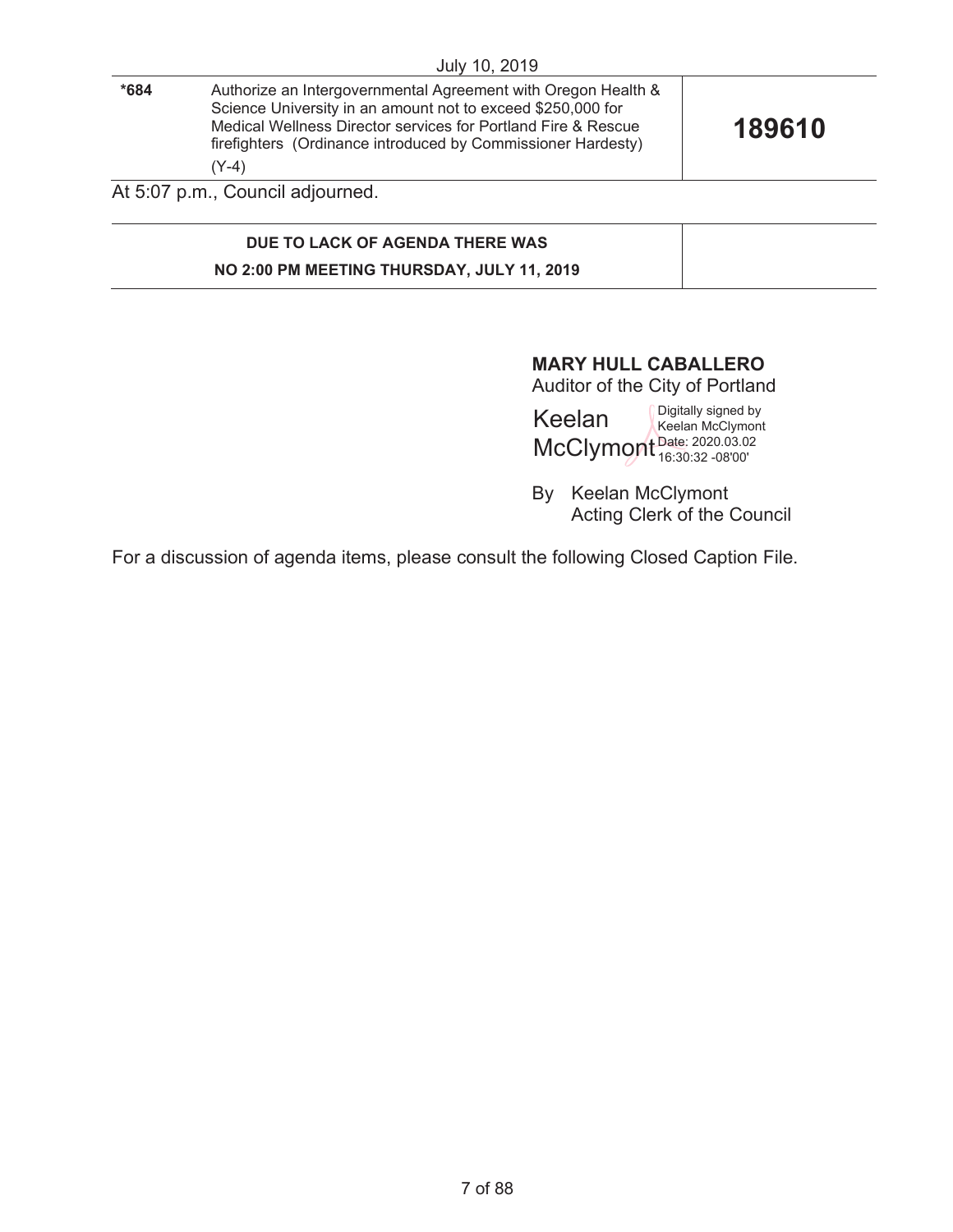**This file was produced through the closed captioning process for the televised City Council broadcast and should not be considered a verbatim transcript. Key:** \*\*\*\*\* **means unidentified speaker.** 

**JULY 10, 2019 9:30AM**

**Wheeler:** This is the july 10, Portland session of the Portland city council, please call the roll. [roll taken]

**Hardesty:** Here. **Fish:** Here. **Wheeler:** Here.

**Wheeler:** Now we will hear from counsel.

**Heidi Brown, Senior Deputy City Attorney, City Attorney:** The city council represents all Portlanders and meets to do the city's business. The presiding officer preserves order and decorum during the city council meetings so everyone can feel welcomed,

comfortable, respected and safe. To participate in the council meetings you may sign up in advance with the council clerk's office for communications to briefly speak about any subject. You may also sign up for public testimony and resolutions or the first readings of ordinances. Your testimony should address the matter being considered at the time. When testifying, please state your name for the record. Your address is not necessary. Police disclose if you are a lobbyist. If you are representing an organization, please identify it. The presiding officer determines the length of testimony. Individuals generally have three minutes to testify unless otherwise stated. When you have 30 seconds left, a yellow light goes on, when your time is done, a red light goes On. If you are in the audience, would like to show your support for something said, please feel free to do a thumbs up. If you want to express that you do not support something, please feel free to do a thumb's down. Which we have a demonstration of it over there, thank you. Please remain seated unless entering or exit. If you are filming the proceedings, do want use bright lights or disrupt the meeting. Disruptive conduct such as shouting or interrupting testimony or council deliberations will not be allowed. If there are disruptions, a warning will be given that further disruption may result in the person being rejected for the remainder of the meeting. After being rejected, a person who fails to leave the meeting is subject to arrest for trespass. Thank you for helping your fellow Portlanders feel welcome, comfortable, respected and safe. **Wheeler:** Thanks very much. Keelen, it's my understanding the first four individuals on communication would like to come up to go, is that correct?

**McClymont:** That's correct.

**Wheeler:** Great, come on up.

# **Item 643, 644, 645 and 646.**

**Wheeler:** Good morning. Name for the record, three minutes each, please. You have your hands full. Why don't you go ahead and start.

**Jillian Sevick:** They are pretty good.

**Wheeler:** They certainly are.

**Sevick:** Good morning, mayor and commissioner, pbot and fellow constituents, it's wonderful to see you again, commissioner Fish. Thank you for coming out to the winter fest this winter. On behalf of the foster powell business association, our community, our family, I am here to take a minute to say thank you. My name is jillian sevick, this is my daughter, baila, age five, and matis, age two, together we make up a toy store with a place to play and a space to party. In august we celebrate three years of business in the historic shopping district. The current locations of the revitalization project. My family and I live in lents and regularly travel to the foster corridor by bike, car, and by transit and by foot. We are excited this spring when the sun came -- with the sun coming out it coincided with the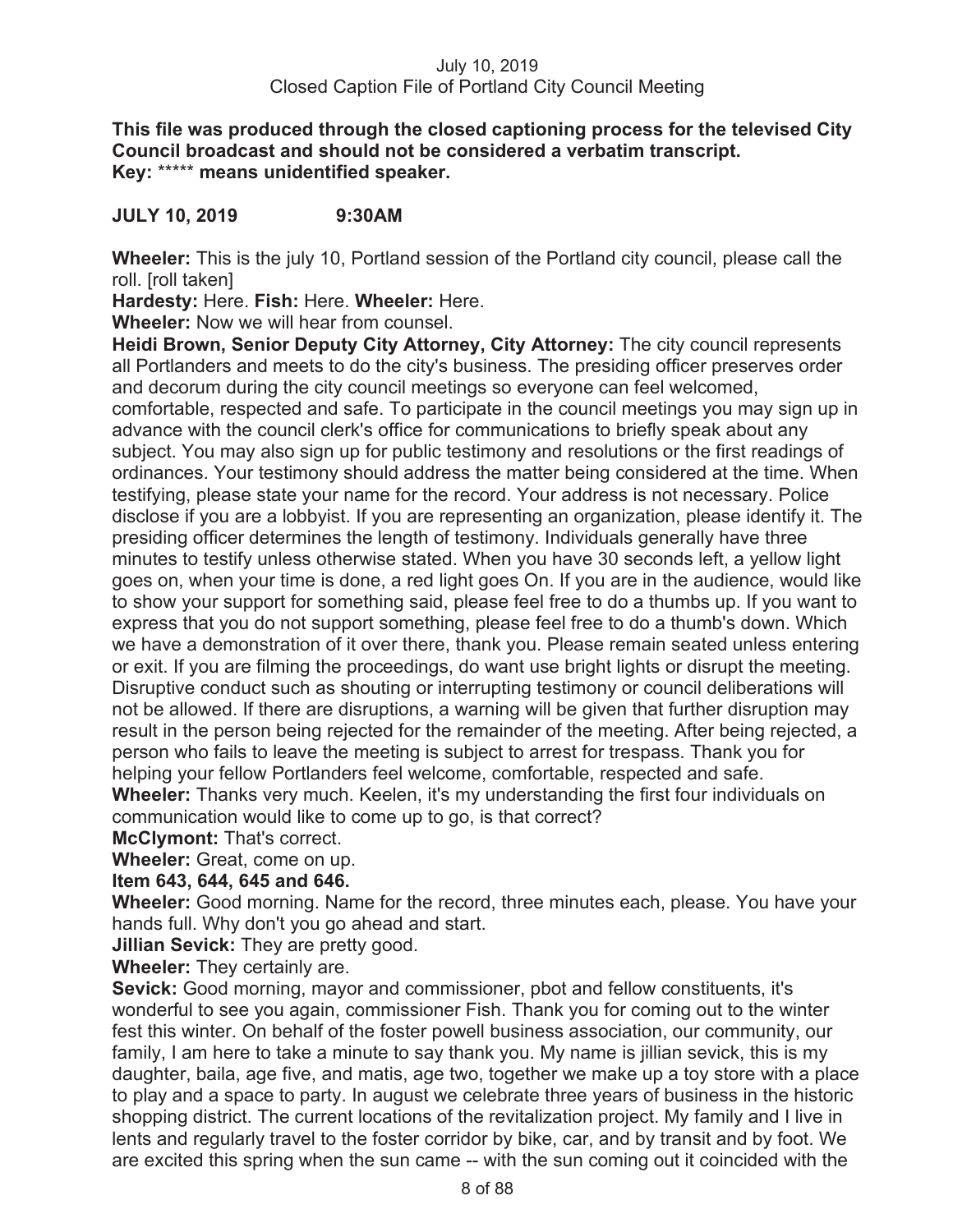finishing of the foster bike lane. I have spent many years biking in Portland. I have to say the wide lanes, the green boxes, and the double white lines have transformed foster from a road I would never consider biking on. Do you like bike something. Day in and day out, families walk through my door who a year ago would not traverse foster, and now, walk to shop, out to coffee, for groceries, or simply for fresh air. Creating more pedestrian-friendly pace on Foster has correlated into making foster feel safer, and more family friendly and more inviting. So thank you. It's funny to think how a year ago people were terrified to park in front of my shop. **Hardesty:** She's got a strong opinion.

**Sevick:** She really does. [laughter] For myself and my customers, pinned against our cars and being honked at while trying to retrieve children from the back seat was hardly manageable. I am happy to report the decrease in lanes and adding of the turning lane has made travel by car not only easier but created space to maneuver once parked, especially with children. Children are a major part, a major part of the pedestrian travel in the heart of the foster and powell, not only do we have families residing in the area, many families, but our neighborhood is located just a few blocks behind the shop. Before and after school, I watched children at the protected crossings, and each time I am deeply grateful to the changes that pbot has made in our road. Our community now numbers over 200 businesses, 1600 employees, and over 3,000 residents, which is soon to be increased exponentially. As our community and commuters and public safety services adjusts to the speed changes and become more aware of the crossing, I hope to see your continued help and support.

**Wheeler:** Thank you. Appreciate it.

 I did want to invite you to come out to our tasting tour on the 20th of july. So, if you get a chance to see the changes yourself.

**Wheeler:** Excellent. Thank you.

**Shea Flaherty Betin:** Thank you, mayor wheeler and commissioners for the opportunity to speak today. I am shea flaherty betin, the director of the Portland, a community economic development project. Most Portlanders will know us as the rainbow colored food carts on foster. Folks also know us a as the incubator for latin-x businesses. We have been a part of the neighborhood and the foster area business association for four years now. We are thrilled by our new streetscape on foster and honored to welcome commissioner eudaly at the ribbon-cutting ceremony three weeks ago. We look forward to seeing the streetscape, create more opportunity along foster for small businesses and for poc entrepreneurs and for the thriving entrepreneurial eco-system that we have at the mercado. I want to thank pbot and the city for partnering around events like foster forward, winter fast, the tasting tour, and our own taste of the festival. These partnerships impact our businesses, and help us to complete in a rapidly changing landscape, but also help us to expand to reach new customers And build an intracultural community with people who still don't know about us. I would like to communicate our gentrification and displacement. With so much of the focus right now on housing displacement we cannot ignore how reducing real estate costs change the fabric of our small business landscape. Continued partnership and consideration around equitable neighborhood growth will be key to making sure that foster's renaissance as a Portland destination benefits all our communities. Moving forward, I hope we can build on this -- momentum, our bike lanes and sidewalks are great, but continuing to work with our associations will be crucial. Please consider coming to our tasting event on july 20, we will have a festival that day, it will be great and on september 7, which is a festival that we put on for new entrepreneurs in the programs to get the ropes. So let's look at what comes next, be it more events, or further construction that won't impact seasonal sales, thank you again for your time.

**Wheeler:** Thank you, and where can people get more information about the july 20 event? **Betin:** At our website as Portlandmercado.com.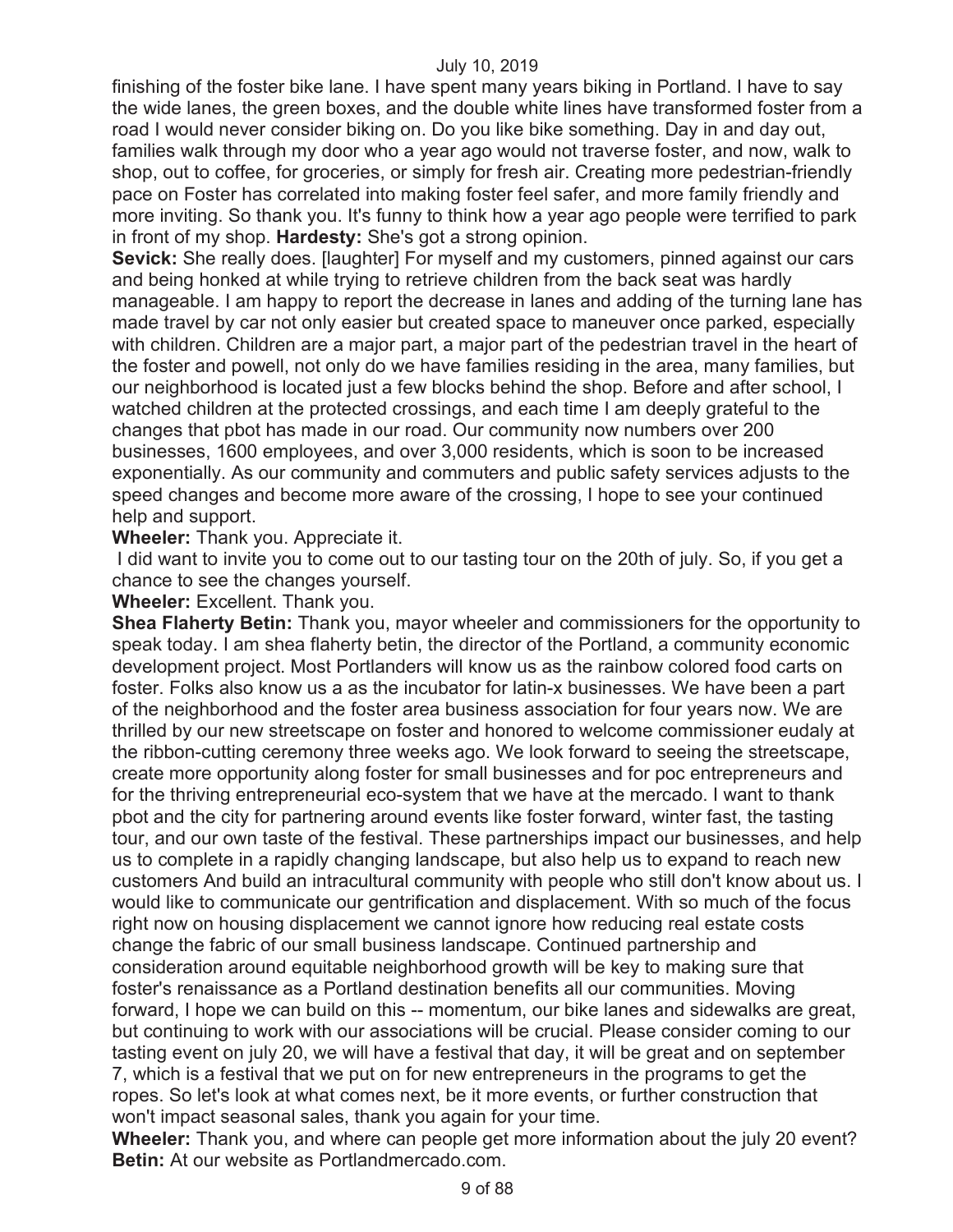**Christian Smith:** Thanks for all of us for allowing us an opportunity to come and speak to you today and especially thanks for all the support from our friends and allies at city council who helped us through the years to see this project finally come to Fruition. My name is christian smith, and I come here today as a former long-time community activist and organizer on behalf of the streetscape and leader of the foster powell neighborhood association. One of my legacies when was to help build a partnership between the neighborhoods and the business associations and other nonprofits by helping to change the perceptions of foster road from an asphalt barrier into a more of a unifying project that we collectively focus our energies on as a revitalized main street. As we came back and got our last five votes, I went back to psu and got my masters, and as part of my graduate work I put together a study regarding commercial affordability and gentrification. You have a condensed version of that in the packet we handed out. And while the report focuses on foster road the research and findings are applicable citywide, I believe. So, in a nutshell the history is that the city will go into an area and build a series of much needed infrastructure improvements for bike and pedestrian safety and traffic calming and general livability and landlords will see this as an opportunity to get more rents from their properties and locally owned, often minority owned small businesses are forced out, possibly, you know, generally farther out east or have forced the exit of the entry entirely. And so this is an issue that's Been simmering under the radar but is emerging as a concern among business owners and city staff and other stakeholders, however as it stands, we do not currently have programs needed to address this. Nor do we have staff or budget allocations to begin the process of developing policies and tools to help the minority and small business community mitigate the gentrifying effects of commercial corridor revitalization. So, I don't have a lot of time here, so I won't be able to go into a lot of details but in it I put together -- I was able to identify the potential tools and resources to use as a starting point including the technical assistance, regulatory and zoning changes, and both supply and demand incentives and programs that would help tenants and landlords. So, my ask here is that we would try to add this issue to the priority list when we look towards policy solutions for other negative impacts of gentrification sooner rather than later. We have lost some tenants on foster. I understand that there is merchants along the broadway and weidler corridor starting to panic about losing their spaces as a result of an upcoming revitalization project there, and so on. So, I am also out of time, so if this is something that you would like to pursue further or you have got my contact information, and I would be happy to provide you more detailed presentation or breakdown of the research and Findings and recommendations for the next steps, and thanks again so much. **Wheeler:** Could I get a copy of your report? I, unfortunately, don't have it in my -- is this -- **Smith:** There is a handout.

**Wheeler:** This one, here? Got it, okay. Excellent. Say appreciate it. Commissioner eudaly. **Eudaly:** First of all, I want to say that I often feel like that on wednesday morning. Don't feel bad. Mr. Smith, I would be very interested in working with you on commercial tenant protections. I actually woke up this morning and wrote to my policy director, jayme duhamel, and said do we have any ability to require landlords to give 90 day's notice like we do residential? So, very timely. And please connect with jamie, you know, and this is a new realm of landlord-tenant law for me, so I don't know what we can and can't do yet. **Smith:** Very much so I would love to. So who?

**Eudaly:** Jamie, and she is in my office, not in chambers right now.

**Sevick:** I can make that connection.

**Smith:** Great, thank you.

**Heather Hoell:** Thank you, commissioners, for accommodating me and stepping in this morning. I am heather hale, the executive director of adventure Portland, and I am speaking on behalf of matthew micetic. Unfortunately, matthew's store, red capital games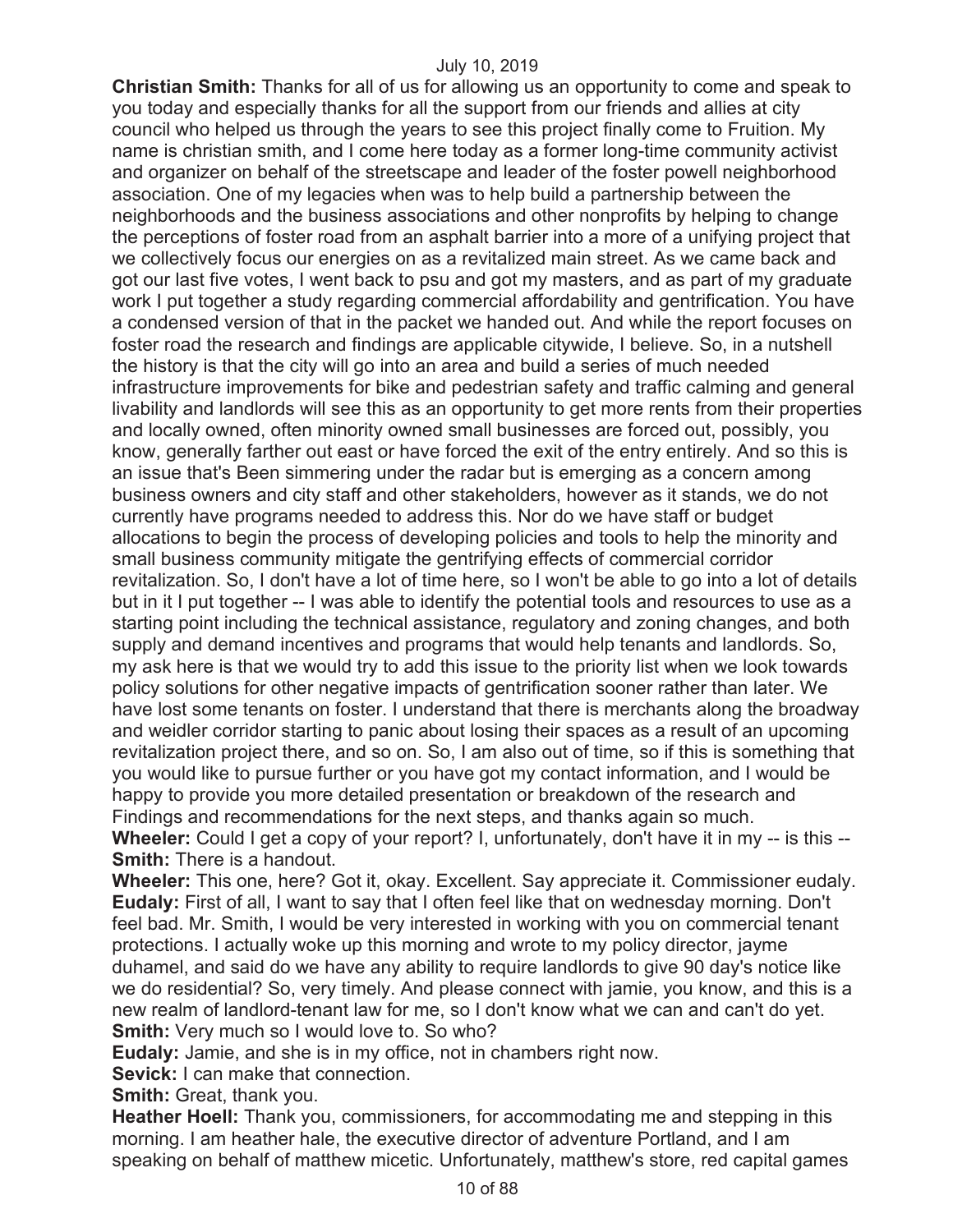was broken Into early this morning, and he got called away to deal with the police and can't be here. But, asked that I read his remarks. So, again, speaking on behalf of matthew micetic, owner of red castle games and past president of the foster business association, dish my tenure foster began a transformation, physically with the streetscape and culturally as a business association. We have had a close relationship with pbot during the streetscape project and worked to continue to improve safety for all users on our new foster road. Some car drivers have, unfortunately, rejected the new, safer foster, and we are seeing increases in instances of protest driving in bike lanes and other unsafe behaviors. We ask the police bureau commit to 90 days of stepped up traffic enforcement to help feed the acceptance of drivers to the street. And while our physical transformation nears completion our values of diversity and welcoming neighbors new and old will continue to evolve to make sure that all are welcome on foster. After incidents of antiimmigrant, racist -- threatening parishioners at st. Peters and access covenant in outer southeast in early 2017, foster banded together with the foster-powell mt. Scott arleeta and brentwood and arlington associations as well as the 82nd avenue business association to create a bilingual document with resources for those targeted by Hate. This document also expressed our values of inclusivity. We continue our work welcoming all members of the community with the upcoming shelter opening in the heart of our district. While many groups fought tooth and nail to prevent this shelter from coming, foster, the foster business association participated at every opportunity to make sure the shelter is an example for the rest of the city on what can happen when we come together to welcome our neighbors. Part of this has been managing expectations of neighbors and business owners. One of the areas of greatest concern that we hear is around trash. While trying to address those concerns by applying for grants, we learned that the bps has a program with resources slated for trash cans and service on foster. We ask that deployment of these cans be accelerated to happen by false to coincide with the opening of the shelter. When we know residents won't add litter it will be a powerful, visual sign for anyone using foster that the city cares and wants to keep our new streets beautiful. We are ready and willing to be a strong partner and advocate with the city, but we need your help to make our partnership work. Please increase traffic enforcement for 90 days, deploy trash cans, and provide an update on the shelter's community investment fund status, and continue to work With us to prevent gentrification and displacement as a result of the outstanding investment in our district. Thank you for your time.

**Wheeler:** Thank you. Appreciate it. And I just want to acknowledge heather -- thank you for the work that you and your neighbors did with regard to the foster shelter. Now, of course, that's going to be renamed the lauralwood center. This will, actually, be one of the crown jewels in the shelter system. It is going to provide space for 120 people, and it's using the navigation style model, so people have access to service in that facility, including job training, including opportunities to help connect them with whatever services they need to stay off the streets and it could not have happened without the active participation and shaping of the proposal by people in the neighborhood. I didn't want you to leave today without my acknowledging that really important difference. There was an article that went around the country this week talking about the resistance that traditionally progressive communities have been putting forth when it comes to sheltering people. Your neighborhood was a demonstration of how if you work collaboratively with the neighborhood, we all end up with something that's, that's better, I think, than even the original design. With regard to enhanced policing, I will raise this Question with the chief. I can't give you an answer here today. But, I will take that up both as the chief in east precinct as well, and as you know, I am just enthusiastic about the interest that people in the community have around the banks of keeping the sidewalks clean and making sure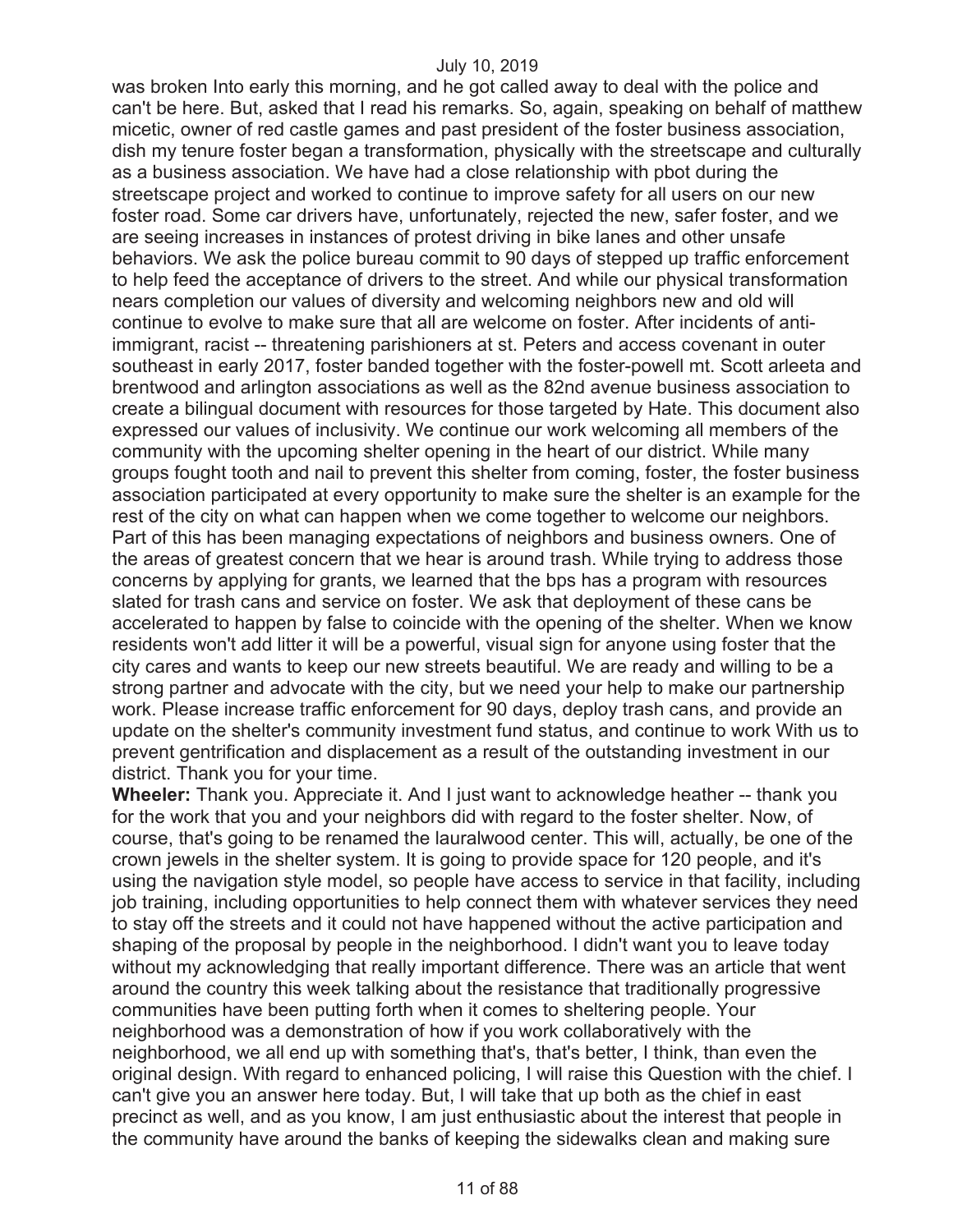that we have appropriate trash receptacles and the service in place to be able to maintain those receptacles, so I am happy to work with you and others on that.

# **Fish:** Mayor?

**Wheeler:** Commissioner Fish.

**Fish:** First, heather, thank you for helping to coordinate this. I understand that the goal is, on a monthly basis, to hear from a different business association. There is nothing like having this opportunity here from you directly, and thank you all for the work that you are doing to enhance the neighborhood. Parks has announced, but I will just reaffirm, that we are going to make is a substantial investment in lauralwood park, and we are going to do so to update it and we will be engaging the community and the visioning process, but that's a very important part of the success story of that part of the foster, so we will be investing in an updated lauralwood park, and we look forward to working with you on that project. Thank you very much.

**Wheeler:** One other thing that I should have Mentioned -- tpi, of course, will be managing that shelter. They have experience around city, and they will be sending the shelter manager -- the manager will actually be participating in both the neighborhood associations and the business associations on a monthly basis, so you will have ongoing opportunities, for input and support in shaping the program. Very good. Anything else? Commissioner hardesty.

**Hardesty:** Thank you, mayor. And thank you all. I especially appreciate you bringing your daughters today and having them be part of this process. I want to encourage foster business association to actually partner with other business associations in the city because foster avenue is not the only avenue that is having issues of being able to maintain the small business environment, and I always like it better when we are working collaboratively to make the entire city better for all of us rather than only being focused on our own neighborhood. So I want to put that out there and say, you know, I think that you are doing fabulous work. Look outside the borders because, you know, a lot of us are struggling with the exact same issues. It is hard to afford to live here, and it's very hard to afford to run a business here. So, I think that collaboratively we will come up with much better solutions. If they are not just neighborhood-specific, so thank You.

**Wheeler:** Thanks for being here.

**Hoell:** Thank you.

**Wheeler:** Appreciate it. Thank you. Next is item 647.

**Wheeler:** Good morning.

**Injured and pissedoff:** Good morning. My name is injured and pissed off -- I swear my name is injured and pissed off, and june 27 I spoke at the Multnomah county board meeting, and it was addressing a letter that was sent in the mail from the united states district court, federal juror qualifications questionnaire, and it was addressed to my old name. So, I didn't do nothing with that. Today's meeting, as I spoke here may 8, I had addressed that I would be talking july 3 here. I wrote down the attorney. In previous meetings, such as deleting names like this -- ed tabor, you said that they were third parties. I am surprised that the aclu, and the reason I mentioned I will talk about helen keller is that I found out that she was one of the founding members of the aclu. I wonder what people think of that. A blind woman that's deaf, she's no longer living. Why the city wouldn't print her name. I am trying to sue the city and county and state for my seven dog attacks is, the dog was attacked by service animals, seven times, and in less than six years, and the city was well aware of all of the stuff, and Even dreamt up things like uninvited guest writing an article, and apparently, they did not think that my service animal was real. Mr. Wheeler, you wrote a letter addressing the Oregon laws, which was totally ignored, and of course, your successor was such a fine man, smoking pot and chasing the women and having all kinds of fun. He totally ignored two more dog attacks, and I call that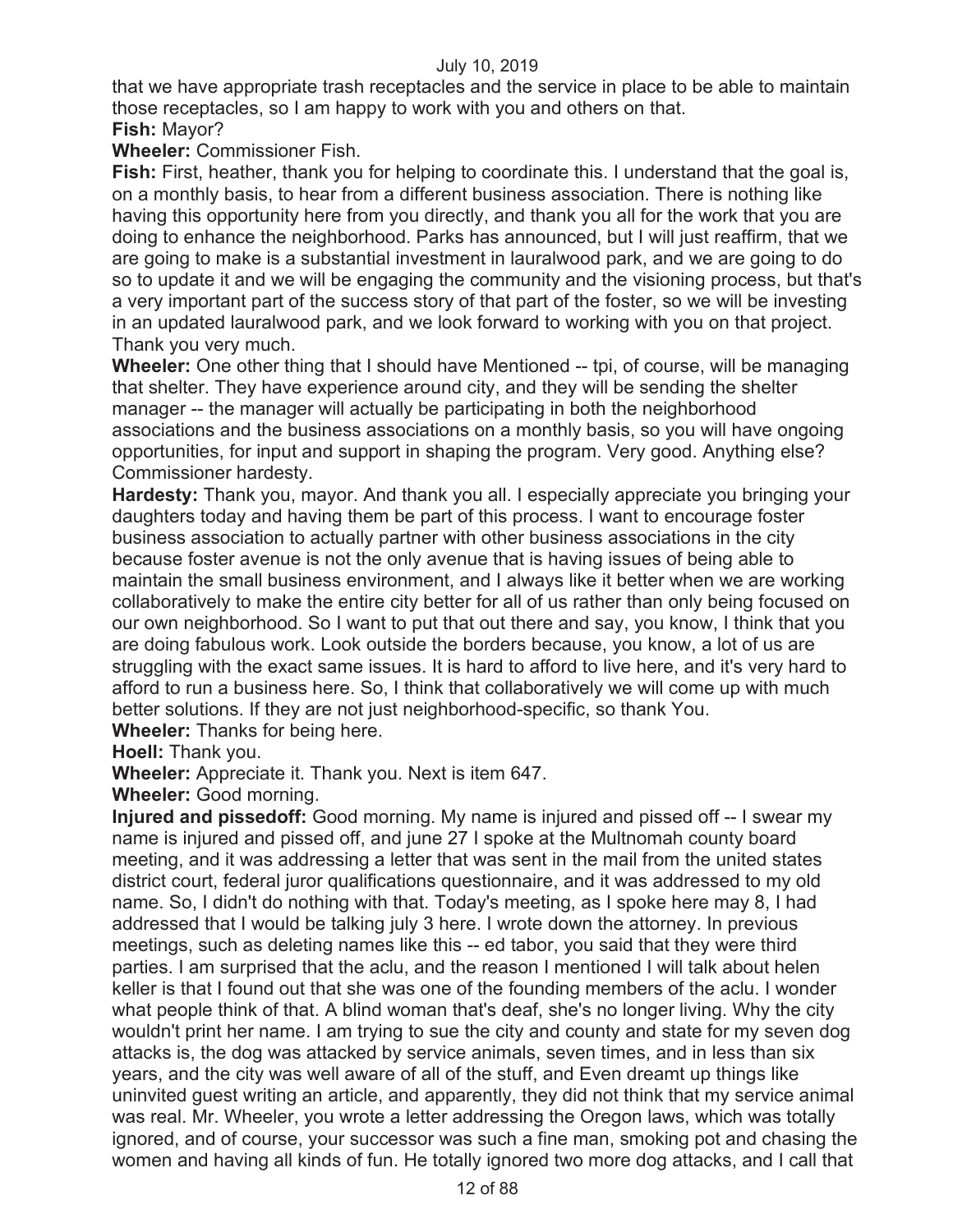rather than seven accidents, I call it assident. There is no such word, but I think that anybody could gather the meaning of it. Especially if they had their hip broke, and two fractures to their spinal cord. I am sure that I will be talking to the aclu and see what they think of my letters, and notifications such as a civil conspiracy and conflict of interest that the city has. Thank you.

**Wheeler:** That completes communications. Keelen, my understanding is commissioner Fritz would like us to pull 665, so as a courtesy, I will pull that. Any other items been pulled?

**McClymont:** We have had two additional items pulled.

**Wheeler:** Which?

**McClymont:** Item 664.

**Wheeler:** 664? Correct? Okay.

**McClymont:** And 653.

**Wheeler:** Please call the roll on the remainder of the consent agenda.

**Hardesty:** Aye. **Eudaly:** Aye.**Fish:** Aye.

**Wheeler:** Aye, consent Agenda is adopted, first time certain item, please, 648. **Wheeler:** The technology oversight committee provides volunteer citizen oversight on the city technology projects that have the significant impact on city operations, especially projects that are either considered high risk or high costing. For the purpose of increasing accountability -- and transparency. This is comprised of individuals with very impressive technology backgrounds and expert southeast, and may provide both advice as well as their personal insight on projects during implementation. The toc reports on a quarterly basis on projects under the oversight to the chief administrative officer who forwards the report to us, the city council. This provides information from the technology projects, independent product assurance, consultant along with toc's assessment of the project. The committee staff coordinator, heather, is here to present the latest report.

**Heather Hafer, Senior Analyst, Office Management and Finance:** Good morning. It's nice to see you here. And as the mayor said I am heather, and along with being the senior analyst in the office of management and finance, I have the distinct pleasure of overseeing the technology oversight committee, and mayor, thank you for pointing out that they have an expert. I've been working with the boards and committees for 17 years, and local government, and toc is by far the best, most Intelligent group I have worked with. I love working with them. As the mayor said, they are made up of five members, one for each of our city council members, and we have victoria, who represents joann hardesty, and also to my left we have jeff baer, the director of the bureau of technology services. This past forward, toc oversaw two projects, Portland's online permitting system or pops, and as well as the open accountable elections. This is the first time that we included this in our quarterly updates. We received the quarterly Portland, Oregon website replacement project update, which we realize you have not heard much about, and it's a fantastic program, so we're going to tell you more about that today. First, even though it happened one day after the reporting period, we wanted to start our update off with some really great news. Pops, it is development hub project, went live on july 1. Now, the community members can apply for permits online. And we wanted to show you is a quick video to tell you more about that, and you will want to recognize the familiar face. Just about a minute long.

**Wheeler:** So you have all these technology geniuses. Let's see if we have the tools. **Hafer:** The bureau of development services is downtown. Now, you can skip the lines and manage your online permits any too many, anywhere, with the simple service called Development hub pdx.

**Eudaly:** Remind me to never do one of those.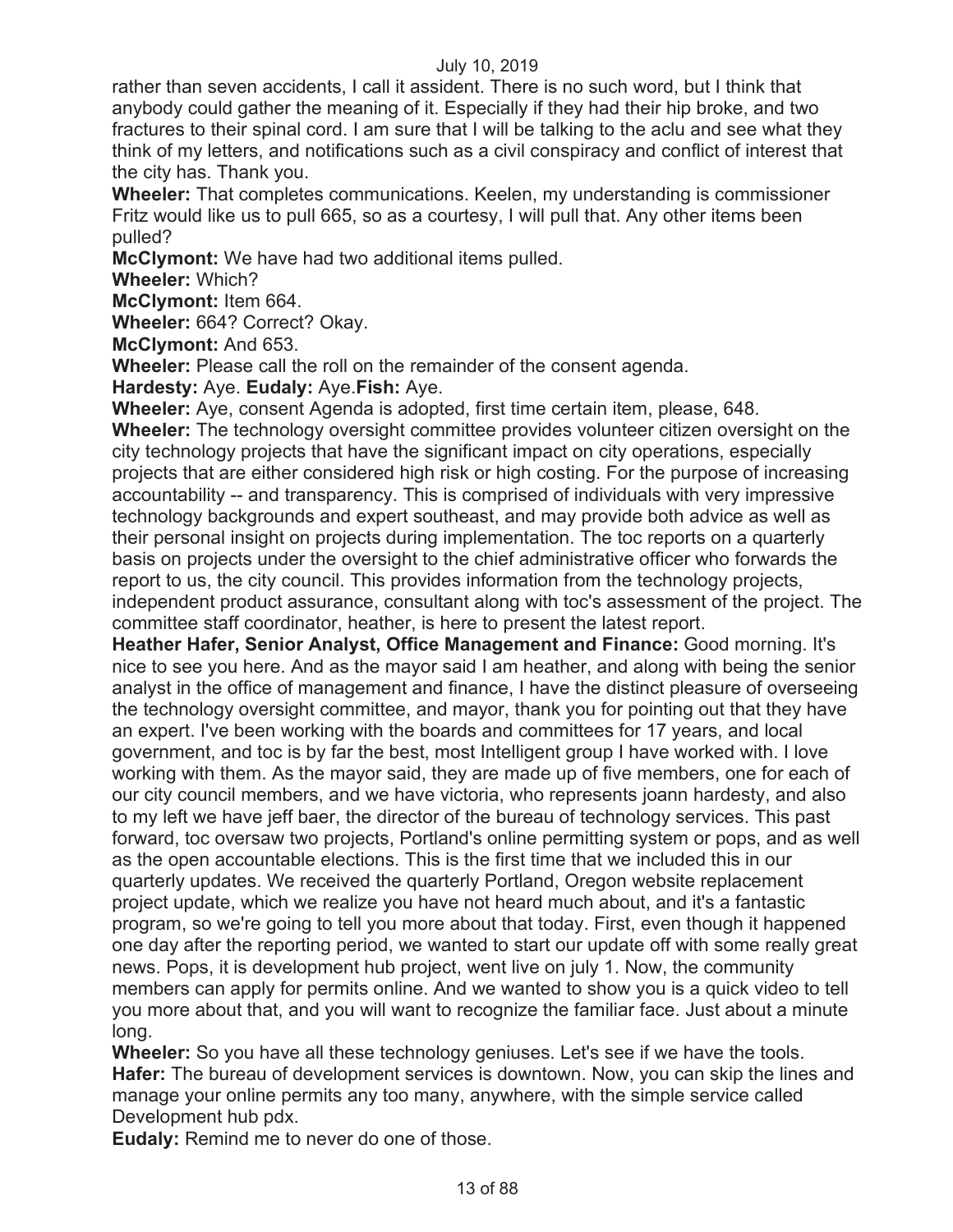**Wheeler:** How do you think that I feel? How do you think that I feel? [laughter] the wi-fi could be better.

**Eudaly:** You could you do something about the wi-fi in the building? Are those two kids still here? They probably could. [laughter]

**Wheeler:** They are getting their resumes updated. [laughter]

**Hafer:** Maybe we should come back. It is very exciting and maybe we can start over from the beginning so we get the whole experience.

**Wheeler:** I can just act it out live.

**Eudaly:** Okay.

**Hafer:** That was our introduction, which jeff will tell you a bit more about.

**Wheeler:** Good morning.

**Jeff Baer, Community of Technology Services:** Good morning. Mayor, and members of the city council, victoria and I are here to provide updates since the report only covers april through june. And we are also here to answer any questions or concerns that you may have regarding any of these projects. I want to focus a bit on pops as it continues to trend as indicated in the report. Both the qa and toc members are rating it in the yellow, yellow, green, or, yellow, green, green. This relates to a couple of line item budget expenses exceeding the baseline projections. This is due to a miscoding error On the accounting system, so the project team is reviewing that and looking into it. This does not impact the budget of the project, which is why you also see the green rating for the budget as indicated. The project team is nearly complete with the second round of business testing for the seven migration we went live with the development of pdx or dev-hub. During the first week it was available 69 permits were created. Our team developed a dashboard report to track the permits created through this portal, and having 69 created the first week on july 1, so far this week as of this morning, we added another 93 permits created through the dev-hub. So customers are now able to apply for permits online through the new permitting website. They don't need to travel down to the development services center just to get their permit approved. So, bds received very positive reviews for this feature, and over time, I am expecting the trend to be that it's going to move over from being in-person to on the web portal. So very good news about the pops deliver that go on-time. And overall, pops is making very good progress to our go live date later this year, so we are on progress for that. On the Portland, Oregon website replacement, one project you may not have heard much about, but we've been actively engaged with the bureaus and many of your staff to develop the beta site, it's alive, Beta.Portlandoregon.gov. We are shifting to developing a migration plan, which includes identifying the various groups within the bureaus, the administrators, the content developers and providing that to -- built into our migration plan. So we are really looking at what are those crucial contents, pieces that are going to be transported over into the new plan? We are estimating around 15 to 25% of what's currently available on Portlandoregon.gov or the new website. We are still on target for the release of the website sometime in later this year in the fourth quarter, so we are actively engaged in moving towards that. We have got really good engagement with the bureaus over in providing that information on that project so I will turn it over for comments on the accountable elections.

**Fish:** Before you do that I just have a very basic question. What are we to make of the fact that the qa assessment for scope and liability is in confidence level is yellow, and the toc assessment is green. How do we reconcile that?

**Baer:** I think that you are going to see from the qa's perspective, that they are much more embedded into the project team day-to-day and see the more granular impacts of the project. As we are going through, we are finding issues that we are conveying back to the vendor, and they are working on releases to provide those corrections and fixes to that, so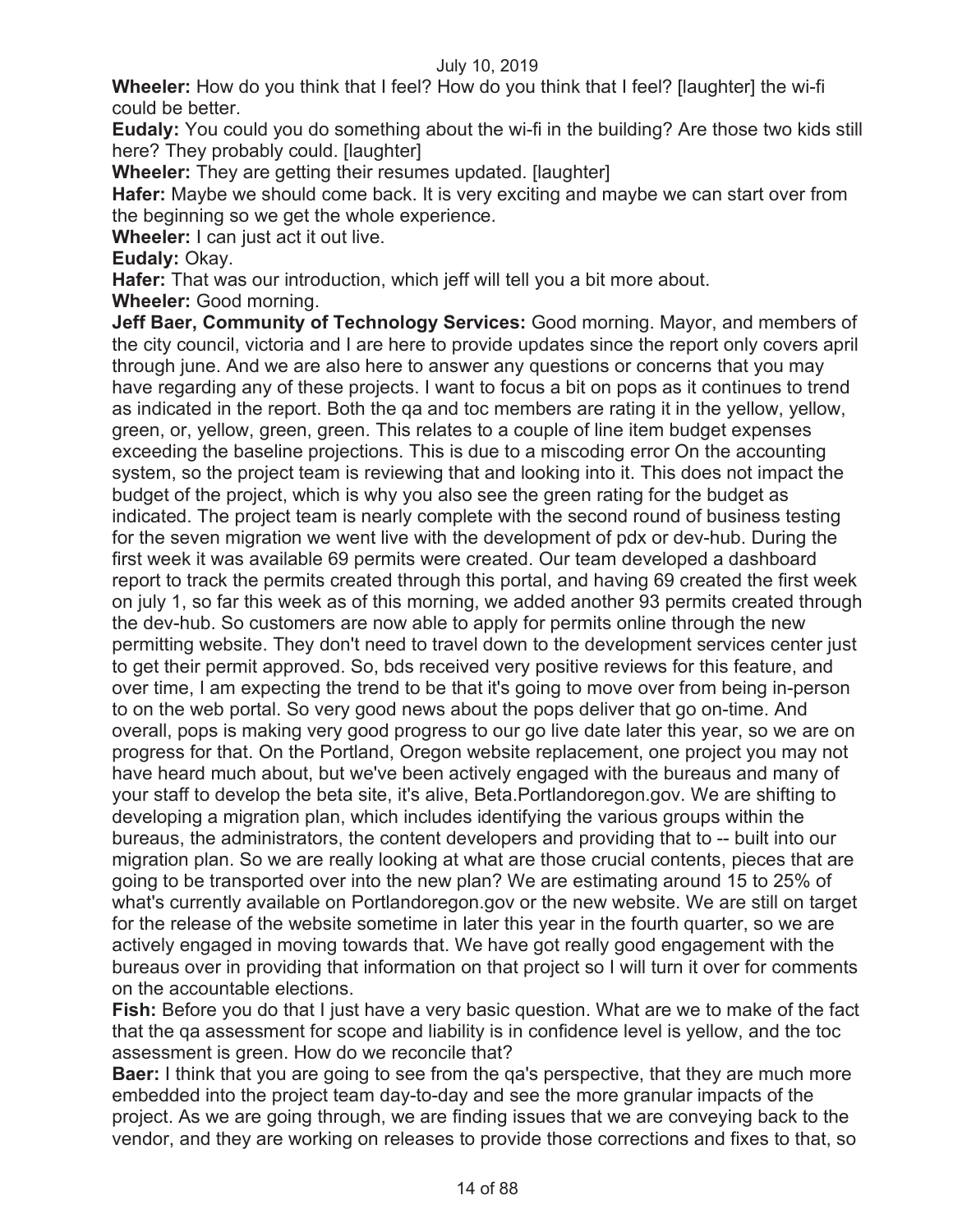there is a different level of the digging Deep into the project. And I don't know, as a toc member, maybe victoria has a different perspective?

**Victoria Trapp:** Yeah, I think based upon information that we received, that from the toc perspective, we are not concerned that it's going to go over budget. I think that from the project perspective, they are using more of their original budgets than they had originally intend. That is why the budget is what it is because there are going to be those unforeseen things that need to be fixed in the qa cycle. So, I think that that is the call-out there. **Eudaly:** Mayor?

**Wheeler:** Commissioner eudaly.

**Eudaly:** I don't see anything about the website, so were you just mentioning that? **Baer:** Yes.

**Eudaly:** Yeah.

**Baer:** It's not an official toc project but we wanted to have a quarterly update from the project team to see the status of that.

**Eudaly:** I have been anxiously awaiting that for quite some time. Thank you.

**Wheeler:** Commissioner hardesty.

**Hardesty:** Thank you. Can you tell me how the community finds out about this fabulous online permitting system?

**Wheeler:** Don't we have a video? [laughter]

**Eudaly:** The communications team I put together.

**Baer:** Bds has, I think, the dracc, I forget what it stands for, but working with the community to provide, here's what's coming up for pops release, and specifically, for the dev-hub.

**Hardesty:** I agree with you. I think ultimately, people being able to get permits online 24-7 when they want it, rather than coming downtown and standing in line is a great outcome. People have to know it exists in order for them to use it. That's why the question. Thank you.

**Baer:** And I think that you will see, as I indicated, we have 69 on the first week that we opened. We got 93 to date, so as of this morning, just for a monday and tuesday. So, it's getting bigger.

**Wheeler:** If I could just mention, this is well-known out there amongst the project managers, as well. We've been working on this for a couple of years as a city.

**Hardesty:** Is that across the board with contractors? The difference between that. **Wheeler:** I don't know the honest answer, but with time I am hoping this becomes the standard, and from our perspective, one of the ways that it really helps is it clearly lays out the steps for development, the steps to get the permit, and a lot of the problem that we have had previously in terms of getting permits out the door on a timely basis is just has been people don't know what to bring, and then they come in and they don't have completed documents, and then they have to leave and they have to come back, and this

will Help the people tee everything up in a timely way so I think that it's a win for the city and a win for those who are trying to put projections on the ground. It is a good step, and everybody should be proud of the great work.

**Trapp:** Open and accountable elections. What I would like to do is highlight a few of the major accomplishments the project has accomplished, in the last quarter. One of those is that the --

**Wheeler:** There you go.

**Trapp:** The new qa consultant has been onboard and providing the toc with updates on a monthly basis, and working closely with the project team to make sure that they are staying true to the milestones, and the project plan that they have. Additionally, there's been an advanced data science and fraud detection component that was completed, and I called this out because many other cities that have this sort of system don't, actually, have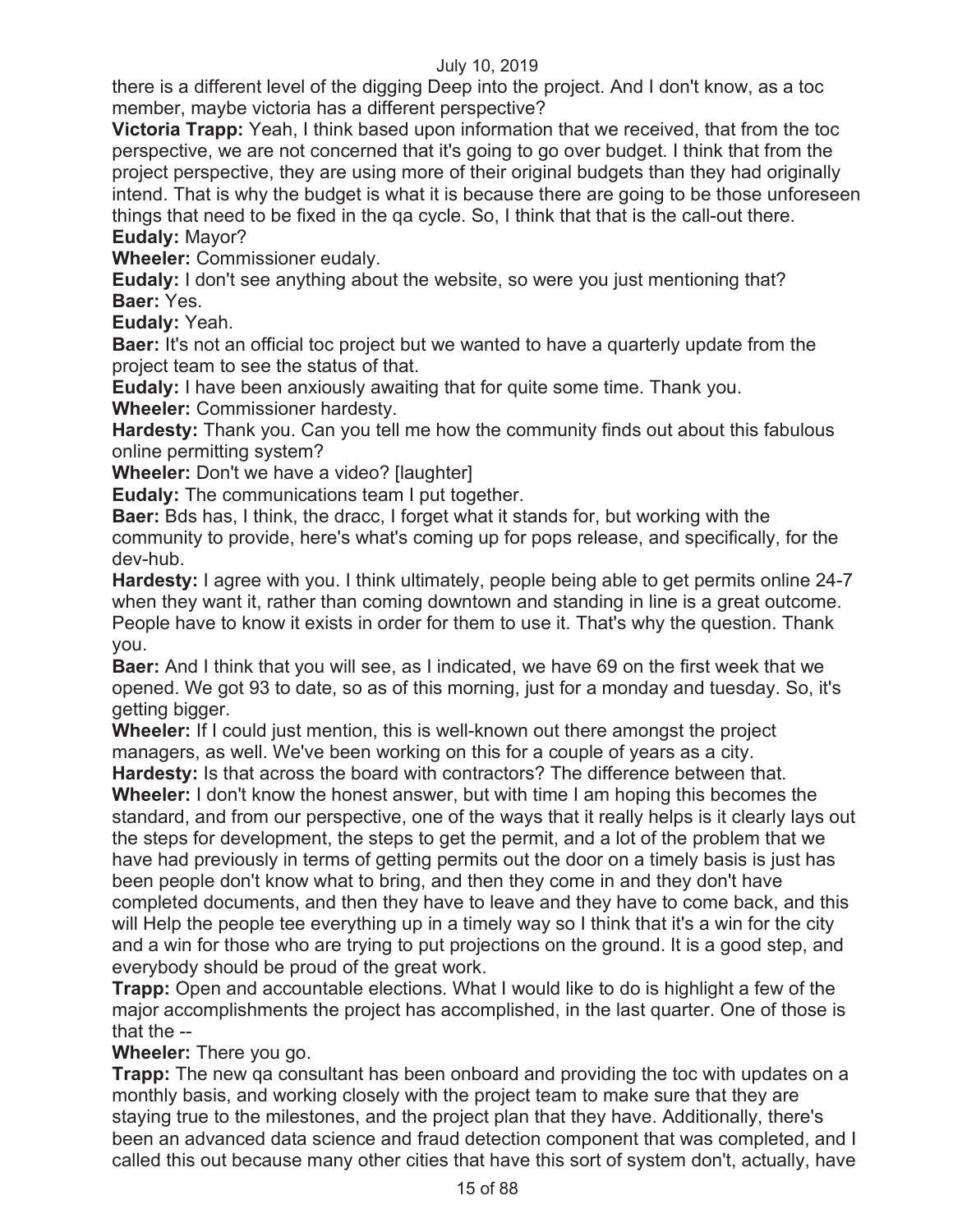that cyber-security piece in place, and it's critically important for the validity of the data. And then also, the project team has brought on two additional engineering consultants to ensure that they are still driving towards that september 1st deadline, and getting as much done as they can, so that they can get to that plan a, which is everything is up and working on september 1. That said, we do have a few Milestones coming up. One of those things is the risk management plan, so if plan a, and that is 100% of everything is up and operating, is not possible, since we are about 45 days out from go live now, what does it look like for plan b? And making sure that those contingency plans are donald, so if there is manual work required, if we need additional resources, that, in fact, go through that, and they are up and running and ready to go. That is something that the qa consultants is working with the project team on, and something that the toc has asked us about, as well. The user acceptance testing is continuing, and will continue through the go live as well as the front end completion is coming up, and there are five modules that are still all in play, and still being worked on in various stages in addition to with the civic software foundation and the overall project team there. As you can see on this scorecard, our risk and major concern is around the expected completion, and that is really centered on the project time line for plan a, and that's 100% of everything. I think that from the toc perspective, we would see that change if, in fact, we have a documented plan about what that contingency looks like. If there is manual work involved, what is the plan and when are the resources going to be in place, and for instance, the equipment and all those things that go along with that, that the red would change. Any questions?

**Wheeler:** Commissioner hardesty.

**Hardesty:** Thank you. Victoria, I know that the last time we talked about the elections, there was some concerns about the quality assurance piece, and are you feeling like you are getting all the information that you need now to be able to do the analysis that you need to do?

**Trapp:** With our qa resource being added, we have gained greater clarity, and visibility to where the project is, and what -- what they are still behind on.

**Hardesty:** And so, because we love when you come and you show all the yellow and green because it always look like progress, but I just wanted to make sure that it was on the record that this in no way reflects that there are bad things happening with the open and accountable elections. It just says that we are under this very short time line, and we need to make sure that we have plan a fully flushed out and plan b fully flushed out before we go live. Is that accurate?

**Trapp:** That's accurate, yes.

**Hardesty:** Thank you.

**Trapp:** An accurate assessment. We are very pleased to see the progress that we have seen since we talked last. Our biggest call-out is that time line. It's aggressive, and we need that from the beginning.

**Hardesty:** Thank you.

**Fish:** Let me ask you a question. In the last 24 hours, two candidates have announced that They intend to use this system. If we are not -- if the toc is not sure whether we are going to meet the deadlines, then how are we confident that we are giving information to potential candidates about what the ground rules are going to be.

**Baer:** The project team has worked on three different options, a, b, and c, the last option is a manual process for comparing the information with the thing called [inaudible] star from the state to do a manual process, so it's going to be a madge process, and that's the way - - it will be a manual process if that's the way that we are going to end up.

**Fish:** And at this point, though, because there are reds on the toc assessment, you are preparing us for the possibility that could happen? **Baer:** Correct.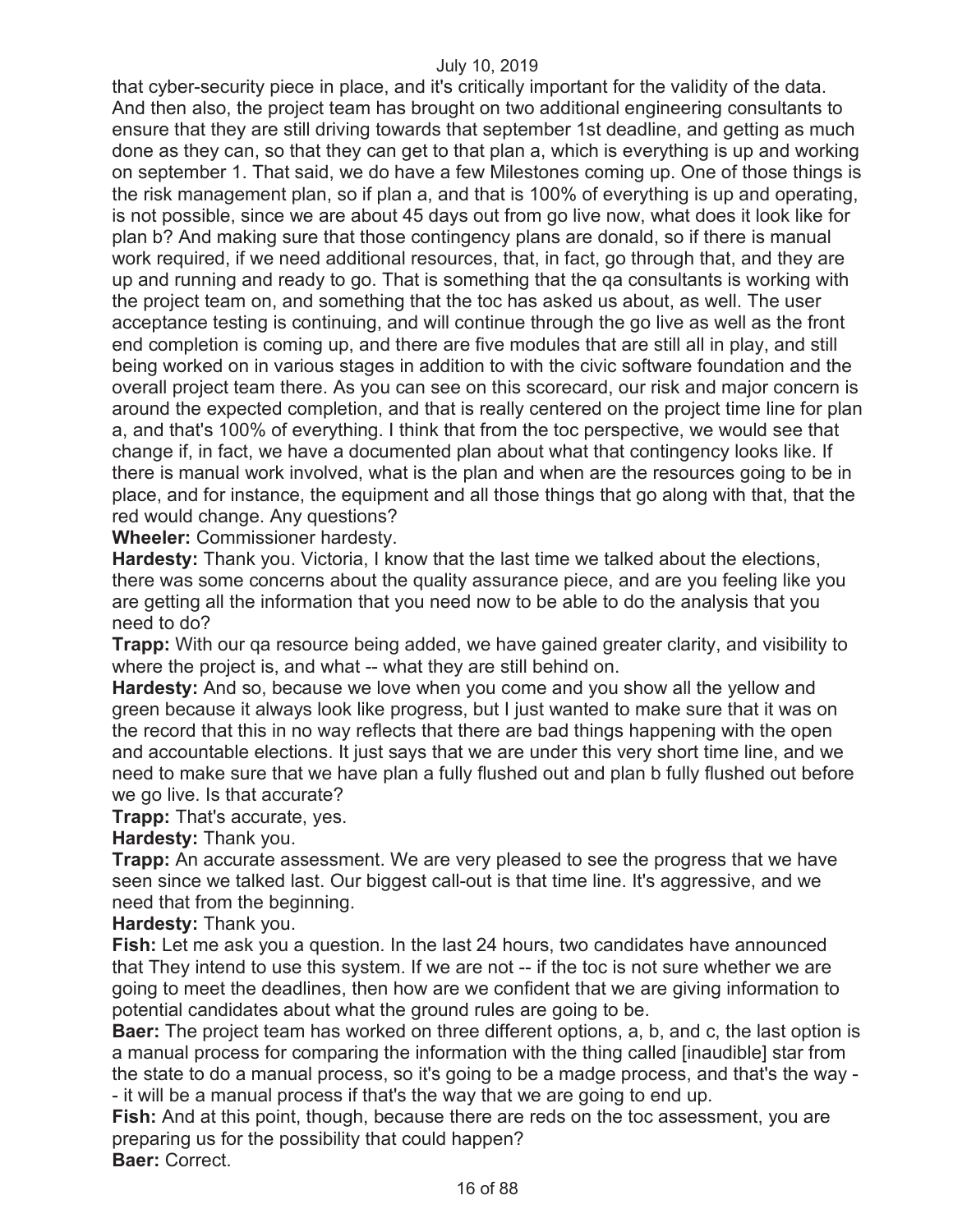**Fish:** What is the additional budget ask that would be associated with going to that contingency?

**Baer:** That, I don't know. I think that that would be more for the project team to answer that question.

**Fish:** But we would anticipate an additional ask, is that correct?

**Baer:** If there is additional labor costs, that would be more project cost added onto it, correct.

**Fish:** So I want to be clear to my colleagues because we've been down this road a lot. Red is not good. Red on one of these charts is not good and we should not sugar coat it. Red says that there is a problem. Whether it is a problem that we have identified or a problem that -- where we don't have the information to make the assessment, the -- what I have found historically is, you know, yellows and greens tell us that we are in the swim and we are making some progress. Red says that we have a problem. At some point, the council is going to have to decide if we go to a contingency and their additional costs, how do we fund that and what's the transition and how does it impact the experience both of the candidates that are -- that are filing, and the public, which wants to have some confidence in the system to be able to, you know, to verify that people are, actually, eligible for the map, for the match. So, jeff, when is the next time you come before us? **Baer:** It would be september.

**Fish:** So early september?

**Baer:** We have not -- we don't have a date yet? We can make it early september.

**Fish:** I want to make sure that if it remains red, that the council has enough time to weigh in -- to have the benefit of your report, and then we may have to pivot and start looking at whether the additional costs associated with one of the other contingencies, so mayor I would suggest that we bring this earlier in september so we have some time to discuss the contingencies. If the red doesn't --

**Baer:** If I can make another suggestion, we could provide your office with the monthly toc report. That would give you a monthly Indicator of how things are progressing. **Fish:** I think that would be very helpful, and I just want to make sure that we have enough time as a deliberative body to pivot if, in fact, option a is not feasible, and then I think that we are going to want to know what the delay might be, what the additional costs might be, and what I will be particularly interested in is how does it impact the experience of the candidate and the public who are watching this system very closely.

**Baer:** So we can provide that monthly report. I think that will give you is a 30-day indicator as we go forward. We are on such a short time line that I don't think waiting for the next report will be that helpful.

**Fish:** Thank you very much.

**Trapp:** It is worth noting for your information that at the toc, when we met because we meet monthly, we met at the end of june, and we did ask for an updated report on some milestones as to where they were and also for this contingency plan waiting for us to have our july toc meeting. So, we are still waiting on that report. But, the request is out there to the project team.

**Hardesty:** Thank you very much. I remember when the director was here speaking in front of this body, and it was very clear, clearly addressed by the commissioner Fritz, that the budget is the budget. So, we would either have less Money to distribute to candidates, or if we had to hire additional staff. So, I think that it's very clear what the contingency plan is, but I would be very grateful to get the monthly report. I know why we have the red and april and may and june because you guys told us when you were here last time that this was the situation that you were confronting. And so I just want to make sure that on behalf of commissioner Fritz, she's in england but she's probably watching. So, I want to make sure that she -- that I present that on her behalf. We know that we have a limited budget. We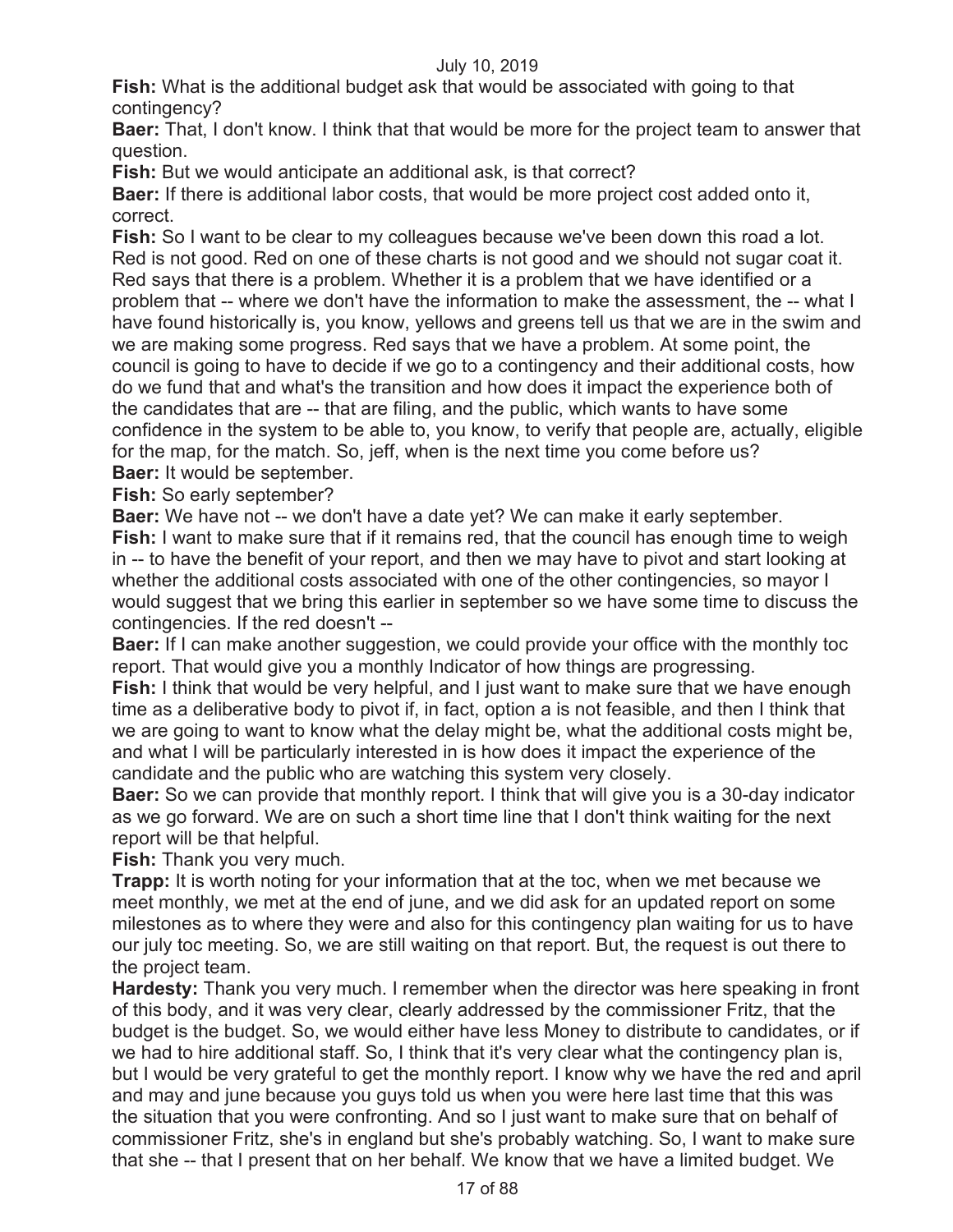are clear that they are not going to come back asking for additional resources for this round. And whatever money that we have is the money that we have. So thank you. **Trapp:** Thank you.

**Wheeler:** Very good. Thank you. I will entertain a motion, colleagues. **Fish:** Second.

**Wheeler:** A motion from commissioner hardesty and second from commissioner Fish. Please call the roll.

**Hardesty:** Aye.

**Eudaly:** Aye.

**Fish:** Thank you very much for your service and your work. This is really important stuff, and we appreciate the care and the thought that goes into these presentations. Aye. **Wheeler:** Aye. The report is accepted. Thank you. [gavel pounded] really appreciate it. Thank you for your time. Next up, please is, item 649.

**Wheeler:** No, 649, please.

# **Item 649.**

**McClymont:** I am sorry.

**Wheeler:** Colleagues, the city is pleased to see the land under discussion being preserved for future affordable housing, particularly in the neighborhood that's been historically impacted by displacement. I think that we all understand that land is an increasing premium in north and northeast Portland, and this acquisition contributes to the goals of the north, northeast neighborhood housing strategy. Importantly, it responds to the stated community priority of creating a land bank for future. The future before properties like this one are eventually lost. To the pressures of the market. I want to personally thank the strong family for coming to meet with me, and I commend them for their willingness to partner with us on this important project and in providing what I believe is an invaluable service to the community, and this is despite a history with Portland city government that would give them every reason not to trust us. We are grateful to have had this partnership in helping to make this reality, and I want to thank you for not only the tremendous work that you have done on this, but I want to thank you for being here today, As well. Director callahan. Good morning.

**Shannon Callahan, Director Housing Bureau:** Good morning, mayor and commissioners. This is one of two items this morning that is advancing our north and northeast neighborhood strategy. In 2015 city council adopted the north and northeast neighborhood housing --

**Wheeler:** I am sorry, did you want me to read 650 and 651 at the same time? **Callahan:** Not yet, mayor.

**Wheeler:** We will do them independently. Investigate. Sorry for the grand junction. **Callahan:** No problem, so the north and northeast neighborhood housing strategy is a community-driven initiative to address the impacts of the city's actions and the ongoing threat to the long-time community from displacement. The plan consists of four overarching goals, and this morning the first item before us is, actually, related to the fourth strategy, which is land banking. With this purchase we will actually have concluded with three land banking properties in the district, the first being the property on north interstate, the second kari boulevard, and significantly, the strong family property. The property, itself, is in the heart of the albina community district, as well as the humboldt neighborhood. It is located on the corner of north williams and north alberta, and it is nearly an acre, and can hold up to 150 new Homes, whether they be apartments or rent or condos for home ownership development. That is to be later determined with the community process. We intend to hold this property for future development, and I would really just like to thank and acknowledge the strong family for working with us for, I think it has been almost four years of discussions with the housing bureau, and active discussions in trying to make sure that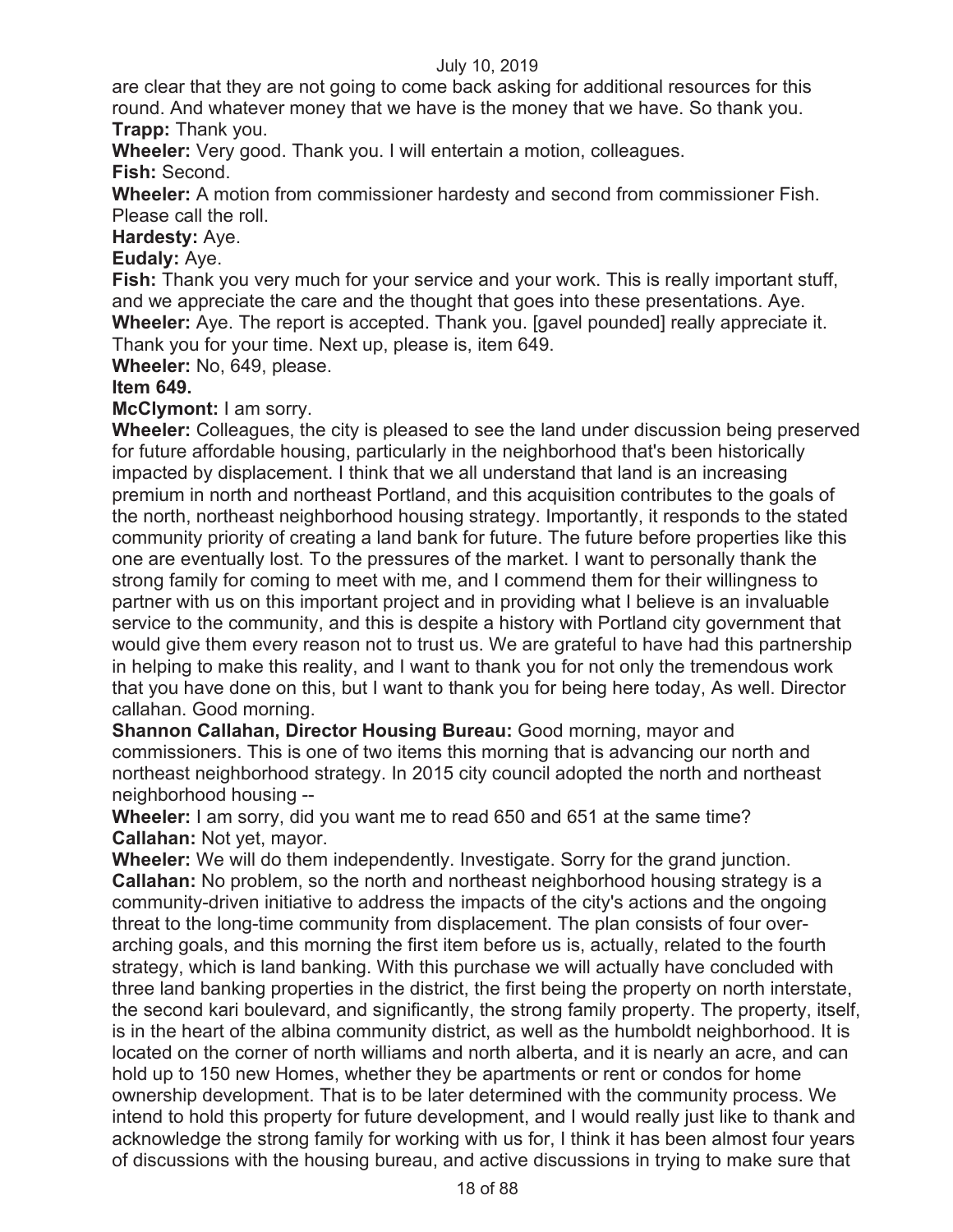this property remains a community asset and contains affordable housing for generations to come. So, I appreciate the willingness to work with us and talk with us, and the willingness to commit this property going forward. With that, I would turn it over to mark strong, jackie strong, and cathy rhodes, members of the family selling the property to the housing bureau.

**Mark Strong:** We want to say thank you for this opportunity. The property has been in our family for a number of years prior to us purchasing the property, my grandmother -- my grandfather opal strong lived down a half block from where the property is located on williams avenue. As kids we used to go to mr. Horse's store and buy penny candy and used to goof around just playing in the neighborhood and that type of thing, so it's been a - - an integral part of our lives if many, many years, and going back farther than that. Just seeing over the last, you know, several years, just the change in north and northeast Portland, you know, has been you know, just kind of disheartening to watch you know, the fingerprints of the african-american community being etched away has just been very painful. Our parents is, who cat and I represent, along with my uncle, they are getting older and they want to do something a bit different, but part of our dilemma was we did not want to put the property in the hands of the developers who have no heart or no kind of concern or moral sense of justice for something that happens in our community so we began the conversation with the city. They have been long, and it's been a while, but we feel comfortable doing this because we know that you know, selling the property to the city is going to be beneficial to some of the residents there for their welfare and so forth, so we are glad to be able to do that. It makes it a little bit easier to pass the title along. **Cathy Rhodes:** Thank you, mark, I think that you said in that very well. Growing up in the northeast community has a lot of really rich memories for me. Like you mentioned with our grandparents, just living down the street, and just the property has been a real place of family and community for us in the neighborhood. So, seeing a lot of change over the years has been pretty remarkable in that we have seen a lot of people displaced. A lot of families that we have shared the community with and shared a lot of time with and just seeing all of that stretch Out farther east has been difficult for a lot of people in our community. My children, especially, they have been like right in the midst of all of this transition and are wondering what to make of it, so it creates a lot of economic issues for a lot of people, and so we are just so grateful and thankful that you are looking beyond just the economic impact of all of this displacement that you are looking at families and you are looking at building community, and that is so important, and it makes me feel honored to be a part of the city of Portland, that you are looking at getting back and making opportunities for those that have been displaced, to be able to come back to the community that they know as home. So, we are grateful to be here today and that you have a mindset for more than just economics, but for building community. **Wheeler:** Commissioner hardesty.

**Jackie Strong:** And I will be brief and quick. I want to thank a few people real quickly because when I started this process, we were really feeling like we had been gentrified. As a person that really came from a background that was -- had nominal means, we were not a rich or wealthy family by any means but through hard work and determination, my father taught us the same virtual, virtuous skills needed for us to be able to be at this point in time. So, with all my little dollars and pennies -- saved, we were Able to buy this property that my nieces and nephews talked about right across the street from where we grew up. But along that pathway, we experienced gentrification at the highest levels. We really were thinking that the city was our enemy versus our friend. So, when we started out on this course, we were zoned at a density level far less than those that surrounded us. And us not having any experience doing this, I dived in to say I am going to get the zone change, and people like carl and nan and tonya and shannon, and nieces and nephews and my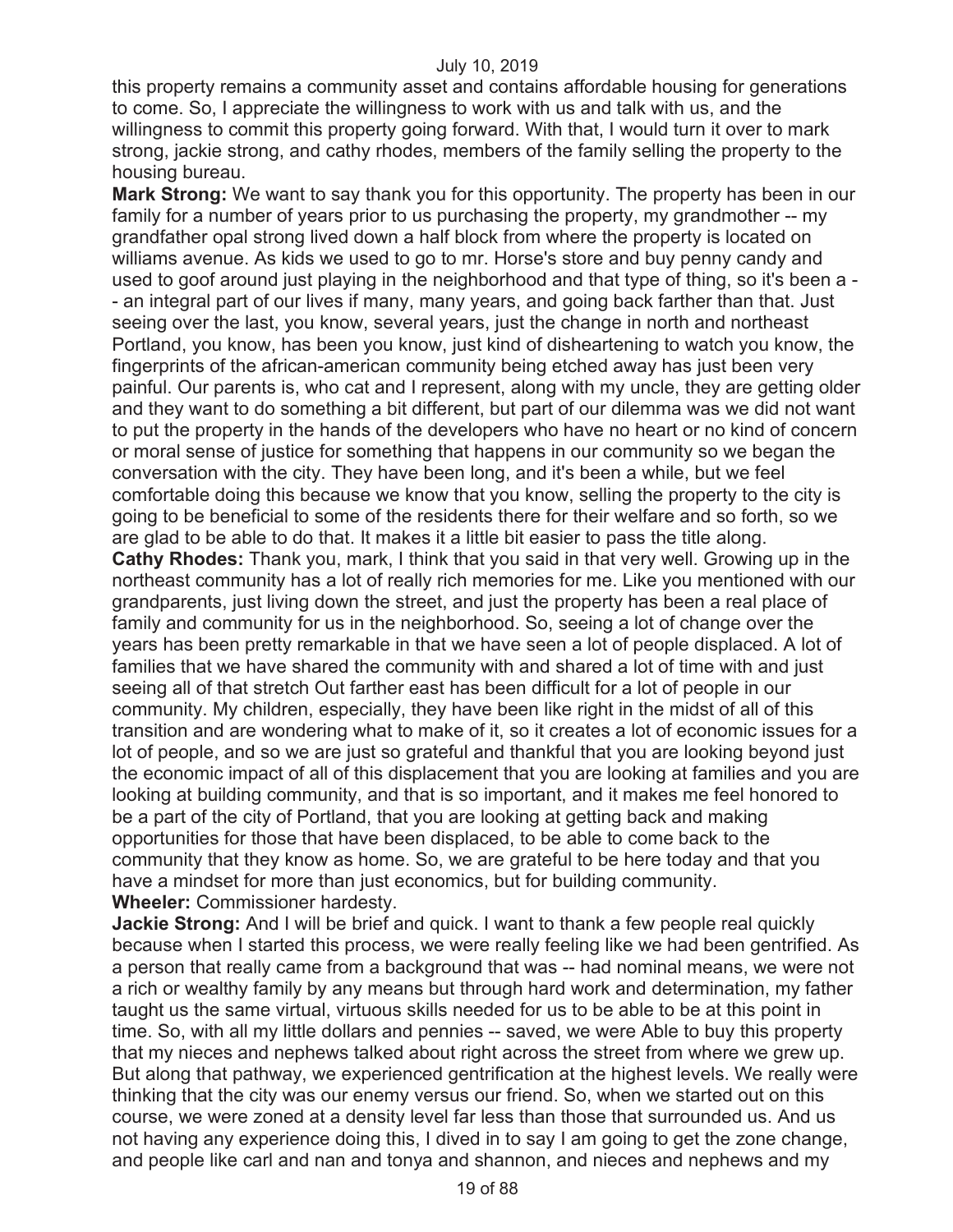wonderful wife, we came together and we came and we pushed and we got the zone changed, and then we went back and we negotiated a dollar amount, with me not having any experience having done this before. The reason I am mentioning that is because it was a collaboration, and with that being the case, I think that we sit on the precipice of coming up with a model that might be able to be duplicated nation-wide. For as instead of the city, the large municipality going in and robbing and range and pillaging those communities that are marginalized, we joined together and came up with a model that can help not only the strong family for generations to come, but also, the community of Portland. We can be that beam, that star. So, I am indebted forever, and forever grateful to what you are about -- hopefully, to approve, and again, thank you for joining With us and we are not done yet because you know, I just met with prosper Portland. We are hoping that the building will be named after us in some way. We are going to be actively involved in what is in there, and we are going to be fighting just like my mom did, opal strong, for the community and making sure that it's developed the right way.

# **Wheeler:** Thank you.

# **Hardesty:** Mayor, if I may?

# **Wheeler:** You bet.

**Hardesty:** I want to applaud your family. I want to applaud your family because -- in this time, where land is being grabbed up all over the city of Portland, you could have chosen a different route. I am not a real estate person, but I suspect that you could have also gotten more money. If the goal was just about money. I want to applaud you because most people don't have the patience for how slow the city moves. The fact that you are carrying on the legacy of your parents, who had the foresight to purchase this property, you have had the foresight to maintain the property, and you decided that you would only let it go if you were going to let it go so that it would be beneficial to those who have lived and made inner northeast is a place that people want to live. For those coming in the future. So, I feel a little guilty sitting back here having you thank us when, in fact, it is your vision that bring us to This place today. So, thank you.

**Strong:** Again, thank you very much. Again, it just shows you wisdom because we could have put it on the open market and had a much more competitive process. But, we did - again, I am the one and my brother are the ones that bought this property, okay. It was not our parents. But, the thing -- the point that I am making behind that is that we came together, and now the whole family is going to benefit. That's what's important. **Wheeler:** Commissioner eudaly.

**Eudaly:** I want to echo commissioner hardesty's statement and just say -- or note how vital it is that we move as much property out of the private market as we can and turn it into affordable housing. I think it's the only way forward to preserving any kind of racial or economic diversity in the city, so I want to applaud you, as well. I want to say, um, opal strong has a real nice ring to it, so I hope that naming take place, and director callahan -- I have read the report, and there is no -- there is some minor soil contamination, the new zoning has been secured, so we don't anticipate much issues with -- many issues with moving forward with this development. Including with the neighborhoods.

**Callahan:** No, we have done complete testing throughout the sale process, and our -- and are confident in the ability to move forward on a future development, but we do intend to hold this Property for a period of time, and obviously, the family still is living on the property presently, but intends to move off, I believe, very soon.

**Eudaly:** I didn't hear it mentioned, but I am assuming the units, when they are built, will be subject to our preference policy?

**Callahan:** Yes, indeed. Anything in that, and under the north and northeast neighborhood strategy or interstate.

**Eudaly:** I think it's good to note every time that we -- yeah. Thank you.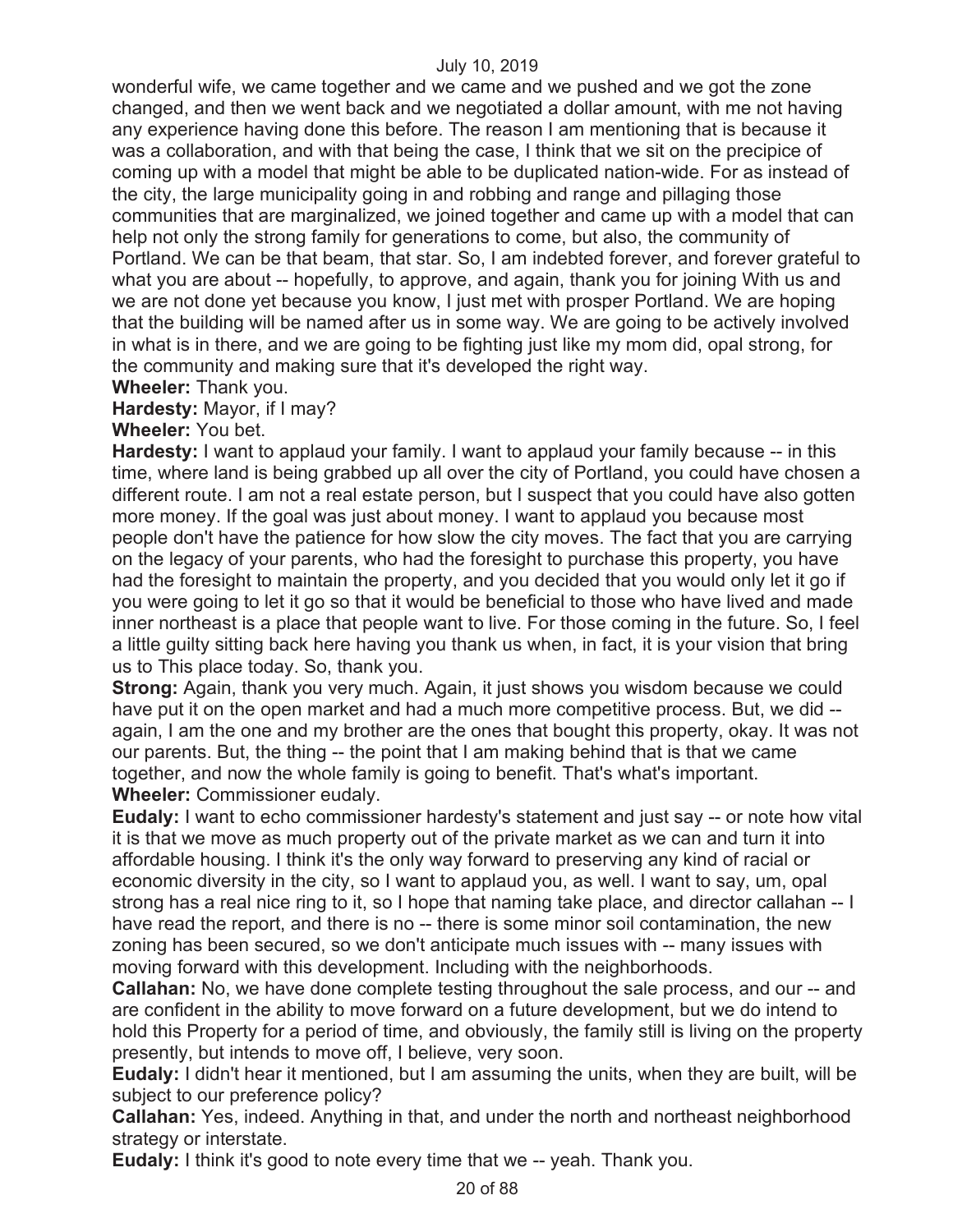**Callahan:** Thank you.

**Wheeler:** Very good. Excellent. Thank you again. We will take public testimony. **McClymont:** We have had four people sign up. I will read the first three names. Curtis, jan, and lightning.

**Wheeler:** Thank you very much. You can go ahead and take your seats. Thank you for being here.

**Wheeler:** Good morning.

**Lightning:** Good morning. I am lightning. Congratulations to the strong family. Again, on the record, they have stated that they would like to be able to name this property after themselves, or a that I am that they come up with, and you must stand by that on the record. Now, one of the concerns that I did have is that I noticed that there was some, if I am correct, three homes that were currently on this site. I am really against destruction And having homes demolished. Is there any way to come up with a different plan to possibly, if these homes could be moved, to another property, whether it's a private owner or someone else within the area, itself, and have a moving company move these houses, I am just really against any destruction or demolition of the older homes. And to me, that just kind of goes against kind of the historic value of the certain properties built many years ago, and such as family members, possibly, or friends utilizing those properties, so that's a concern to me, and maybe to be looked at, and if that could happen, that would be very much appreciated. Again, just on the amount of units being built there, I like everything that I see. I absolutely want to see this go forward and approved. I think that it's a great location to build these -- units, the indoor units that could be owned in the future by the tenants, themselves, and that's a real important issue to me on this type of property here is just from my position, and possibly the family would agree on this, is that ownership in the future is really kind of a thing that presents that gentrification and people having to move out of the areas. As a tenant, you have a certain amount of rights, but let's face it, if you can move this into ownership rights to the people acquiring and getting into these units, that, to me, is the best possibility and the outcome for this property, in my opinion, so again, I am hoping that will Happen. I like the fact that of any time that the city is involved in these types of transactions, if we can move it not into a ten assistant-based property but ownership in the future property. That's well the difference between the private ownership and city owning a property is they have the potential to move them in as owners in the future. They have that potential to do that. I want to see that, our taxpayer dollars moving people into ownership of these units. And having ownership, not called a tenant, at the end of the day from the city of Portland. That is really taking care of the people of this city. Thank you.

# **Wheeler:** Thank you. Good morning.

**Jeanne Connett:** Good morning. My name is Jeanne Connett. I want to thank the strong family very, very much. Eric wright owned property out there for a really long time. I think the store that you were referring to, maybe, is one that he had owned. He kept it every year, so I am hoping his daughter, erica, does. I am really glad to see the northeast area come back. Dad didn't want me there but my friends made sure that I got to go over there every once in a while, and it's a beautiful neighborhood, so I hope whatever they build, they build in the true fashion. You go down mississippi anywhere over there, and the houses are vibrant, and they are beautiful. I hope that this does not become another rat building, which is all that I see -- rat box. Know, even new york had more class than this. So I want to thank the strong family very much for their endeavor in this, and I wish and pray for them all the best.

**Wheeler:** Thank you. Good morning.

**Curtis Faith:** Good morning. My name is curtis, and I wanted to address -- a general level, the lack of addressing the primary need for all of these kinds of housing activities, which is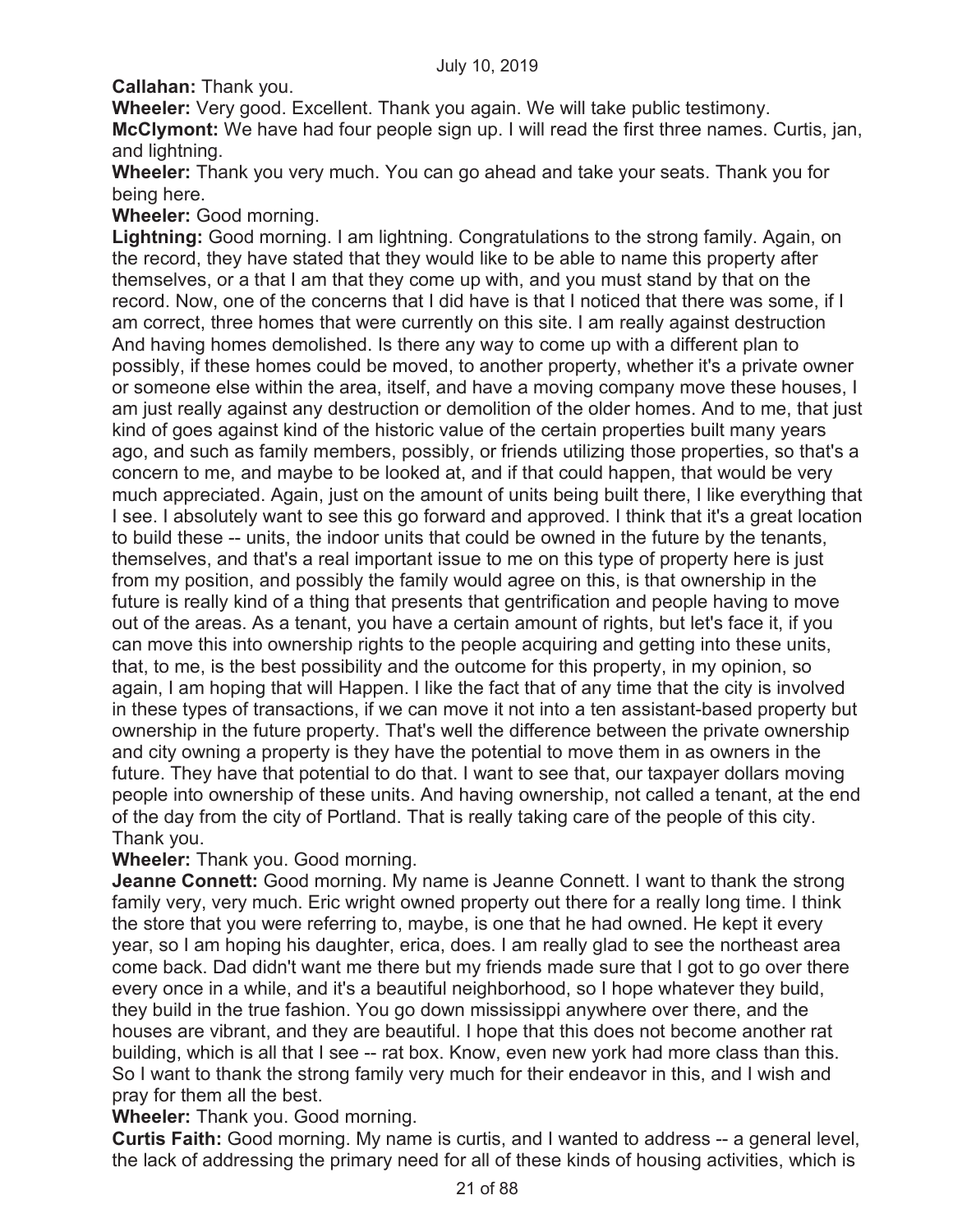that the -- let's say the less favorable at the time segments of the population from the perspective of the companies, people running this city in the 1940s, 1950s, and 1960s that took all of the homes and put exhibition centers on top of them and didn't compensate people in the east side for all of the homes that they had. Didn't compensate the chinese and didn't compensate the japanese, and now all their descendants are poor and don't have equity and cannot find housing so we are papering this over with some emergency resolution, want a or not -- on a property that we are going to hold for several years. I don't see why that's an emergency resolution. I think you are using the emergenciness of it to make your paperwork easier, and you are not addressing the emergency of the fact that there was not a shelter for people last night that showed up in town who did not have a house to sleep in. Last night, you were turned Away. That's the emergency that the city is not addressing, and you are not anything other than a real estate developer trying to attack a problem you know nothing about because you have not spent any time in the field. Issue because I have spent the last nine months on the streets of the city preparing to talk to this city, waiting for the trial wherein your city employees would admit that they were targeting people, and this trial took place yesterday.

**Wheeler:** Again, I just remind you it is relevant to this particular item. It is an emergency resolution. I am saying it should not be.

**Wheeler:** Thank you. Any further testimony on this item?

**McClymont:** Maggie.

**Wheeler:** Come on up.

**Maggie:** Okay. I want to reference the -- I understand the historical nature of this accomplishment in terms of how this land has been, you know, taken by the government for whatever purposes, roads, bureaucracies, or whatever, and then people, or gentrification and people displaced. However, I have been, over on the east side, and one of the things that I did when I was over there, I walked all over the place. What I saw were these tiny plots of land everywhere around properties like this alberta property where you guys could be paying urban farmers to grow little community gardens, and it seems to me that the government really owes the -- this Particular region you know, when people first came here like during world war ii you know, to work for government contractors, and this was still going on like with intel, and the government contractor, and you know, they hired these minorities and I brought one to you who has been back out on the street. She used to work for gel intel. Intel says oh, yeah, I will work and hire these people, and they do so through a contract, and then they just fire them, and then they can't pay their rent and they are homeless. And so this cycle happens over and over and over and over again. But, as far as the alberta area, why can't the department of agriculture get into this new thing, you are began farming, and pay urban farmers -- this is a new thing. You can go to corvallis, and find, you know, an african-american dude or a chinese dude or a japanese dude, you know.

**Wheeler:** Maggie, I will have to rein you in.

**Maggie:** Or a woman, who has been displaced and wants to do some urban farming on these little you know, there is these little plots of land everywhere like you know, they are like this.

**Eudaly:** Are you for or against this item.

**Maggie:** Well, I am for it but what I am against is traditionally what's happened is you know, you build urban housing near these like big freeway arterials, and then the chain-link fencing goes up, and how about some -- lots of little community gardens and no chain-link fencing.

**Wheeler:** Thank you. Super. Thank you. Any further discussion? Please call the roll. **Hardesty:** I am absolutely excited about voting yes on this proposal. I think this is the kind of proposal that I hope gets broad media coverage so that we have more opportunities to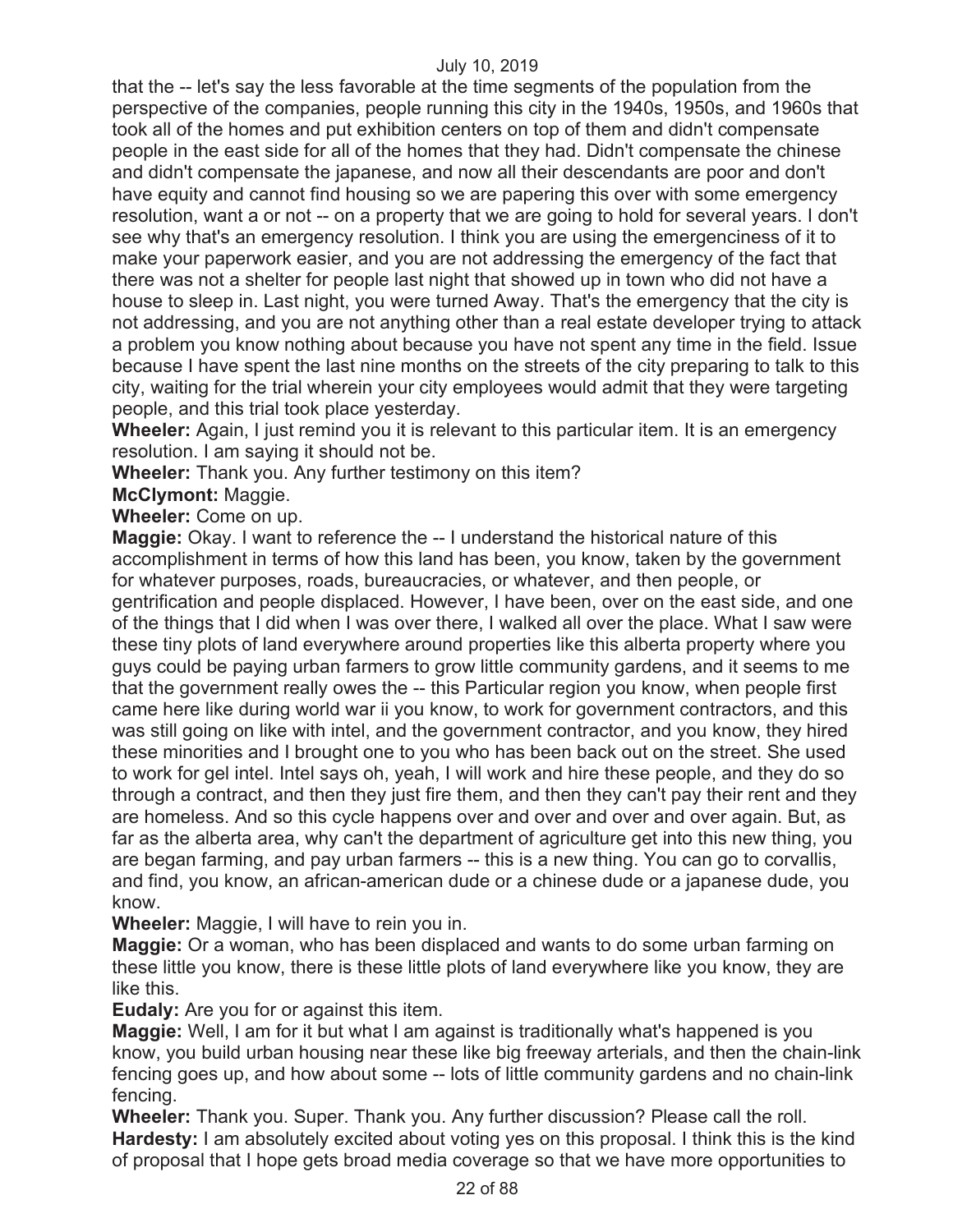be intentional about how we develop the little remaining land left in the city of Portland. I vote aye.

**Eudaly:** Pretty much already said what I have to say. Don't always agree with mr. Lightning, but I want to agree with him right now that as well as removing the land from the private market, creating home ownership opportunities for low and income low and moderate income households is an important issue, and my office is working on a couple of different strategies around that. And thank you to the strong family for being here, and for working with the city and despite the history, I vote aye.

**Fish:** Well, first shannon, thanks for bringing this forward and to the strong family for sharing your lift with us today. It's an honored to have you. This is a great deal. We are not going to solve our long-term affordable housing problem unless we build a lot more affordable housing. This is a terrific location. I am pleased that we will be doing the land banking now and figuring out how to maximize the use. I am a big believer that the Name of the property should reflect the history, so I think that we have a pretty good record that says there will be something about the strong family at this location. Anyway, whenever we can celebrate a win like this for the community, it's special, and commissioner hardesty expects this to be on the front page of the media tomorrow. She's relativism new to council. [laughter] the truth is the good stories -- there is not a lot of space for the good stories because of the other stories that displace them, but there is a good stories, and let's hope we get a chance to celebrate there because we don't get a chance to celebrate the wins enough in our community. Thank you for making this day possible. I am very proud to vote aye.

**Wheeler:** I want to thank the strong family, as well. Thank you for the time you spends with me and the time you spends with the housing bureau and, in particular, shana, I want to thank you and the bureau for continuing our efforts around the north, northeast strategy as well as securing the preference policies as a viable option in our community. Many times people have asked about the prospect of land banking, about the prospect of making sure that we respect the history of the community, and this most certainly does not make amends for the history in north Portland, northeast Portland, but it is a step in the right direction. It's an acknowledgment that we, as a community, can do better and thanks to you and the strong family, you are demonstrating with the partnership we can do amazing work together. So, I am very proud to bring this on behalf of the housing bureau. I want to thank andre and cupid from my offers for the work they put into this, as well. I want to thank my colleagues for their support. I vote aye. [gavel pounded] the ordinance is adopted. Into the future we go. Thank you. [applause] item 650. **Item 650.** 

**Wheeler:** Director callahan, do you want to just come on up? Welcome. Good morning. **Dana Shephard:** Good morning. Hi, good morning. Good morning, commissioners and mayor, I am dana shepherd, and I am actually here to present this along with steve. All right. And are you coming along, dr. Holt? Good morning.

**Shephard:** Good morning. So, I am going to, again, I am dana shepherd with the housing bureau, I manage the home ownership and home retention programs. And I am here to speak about the strategy number two of the four over-arching strategies of the north and northeast neighborhood housing strategy. That is creating new home ownership. So, creating home ownership in This area, the interstate urban renewal area presented its own set of challenges as you acknowledged. This area has experienced rising housing costs, and over the last few decades, so what we are doing -- this is the first north, northeast home ownership development to come in front of the city council for funding approval. This project provides affordable home ownership opportunities for first-time home buyers giving priority to the families with historic ties to the neighborhood that has been impacted by displacement as the surrounding area has gentrified, so specifically this is -- the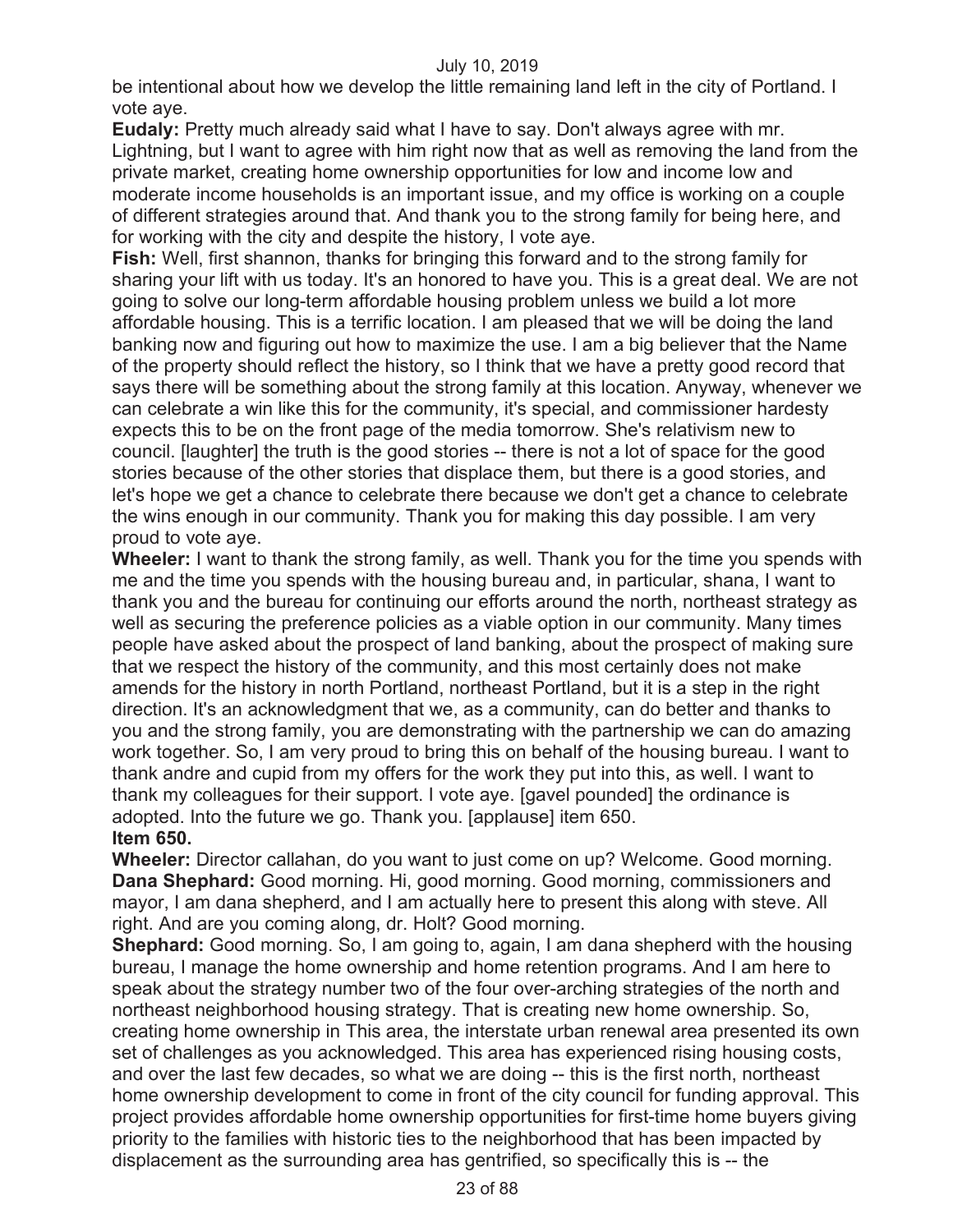homeowners have been identified by the northeast preference policy. So, this project not only provides stable housing and a high opportunity area, but offers families the ability to participate in the equity increase of their home, and through a period of wealth for the next generation. Like I said, there are 30 units in the kilpatrick project, and they are all townhomes, correct? And they will be family sized with 15, two bedroom units and 15, three-bedroom units. So, initial preference policy home buyers are targeted at lower incomes with 12 homes reserved for families earning between 35 and 60% area median income, and 13 homes for families at 61 to 80% area median income, and five homes for families from the 81 to 100% area median income. The projected average income for the kilpatrick home buyers is About 66% area median income, and that's equivalent to 58,014 for a family of four. And the project's 30 units help us to reach a goal of creating 110 new homeowners under the north, northeast housing strategy by 2022. Again, all of which are identified through the north, northeast preference policy. Habitat is an experienced developer and has been providing home ownership opportunities for hard working families having built and sold over 400 homes in partnership with local families over the past 38 years. Approximately 90% of habitat's existing home buyers from communities of color, 30% are identified as a family member with a disability, and nearly all have children below the age of 18. Average household income has been 38,117. 46% area median income. The total Portland housing bureau construction financing of 3.3 million, averaging 7 million in other sources of financing, including a first republic construction loan, habitat donations, and sponsorships, and other exemptions or waivers. And I am just going to connect this a bit with the program side of things. The Portland housing center has been working with the households that have been identified through the first round of preference policy, and they will be assessing households for their interest and their ability to purchase one of these 30 homes. I believe that earlier in the year, dr. Holt presented the North, northeast strategy, and we talked about time. So, we are really optimistic that with working with our partners, that these households have had some time to get themselves ready and to be able to finance one of these homes. I will pass this off.

**Steve Mesinetti:** Thank you, dana. And thank you, mayor wheeler and commissioners, for your commitment to creating an affordable for all our residents. We have a long way to go. I am steve, the ceo of habitat for humanity. And according to our 2016 census data, 27% of Portland renters are paying more than 50% of the income on rent. That's almost one out of every three households in our city that are unable to afford food, transportation, healthcare because of their high housing costs. With median income for black families, 26 000, the numbers are worse. Today, according to the city's housing report there are no Portland neighborhoods in our city that the average black family can afford. Not only that, but black homeowners -- blacks own homes nearly at half the rate of their white counterparts, and even today that ownership rate for blacks in our city is going down. Your homes shouldn't cost you your family's health. It should not cost you your family's -- your kids' education, when the cost of home is your family's future, the cost is too high. When the cost of home is any family's future, that's something none of us can afford. So I thank the council for dedicating resources specifically towards people who have been systemically denied wealth-building opportunities for generations and giving some of the opportunity to buy a home and to build the strength, and self reliance that comes with it. The policies working for phase one of this project, eight of 12 of the households have reserved spots and are ready to buy the homes. With an average income of \$42,000. Six of eight are single parents. Seven of eight are african-americans. Each has their own story of displacement in housing instability. I am joined today, actually, by three of these home buyers, rena hernandez in the back, john robertson, and then to my left mr. Anthony handy is going to share a bit of his family's story. I will turn it over to him.

**Anthony Handy:** So when I got introduced to the policy people.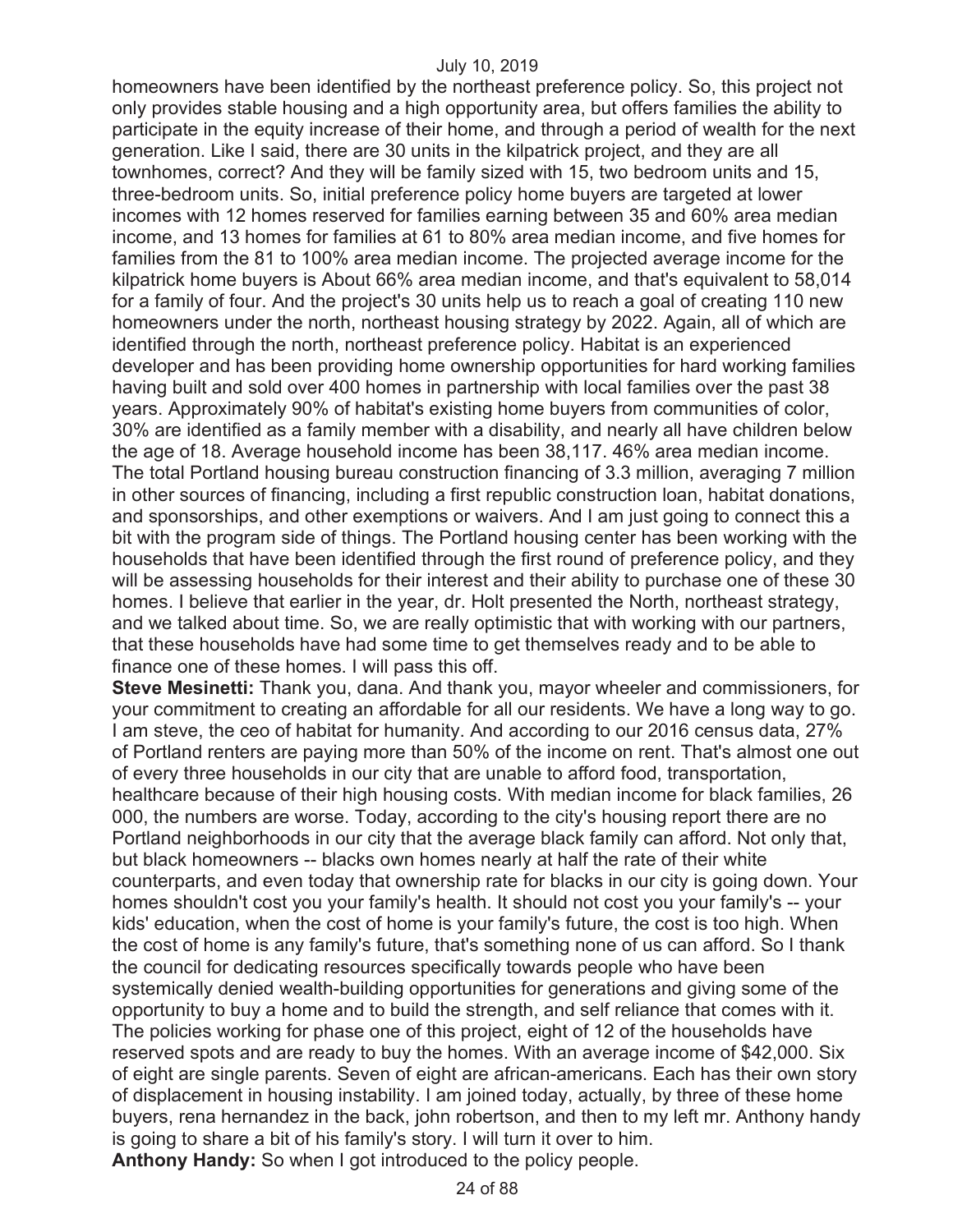**Hardesty:** Can you move that closer?

**Handy:** When I got introduced to the program, it was kind of hard for me to get a mortgage. It was never enough money. You had to make so much money to even afford, for a single father with two daughters, right, so I had to keep going with the africanamerican program, and it was -- there was another one, and everybody kept turning me down at this point. So, I ended up at habitat for humanity, you know, and like I am a recovered drug addict I just met you a month ago, so my credit scores and all of that stuff, records from the past and stuff, you know, only place that I could go to was habitat for humanity, you know, and get some help. So, I think I got like six months or something left. And they moved into a condo, you know, and it's been kind of discouraging adventure, but I stayed the course. They helped me out over here. They showed me how to do finances, and it's a pretty good program you know, for a first-time homeowner, you know, that's been displaced and my family was left over there down by the freeway. I was born by the freemont, you know, and so it's nice that you guys are giving back. I've been to some of the meetings and some of the people that was from the development, and the commission, and they were telling us how they were sorry about what they did, and they knew what they were doing and they just wanted to help us, and so, it's a great opportunity for me right now, you know, as a single parent with two daughters. I am trying to raise them on my own, for them to have a stable home, and, you know, that's all. That's all that anybody ever wants, you know what I am saying? Appreciate it. [applause]

**Fish:** Can I clarify something? Can we go back one picture? These look like condos. Is that what these are?

**Mesinetti:** They are. These are -- it's a little unclear but there is two buildings, the one that's closest to the street on the corner of alberta and interstate and kilpatrick is a 12-unit building. The top floor units are -- is being referred to as townhomes, meaning that there is upstairs bedrooms and downstairs living space, but these are stacked condo units. **Fish:** Okay. Thank you.

**Mesinetti:** And there is an 18-unit building next to it, as well.

**Fish:** Thank you.

**Wheeler:** Good morning.

**Dr. Steven Holt, Chair of Oversight Committee:** Commissioners, good to see you. Mr. Mayor, good to see you. Dr. Steven holt, chair of the oversight committee for the north, northeast housing strategies, and you have seen that the strategies emphasized today, I just want to say two things. One specifically related to the home ownership piece, and steve, you used a lot of the information that I was going to say, so I won't reiterate it. I had a hole prepared, a document. I will say that home ownership for african-americans in the city of Portland is now equally 1965 numbers. We have gone backwards. So, opportunities like this cannot be overemphasized. The more that we can do, the More aggressive that we can be, the more intentional we can be, the better off we will be as the communities, "what commissioner hardesty has referred to in regard to land banking. It's good wisdom and good movement. So, I am excited about what we've been able to do with the strong property. I grew up around the corner on williams and [inaudible], and know the area and the heartbeat and what that community once was, which it is no longer. As we can be intentional and strategic and very purposeful in our forethought and purpose, I don't think that we could do more than what is happening. So the oversight committee is 100% in support. These are the strategies we've been working at. As a response to the robust community engagement, we were involved in to lay these pieces out, so the only thing that I think would be more exciting is more money so that we can do more of this great work. So thank you guys so much.

**Wheeler:** Thanks, dr. Holt. Appreciate it. Commissioner hardesty?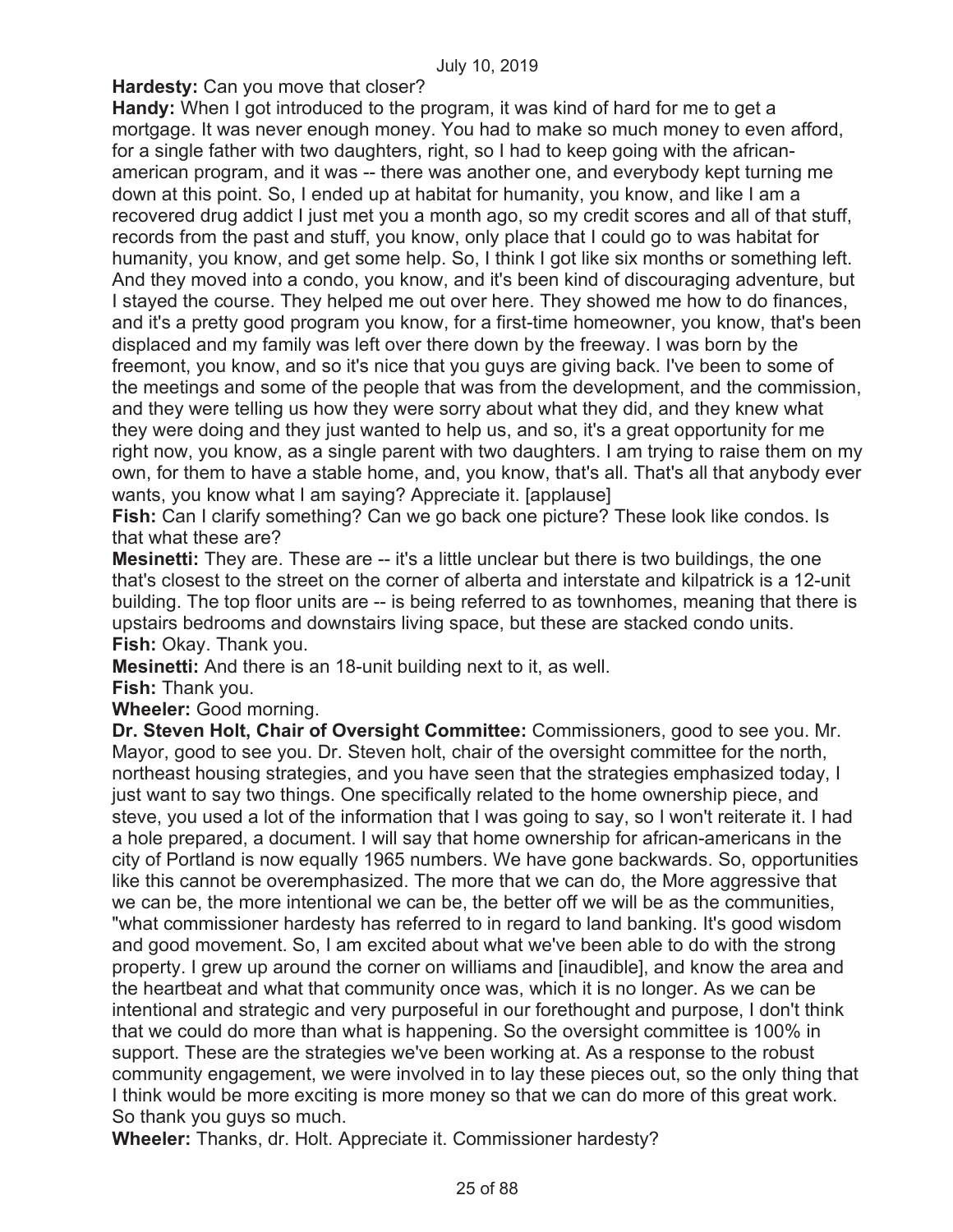**Hardesty:** Thank you. Thank you very much for the presentation. It is exciting, and I hope that lightning is still back there. I can't tell. Oh, okay, good. So you know, we were -- you talked about home ownership opportunities. Here are some home ownership opportunities. I just want to correct something That steve said, which is you said the preference policies working. I would respectfully disagree, when you think about the amount of people who have been displaced as compared to the opportunities that we're making available, so with all do respect, it's not even close to being well or good. But, we are working hard towards a vision about people being able to live wherever they want to, and regardless of income, and we do not want to be one of those cities where your income dictates your zip code. We are very, very close to that today. So, I appreciate the hard work. Habitat, your reputation is really stellar. I am looking forward to this being one of those green buildings that will be a model for how we move forward. But, please, don't tell anybody how well we are doing because we have a long way to go before we can pat ourselves on the back for what we are doing.

# **Wheeler:** Commissioner eudaly.

**Eudaly:** Thank you, mayor. Well, I would just say that doing well is relative. Relative to what we heard from -- sorry, the north, northeast group last year, there's been an improvement, so I do think that we should celebrate that, and one of the improvements is personal to me before I came here when I was a low income, single parent, one of those people paying over 50% of my income for rent, I started a facebook group called "the shed" and I met a single mom, in Similar circumstances named chelsea who is an africanamerican woman whose family goes back at least three generations in north, northeast Portland, and had become displaced numerous times and was really struggling, as I was, to keep a roof over her family's head. Her first -- I told her about this program, and she was really excited. She went to one of the very first -- I am glad that I have the story right - orientations. She applied and didn't get through. And I think that's -- we realized in that moment that we hadn't accounted for the fact that the very people that we wanted to bring back were facing additional challenges that we had not addressed through the strategies. So, I am very pleased to say that she has now qualified and she and her son will be moving into a home. She beat me to home ownership. I appreciate your comment about the wreckage of the past because I don't have the same challenges as you have had, clearly. I am still recovering from being a renter and not in a position to buy despite the fact that I am sitting here, and I am very well compensated, and i've been paying rent on-time for 30 years. You would think that I would be able to buy a house, but not quite yet. So, just want to commend everyone and agree with commissioner hardesty that we have a long way to go, but I am really relieved it's going Better.

# **Wheeler:** Public testimony.

**McClymont:** We had five people sign up.

**Jeanne Connett:** Very grateful to each and every one of them. I'm tired of seeing rat boxes everywhere. When I look around Portland, even the windows look gray. So i'm really concerned. I have heard people come up here and say the same thing. Just be ignored. **Eudaly:** Could we pause for a moment? This job involves hours of active listening in these council sessions, and we have a policy that says public testimony needs to be relevant to the item at hand and you're well aware of it. So are you in support of or against this item, and either way, why. [speaking simultaneously]

**Connett:** Any items you want to do as long as you start using a little bit of class. **Wheeler:** Thank you.

**Curtis Faith:** Curtis faith again. I had couple comments. One I don't understand why this is an emergency resolution although it seems from the last time I was here five months ago -- **Wheeler:** Could I clarify that? It's confusing. I concede that. It's actually -- I wish we could come up with a different way of saying it other than an emergency. That's administratively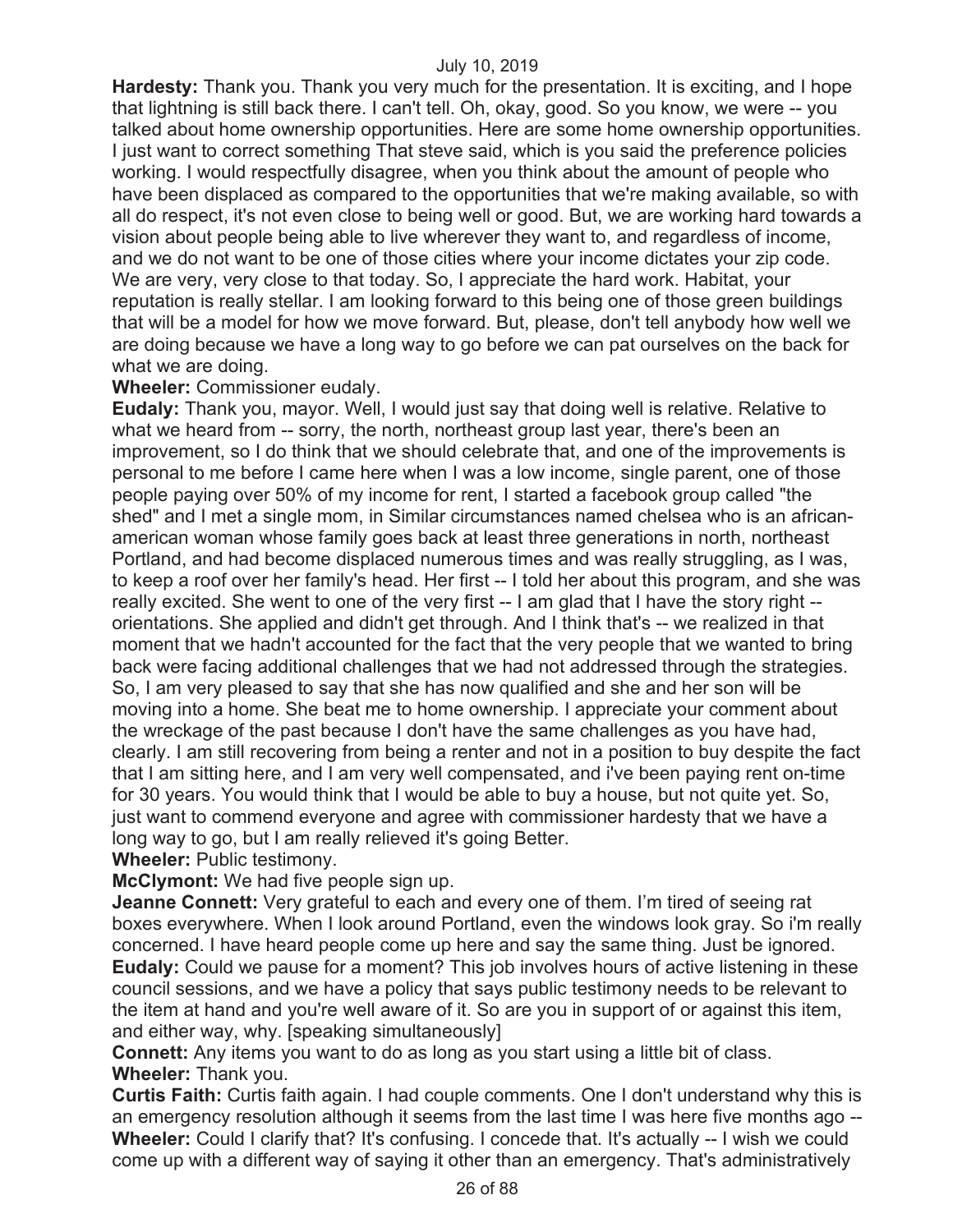under our rules what it's described. It's not referring to the situation. This is an administrative item. If we don't have an emergency clause what happens is the item is moved to second reading, then it is approved then we have to wait 30 days until the ordinance is actually enacted. So by putting the emergency clause on it, it's not saying it's more important than other items that don't have the emergency clause. It just means we can begin the financing right away. It's really about a timeliness issue as opposed to the significance of the problem. That's the reference to emergency.

**Eudaly:** And it's in the public interest for us to move faster than the 30 to 45 days it would take if it wasn't.

**Fish:** I could add we have had two different council meetings previously scheduled canceled because of lack of a quorum. We're trying to do the people's business and not get jammed by days in the future in which we don't have council .

**Wheeler:** I concede it's confusing.

**Faith:** The terminology doesn't have anything to do with there being a specific emergency resolution for any particular types of deals .

**Wheeler:** That's correct.

**Faith:** My comment relates to the ability of the public to adequately understand the information so that they could make comment that's relevant. In particular I would just say that I am having listened to the presentation in favor of this resolution but i'm not equipped ahead of time to know whether I would be or not. That's the problem I would like to address. One of the ways that could be specifically addressed we should put real numbers in instead of 30 to 65% of ami. Most people don't know the difference between medium and median. There are lots of tables, takes you a half hour to find out what could be done on the report in the first place which is what is the actual income levels when we say 35 to 60% at this particular time. It would be useful if we had a listing of the ongoing subsidy budget implications of these projects. If we have subsidies going in for lower income housing people we are talking about \$6.8 million now but x number of dollars per year for low income subsidized person which has to come from somewhere, I assume. It also would be useful if we had some itemization, some standard where looking at these across them to say we're taking \$350,000 per person new homeowner here. Those are the kinds of numbers that matter to citizens. They are the only way we can assess whether there is a useful project or not. We could come up with a limited number of these projects and say we're doing great things no matter what we do but how is this impacting the over all number of homeless people. Are we actually making progress on that or is this just sand in a box that's not going to amount to are hill of beans. Thank you. Your time is up. Good morning.

**Maggie:** My time is not up.

**Wheeler:** I apologize. I was abrupt. Go for it.

**Maggie:** The ami, 30 to 65% right now for the gentleman in the green is \$85,000 is the ami. So if you can do the math on the 30 to 65% of that you'll have your answer for that question. Okay, so my comment is furthering what the jim benneman in the green just said about the total amount of money for affordable housing, the total amount of money being spent for shelters, total amount of money being spent for permanent supportive housing. I can tell you right now the shelters are inhumane. I'm in a tpi shelter.

**Fish:** This has nothing to do with the data report.

**Maggie:** I get it. We're talking about people being over 65 sleeping on the sidewalks in the rain with no sleeping bag. This is the kind of population we're talking about when you say affordable housing you're talking about housing people who are going to make \$15 an hour, who are ambulatory, who are only economically marginalized, who are not disabled. Who don't have --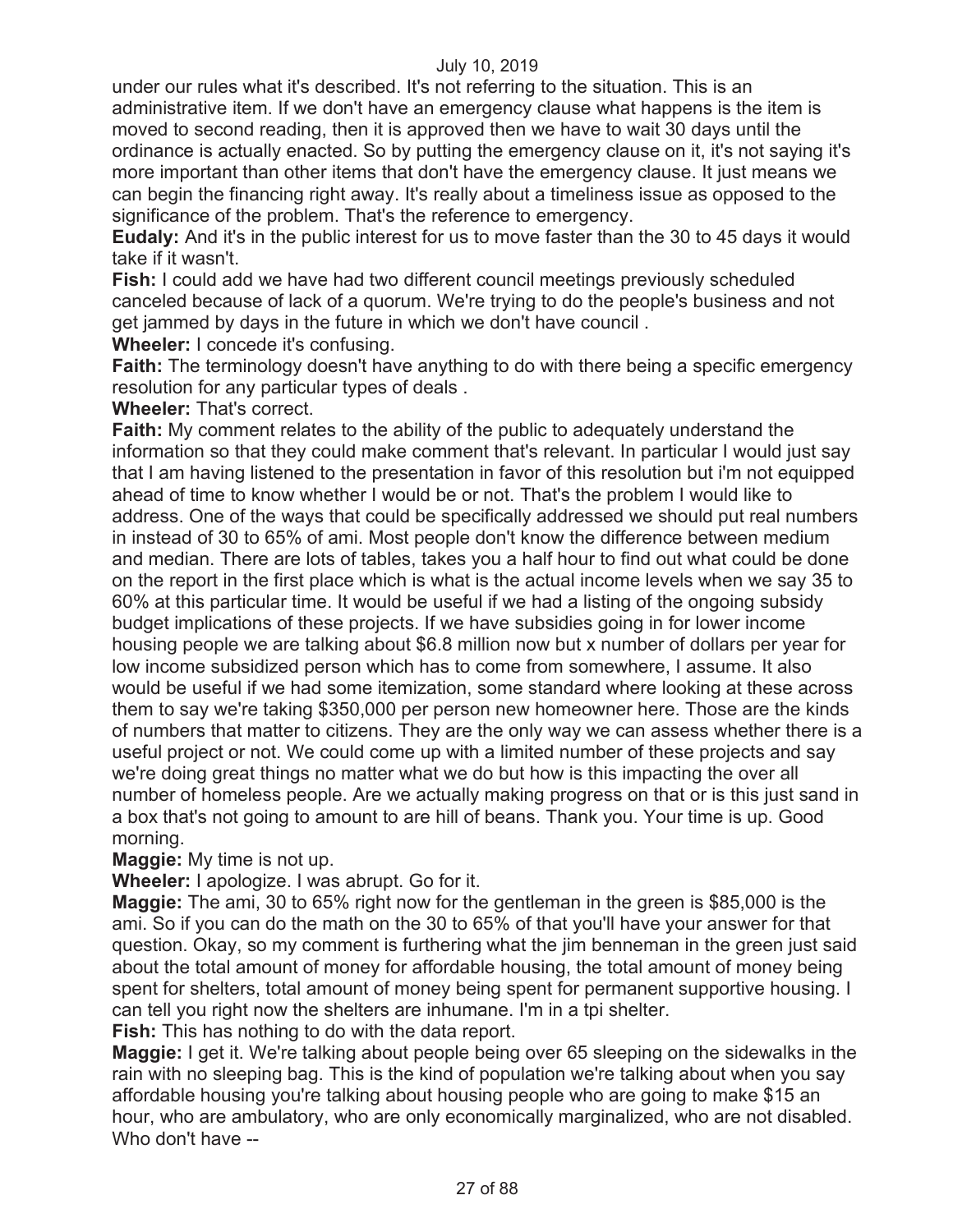**Eudaly:** Maggie, multiple times now you have been told your testimony needs to be relevant to the item at hand --

**Maggie:** I am --

**Eudaly:** I'm speaking now. This is one piece of our over all strategy to address affordable housing and homelessness. It has nothing to do with shelters. It's not money that we can spend on shelters.

**Maggie:** I don't want you spending money on shelters. I want you spending money on permanent supportive housing.

**Eudaly:** Speaking to the last gentleman up here, if you want a better understanding of these items our whole agenda is published the friday before city council. You can click through the links and read all the materials provided to us in our binders. You can contact our offices if you have any questions. And you can look on the housing bureau's website and you can see the current income guidelines that we use that are dictated by hud. I agree that the city doesn't do a good just job informing the public. I know that our website is hard to navigate, but these are two simple things you can do. Read our agenda starting friday before council and you can look at the information and resources on the housing bureau website. Do you have testimony relevant to this item?

**Maggie:** Yes.

**Eudaly:** Are you for or against it and if so why.

**Maggie:** Okay, there's not enough affordable housing and there's not enough permanent supportive housing and we need to abolish shelters. So more of the same for affordable housing because when you have these government contractors come in, they hire these temporary workers then lay them off over and over again and they can't pay their rent any more.

**Wheeler:** Maggie, i'm sorry, I have to move on. Good morning.

**Lightning:** Good morning. I'm lightning. I like the projects that I'm seeing here with habitat for humanity. Very well thought out. I especially like the larger size of the units that you're developing, townhouse style. One of the things I guess I have a little bit of confusion on is that when you develop a property like this, then you put in the construction financing, then you're going to come in and do a partial separation from that construction financing, a partial lease of the trusteed security, how do you do that? Do you actually do like a condo plat on the whole facility itself then you plat that out individually on the construction financing? I don't know if that's been made clear yet. That that's a lot of people in this room. You can go out and buy a 20-unit apartment building, do a condo plat on it and sell the units individually as condominiums. They are building this then putting construction financing in place, so I assume you're working with the lender on that condo plat situation. Separating it out with the lenders. I don't know if you can have a speaker explain how they do that on the development but it's clear here that phb intends to convert the construction loan into permanent affordable subsidies at the time to qualified homebuyers. My only thing, the term on that qualified homebuyers i'm hoping there's a way when people may not qualify or be close the city can be a guarantee to the construction loan financing and say that we'll guarantee there will be a payment made above what they can do at this time to get them into these units.

**Fish:** One of the cornerstone programs is down payment assistance program which helps people over that hurdle which for a lot of people, we've heard lots of testimony, that becomes a big barrier. So the city has a program which helps with down payments. **Lightning:** A gentleman was using a \$26,000 a year income basis. What I would like to see is that can we do a guarantee above that income level from the city to the people that are offering the construction financing to put people into housing. That's a small additional subsidy from the city. I know where you're coming from on the down payment issue but i'm talking actual payment per month issue also throughout the years. I notice that they are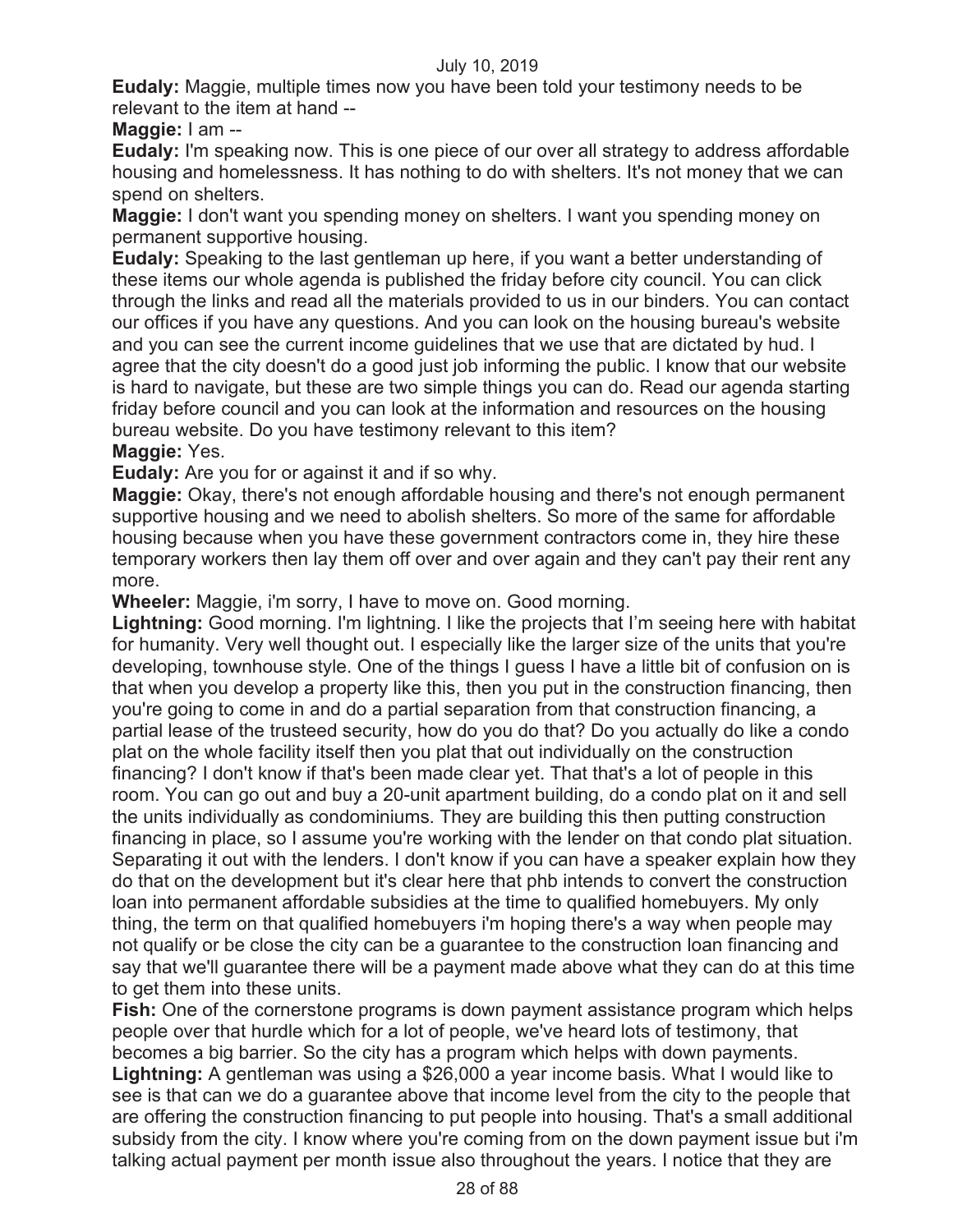giving a ten-year property tax exemption to certain qualified homebuyers. I would like to see that pushed to 20 years for these buyers. Again, that comes back to negotiations with the city and the different places that we obtain the financing. Maybe more clarity on that condominium type situation.

**Wheeler:** Thank you.

**McClymont:** We have one more person signed up. Diane linn.

**Wheeler:** Come on up. Good morning. Good to see you.

**Diane Linn:** Good morning. I'm diane linn. I'm executive director of proud ground. Wonderful to see you all here, we work in partnership with habitat, Portland metro east on creating homeownership opportunities for low and moderate income families. I'm here to emphasize the extraordinary collaboration and innovation that has occurred to help make this project on kilpatrick the first of several as you know that will put us on track to move toward the goals we're trying to achieve with this extraordinary effort in north and northeast Portland. We have been working together as a team with phb, and the other agencies, to match the families to these units. Along with several single family homes in the community we're starting that process more vigorously in these units are obviously critical to that process. I would like to emphasize the impact that these projects will have into the future in these communities because these units will be permanently affordable. Along with that, the families will build equity at the time if and when they choose to sell they can leave their units to their children. If they choose to sell our research shows that in a ten-year window a family can generate at 60% median income, about 40, 45,000 a year for a family of two or three, up to \$80,000 in ten years' time. That can be a game changer into the future for families and at the same time we sell that unit again to the next income qualified family. That's the critical part of the investment you're all supporting in these kinds of projects. Not just today's impact, it's going to make a difference well into the future. The shared equity and sweat equity models really bring the community together to support these projects. I'm excited to hear about the strong family contribution to our community today and we look very much forward to working with you on several other projects in the pipeline. **Fish:** I have one question. Since you're here you can speak for steve on this, we're all used to the sweat equity model that habitat for humanity has for detached single family homes where prospective homeowners and families put in time as part of their eligibility for

becoming first time homeowners. How does that work with condos?

**Linn:** Condos are a little different. I hate to speak for steve. Very general terms people put in sweat equity hours on other projects. They don't try to build the condo. That has to be done by professional team.

**Fish:** There's a sweat equity piece, it's elsewhere.

**Wheeler:** Exemption for elderly or disabled?

**Linn:** I'm sure there is. I'm sure they make accommodations to meet the needs of the family.

**Wheeler:** Glad to hear it. Thank you. Thanks for your partnership, diane. That completes public testimony. Any further discussion on this item? Please call the roll.

**Hardesty:** I am so thrilled that today is a very good day here at city hall. We are actually being very intentional about how we address this core issue of how people with limited income are able to live and thrive in the city of Portland. I wholeheartedly support this proposal. Of course I wish it was four times the size and we had 20 times the number of people ready to have a homeownership, but you know how to eat an elephant, one bite at a time. Aye.

**Eudaly:** I want to thank the Portland housing bureau and members of the north northeast oversight committee. Thank you for bringing us good news today. I'm very pleased to vote aye.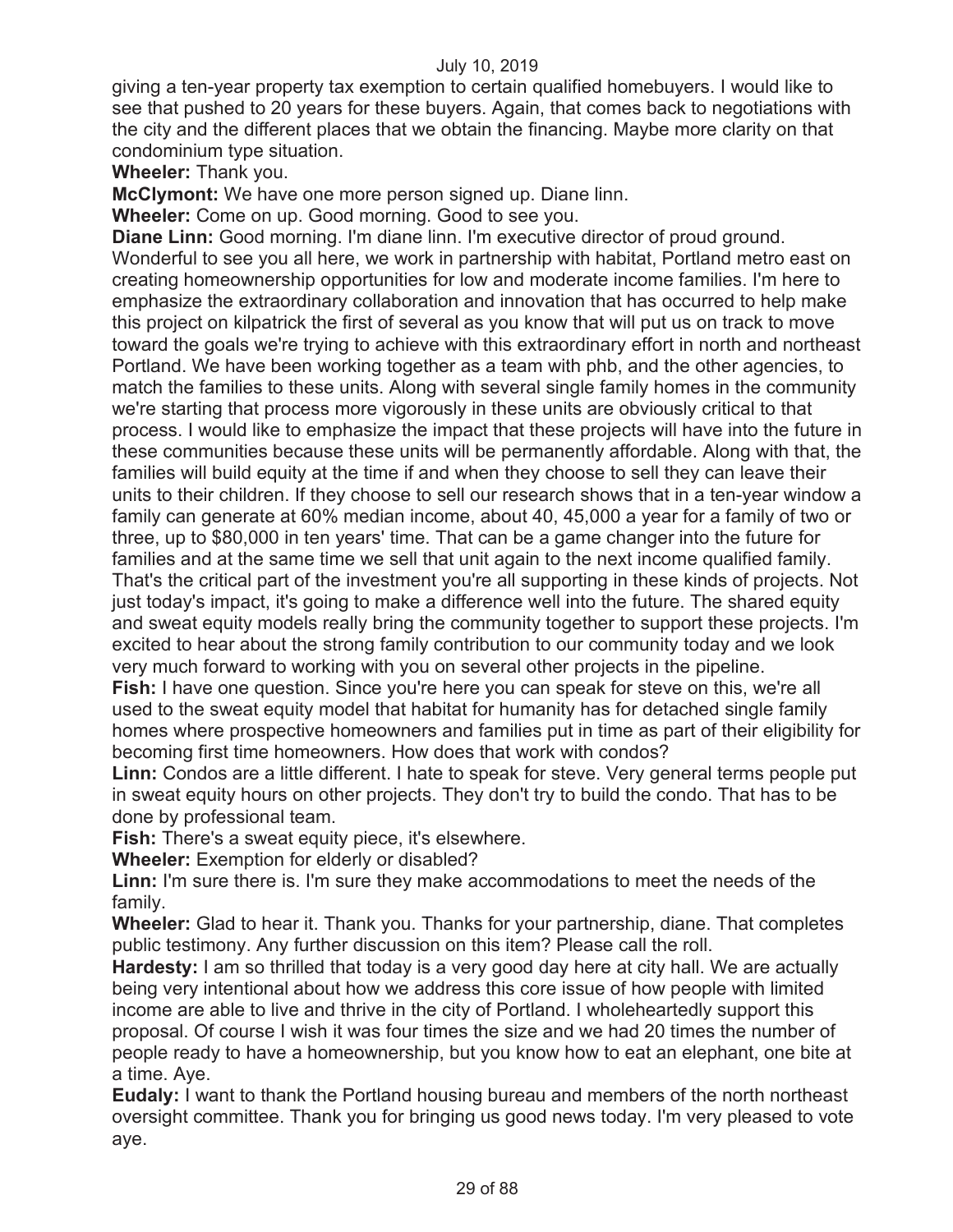**Fish:** Thanks, steve, and habitat, which has been a fantastic partner for the city. I love the model. The last time I had a chance to join habitat was in cully where we gave some keys to some new homeowners. Fast forward my daughter and I went back on a thanksgiving to deliver flowers and no one was home but the intent was good. We just didn't coordinate it effectively. Love the model. Also inexplicably, interest rates are coming down, which is weird. There was a prediction they would go up as the fed was tightening. But in relative terms it's not a bad time to place first time homeowners and low income families in a home given the interest rate environment. Steve and habitat are such great partners. Very pleased to support this. Aye.

**Wheeler:** So as the commissioner in charge of the housing bureau this has been one of the more interesting projects that we have been working on in recent years. I think all of us understand that homeownership stabilizes neighborhoods, stabilizes communities. Here at least in the united states passing on homeownership is still the best way to create intergenerational wealth. As we talked about the gaps that exist in this community not only around housing, also income inequality and wealth inequality, this is the type of strategy that can help address those issues. I also just want to clarify, this is just one of the many steps that the city is taking to help close the gaps in terms of homeownership. This as you have heard has been the basis of a broad community partnership. Today we have heard from some of the partners and I particularly want to thank the north northeast oversight committee. I agree with commissioner eudaly considering where we started a couple of years ago where we are today is leaps and bounds beyond that. I want to thank the committee members and dr. Holt and others who worked so hard on that. The africanamerican alliance for homeownership collaborative, habitat for humanity, of course, who has always been a great partner to us at city hall, proud ground and the Portland housing center. Last but not least I want to thank the housing bureau again. This following right on the heels of the strong property acquisition which is largely a play around antidisplacement but also continues to dovetail with the north northeast strategy as well as preference policy. These things combined start to become pieces of a bigger strategy that we should all be proud of. I'm very pleased with the work that's been done and what will be done in the future. I always agree with those who come here and say we should be concerned about architecture. I agree with that. I have to say from my personal perspective architecture is an art form. It's in the eyes of the beholder. I believe the projects that we have done rib bob cuttings on of late have been outstanding from architectural perspective. Those who went into the blackburn center ribbon cutting, wasn't that amazing? I'm excited about this. I'm excited about the work the housing bureau has done, excited about our collaborations with the community and I vote aye. The ordinance is adopted. Next, 651. Just to give people a heads up we're going to be cutting public testimony to two minutes.

# **Eudaly:** Thank you, mayor.

# **Item 651.**

**Wheeler:** This is part 3. This project comes as a result of a long close working partnership with the housing bureau prosper Portland and the community to add to the vibrancy and diversity of the gateway district. This new development will ensure the new opportunity for low and middle income households to live and thrive in east Portland while adding much needed commercial space to further the dreams of Portland entrepreneurs. These 75 total units respond to the great need for affordable housing options in east Portland and further our commitment to the east Portland community as well as taking meaningful steps to prevent and mitigate displacement. Right up front I thank the good folks at human solutions, ggerding edlen and the gateway community at large for their excellent participation and collaboration on this project. Director callahan.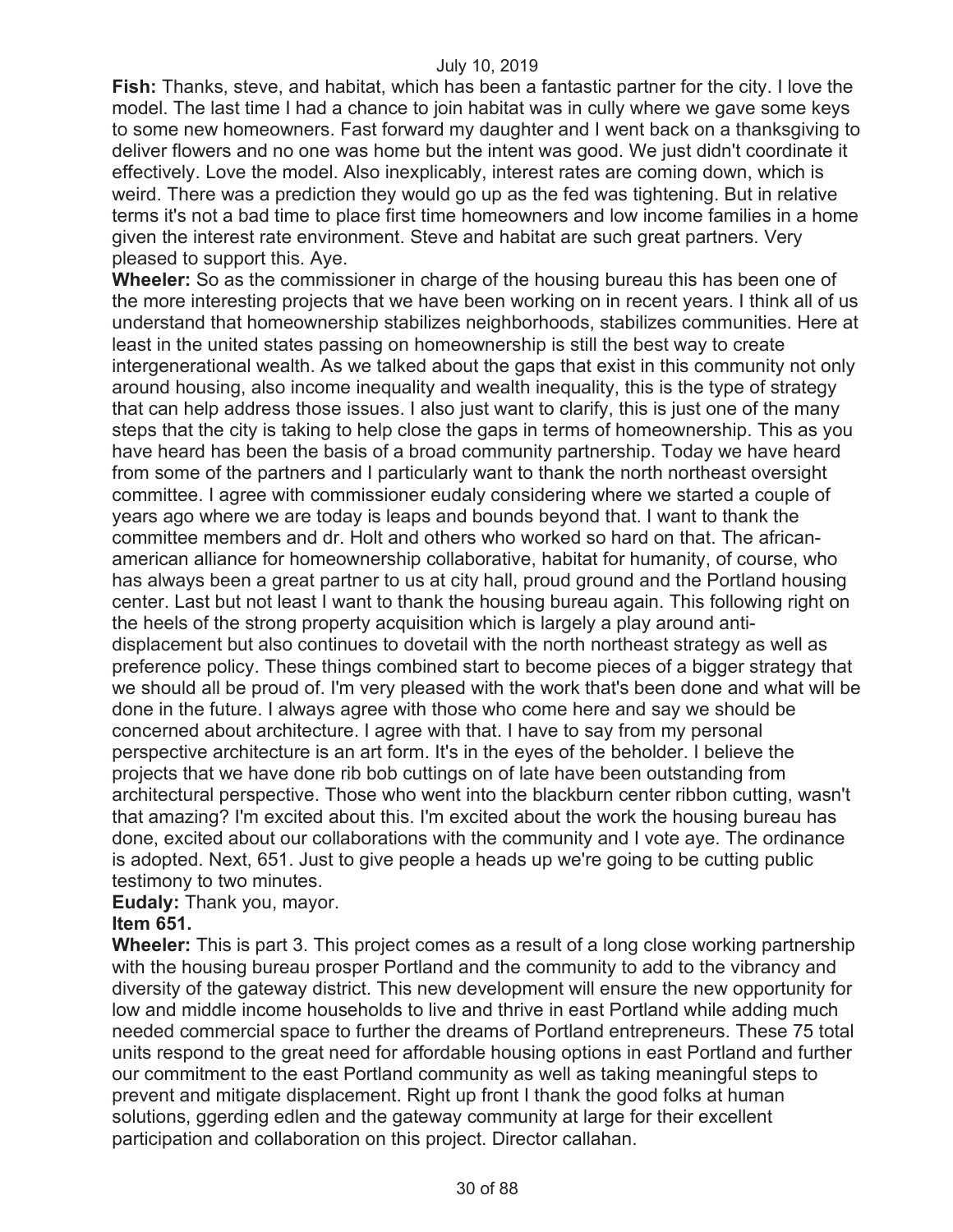**Callahan:** Good morning, mayor, commissioners. We're really pleased to be here today to take this final step to move this project into fruition. This really is the culmination of efforts from the entire gateway community and the east Portland action plan as well as a number of different city partners. Our sister agency prosper Portland, the housing bureau, of course the parks bureau for the beautiful park which this property will actually reside and be married as neighbors. Of course to human solutions and gerding edlen for the dynamic new community asset that they are about to create. Just to give you an overview of the project from the housing bureau perspective, the project itself will blend middle income and affordable rental housing. 52 units of affordable housing being supported by the housing bureau. 45 units will be available to families who make less than 60% of median income. A two-person household who makes approximately \$42,000 a year, seven units available for families who make 30% or less than median family income. That would be the same twoperson household who makes 21,000 or less a year. Prosper is supporting 23 middle income units in addition to affordable commercial and office space. I would like to turn it over to my colleague director branam.

## **Wheeler:** Good morning.

**Kimberly Branam, Executive Director Prosper Portland:** Good morning, mayor, commissioners. Kimberly branam, executive director of prosper Portland. As a result of the partnerships that shannon and mayor wheeler mentioned, we are looking at potentially unprecedented partnership and mix of uses and we're delighted to have been able to participate. We're supporting the 23 market rate units and approximately 11,000 square feet of office space for human solution as well as just over 11,000 square feet of affordable commercial space on the ground floor, the first example of our affordable commercial space is in alberta commons, and so we're having a grand opening on july 20, would encourage everyone to be there. What you'll see is a really dynamic mix of local businesses who will benefit from the proximity to the park and will provide critical services. Later today the prosper Portland board of commissioners will consider a complementary investment of \$90.5 million to finance these priorities. As was referenced the project began in 2008 when parks and recreation and prosper Portland bought this approval with the idea of developing a world class park and housing development. The park opened and Portland bureau of transportation has completed some beautiful streetscape and safety improvements along halsey weidler, prosper Portland has supported 14 businesses along the corridor. So we feel like together with the community we are working to deliver on community priorities and supporting gateway to be a family friendly inclusive, vibrant place to live. We appreciate that.

**Jill Sherman, Gerding Edlen:** Good morning, mayor, commissioners. Jill sherman with gerding edlen here to answer any specific questions you may have about the project and would just like to note a couple of things. This has been something that we have been working on along with the city for four or five years. So it's been a journey. There have been twists and turns. Our partnership with the city to sort of react to those and figure out how to move forward productively has been critical and is why we're able to be here today asking for your support in the financing for the project. I'll also say this is one of the more complicated projects I have worked on from a financing and capital stack perspective and I have worked on some complicated projects. Another thing that couldn't have happened without everything pulling together. One interesting thing to note this project is unique in that the units whether affordable or middle income will be distributed throughout the residential floors so we brought additional complexity to ourselves if you will by rather than saying one floor would be affordable, one middle income we're going unit by unit which has created additional complexity but was something human solutions and everyone felt strongly about to really do mixed income housing the way it should be done.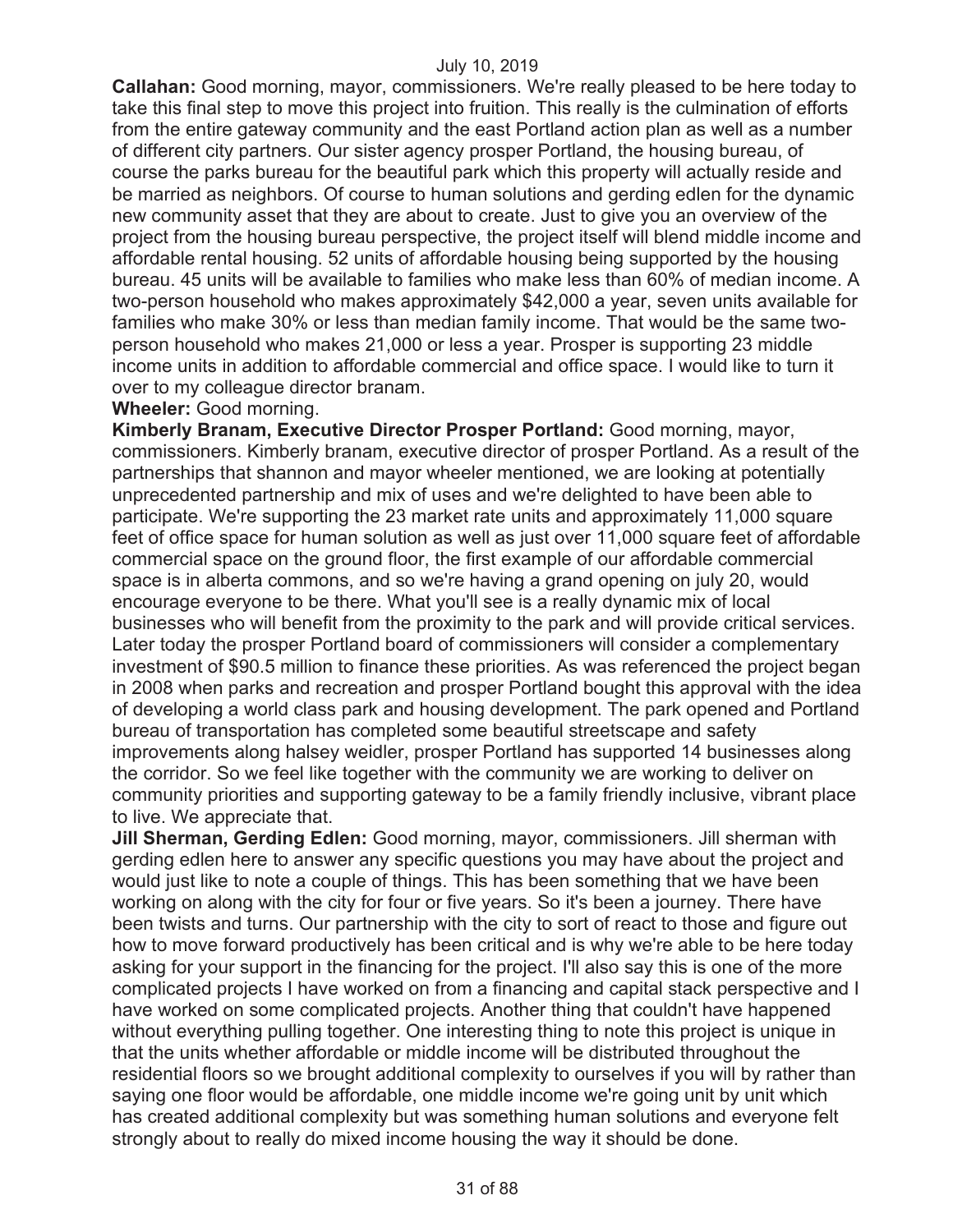**Eudaly:** I'm curious. That sounds like the ideal to me. It's truly multi income housing. I certainly wouldn't want us to be supporting creation of poor floors or poor entrances to use really negative terminology. But what are the complexities you're referring to? **Sherman:** So the affordable housing is supported by low-income housing tax credits. The office component retail component and middle income housing are supported -- excuse

me, not retail but office and middle income housing are supported by new market tax credits. Those two financing tools cannot be in the same ownership structure so we have had to create condominium structure to separate the financing. That's why you often see separate buildings or separate floors.

**Eudaly:** I'm very relieved to hear it's about financing, not about people who make different incomes coexisting side by side, which as i'm sure you know, some people don't want to have to do.

**Andy Miller, ED Human Solutions:** If I can respond briefly, andy miller from human solutions. We were pretty insistent that the model would be fully integrated. We have been partnering and studying and learning from a national nonprofit called purpose build communities, which is based in atlanta, georgia, we developed the area of east lake in a way we think Portland could learn lessons from. We brought them to Portland and many staff from Portland down to atlanta to learn. They have really developed a healthy model of mixed income housing. A system that the units be identical, even the services provided to residents are identical. So the boundaries between the different types of units exist only in the financing and legal structure, not in the actual operation of the project. **Eudaly:** Happy to hear that.

**Fish:** This particular development is going to be very conspicuous. It's next to a park. In earlier pictures I wasn't clear about what choices you had settled on in terms of materials for the surface. Whether those materials for the surface were consistent with some of the other building types in that area and fit. Could you address that?

**Sherman:** Sure. So facing the park, it's primarily metal panel. It's like a gray but not shiny panel that will really reflect and change with different sunlight and shadow. We initially had a very bright color and bright, vibrant red that was not preferred by the gateway neighborhood. So we worked with them and provided a bunch of different options and ended up with this gray. Then we do have some brick facing halsey and we also kept the two-story part of the project on halsey so that it would be more compatible with the streetscape as you go along halsey.

**Fish:** There is some brick along halsey?

# **Sherman:** Yes.

**Fish:** Everybody has their own view and this is just one person's view, but for example I find the vera going up, I drive by regularly, I find the choice of materials to make the building unduly cold. It feels very cold and unapproachable because of the use of metal. The treatment. I think whenever possible obviously you want these buildings to be inviting and we want them to be consistent with the surrounding environment. I'm pleased to hear you've chosen brick on halsey.

**Miller:** Andy miller, executive director of human solutions. Our mission is to counter the forces that give rise to homelessness and poverty. We do that work primarily in east Portland and east Multnomah county and we have been doing it for 30 years. Pleased to be here in support of this project. It's a long time coming. If there's a lesson here I think it's sometimes doing the right thing is often doing the more complex thing. This project I think is testimony to the notion that we need to push through those complexities sometimes to get to the right place. So the mix of uses and financing in this project is highly complex but reaching a major milestone today assuming you support this project and we hope to be under construction in september. With respect to the design and the program, we he nor mouse community involvement from the gateway neighborhood, homeowners, tenants,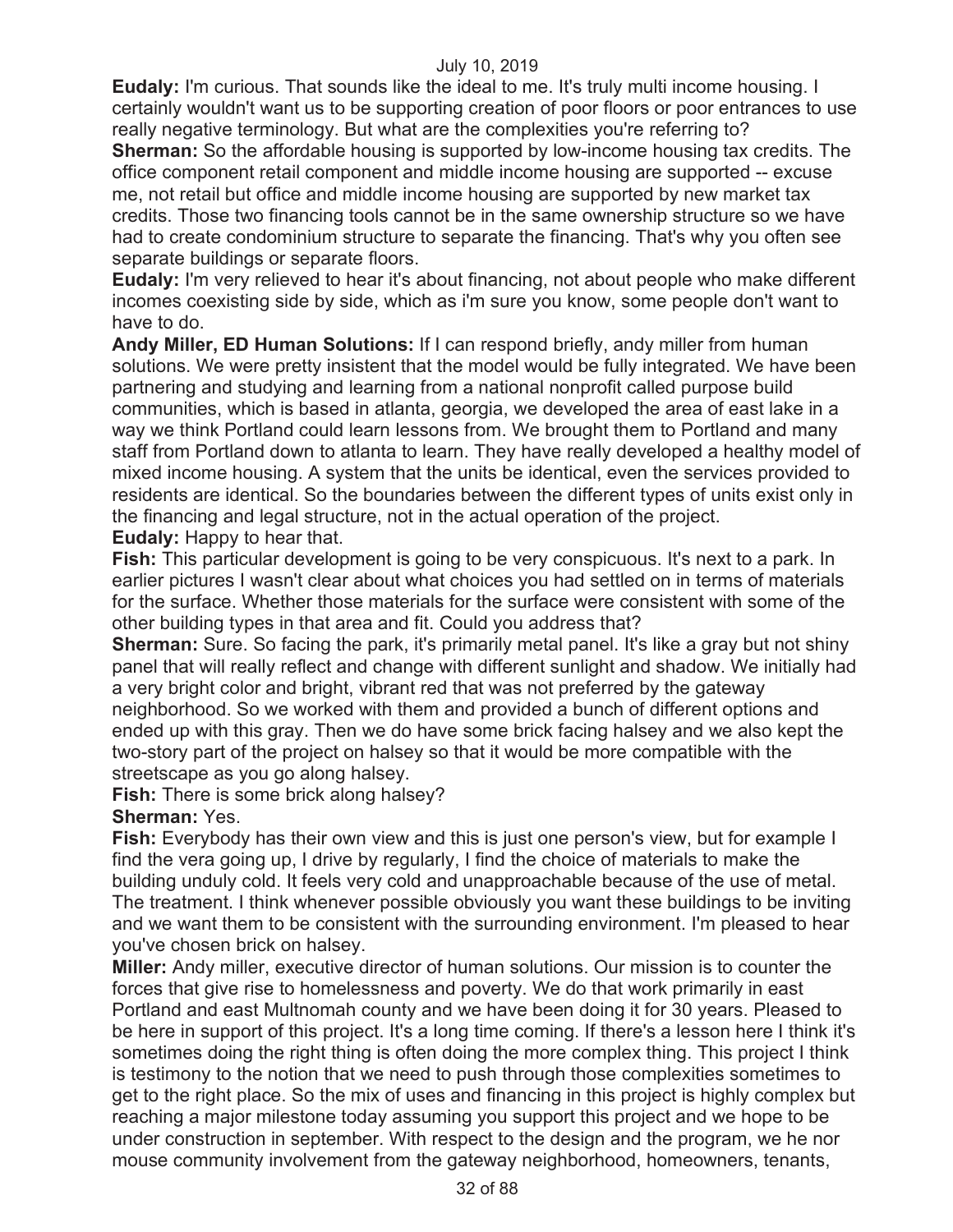epap, gateway business association, neighborhood associations all came to community forums and pushed and pulled. I give a shout out to dave who designed an absolutely beautiful building in response to a lot of different levels of input in different directions but we landed on something I think everybody agrees is going to be an enormous compliment to the neighborhood. I want to emphasize this isn't just a housing project. It's a neighborhood project built alongside a park. It's an inclusive and equitable form of housing in that it has mixed income units. It includes our services that will be on site to support some of maybe the more invisible members of the gateway neighborhood whose needs are not always being met as that neighborhood receives investment and improves. We think that's an important balancing people to the economic development that the retail will provide. It includes many firsts for human solutions. First partnership with gerding edlen, which was invaluable to us and to the project. Their expertise in this realm really I think helped us get through some of the hardest problem solving on the project. It's our first development on a park. I think parks and housing go together like peanut butter and jelly. I see that being eaten in the park by residents but I think the notion that the immediate access to green space, to recreation activities and programming in the parks is a huge benefit to the housing residents but I also think the 24/7 eyes on the park from residents adds to the degree of community ownership of that park space and community support. We're thrilled with this project. It was a journey but we're getting to the end of it or at least the start of the next phase of it. So we look forward to inviting you to the groundbreaking august, september, sometime therein.

**Fish:** An observation and a question. Having served -- had the honor of serving as housing commissioner a number of years ago, and i'm thinking specifically about gray's landing, I approach affordable housing a little differently than some because what I have come to appreciate is that they are almost impossible projects to pencil out and to do. People say why does it take time, why do you need a gerding edlen, an extra partner? We can cite chapter and verse around the city where they didn't have the capacity at the front end and didn't get favorable responses to rfps and other things because they didn't have the horsepower. Then the complexity of how you do tax credits. We have made development of affordable housing in this country inordinately complicated. When you bring tax credits into the equation a market based system you have to bring lawyers and accountants and all kinds of people. I operate from the assumption it's almost impossible to do these projects correctly so it's cause for great celebration when all the pieces come together. I just don't know a community that is more proficient at getting to yes despite all the obstacles. The obstacles are extraordinary. The question I wanted to ask is a mundane one. There's a plaza in front of the building. Who will ultimately be responsible for activating the plaza? Will it be you, andy? Will it be prosper Portland or parks or some combination?

**Branam:** Thank you for the question. There's a space for a staff person and some materials on the park. There's a staff person regularly there. They will be responsible for programming the park and the plaza. We have had great conversations with the parks bureau to make sure that the retailers to the extent possible can also help to activate and spill into the park and also not make sure that they are at cross purposes with what the parks envisioned. We're committed to activating it in a collaborative way but ultimately parks is responsible for the to portion they will own in perpetuity.

**Fish:** In terms of retail space is this building covered by the over all strategy of affordable commercial space and looking for opportunities for new entrepreneurs to get a foothold? **Branam:** Absolutely. We have learned a lot from our pilots, which is the intent of pilots. So we will begin looking for tenants almost as soon as these actions take place. We will be bringing the retail space which prosper unlike the other two properties actually prosper will be the owner of the retail space so we're not subleasing it. We're going to maintain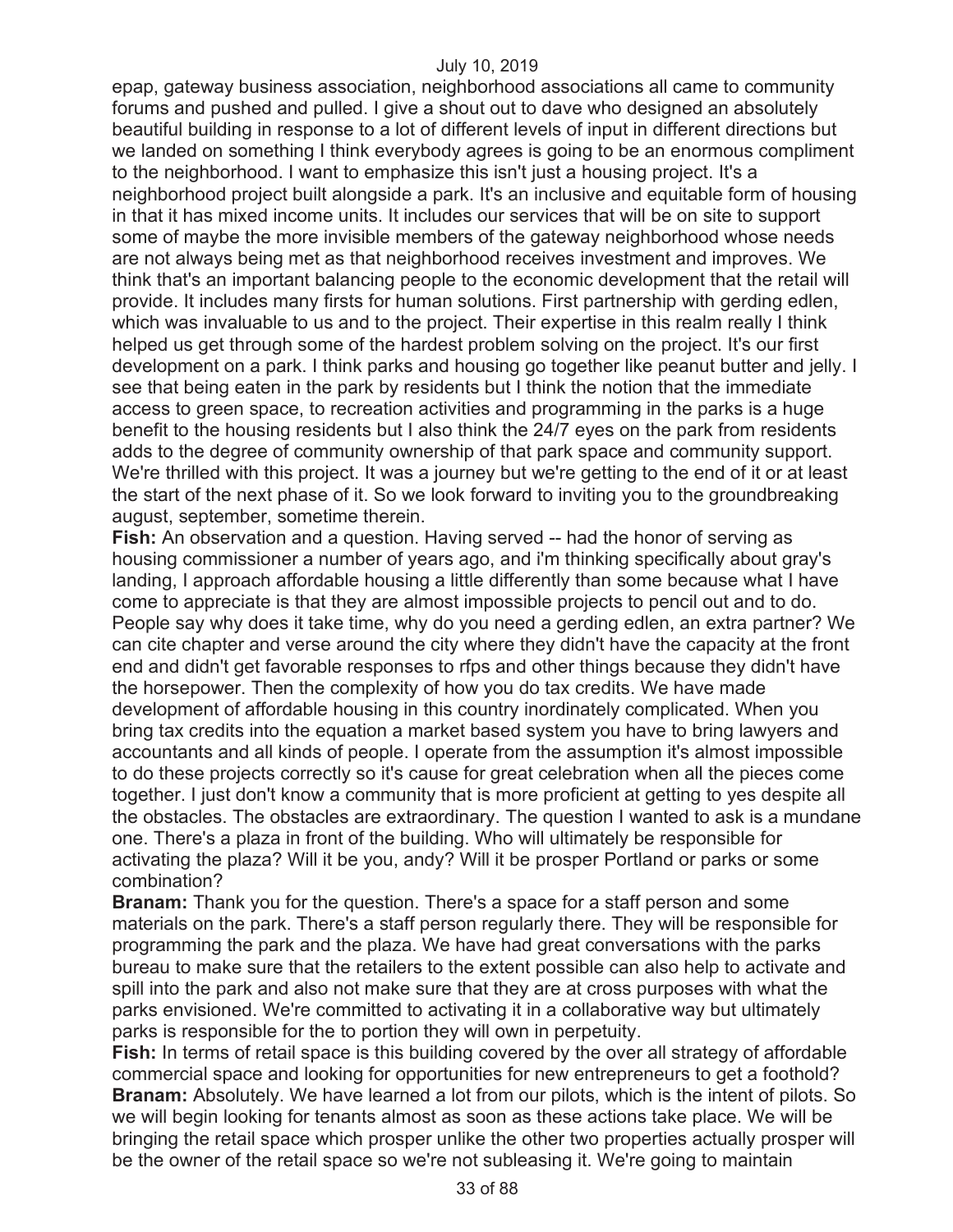ownership of it so we'll bring it to warm shell and we'll be looking for small businesses that can benefit from being along the corridor as well as businesses that can provide services, child care comes to mind, or grocery kinds of services. We'll be working with the community group as well as human solutions and our partners to make sure that's done well.

**Fish:** Can I get a commutement from you that under no circumstances will there be a liquor store?

**Branam:** That's not an allowed use, absolutely. Yes.

**Fish:** It's anomalous to me in some of our legacy projects we had liquor stores in buildings with people in recovery. Seems we were working in cross purposes.

**Branam:** We will not have that.

**Fish:** Thank you.

**Hardesty:** Thank you. As you know, I love love love this project. It's been a long, long, long time coming. Just for the sake of public disclosure i'm vice chair of the human solutions board so I just want to make sure people know that i'm speak not guilty that context as well as as a city commissioner. Kimberly, my question is for you. It's about the retail space. Does prosper have to make a return on its investment in that space? **Branam:** So we are anticipating, and my staff person here can speak in more detail, we're anticipating that we are subsidizing the space in a permanent way but not in entirety. Similar to affordable housing where there is some rent anticipated to serve as financing we're anticipating some rents coming from the leases to repay the financing. But there is a portion that is permanently subsidized and allows us to keep the rents at affordable levels. **Hardesty:** I thank you for that response. As you know I continue to advocate with you, so now i'm going to do it in public, that it would be great to have meeting space in east Portland. There is a lack of space for community members to be able to come together and actually be able to work cooperatively to be able to create opportunity. I think that this is an ideal space for us to be able to make that happen. So I really want to work with you and my other colleagues to help us figure out how do we make some space available specifically for nonprofits and for grass roots community groups. As you know there are a lot of new groups starting in east Portland that don't even have budgets but they have vision and they have energy. They want to do good things in the community they live in. I would hate to miss this opportunity with this new, beautiful space connected to this great, beautiful park to not create space for community members to be able to utilize it and participate.

**Miller:** I can speak to that, commissioner hardesty. The office portion that exists above the retail will be occupied by human solutions. Our board meetings will take place there, so we'll have a boardroom. And adjacent meeting rooms we're trying to design as flex space with the idea we can open up up in off hours for community meetings or events. There's also a resident services room that I believe opens on to the park that can accommodate some indoor-outdoor events with share uses between housing and the park with indooroutdoor space. We haven't finalized the details but we are well aware of the need for lack of good gathering space in east Portland in particular in gateway.

**Hardesty:** But I want to remind you, I know how quickly human solutions gets booked up solid. 182 and burnside is my case in point. Right? So this is an opportunity to think about it before we actually open the doors. I know how booked human solutions gets, so thank you.

**Miller:** Good observation. We're booked in rockwood all the time.

**Wheeler:** Thanks all of you. Public testimony.

**McClymont:** We have had four people sign up.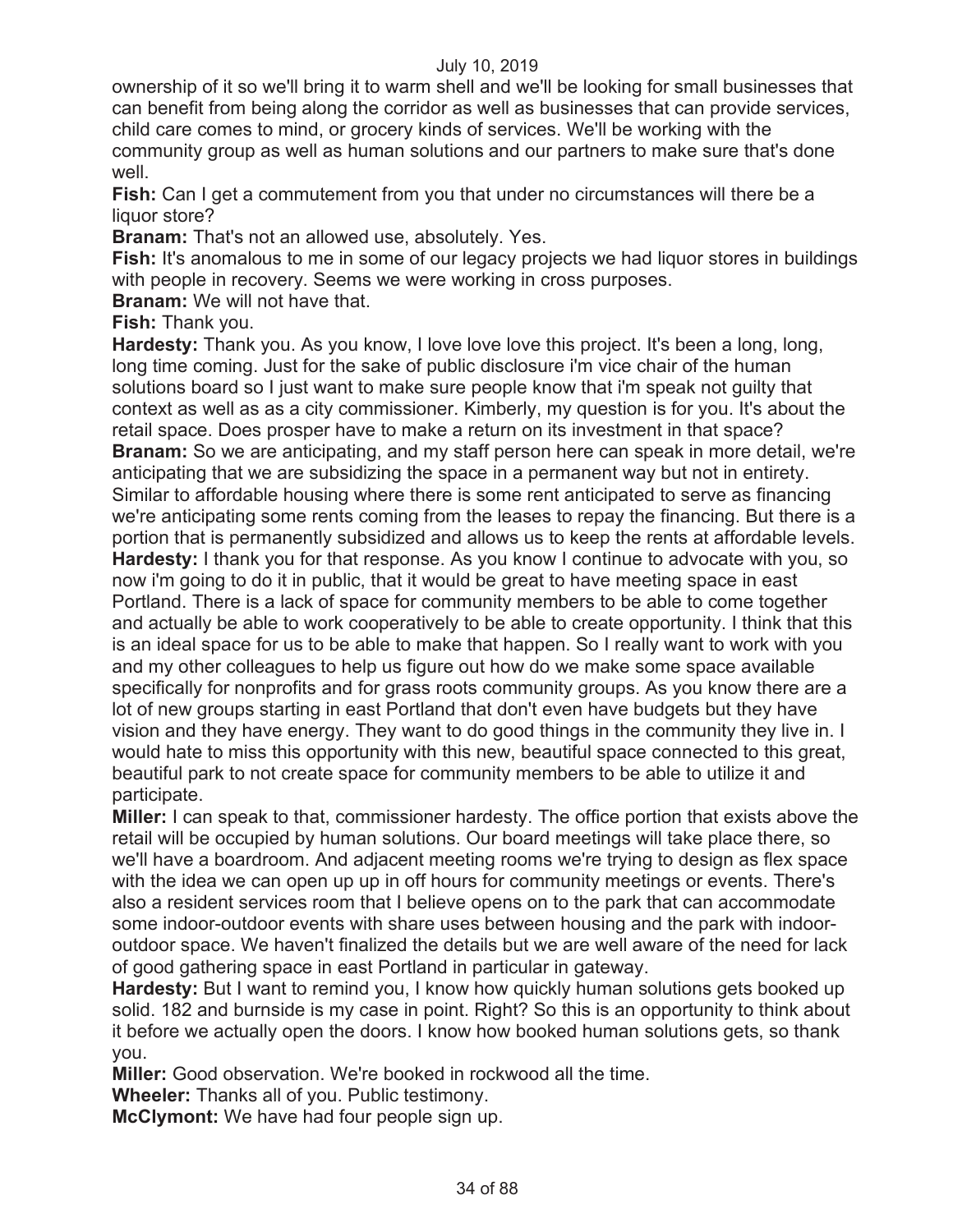**Fish:** Can I remind that this project has already been given the green light. Today we're talking about the financing piece, new construction financing but the project has already been approved by the council.

**Maggie:** I just want to know how many of the units are going to be for supportive housing. How many units are there? How big is the land? How many are going to be truly for supportive housing?

**Hardesty:** I would be happy to try to answer that if you would like. Human solutions has support staff in their building, and they will be in that building working with all the tenants helping them to get connected to whatever it is they need. So this will be one of the buildings that you won't have to worry about whether or not people have access to what they need when they need it. I can guarantee that for you.

**Lightning:** Yes, my name is lightning. I do approve of any of the construction financing that is needed. The project looks very good. I like the fact as you have stated it's on a park. Everything looks real good on this. Human solutions and girding edlen are going to do an outstanding project here. They have the experience here and the projects in the past to justify that. I don't have any concerns on this. One of the things I guess that I was kind of wondering here is that this is tif financing. I was wondering on the other projects we have seen today is that the affordable housing bond come into play on any of these or they could possibly? Is that correct? I haven't heard anything on the affordable housing bond and the money sitting there to maybe be used on these type of projects. Maybe someone could explain that to me on this because I understand it's the tif financing. Other than that like I say I really like the project. Everything appears good. Like I say, I signed up to maybe speak on three items that I thought would be condensed into one. I think the mayor knew that also.

**Fish:** This project for a long time has had a carve-out for this building within the urban renewal district. That's why tif is being used. As you know when you do a bond project you have to go through an rfp, competitive solicitation. It was a prior carve-out.

**Lightning:** Okay. Just real fast I really like the location and putting the money out near halsey in the 106 area. From my position absolutely approve this. Thank you.

**Wheeler:** Thank you. Good morning.

**Maggie:** I just don't think there are enough units of supporting housing that are being - you know.

**Faith:** I just had one -- curtis faith. I had a comment regarding I was trying to figure out how this related to the other gateway project that had initially been proposed a few months back.

**Fish:** That's a private development. They have not come back for their financing request. This is with a nonprofit partner. They are totally unrelated.

**Faith:** But just in terms of geography. Are we talking blocks away? I understand that from a project perspective.

**Fish:** They are within a half mile of each other.

**Wheeler:** Does that complete public testimony?

**McClymont:** Janet condon signed up and I don't believe she's here.

**Wheeler:** Please call the roll.

**Hardesty:** It's rare in this building that I get to see these kind of projects from a whole lot of different sides. My work with human solutions over the last eight years, my work with the east Portland action plan over the last nine years just makes it absolutely fabulous to be sitting in this space today to be able to support this project. This is a vital project that will add lots of fabulous, beautiful homes for people who live in east Portland. This is an opportunity to actually build a model that I think and hope will be duplicated. I like the idea of having market rate and low income affordable housing units interconnected in a way that is seamless and this is going to be one of those great projects. I'm pleased to vote aye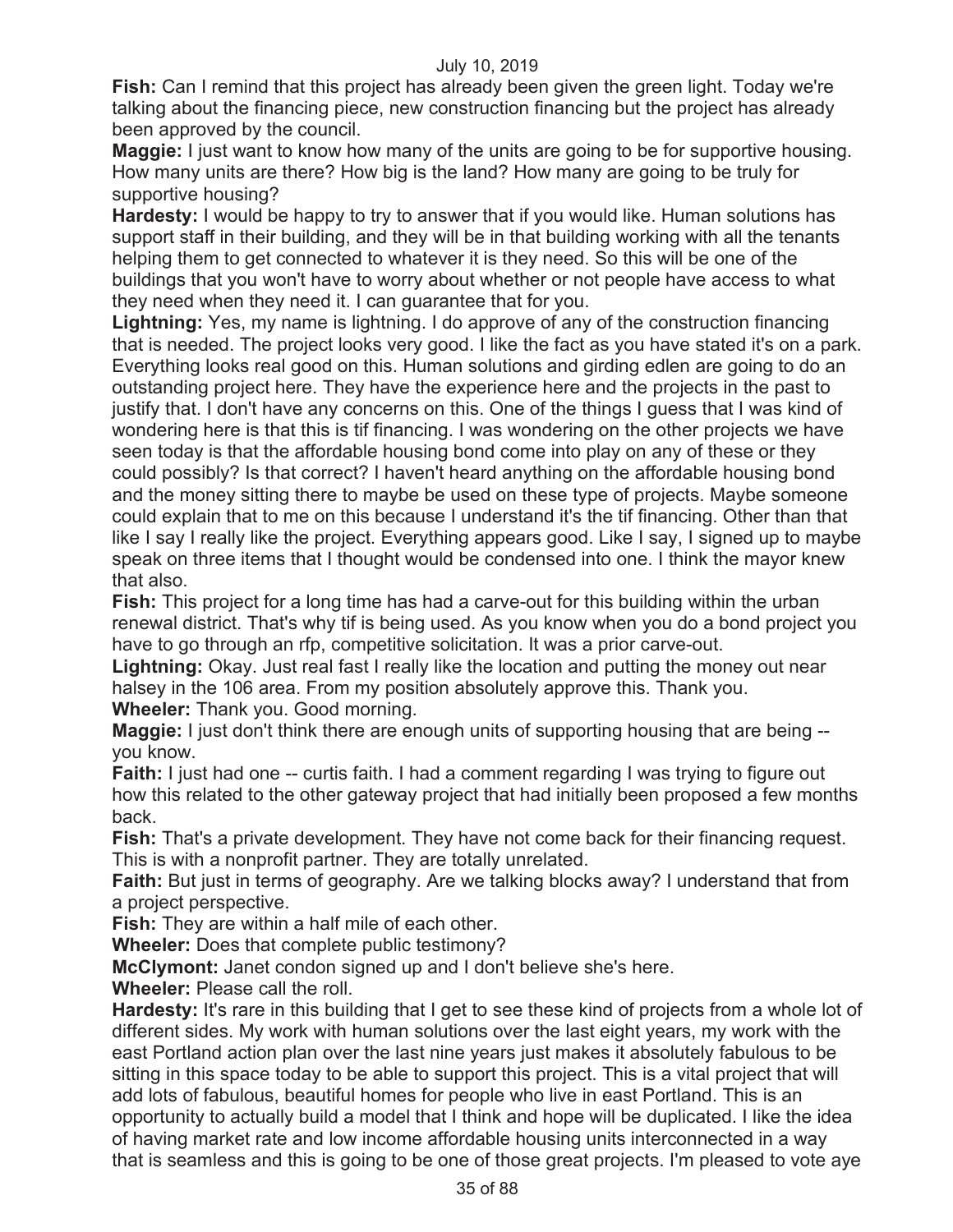even though I wish again we had a lot more. But we do have limited resources to invest but i'm thrilled to vote aye for this one.

**Wheeler:** It goes without saying the commissioner in charge of prosper Portland and housing bureau i'm thrilled with this project. I know a lot of people worked tirelessly on it. I particularly want to thank the community that works in close collaboration with the city and all of our partners in this. Again, this is one more step towards creating the community that we want making sure that it is an inclusive community the way we want it to be, making sure we have a good mix of resources particularly in this case in the gateway community. That we're being smart as a city institution by leveraging public investments we have already made, in this case in the park. I think this is a win-win-win-win. I'm sorry, I thought you called me.

**McClymont:** No, I called eudaly. [speaking simultaneously]

**Wheeler:** I vote aye. Commissioner Fish.

**Fish:** I would defer to you, mayor. You should take a bow.

**Wheeler:** I voted aye. [laughter]

**Fish:** The excitement was so --

**Wheeler:** I heard my name. I'm sorry.

**Fish:** Andy miller took over human solutions from a legendary housing figure in our community and has built on that strong foundation and has continued to do great work. Andy, of course, is a veteran of 9 Portland housing bureau and other leadership positions in our community. Congratulations to andy and human solutions. Parks, prosper Portland and housing bureau, that's a pretty good team. Totaling gerding edlen it's unbeatable. While commissioner Fritz is in england and isn't here to take a bow this started with a park and a vision and we can all be grateful there was such a run-up in system development charges because of all the development in our community we were able to put money into this park. I forget whether it's over a five-year period or a little longer, but I saw a number that as much as \$70 million has been invested in east Portland parks thanks in pardon to the bond and system development charges. That's a heck of a down placement. I'm pleased to vote aye.

**Eudaly:** I'm sorry if I messed everything up by not being here when my name was called. I'll thank the housing bureau, human solutions, prosper Portland and parks and the community for their involvement and input. Sounds like thank you, commissioner hardesty, and while i'm at it i'll thank pbot. I'm sure they have done a bunch of safety improvements out there too. I vote aye. Mayor?

**Wheeler:**s that a wrap. The ordinance is adopted. Thanks. We're now on the regular agenda, folks. I hope you brought your lunches. 667.

**Item 667.** 

**Fish:** We have a substitute to move and council has been provided with it.

**Eudaly:** Move the substitute.

**Hardesty:** Second.

**Wheeler:** Please call the roll.

**Eudaly:** I didn't think there was a vote today?

**Wheeler:** We're putting the substitute on the table.

**Hardesty:** Aye. **Eudaly:** Aye. **Fish:** Aye.

**Wheeler:** Aye. Substitute is on the table.

**Fish:** Following our first presentation on these proposed changes to the 2% for art program, we elected to pause for a couple of weeks to have further conversations with our partners at the regional arts and council or rac. That conversation was fruit able and we're offering a substitute that we believe is better. The changes we incorporated are modest and do not affect key components of the update. We have distributed a red lining version of the ordinance to each of you, we touched base with each office and council clerk has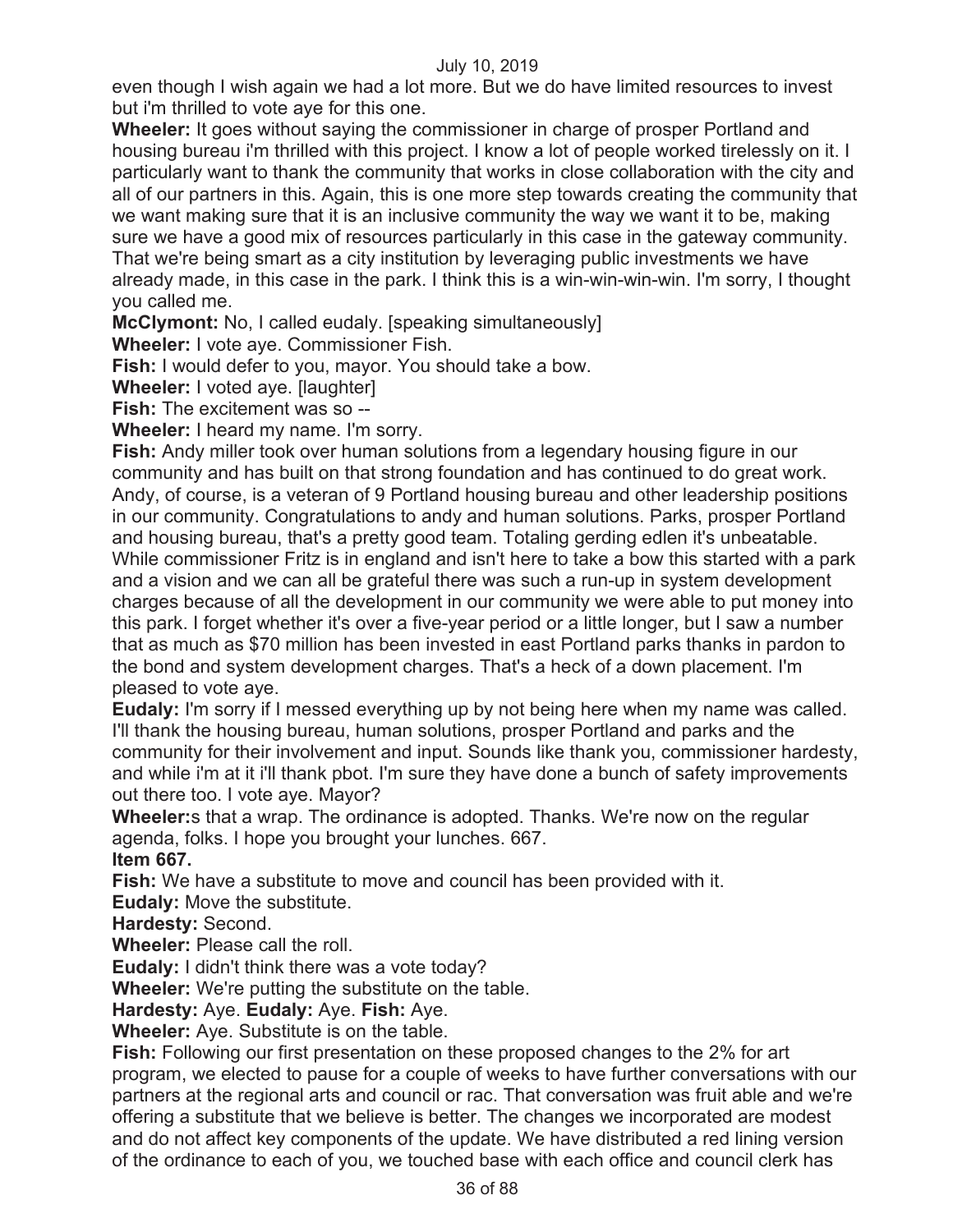additional copies available. I want to thank madison, the new executive director of rac, and commissioner eudaly's office and particularly polly for their tremendous partnership. We have staff here to answer any questions as they arise but we think the substitute is straightforward. Did I miss anything?

**Eudaly:** No, sir. That's everything.

**Wheeler:** Why don't you introduce the panel?

**Eudaly:** Jamey dundee, senior policy director with commissioner Fish's office. This is tracy schreiber and this is pollyanne faith birge with the office of commissioner eudaly. We're available for any questions but the majority of the amendments to this red line version are clarifying and do not change the core of what we're trying to do.

**Fish:** We think it strengthens it. We appreciate the partnership with rac. We'll be coming back later this summer, early fall, with an update on the work we have done since the audit and since adoption of the arts affordability agenda. I think you'll be pleasantly surprised by the amount of work we have been able to do in a collaborative way.

**Eudaly:** Well, colleagues, I will not be here for the final vote on this item so I hope you will humor me for a minute or two because I would like to give my closing remarks.

**Fish:** When is the final vote?

**Eudaly:** The 24th. They bumped it up to next week.

**Fish:** We don't have council next week. The following week.

**Eudaly:** The 24th. Oh, sorry. I'm a week ahead. 24th.

**Eudaly:** Here goes. I wrote this when we heard it the first time around. As a long time and active member of the arts community I can attest to how essential it is to our community. I count among my friends artists, designers, writers, performers, makers and creative entrepreneurs whose work spans six decades in Portland. This diverse group of individuals have had one thing in common. One thing absolutely essential to developing a craft and becoming successful working artists. Affordable space to live, create, exhibit, perform, and sell their work. Anyone who knows my work knows my unwavering commitment to protecting and stabilizing renters in their homes. While this may be a single issue, it's by no means a single minded pursuit. Lack of affordable residential and commercial space has far reaching effects beyond the ability of the individual struggling to pay the rent. It's terrible for our neighborhood, our communities, our schools, as well as tourism and our local economy t. It also makes it exponentially harder to preserve, sustain and grow our glorious arts and culture community. The result is a less vibrant, less prosperous, less diverse and less visionary arts and culture landscape. As commissioner Fish noted previously, the inner core of the city is already relatively arts rich which is why we're making these changes but it's not artist rich. As artists are among the tens of thousands of people who have been displaced to the margins of our city and beyond. That's not a Portland that I or many Portlanders want to live in. The code changes one small buy meaningful step towards mitigating those impacts and I would also like to highlight the fact that it is another item on our aspirational wish list known as the arts affordability plan that we have now accomplished, so april bear if you're listening please take note and upgrade our grade on that. This change gives greater flexibility in how we use the fund by decoupling the dollars from specific sites allowing us to invest in creative space both fixed and mobile as well as artists residencies. With explicit prioritization of under served neighborhoods and communities. Its not going to make a visible splash at the outset but over time will enrich the whole city. Thank you to the Fish crew, tracy schreiber, jamey dundee and sonia schmanski for their approach and for their collaboration with our office. Thank david huff, city arts manager, and rec staff including madison and kristin. Last but not least, thanks to my wonderful arts and culture policy director, polly ann birge. I believe do we move to the next item.

**Fish:** We take testimony on the substitute.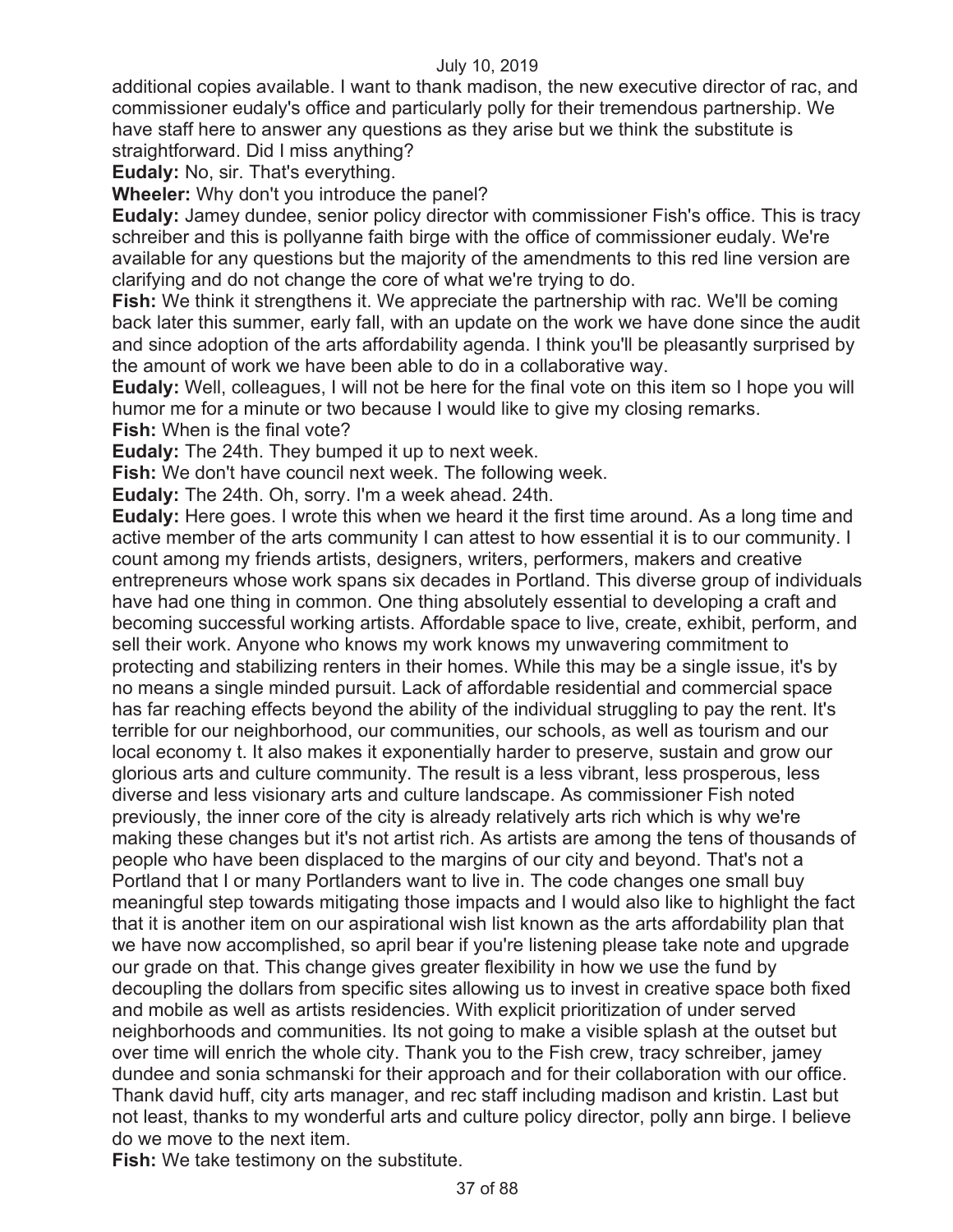**Eudaly:** Is there public testimony?

**Moore-Love:** We had two people sign up. I don't know that either one of them are here. **Eudaly:** Seeing nothing please read the next item.

# **Item 668**

**Eudaly:** Since this is an unexpected moment for me as not the actual president of the council and working without a script because the mayor has left --

**Fish:** This is second reading.

**Eudaly:** Okay. I was just killing time while I got to this agenda. Could you please call the roll.

**Hardesty:** Aye. **Eudaly:** Aye. **Fish:** Aye.

**Eudaly:** The ordinance has passed. Please read the next item.

**Item 669.** 

**Eudaly:** We have staff here to present, and I will let you introduce yourselves. **Scott Schneider, Procurement Services:** Good morning. Scott schneider from procurement services.

**Kathy Koch, Water Bureau:** Kathy koch with the water bureau.

**Schneider:** Before you you have a procurement report for the recommendation of the award of a contract for utility bill printing, mailing and presentment for not to exceed amount of 4,600,000 and a term of five years. On october 26, 2018 procurement services advertised our number 985 and on november 26 eight proposals were received. All eight were deemed responsive to the requirements of the solicitation. They were reviewed by an evaluation committee. The city issued a notice of intent to award to info send on february

11, 2019, and no protests were received. Infrasend has a current city of Portland business tax account and is in compliance with the city's contracting requirements. It's not a cobid certified minority owned women owned service disabled veteran owned or emerging small business. There are no subcontractors on this project. Based on the expected spend over the next five years the confidence level is high. If council has any questions --

**Fish:** What was the original estimate? When we went into this contract -- what was the amount that we originally heed yum confidence thought this would cost us? **Schneider:** The enabling ordinance was 7.5.

**Fish:** And so it is a tremendous accomplishment that we came in, the bidding came in so far below our estimates. Would either one of you care to just o.as to why the winning bid is so far below our original estimate?

**Koch:** When we originally went into it we didn't know what to expect as far as pricing so we had not gone out to see what that would be. So we took our actual budget of what we had budget authority for because we do it in-house now and straight across said that's what our estimate is. Now that we have actually gone out we're far more familiar with what their actual costs will be.

**Fish:** This is terrific news. I'm tempted to offer a friendly amendment which would require you to extend your stay with the city for ten years. Do you have any problem with that? **Koch:** Do I get a say?

**Fish:** Has to be a friendly amendment. Good work.

**Koch:** We'll see.

**Eudaly:** Commissioner hardesty.

**Hardesty:** Thank you. I also was going to comment on the fact that it came in 2 million less than what I saw as the last original bid amount. I want to compliment that. I want to ask questions about how do we diversify these kinds of contracts so that we can ensure that we're creating opportunities for women and people of color, business owners? I know that you said this particular contractor is not registered as a minority or woman are emerging small business. I know that we have aspirations, but what do we do proactively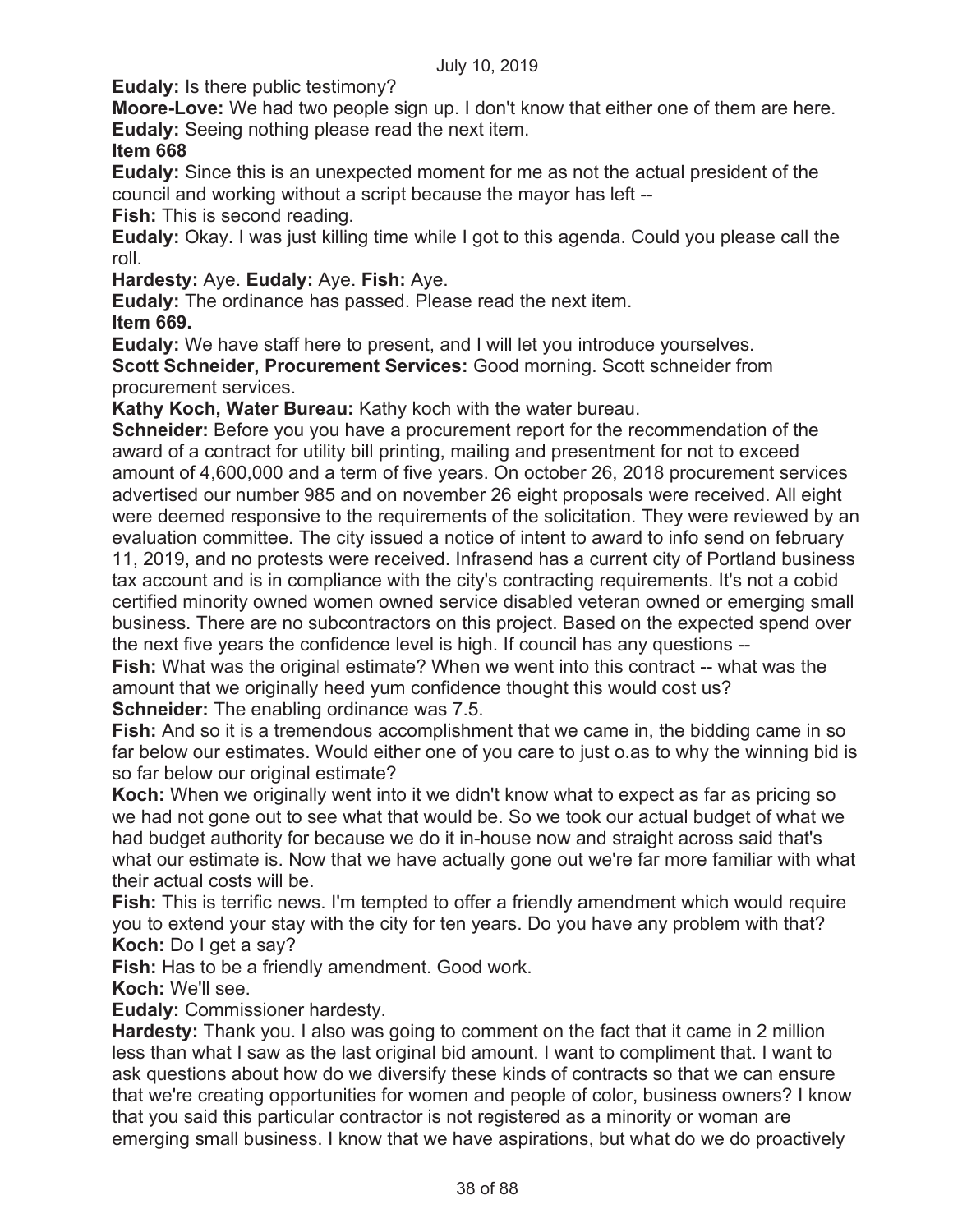to work with businesses that we want to build long term relationships with to ensure that we are actually expanding country?

**Schneider:** Some of the things that we can do, which we do on especially the larger solicitations is to do active outreach to potential vendors. Cobid directory is a good place to start because we can see who is currently certified. It's organized by industry type so you can see who is active in this particular area. We also for professional services contracts do have some greater flexibility to contract directly with certified firms. We have some code changes that I think we have a work session coming up on to discuss with council. We're looking to possibly extend that to contracts that fall into the goods and services code that haven't had that same level of support in the past.

**Koch:** None of the vendors that applied were cobid but for this particular company the composition of their staff is 38% female, 72% people of color. For their mid managers they have 22% female and 100% people of color. So it is definitely a company who is interested in that as well.

**Hardesty:** That gives me hope. They weren't certified in that manner my assumption was that it was a majority business that really didn't have the kind of data that you're talking about. Thank you. That helps me a lot. Appreciate that.

**Wheeler:** Thank you. Public testimony, please.

**Moore-Love:** We didn't put out a sign-up sheet for this.

**Wheeler:** Any further discussion on this item? This is first reading of a nonemergency ordinance. It moves to second reading. Thank you. I'm sorry, is this a report? **Fish:** Move the report.

**Eudaly:** Second.

**Wheeler:** I'm sorry, you're on 669 already? I apologize. We have a motion and second. Any further discussion on the report? Please call the roll.

**Hardesty:** Aye. **Eudaly:** Aye. **Fish:** Aye.

**Wheeler:** Aye. Report is adopted. We have had a request, colleagues, without any objection I would like to move 676 next, please.

# **Item 676.**

**Wheeler:** Commissioner eudaly.

**Eudaly:** This authorizes office of community and civic life to add Portland united against hate as a partner to the constructing civic dialogues program. Here today we have angela from civic life and rabbi deborah kolodny for the presentation. Rabbi, you are a trooper. Welcome back.

**Rabbi Debra Kolodny:** Post surgery. I'm bionic.

**Eudaly:** Congratulations and thank you for your patience. Welcome.

**Angela Previdelli, Grant Coordinator:** Thank you so much for accommodating the request to move this earlier. I really appreciate it. Hello, thank you for the opportunity to bring this grant recommendation to you today. I'm angela privdelli, grant coordinator. For the presentation I will begin by providing an overview of the proposed grant agreement then rabbi deb kolodny will report on work more broadly provide be updates on their accomplishments and vision moving forward. This asks for approval of a \$75,000 grant agreement so Portland united against hate can join the cohort of grantees providing training through constructing civic dialogue program. You'll see that southeast uplift is listed as signatory, they are acting as the fiscal sponsor for this grant agreement. Civic life launched the ccd grant program with city council approval in january of this year. The first six months the workshops and training have been successful. There's been great interest and demand for the workshops and they often fill to capacity quickly. After the initial launch civic life reviewed the program offerings, reflected on feedback received from our communities and we identified a gap. Portland's communities are experiencing an increase in hate violence. The impact of this violence is profound with our most vulnerable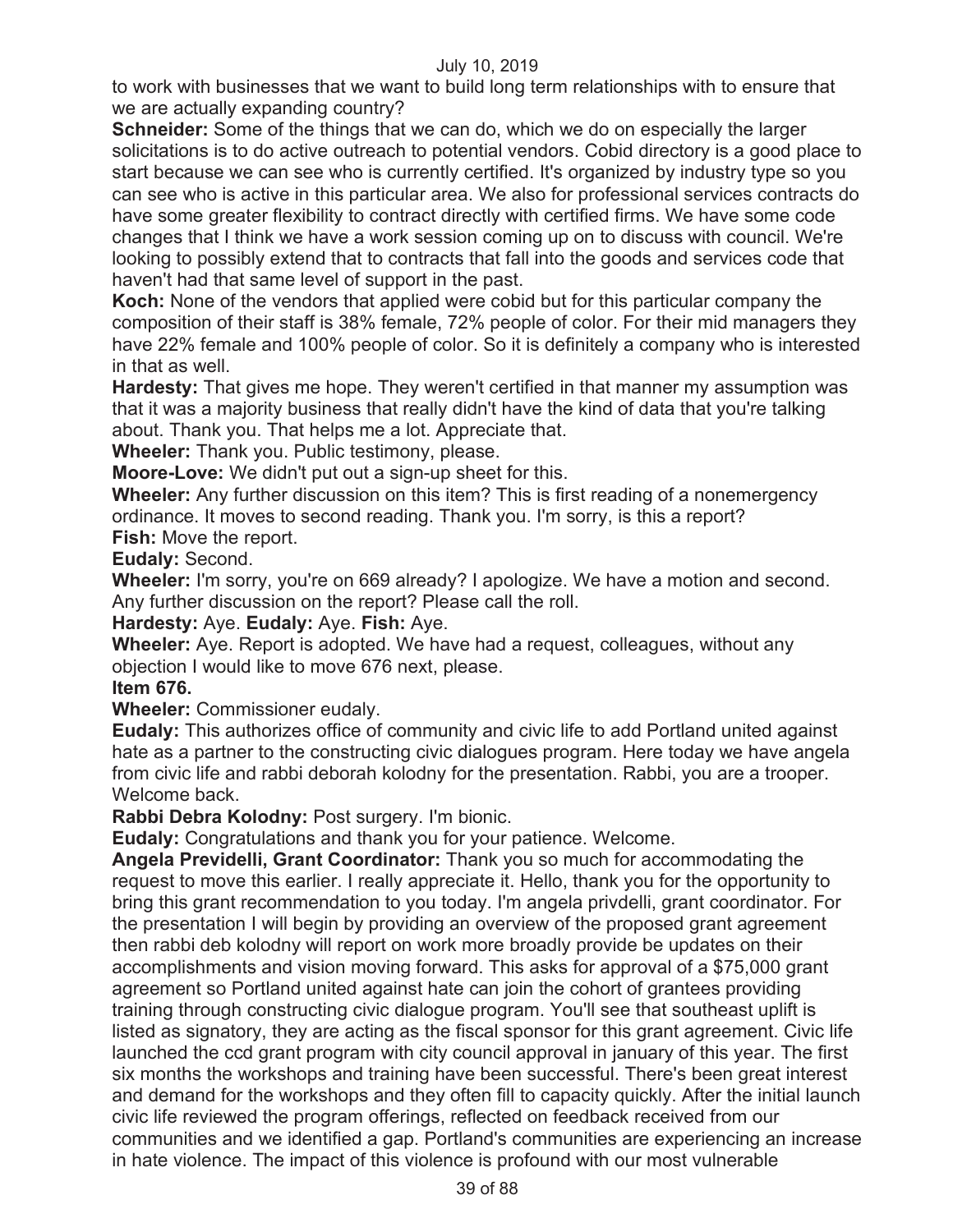communities experiencing the greatest impact. Recognizing the need for resources to identify, address and hopefully prevent hate violence we asked puah to apply for the grant program. Civic life reviewed and accepted the proposal and we ask for your approval. Through this grant agreement put ya will provide five types of training each approaching hate violence from a distinct perspective. It plans to part with the district coalition offices to provide these capacity building training. The coalition offices have expressed great amount of excitement and anticipation for the workshops. As they see firsthand the impact that hate violence is having in their communities. Each workshop will be offered four times for a total of 20 workshops. Puah coalition organizations each specializing in a particular topic will provide the workshops. The power of having puah as part of our cohort is their coalition is diverse comprised of organizations that have up to 15 years of experience in delivering these training. These workshops include hate and the landscape of our city to be provided by the fair housing council of Oregon. Transgender in america, provided by lewis and clark college's transactive gender project. Islamophobia provided by the muslim educational trust. Trauma informed care for targeted and impacted communities provided by lutheran community services northwest, and interrupting hate in public spaces provided by as the spirit moves us. You can read more details about the services, their methods of data collection, expected out comes in exhibit a, attachment a, in your packets. Now i'm going to it over to rabbi deb to talk about puah's accomplishments more broadly. **Kolodny:** Thank you for the honor and privilege of speaking today, mr. Mayor and commissioners. We're continuing the conversation that began in november 2016 when our nation and our city experienced a collective wakeup call demanding that we say no to hate. It it's been almost three years since the ugly white nationalist underbelly of this nation and this city has been embolden. Our work was hard enough before that election. Then bam. We had to ramp up to the nonstop hyper vigilance resistance and persistence necessary to confront tyranny, hate, white nationalism, chris hedge 'em any, federal government criminal and the most disgusting capitalism at the federal level ever. Because Oregon's history is a white state our work was some of the hardest in the country. We embarked on our mission to provide tools, skills and knowledge to thwart hate before it harms and of course collect data by creating a safe anonymous tool that people would actually use to scope out the depth and breadth of the problem to find solutions tailored to our specific reality. In january we gave a report that offered up the information that our data tracking tool got 138 responses in 2018 during a very small beta test. That dwarfed data collected by the pallets. 54% were perpetrated against the lat next population. We learned we have are not safe in the streets and not safe at home. Perpetrators included neighbors and landlords, property managers, supervisors and the general public. In the first six months of 2019 we collected data from 65 respondents to date. This data was collected across the city. We have begun to push out and promote the tools so that it's gone beyond the original grantee organizations. Latinx still comprised largest target group were reduced to 35.4%. 28% of targeted individuals identified as gender fluid, gender nonconforming, nonbinary and transgender, no surprise to those of us paying attention. The percentage of those targeted who are african, black, gambian increased to 26%. Just as an aside 37% of all of those incidents were also reported to the police and so we keep this real and keep this current I just want to say that just yesterday a white nationalist with a knife assaulted activists who were property testing ice in what has been described as a horrifying attack. Since our reporting isn't due yet for this particular grant cycle we can't update our stats on training and support so i'll repeat that for 2018 more than 2667 people were trained and 152 training that addressed hate incidents, know your rights, trauma informed support and more. 9429 people in 11 languages were also supported with outreach engagement and support trauma instead of care. Our work goes beyond statistics. We heard your feedback that we needed to expand who is at the table and we responded. This spring we did a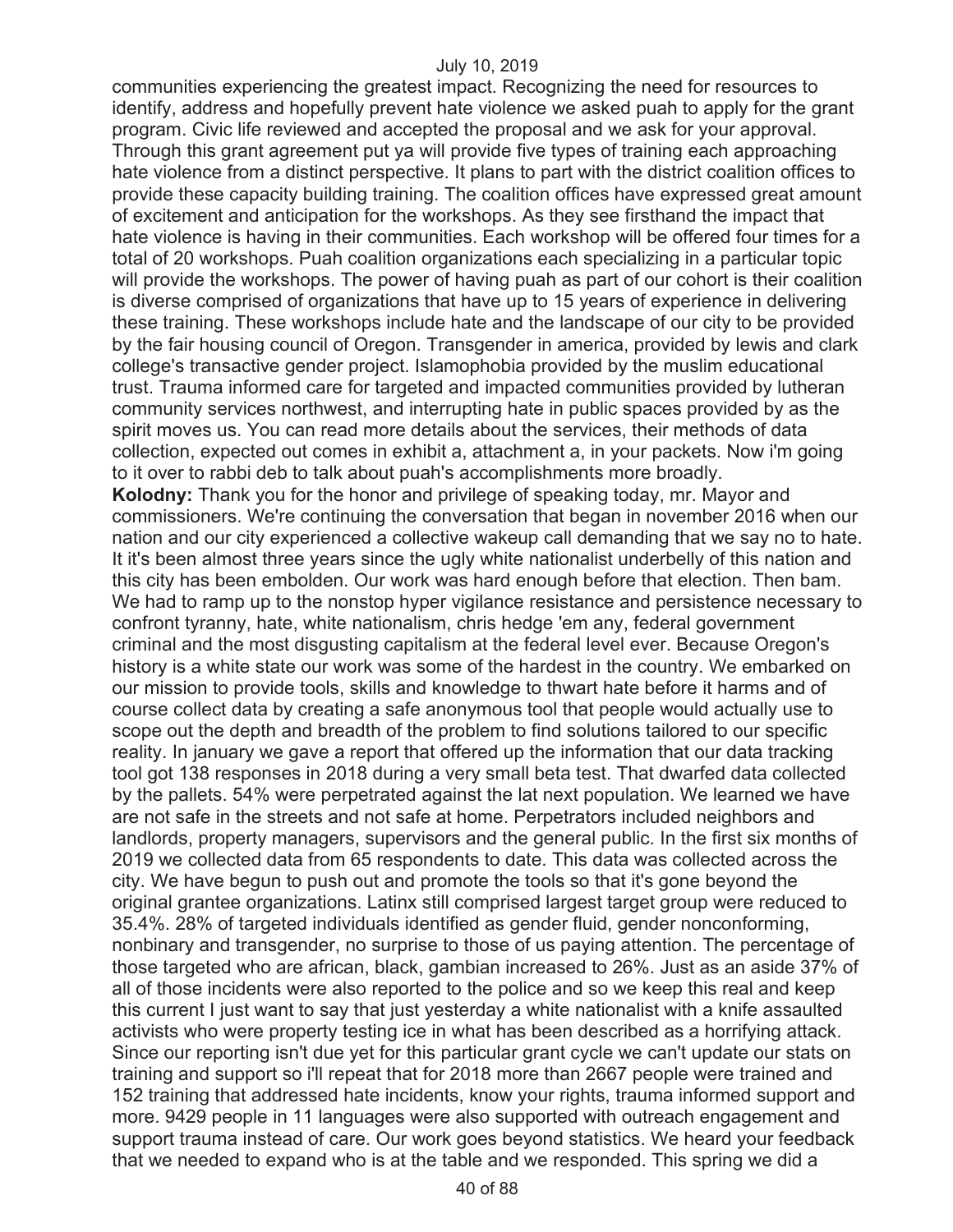massive outreach and doubled the size of the puah steering committee and we are bringing on two municipal agencies like pbot, trimet, office of equity and human rights as well as representation from the county. Three additional neighborhood coalitions and key community organizations targeting communities like the guardian angels, council on american islamic relations and greater Portland trans unity. We're manifesting our intention to end our total dependence on city funding, our fiscal sponsor agreement with southeast uplift launched july 1 and we have many donations pending including one for \$5,000. With data in the pipeline we're excited to expand our work beyond training trauma informed care and data collection infrastructure. We're pleased to begin evaluating that data, determining which policies can help the city get upstream and create a hate and hostility free city. In august we're going to begin to evaluate where we can throw our collective clout to strengthen the work of potential partners. For example, can we support the student leaders at cleveland high school who are inundated, deluged with hate incidents? Pictures of swastikas and lunchings one week after the next. I think there was a black face cake at a bake sale. Is there a role to play with Portland street response as it supports the houseless population so heavily targeted by hate. As we expand our training has moved beyond individual skill building and empowerment to institutional policy making. I recently trained pbot in interrupting hate in public spaces not just so staff can feel personally empowered but so they can establish policies and protocols to empower the collective to deploy someone to center the target, somebody to deescalate the perpetrator then to follow through on whatever happened after the incident takes place. Also to help us push people to report so we get the best data possible. We're also thrilled to be at the table with your staff to partner around the training that you decided that you so wisely decided was necessary on white supremacy and white nationalism. I want to close with just how much optimism this civic dialogue grant offers for our collective work. It's the perfect example of how the city can find ongoing funding to manifest its obligation to keep the city safe, livable and welcoming. Suck is to be applauded for her ingenuity and vision. I hoe you share my optimism that we can find other ways of funding. Let's answer the questions what city granting mechanisms support trauma informed care for targeted populations, community driven data collection and advocacy and representation for targeted populations. Then follow that inquiry up with how can we secure part of that funding for the organizations doing the work of puah so we're not continually in the cycle of it asking for special appropriations. As you probably know between the special appropriations and this specific dialogue grant we have \$175,000 less funding than in our first cycle but our work is by no means shrinking. How can we build on the wisdom to make this work sustainable? We are the humans as Portland that constitute the buffer between the nightmare that has emerged in america in the past three years and the tragedy that america can become. We owe it to those who perished at the hands of white nationalists. We owe it to lionel bruce, jr., a 19 year-old black man killed in 2016. We owe it to ricky best and active bystanders killed on the max. We owe it to t.t. Goy, jr., a black homeless trans woman found hanging from a tree six weeks ago. We owe it to those civil rights activists assaulted yesterday on the streets of Portland. More so we owe it to the hundreds of those subjected to hate every year in our city. Thank you for listening. Thank you for caring. Thank you for acting. **Wheeler:** Thank you. Public testimony? Commissioner hardesty? Did you have a question?

**Hardesty:** Thank you, mayor. Thank you, rabbi, for your very powerful testimony. I want to applaud core because when puah came to meet with my office I told them that it was not appropriate to be reliant on public funding, that they needed to become independent, that they needed to figure out who they were, who they were representing, and it's been incredible watching the growth that's taken place since that conversation. I want to be clear. It's not that i'm not 100% in support of the education and the work that's being done.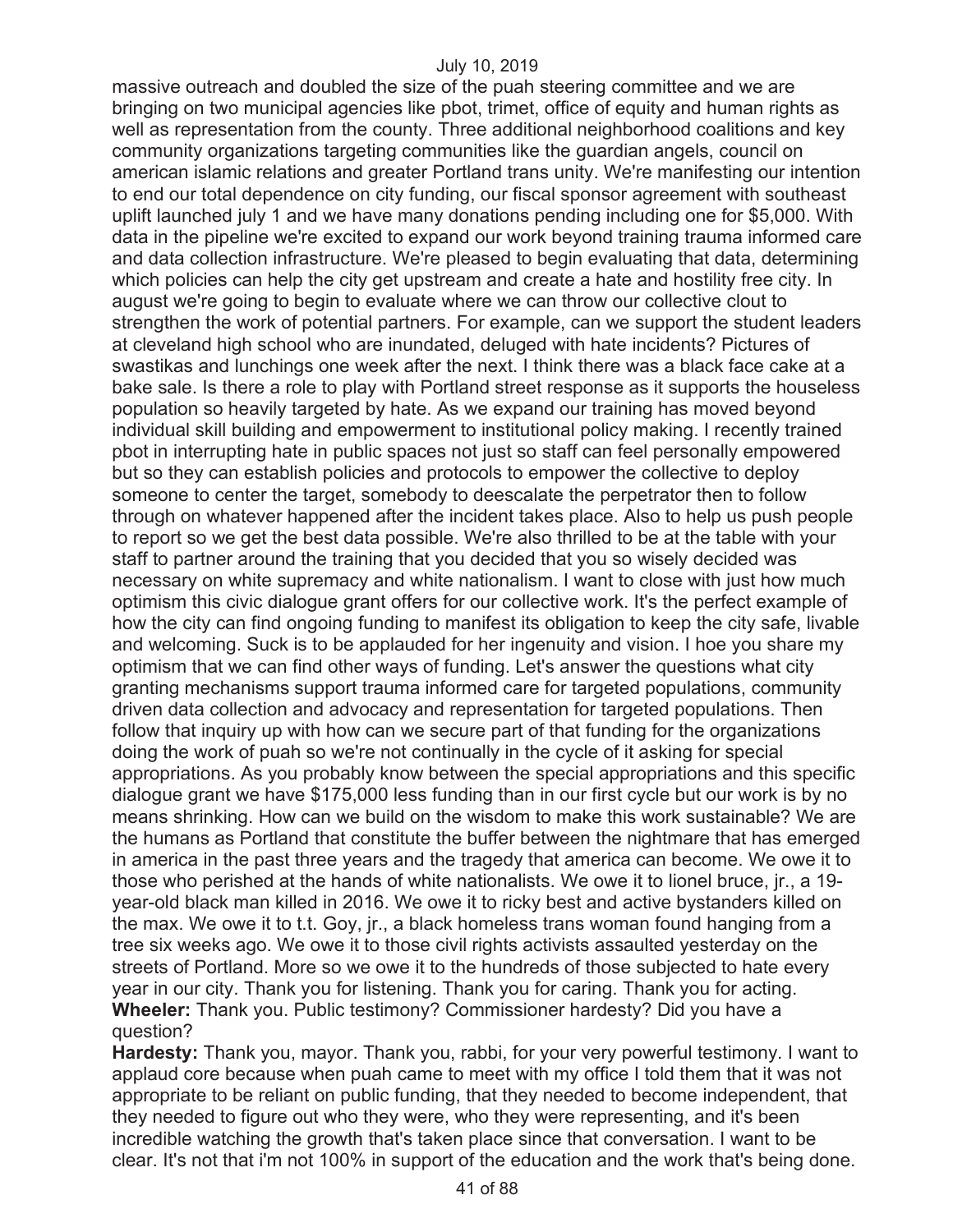But it's just not appropriate for the city to continue to do these one time funding one time funding one time funding and create expectations that we have no ability to live up to. I want to applaud the fact that you heard loud and clear and rabbi, as you know I have attended your training and I know you've done some incredible trainings because of the situation that we finds ourselves in. I just want you to know my office is available to work with puah and with the office of civic and community life to help identify other opportunities to get people to invest in this ongoing work. I would love to say that a change of federal leadership would mean that hate would disappear. We know better than that because it was here all along. It was just covered up with pretty words and in somebody's basement. It's always been here. It's part of Oregon's dna. Unless we have an ongoing group that's really committed to actually giving people the tools to stand up to that hate even with the change in federal leadership we'll just go back to the same old same old, pretending that hate is not part of our dna. People of color, people who have been marginalized, low income people know that every single day we confront hate and we confront it in very different ways. I just want to applaud the work that you're doing. I agree I think suk has been visionary about -- very intentional about how we're moving this work forward and thank you for not being dependent on the city to actually fund what is absolutely a community effort. It must be funded and supported by a broader community. So thank you. **Kolodny:** Thank you. You reminded me there's a memorial grant rfp that just came out that we have spoken with them about. Perfectly situated for the work we're doing. We're hopeful about that.

**Wheeler:** Public testimony?

**Moore-Love:** People who signed up have left.

**Wheeler:** Can you call their names to make sure?

**Moore-Love:** Yes.

**Wheeler:** Very good. With that unless there's further questions, call the roll. **Hardesty:** Aye.

**Eudaly:** I am really pleased and rode of the work puah has done. I inherited civic life and the fledgling puah project when I walked into this building, and it was a big lift to make it all come together. While I am happy to continue looking for ways the city can support your work I also understand and support puah becoming an independent entity. I recognize we play really different roles as community led advocacy group and government, but I look forward to continuing to work together. I'm also a big fan of the constructing civic dialogues program although i'm concerned that the name is a little academic and dry and the public may not be able to surmise what it's really about. It's really about bringing community members together to talk about really challenging subjects and get to the root of what as you mentioned is often written off as interpersonal conflict but is really about race, culture, class, religion, so i'm pleased about that work and I would like to continue promoting it to make sure as many people are showing up and know what it's about as possible. We know we need to provide community with tools and resources to engage and learn from each other across difficult issues. When we don't we see the effects manifest in disputes among neighbors and our public forums like today, perhaps, and more. So these upstream approaches not only save us time and resources in the long run but are better for health and safety of our communities. I think of puah and to a certain extent -- well, I think of it as community self-defense. The work that constructing civic dialogues is doing is very supportive of though efforts. I want to note that combating white supremacy in the rise of alt-right violence is a city-wide priority although obviously we can't make policies and laws that target one particular group we can certainly speak out against hate and against white supremacy. This is not going to be address through any singular effort which is why i'm proud to see this embedded into the existing program, white supremacy. I encourage other bureaus to consider ways they can contribute to these efforts. Finally, a few thank yous.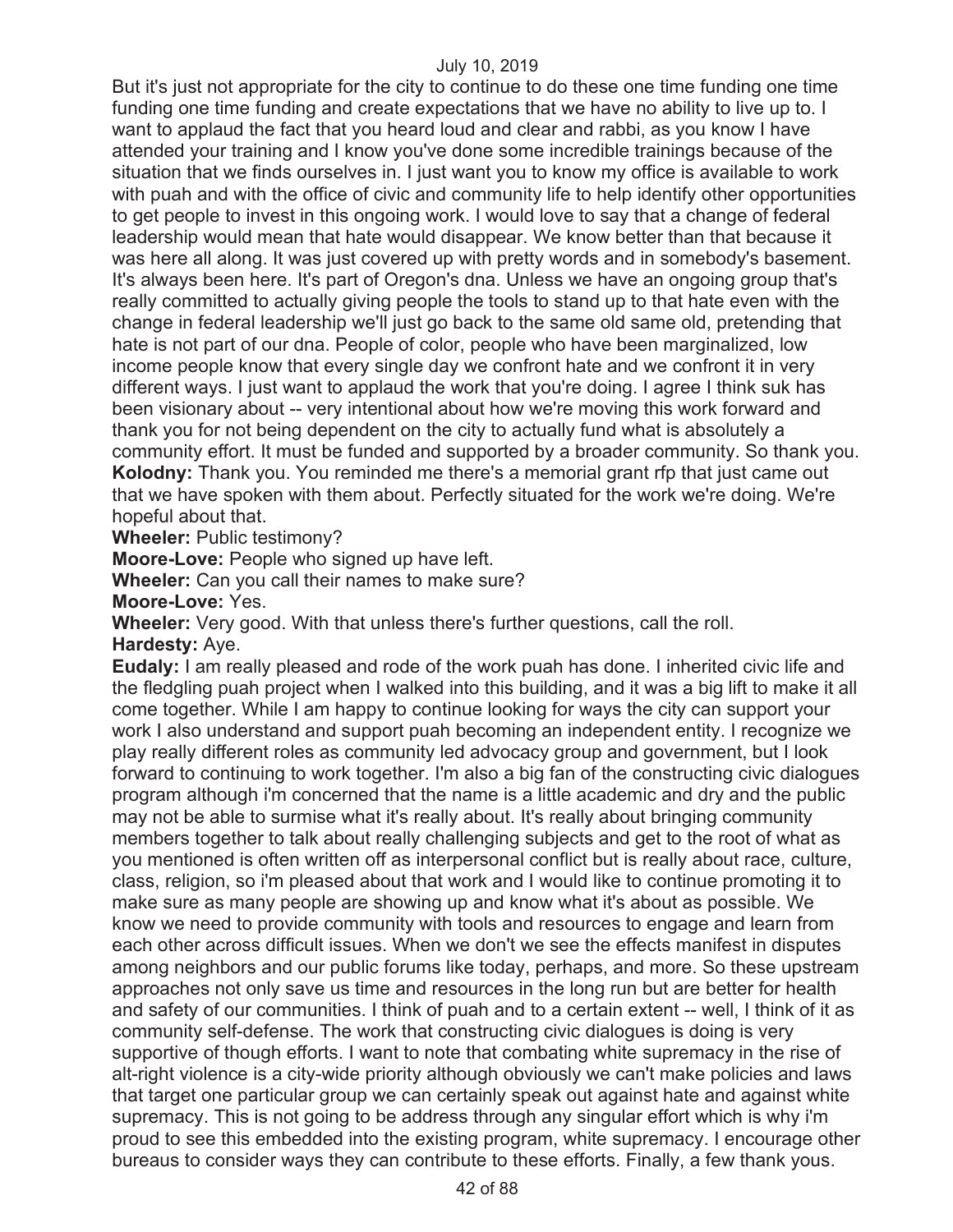Thank you, rabbi, for joining us today. I don't think I would have your fortitude to come to city hall and sit through hours of council session. I apologize for the delay. Thank you, Portland united against hate for continuing your great work. And congratulations on inspiring new york city to launch an almost identical program. That is one side effect of this job that I wasn't aware of that I really love seeing other cities adopt our policies and programs. We need more inspiration like that. So i'm proud to continue to support your work. Thank you, angela, and all civic life staff who will be supporting this program. Aye. **Fish:** Aye.

**Wheeler:** I want to build on the good comments that commissioner eudaly just made. She mentioned race, culture, class and religion being flash points. I think she got it exactly correctly. The reason i'm sort of musing over it now is when I think about what's at the heart of all of this, from my personal perspective, I believe it's change. The fear that change evokes. I'm really excited for the dialogs you have described. Part of the problem we're having as a nation, as a culture, is our inability to communicate with each other. As our nation becomes politically and many, many regards philosophically sharply divided those opportunities to sit down and say, hey, what is actually going on? What is the basis of your activities or your actions? Those are difficult conversations to have in this day and age, but I think that's part of what's missing from this over all equation is just interacting with people who do not agree with your perspective or come at it from a different perspective, and find out what the basis of it is. As mayor, I find myself more often than I probably care to in the middle of this conversation about managing dynamic change in the fear that it evokes and the reactions that it evokes. Oftentimes for a small percentage of people that reaction is either hateful speech or hateful action or violence. I support the work that Portland united against hate is doing. It's very, very difficult work. I acknowledge as my colleagues just have that it's not the whole solution. It's an important component of tand without Portland united against hate we don't get anywhere, but there are many other aspects that we have to collectively be willing to address as a community. Some of those conversations going forward I think are going to be challenging for many. But i'm really glad, commissioner eudaly, that you're bringing this forward, glad that the council is being supportive of it. We have to show the rest of this increasingly divided nation that we can bring people together. That we can get back on the same page. In the meanwhile the training that you have conducted, rabbi, all the work that Portland united against hate has done is very practical, pragmatic. It gives people the information they need in a time when there's a lot of misinformation out there. That's a long way of saying i'm really pleased with the work that you're doing and the contributions we're making are relatively small compared to the upside. Thank you for all you do. I vote aye. The ordinance is adopted. **Fish:** Mayor, can I jump in? If I add up all the time on things we have left it's about an hour.

**Wheeler:** Not going to happen.

**Fish:** I'm taking a break at 1:00. Fair warning.

**Wheeler:** I have a couple of items here and shannon callahan and I collectively are time management experts. So let's start with the labor issue 670. Then we'll get to housing. **Item 670.**

**Wheeler:** Ladies and gentlemen, jamal anthony. Good afternoon. Sorry.

**Jamaal Anthony:** Good afternoon. Good afternoon. I heard what you said so i'll be expeditious. In 2017, the afscme represented members of Portland housing bureau elected to become members of the district council of trades unions and per the public employees collective bargaining agreement the city and union had to meet to discuss the terms of the merger into the larger union. The city met with the union in may and we were able to reach a tentative agreement which outlines all of the provisions of the dctu contract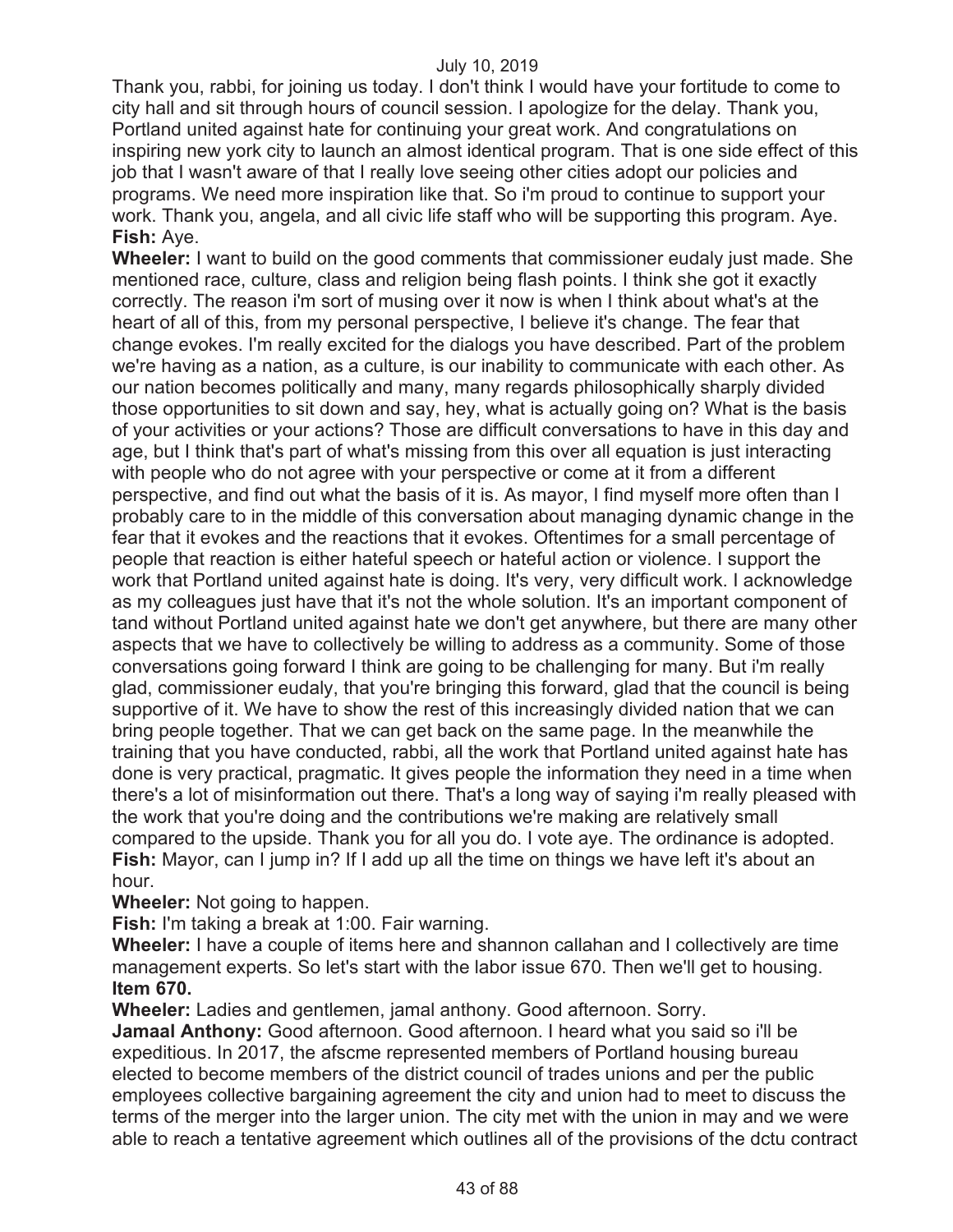which will and will not apply to these employees for the duration of the contract which expires june 30, 2020. That's what the ordinance is before you today.

**Wheeler:** Colleagues, any questions? Any public testimony on this item?

**Moore-Love:** Jan and maggie, but they have left.

**Wheeler:** Jen and maggie are gone, call the roll.

# **Hardesty:** Aye. **Eudaly:** Aye. **Fish:** Aye.

**Wheeler:** Aye. Ordinance is adopted. 671, this is a second reading. I want going to do something with it in a minute. Go ahead.

# **Item 671.**

**Wheeler:** I will do something slightly unusual. This is a second reading, but I am also going to ask that we add an emergency clause.

> the language will read -- a, section 2, the cleveland brown declares an emergency exists to eliminate the potential of a fire, police, and disability refire department fund balance, that may occur under circumstances, the borrowing experiences and unforeseen delay,

therefore, the ordinance shall be in full force and effect after it is a passage by the council. I am moving that. Do I have a second?

**Hardesty:** Second.

**Wheeler:** A second from commissioner hardesty. Please call the roll on the amendment. **Hardesty:** Aye. **Eudaly:** Aye. **Fish:** Aye.

**Wheeler:** Aye. [gavel pounded] the amendment is adopted. Now, to the second reading. This is a second reading. We have taken -- heard the presentation, public testimony. Is there any further discussion? Please call the roll on the ordinance as amended.

**Hardesty:** I just wanted to say when I first saw this, I was like what? Why are we borrowing this much money? But I am happy to say that I am very comfortable with what it is that we are doing and the reasons behind what we are doing, and so I am an aye.

**Eudaly:** Aye. **Fish:** Aye.

**Wheeler:** Aye, the ordinances is adopted as amended. Item 672.

Item 672.

**Wheeler:** Very good. And we have director callahan, the Portland housing bureau director, and mark jolin from the joint office of homeless services. Good afternoon.

**Callahan:** Good afternoon, mayor and commissioners. Marc and I are here to answer any questions you may have about the iga in front of you. This is the third year that we have made an amendment to the iga, and we are making an Amendment to reflect and affect wait the budget that council approved in june, so essentially, what we are doing is making sure that we can freely flow money between the housing bureau, city, and Multnomah county's joint office of homeless services. We are just here to answer questions.

**Marc Jolin, Joint Office of Homeless Services:** Only that there are no other changes to the I go iga, just the budget amount, as an attachment to the iga.

**Wheeler:** Any further discussion? Public testimony on this item?

**Moore-Love:** Yes. We have had six people sign up.

**Wheeler:** Two minutes each. Very good, going once, going twice, sold. Sorry? There you are, sorry. I apologize. Welcome. Good to see you.

**Diana:** Good afternoon, mayor and commissioners. I just --

**Fish:** Please put your name on the record.

**Diana:** My name is diana. And I think this is really great. I feel that homelessness is a very, very serious issue, and I was homeless for two years due to displacement, and so to see advocacy by, by the city to combat that is very, very much important. So, I am for this, and that's really all that I have to say today.

**Wheeler:** Thanks, diana. Commissioner hardesty?

**Hardesty:** diana, I want to thank you to keep coming back. I love the fact that you have this curiosity but, and you ask good questions and you are very mindful and thoughtful. I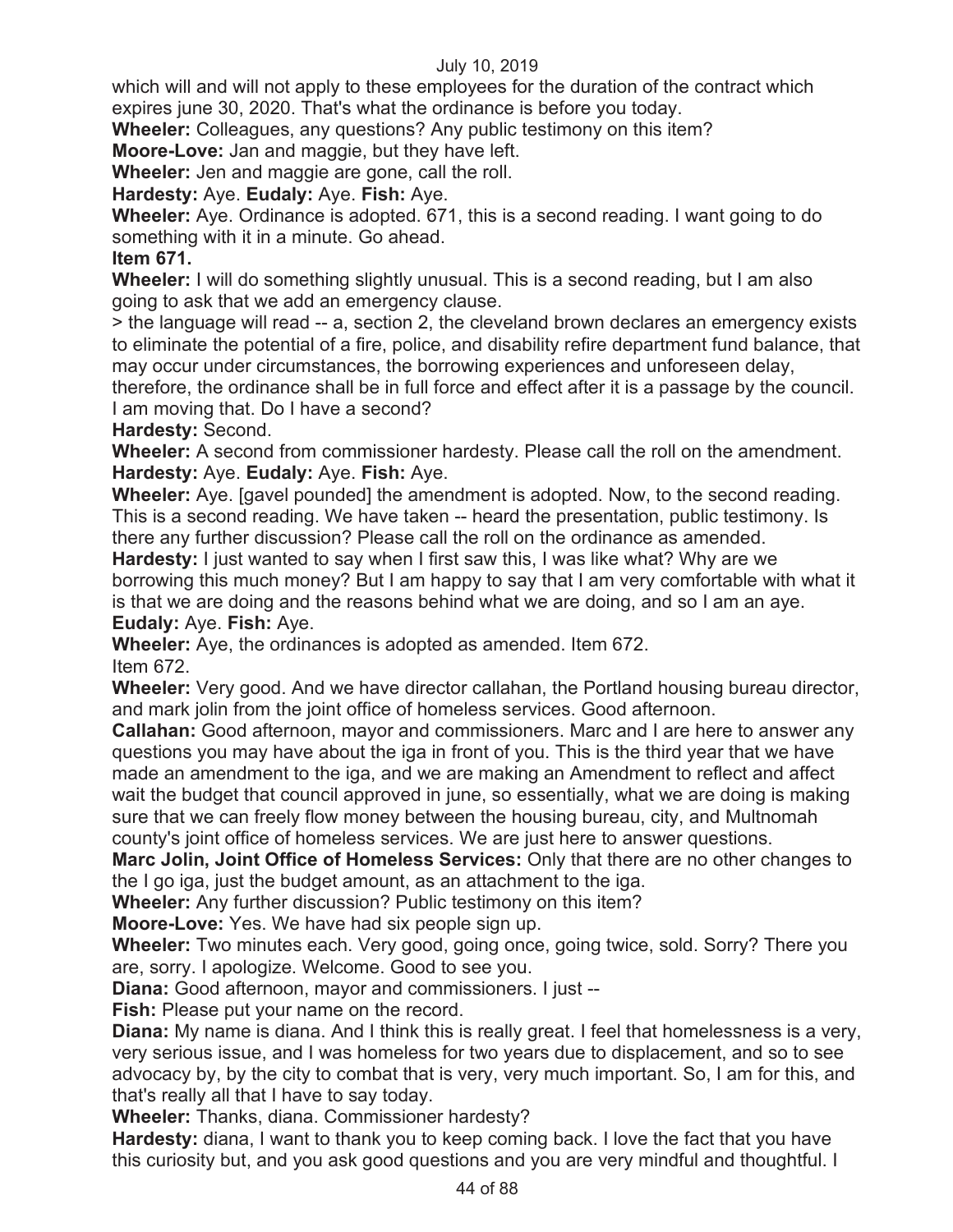hope that you are a model for other people who come and testify here about the issues that are in front of the city council. I want to thank you for coming back. Appreciate it. **Diana:** Thank you, commissioner.

**Wheeler:** It's good to see you. Thank you. With that, please call the roll.

**Hardesty:** Aye. **Eudaly:** Aye.

**Fish:** I want to thank mark jolin for his excellent work, aye.

**Wheeler:** Aye. [gavel pounded] the ordinance is adopted. 673, please.

# **Item 673.**

**Wheeler:** Shannon, are you covering this one? Sure.

**Wheeler:** Very good, shannon callahan, director of the Portland housing bureau. **Callahan:** Good afternoon, shannon callahan. This is similar to the joint office iga, which we just voted on, an intergovernmental agreement that affect waits the transfer of funds between the housing bureau and the prosper Portland. Primarily, we are a recipient from prosper Portland of tif dollars for affordable housing very many, and we also transfer some of our federal dollars, mainly cdbg for workforce development efforts at prosper Portland. These are also -- these were what you approved in the budget process, as well, so this is - - both these items are two things that we do on an annual basis following your adoption of

# the budget.

**Wheeler:** Thank you, further questions? Director callahan?

**Moore-Love:** We have four people signed up. I don't believe that they are here.

**Wheeler:** I don't see them here. Please call the roll.

# **Hardesty:** Aye. **Eudaly:** Aye.

**Fish:** Once upon a time this was actually a controversial matter on our agenda. That was before we took the housing functions out of pdc, and created a free standing housing bureau, and settled the question about using cdbg funding for economic development, aye. **Wheeler:** Aye. [gavel pounded] the ordinance is adopted. You are going to have to read 674 and we will move it.

# **Item 674.**

**Wheeler:** Colleagues, this has been rescheduled to july 31, 2019, during the morning session, 9:30:00 a.m. Thank you. Next item, 675. This is also going to be moved. **Item 675.** 

**Wheeler:** Colleagues, this is also being rescheduled to july 31, 2019, 9:30:00 a.m.

**Hardesty:** I would ask for courtesy that this be heard when I am back in town, the following week. I think that this requires more Conversation. Since we are not talking about it today.

**Wheeler:** Commissioner eudaly, do you have thoughts on that?

# **Eudaly:** 675?

**Wheeler:** Yeah.

**Eudaly:** I just know that the summer schedule is very challenging, and I am assuming that there is some timeliness, so I need -- can we just proceed and I will ask staff to see if there is another workable time because I will be out in august, and -- yeah.

**Fish:** If we reschedule it to the 31st, we can work with the clerk's office to find a time. **Wheeler:** We can always move it later, but we should hold the space now. Okay. Very good. And we have done 676. 677, please.

# **Item 677.**

**Wheeler:** Commissioner Fish.

**Fish:** Mayor and colleagues, heritage trees are trees that have been formally recognized by the city council. An important and essential part of the program, no tree on private property can be designated without the consent of the property owner. Today's item is related to a case from 1999 where the trees were designated without the proper private property owner consent. Let's be clear, we cherish our heritage trees, and we are very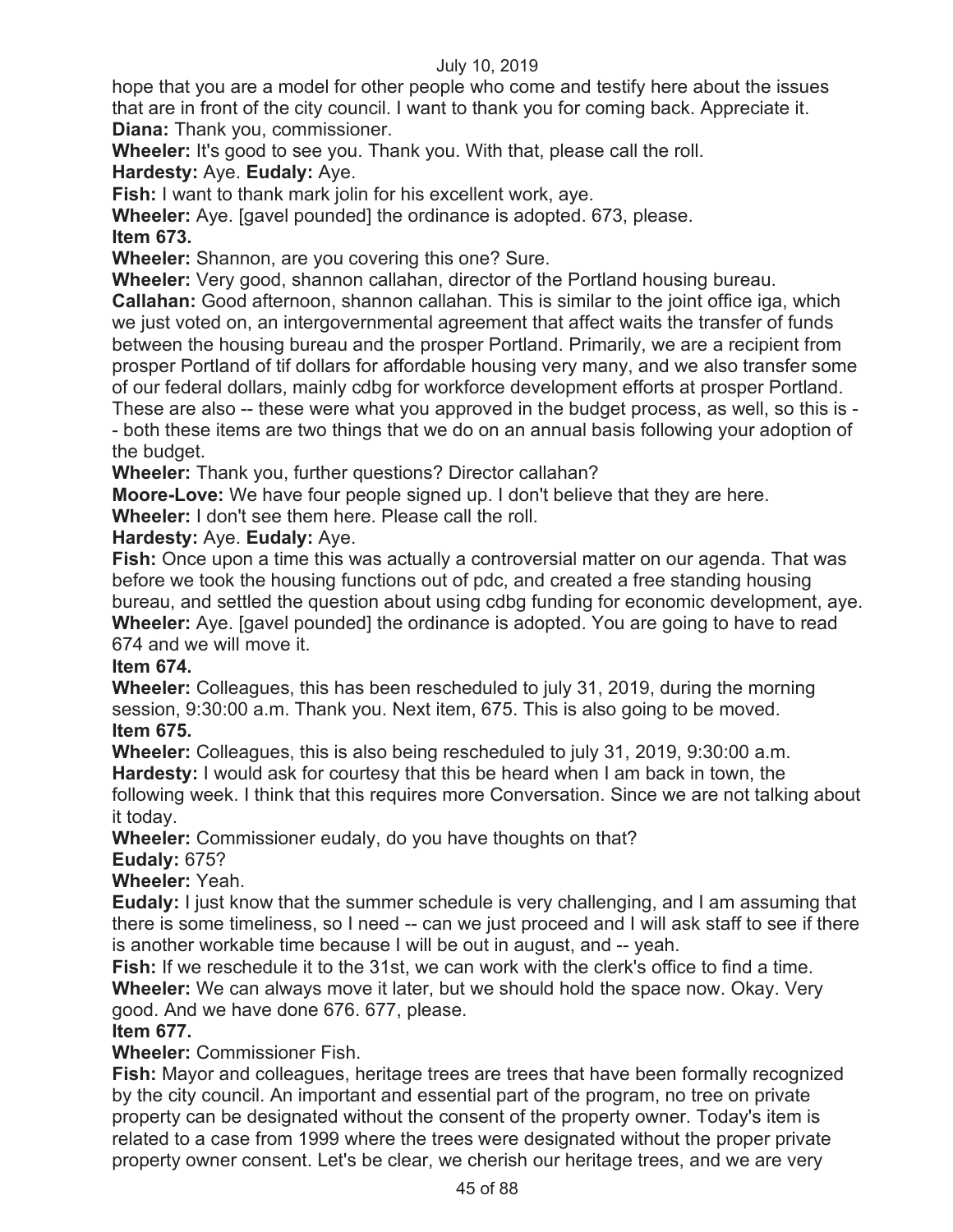reluctant to propose to remove a tree from the list. The city has clear rules we must follow, and the alternative to Council action is that it is likely according to our attorneys a court will reverse whatever we do, and we will incur attorney's fees, which is not something that I recommend likely. It is absolutely clear that the rules were not followed in this case, and therefore, we are asking for this unusual action of council to have the five heritage trees. With us today are Portland parks and recreation director adena long, deputy city attorney molly Washington, and urban forestry analyst brian landow. They are here to give us a very brief presentation. Director long.

**Adena Long, Director Park and Recreation:** Thank you, commissioner, and good afternoon, commissioners. Heritage trees are trees that have been formally recognized by city council for their unique size, age, historical or horticultural significance. Heritage trees are given the highest level of protection in city code. City code requires documented permission of the property owner at the time of the designation to a private property tree to become a heritage tree. In 1999, five american sycamore trees at 230, 2nd avenue, sorry, southwest 2nd avenue were designated by council as heritage trees in the public right-ofway. The current property owner informed the city that these trees were on private property at the time of council action, and there is no record of property owner consent. This claim was researched and confirmed. Per city code, the urban commission is responsible for making formal recommendations to city council on the listing and delisting of heritage trees. The commission is comprised of 11 community members who volunteer their time to advise the city on matters pertaining to trees including regulations, budget, policies, and plans. The commission declined to recommend the heritage tree designation be removed from these trees and referred this decision to the city council. A statement to this effect from the chair of the urban forestry commission has been submitted to city council. Because no property owner consent was obtained prior to the listing of the trees in 1999, the heritage tree designation was applied erroneously. We asked the city council to remove the heritage tree designation.

**Fish:** One other point, if I may make, the developer does plan to build housing at this site? And this will be an inclusionary housing project? So we will be getting some affordable housing in an important part of the city. Molly, do you have anything to add?

**Molly Washington, Deputy City Attorney:** Just that this is the appropriate process to remove this designation.

**Fish:** Thank you, council.

**Wheeler:** Commissioner hardesty.

**Hardesty:** I chuckled when we have a commission that puns to the city council, but the buck stops with us, and I appreciate The due diligence done in notifying the office and having this conversation. I think that somebody noticed that I would be -- what do you mean, you are removing these trees? So, I appreciate your proactive approach, and you are absolutely right, this is the right place to make that decision. It would be good if the commission would have, actually, thought about that, as well, do we know how many other trees are on the list that, in fact, have not received the permission of the property owner? And how many times will we be doing this in the near future?

**Long:** I believe it is just those trees in question.

**Hardesty:** I know for this property but will this be a trend we will be asked over and over again?

**Long:** No.

**Fish:** This is an unusual set of circumstances.

**Hardesty:** Excellent.

**Fish:** But, in fairness, this predates everybody at council. So, this is a 1999 decision. A property owner is free to raise this issue in the future as we do development, but there was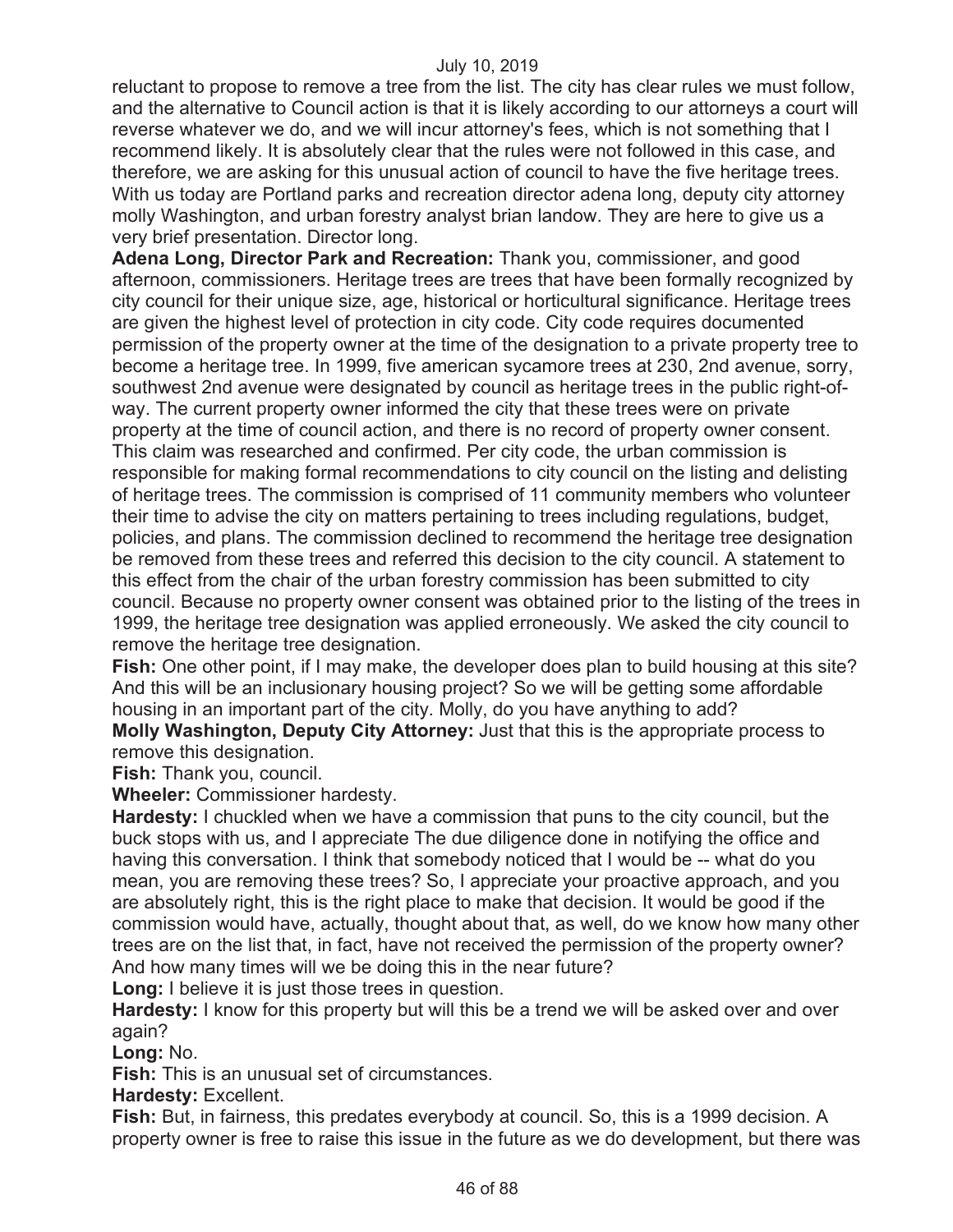no question in this instance that there was no documentation establishing consent, and so it's a relatively straightforward case.

**Wheeler:** Commissioner eudaly?

**Eudaly:** Thank you, mayor. I have and a few questions you may or may not be able to answer. This is an unfortunate situation, never like to see Mature trees cut down. I don't think that we have legal grounds to deny it. However, my concern centers around mitigating the loss of the tree and the fee paid in lieu of. We are talking about three trees, street trees, and one that is on private property.

**Long:** It's four trees and then a fifth.

**Eudaly:** So there is five, okay, so four street trees and one on private property. It just says -- oh, so the four trees refer to the street trees?

**Long:** That's correct.

**Eudaly:** The one on the private property will not have to be replaced because the zoning doesn't require it, and the street trees will have to be replaced. Correct? There will be four trees cut down, and four trees planted.

**Brian Landoe, Urban Forestry:** Actually, I am brian landow with urban forestry. The mitigation for street trees removed in the development is two, two for one, so there would be eight trees that have to be replanted or a fee paid in lieu of.

**Eudaly:** So that's the question, I think clearly there is not enough room for eight trees on this strip. So would they -- they would -- they could plant four more trees somewhere else or they could pay a fee in lieu of?

**Landoe:** They would most likely pay the fee in lieu because 125 per tree.

**Eudaly:** I am all for requiring the developers to replace more trees than they are taking down, but In the case of the street trees, it seems a little bit odd. I will think about that later. So my final question is this payment in lieu, this does not recover the true value of the mature tree over its lifetime, and I know that's not something that we can fix today but something that I would like to address for the future. I really -- I think that we still make it too easier and affordable for developers to cut trees down and get out of the mitigation and we just, I think is, contracted with psu for a report that showed how important trees and just any green planting in the city is for eliminating hot spots throughout the city, so I just -- I would want all of our policies to be supporting the very least protecting what we have if not increasing what we have.

**Fish:** Commissioner eudaly, one qualification, it is city code that requires that the lot line be moved to a place that makes it impossible for the trees, in this instance, to remain. This is not a developer targeting these trees. Our own design guidelines and our zoning code require that the lot line be moved forward.

**Eudaly:** Okay. Thank you.

**Wheeler:** Very good, any public testimony on this item?

**Moore-Love:** Yes, jan, lightning, and bruce.

**Bruce Nelson:** My name is bruce nelsen, a long-time resident of the cully neighborhood and a long-time volunteer involved with tree activities in the Portland metro area. The procedure that was to delist heritage trees has not been followed. There is supposed to be public notice. There is supposed to be a fair amount of time. That procedure has not been followed. Perhaps, there are grounds for it, but I would like to point that out. Urban forestry commission got 48 hours of notice of this being brought before it, and they had 54 pages of documents submitted by the applicant. To review in that time. These are volunteers on the urban forestry commission. That's unfortunate that happened. I would like to switch gears now to ask you, perhaps, if there is another way to go about doing this. I want to encourage all of you to try to help the owner of this property find is a way that the owner can win and that Portland can win. And by that, I mean the owner is going to realize greater economic benefits from this property, if there are some sort of landmark trees on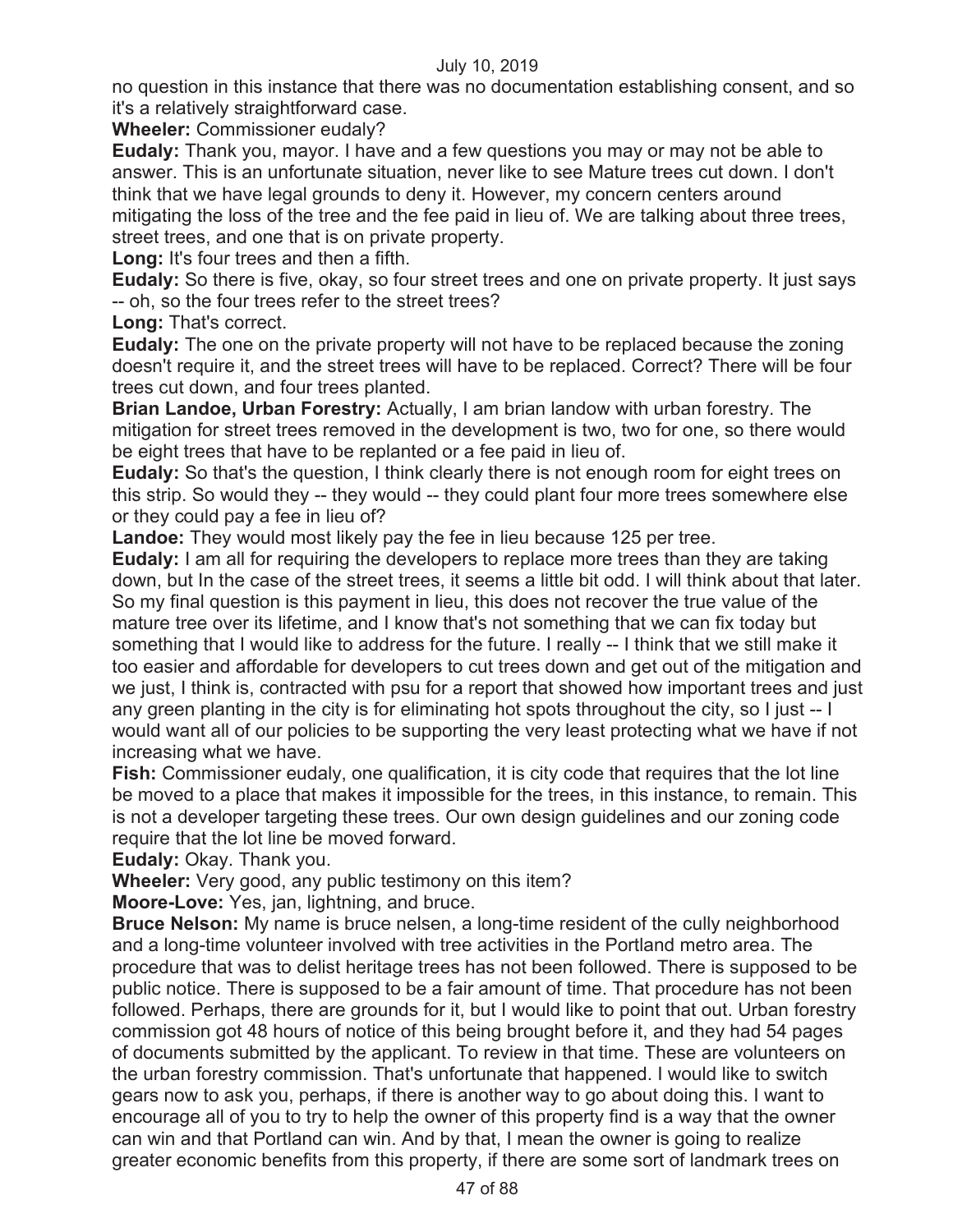the property, the value, and the rental values of storefront property will increase the sales in those storefront properties will increase. That can be a win for Portland. That can be a win for the owner of the property. I would hope that you could encourage the owner, figure out a way where the residents that are going to live in these quote, "affordable units." there is a listing of 151 units, I don't know if that means residential unions proposed or not, we gain the benefits from trees that are with us every day. We don't necessarily go to a park to see those benefits. Where we work, where we live, we need the benefits of those trees. Is that my three minutes already?

**Hardesty:** Two.

**Wheeler:** Two minutes.

**Nelson:** Is that all I get?

**Hardesty:** Yeah.

**Nelson:** All right, good luck with this.

**Wheeler:** We appreciate you being here. Good afternoon.

**Gregg S Everhart:** Hi. I am actually taking my hat off as the urban forestry commissioner and chair of the heritage street committee, and I am really crossing my fingers -- we have got a technical problem. My presentation was pictures because I wanted to show you and basically ask for help. I know mayor wheeler has both planning and sustainability and development services. I was going to show you five examples of heritage trees around which buildings have been built. Two of them are six stories. One of them has housing above retail. They, actually, in that case separated it into two buildings and have a minor setback by the tree, which is perfect for kind of the street life, you know, tables, dining, and so forth. In both cases, I am sure that the big buildings, that the units that are next to these Will be the premiere ones. I don't know if you can change the rent, depending on the amenity when you look out on the tree. If this doesn't work, I don't know whether this is considered an emergency or not, but I have brought the petition -- we literally learned of there two days ago we had the showings of canopy stories, and in those movies the monday showing had the story of saving the eastmoreland joint sequoias. We got a picture, at least. And then the one last night showed the corbett oak, and so there were a lot of people there that are tree activists as well as [inaudible], and they really were willing to sign, you know, their hope that if this was found to be a legal problem, that the city could work with this development team, perhaps, encourage them, it was on the petition, but they would need a land escape architect.

**Fish:** Can I say something? Thank you for coming today. I apologize the technology glitch. This is the second or third that we have had, and mayor once and for all, can we fix the technology glitch?

**Wheeler:** I will pass that onto the auditor and the council clerk. I will work with them. **Fish:** I am willing to entertain a motion for additional resources so we can have a system that works, particularly when members of the public bring power points. The other thing I want to say to our friend from the urban forestry, and time is up from The urban forestry commission, without the consent of the property owner, we have nothing to enforce. We don't disagree about values. We don't disagree about the significance of heritage trees. We don't disagree about the value of heritage trees to new development and to park development and other things. There is a single legal issue here which is whether we have the consent of the property owner at the time the designation was made. Absent that consent we go to court and we have lose. We have nothing to enforce, so I don't want this to become a -- I don't want the impression to be left that some how this council is indifferent to the faith of heritage trees. There is a very narrow question, and no one has provided any evidence to the contrary that there was no consent. And absent consent, we have no enforceable right against that tree. The default is the code that allows for the removal of the tree which the code requires as part of the development, and the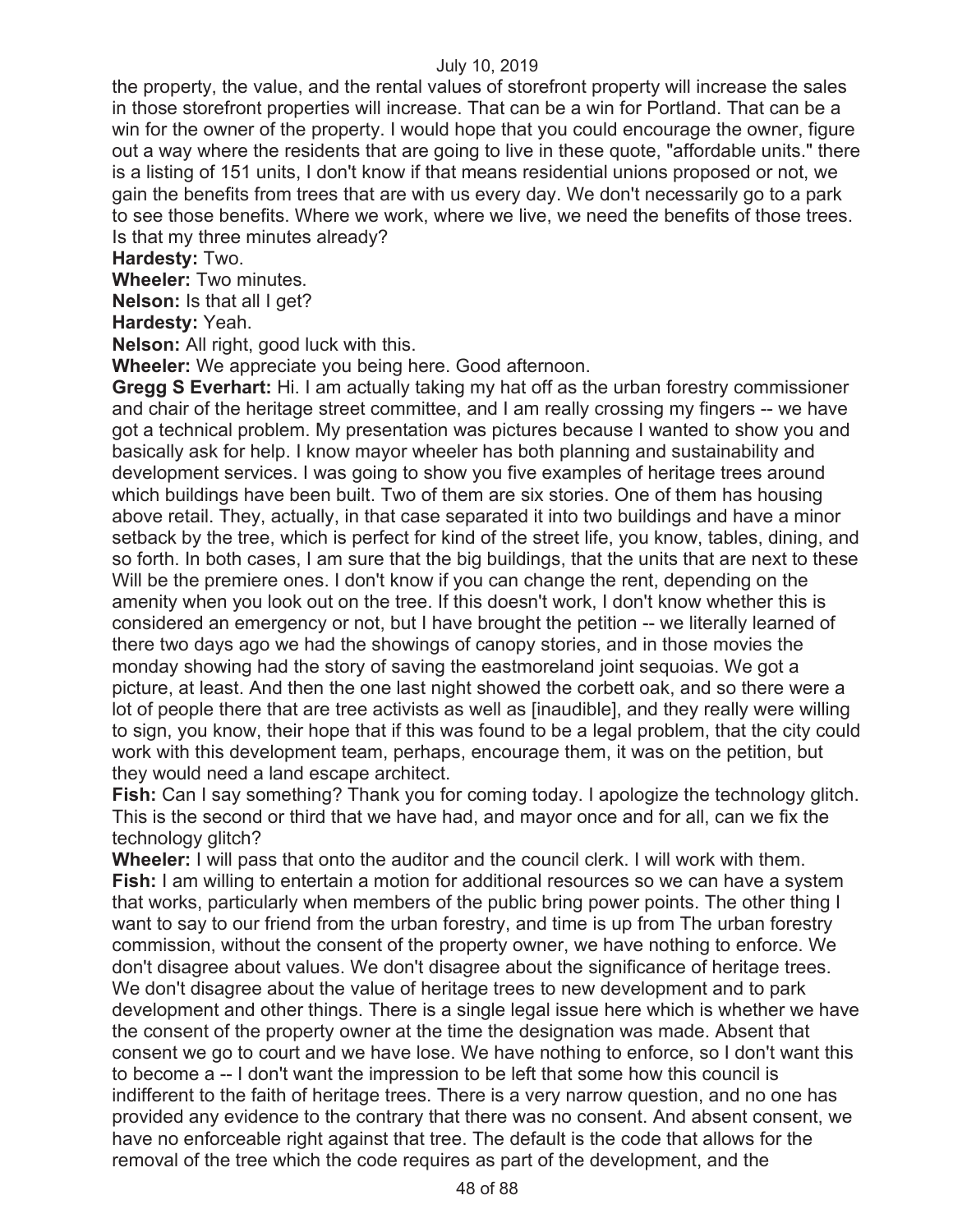replacement through mitigation, so I want that on the record because you are often here as the chair of the heritage tree subcommittee, and it's a -- one of my favorite annual exercises when we designate heritage trees, but for some reason the city screwed up on this one, and without the consent, we have nothing to enforce, and I just want to be clear about that.

**Everhart:** Right. So if we, frankly, were hoping for a miracle, there were people Who came too late to sign up that want to testify. And I know you have run out of time. You know, it's sort of a de facto heritage tree status you will hear from the attorneys last, but those plaques have been on the trees, landowners never questioned or complained.

**Fish:** You are raising a question of adverse possession or some concept in the law, and we have a world class legal department that advise says us, and that's not a legal basis that we can assert. So, when you said earlier that it would take a miracle, it would take a miracle because the developer in this instance, the property owner is well within his rights because the approval was never secured. This occurred well before you and I were in leadership position, so let's be clear, and we cannot retroactively tag a property owner with the requirement the city failed its own guidelines. Let's be clear about that.

**Everhart:** But I wanted to show the council, as well as any public that's watching that there are successful developments around the large heritage trees.

**Wheeler:** Keelen has found the right key so here we are. Why don't you take a minute and walk us through it.

**Everhart:** I will go back to the beginning.

**Wheeler:** Great. So handed over the petition signatures. It was a mistake. The committee at the time felt that the sidewalk, and usually There is about two feet behind it, is in the right-of-way, but I want you to see these trees because it's very clear that they are going to be removed. There was room on the petition for comments. Some of them, actually, were quite fun. Most of them were, basically, save the trees. It's interesting this diagram is presented because this shows sort of the prescriptive route, one foot out from the center of the tree for every inch of diameter at rest height. There is an alternative. This takes an - this takes an -- this takes an arborist, but you have to get the expertise and take the time to do it. I will skip that one. You guys approved it earlier this year, and this is above grade of the road, the sidewalk, and the building's finished floor, and to give you the dimensions there, it's been that way for years, and tolerates it. This project up in north Portland is still under construction. They dug two floors deep to do underground parking. I have got a second set of pictures just to show you how the units next to this tree, and sort of how close this tree is. It's, actually, in the public right-of-way next to a sidewalk. It was designated a heritage tree after they had approval. Urban forestry didn't enforce the regulations they would have done afterwards. This tree is surviving. This landowner felt it was really important and valuable to their property to preserve this Tree, and that's where we are hoping that the development services could look at all the kind of inducements and flexibilities. You don't have to build to the zero lot line if you have some reasons not to. That's what it would take to save one or two of these trees. There tree is up in northwest. I, actually, watched this construction but I couldn't find my photographs. Again, a very deep pit. Nick goes by this tree. It is across from cinema 21. Absolute landmark on that street. Again, I think that there would be real premium prices as well as a business opportunity on the street. And then finally, the famous beach at Portland state. Where both the tree and building are better together than they would have been separately. So, thank you for the extra -- I appreciate the extra time.

**Wheeler:** Appreciate it.

**Everhart:** There were some people that did not get to sign up, so I don't know what the process is.

**Eudaly:** We are going to lose a quorum.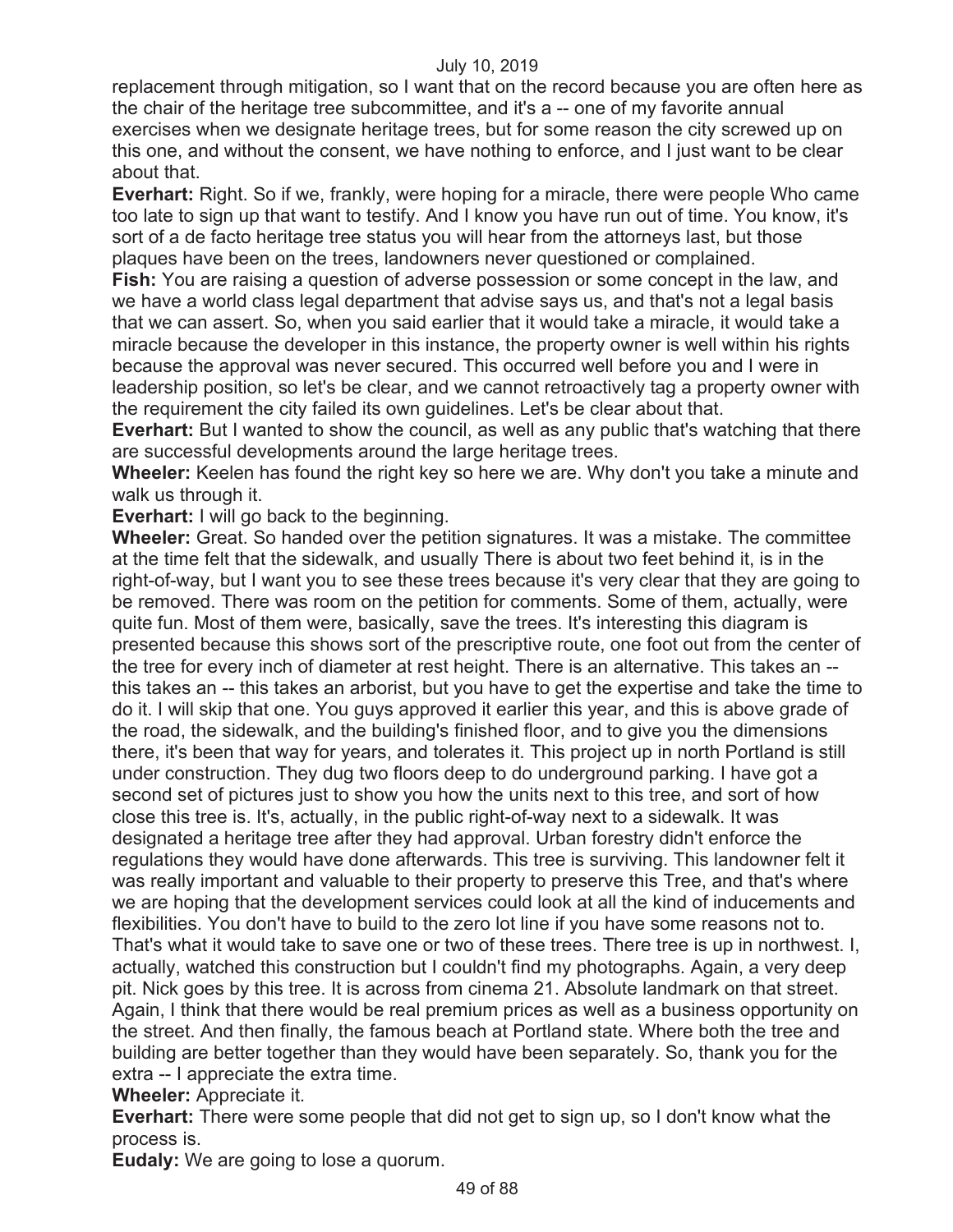**Wheeler:** You are here if you want to make a point. State your name.

**Connor Stave:** I am conner, just here to, as a concerned citizen, I don't have any necessarily skin in the game in that neighborhood. I come from the east side of town. At one of the most polluted areas in the monta villa near 84 and halsey, I shook mid hardesty's hand out there at this time last year, in the Stark neighborhood with the booth running for the council. It's very specific time in july, if you noticed there was not a lot of people. It was 108 degrees out there during day, and one of the things is, is that there is no trees on that street. There is no trees on that street. I ask, what are we doing? These - this is a possibility that we have, you know, to have some sort of benefit in this area. These are old trees, something that we don't have in our neighborhood. I just wish that the council would give a bit more advanced notice for projects like this. I look at the painting up here, and I see -- I am not sure how to read this. I am sure you know the history of it, but it's, reading it from left to right in the traditional way, it's moving the city back into the forest. In the foreground, there is trees right there. What's the importance? I think that we need to think about that moving forward.

**Wheeler:** Thank you, appreciate it.

**Fish:** There is one other person who signed up. Kristy white.

**Wheeler:** Come on up.

**Moore-Love:** I don't believe that she is here -- oh, okay.

**Christie White:** Hi, thank you. I will be quick. It's kristy white. I represent the property owner in this case, and I just say that we concur with the testimony and facts offered by The city attorney and the city forester before the ufc that's reflected in the ordinance, and we concur that the city code is clear, that there is no evidence of consent, and consent was required, and just emphasize a few things that have come up here. Commissioner Fish mentioned this is an inclusionary housing project, and what's great is it's one in the downtown core and is going to integrate the units in the building, itself. And with this designation removed, I would respond, we still have to comply with title 11 for tree removal and tree replacement. So, there will be trees along the right-of-way and this building intends to have a green roof which will be helpful in the heatsink and of course, the hottest spot is the surface parking lot, which will be going away on this site and replaced with something that is more advantageous. So with that, I know you are in a hurry to get out at 1:00, and I will -- I am available for any questions if you have them.

**Wheeler:** Very good. Further discussion?

**Fish:** Because of the unsettled schedule that we have, I would move we put an emergency clause on 677.

**Eudaly:** Second.

**Wheeler:** Motion from commissioner Fish, second from commissioner eudaly. Further discussion, call the roll.

# **Hardesty:** Aye.

**Fritz:** I already put my concerns on the record. I am kind of regrettably Supporting this, but want to encourage anyone facing this kind of decision to really get creative and try to work around existing mature trees because those will be replaced, and they will -- the trees will take years if not decades to reach the size and impact of the trees being removed. I vote aye.

**Fish:** Aye.

**Wheeler:** Aye. The amendment is on the table to the main motion as amended please call the roll.

**Hardesty:** Aye.

**Eudaly:** It's just becoming eudaly a tradition to give closing remarks on the amendment before the actual final vote, so you all heard me. And I vote aye.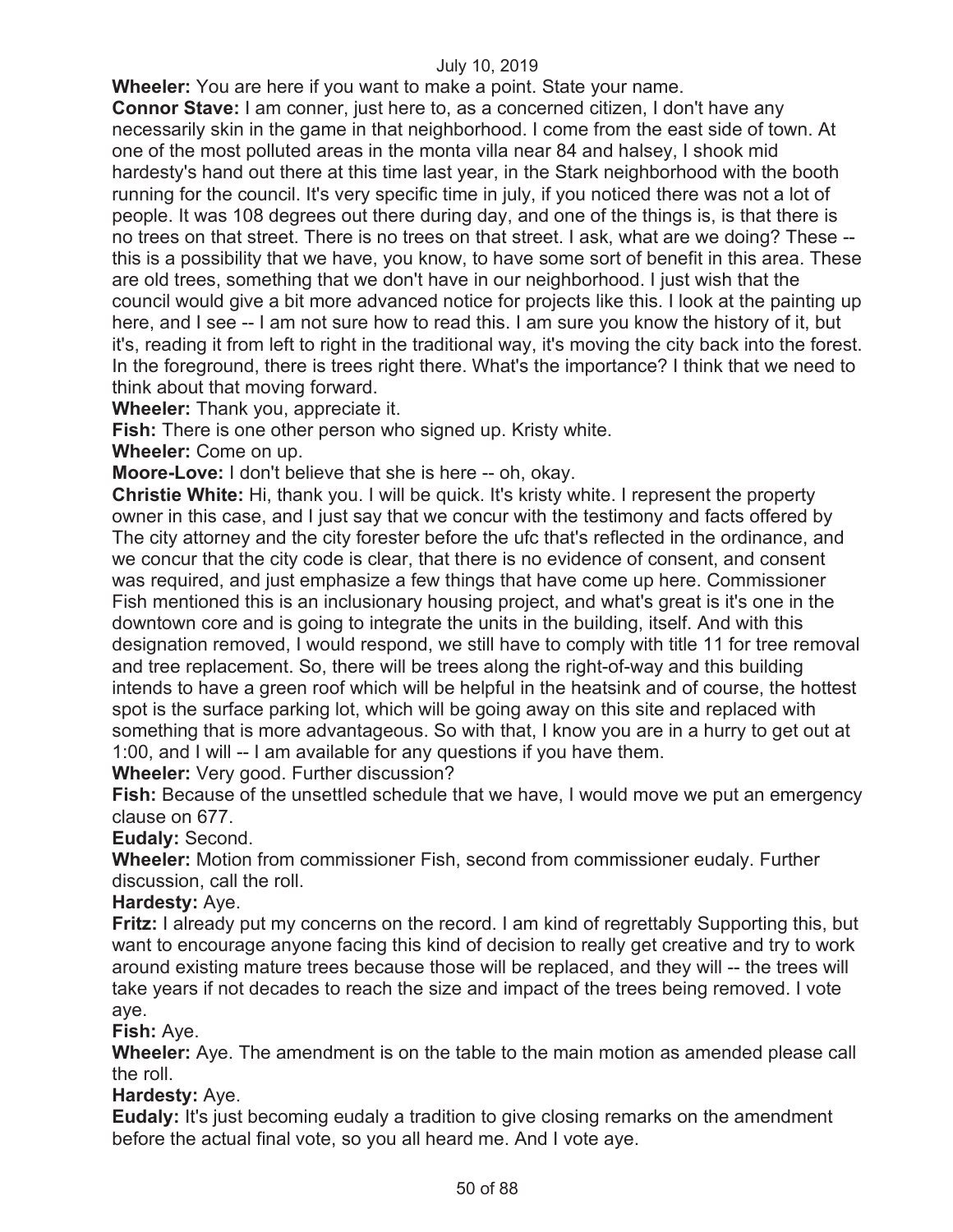**Fish:** Aye. [gavel pounded] ordinance is adopted as amended. Colleagues we have three very quick items here on the consent, first requires four of us to be present. Read 653. **Item 653.** 

**Wheeler:** Who pulled it? Joe walsh, he's gone. Any testimony? Seeing none, call the roll. **Hardesty:** Aye. **Eudaly:** Aye. **Fish:** Aye.

**Wheeler:** Aye. [gavel pounded] ordinance is adopted. 654, please.

**Item 654.** 

**Wheeler:** Any testimony on this item?

**Hardesty:** Here's the auditor.

**Wheeler:** Madam auditor?

**Hardesty:** I pulled it. I had a question about this.

**Wheeler:** Very good.

**Mary Hull Caballero, City Auditor:** Good morning, mayor and Commissioners. The auditor's office is proposing housekeeping changes to update the oath of office requirements set forth in 3.74 of the city code and related requirements including section 3.20190 and 3.20.240. I am here with some history. The sections included in code chapter 3.74 were amended in 1995 or 2017. Section 3.20190 was last amended in 1991, and section 3.0240 was amended in 1973. The effort to update these code provisions was underway, when I took office in 2015. At that time, ben walters from the city attorney's office was working with sue parsons from the council clerk's office and other auditor's office staff to develop proposed revisions. This effort stalled when ben walters retired but was revised earlier this year when a dewpoint city attorney brought the issue of inconsistent oath code language to our attention. Current auditor's office staff work to develop the code changes before you today, and with helpful input from the city attorney's offers -- office, it includes changes to 3.20.190, and 3.202.40 which are part of the police bureau's code and address oaths of office. We forwarded draft changes to the police bureau and city attorneys for the police bureau who reviewed and approved the changes and made revisions to reflect the terminology and practices. Please note the code updates proposed today are housekeeping changes, and intend to address inconsistencies, clarify oaths And administration and timing requirements and eliminate the gender-specific and other outdated terms. The auditor's office was asked yesterday why this legislation does not eliminate the additional outdated terms, for example, in section 3.74.010, we propose replacing the gendered and outdated terms, substitute policemen with reserve officers, and even though the police bureau does not currently use reserve officers. The term, "reserve officer" is the term currently used in several other sections and the code revised language retains the requirement that such officers, if they were used, would be required to take an oath of office. We were also asked yesterday about code section 3.74010, which requires private police officers to take an oath. This is the original code language that does not appear to have ever been amended. The term, private police officer, was not flagged for deletion in 2015, and the auditor's office does not have enough information about the history to determine if it needs to be changed. If the police bureau has some context in which it uses the private police officers, it would be consistent with the other categories of officers to require them to take an oath.

**Wheeler:** Commissioner hardesty.

**Hardesty:** What's the private police officer?

**Hull Caballero:** I don't know.

**Hardesty:** Neither do i, so why do we want it in the code?

**Hull Caballero:** because there are a landscape of things in the city that I don't know. If there is some context in which the police bureau would use those, such as a mutual aid situation, earthquake, you know, I don't know what -- where that comes from. No matter what they do, we would like them -- we would like them to take an oath.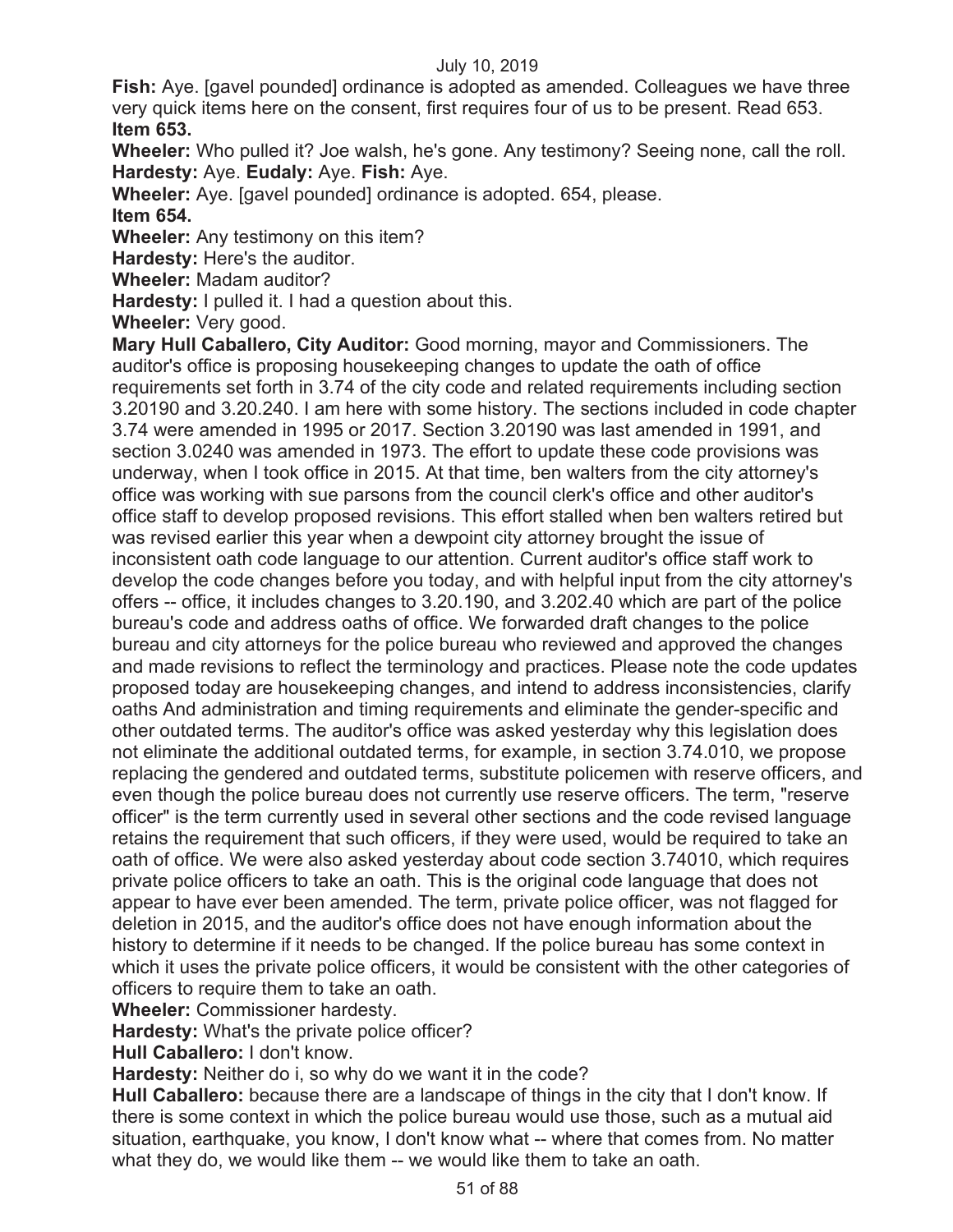**Hardesty:** I don't think that there is any situation where we would have private police officers, so it does not make sense to me that if the goal is to clean up the language, that we would be leaving language that makes no sense. In my mind that is not a good reason to, just because it's in the code, that we should leave it there. My friendly amendment would be to take that out, and if the auditor's office is not comfortable with that, I would be a no vote. It would not pass.

**Hull Caballero:** I have no opinion on that.

**Hardesty:** Neither do i.

**Wheeler:** Okay. Well, this is being brought by the auditor, she doesn't have an opinion, and you do, and this is a non-emergency ordinance. I suggest over the course of the next week we iron it out before we take the final vote. Is there any public testimony on this item? Seeing none, this is the if I was reading, non-emergency ordinance. Moves to second reading. Next item, 665.

**Wheeler:** This was pulled at the request of commissioner Fritz. Is there any testimony? Seeing none, this is a first reading of a non-emergency ordinances, moves to second reading, and my belief is that the last item is -- we have one more, didn't we? Am I mistaken?

**Fish:** I believe that we are done.

**Wheeler:** That's it. Okay. Commissioner hardesty.

**Hardesty:** Thank you, mayor. Before you gavel us out, I want to put on the record that I hope that we hold off on any conversations around police body cameras while I am on vacation for the next three weeks. As you know, I want to be very involved in that conversation. Just wanted it on the record that I am hopeful that we will have that conversation when I am back in the country.

**Wheeler:** I am not aware of the forward-looking council agenda for the subsequent week, but I will pass that onto the police bureau. Very good. Without further adieu, we are adjourned. [gavel pounded

## **Council recessed at 1:09 p.m.**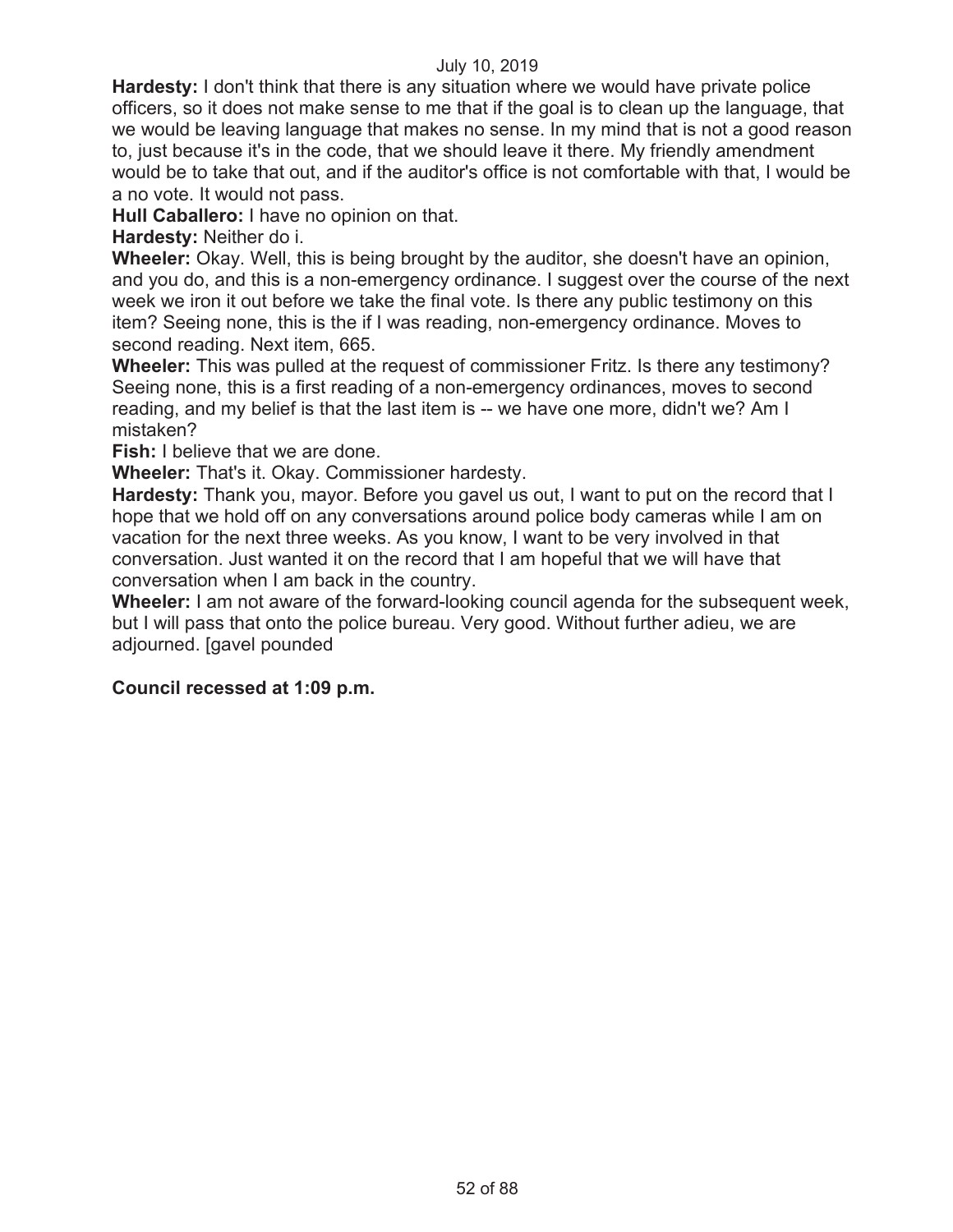# July 10, 2019 **Closed Caption File of Portland City Council Meeting**

This file was produced through the closed captioning process for the televised City Council broadcast and should not be considered a verbatim transcript. Key: **\*\*\*\*\*** means unidentified speaker.

# **JULY 10, 2019 2:00 PM**

**Wheeler:** Good afternoon. Please call the roll. [roll call taken]

**Hardesty:** Here. **Eudaly:** Here. **Fish:** Here. **Wheeler:** Here

**Fish:** Can I say something? We can't hear you. I would get closer and enunciate. [roll call taken]

**Wheeler:** Now we hear from legal council on the rules of order and decorum.

**Molly Washington, Deputy City Attorney:** Good afternoon. Welcome to the Portland city council. The city council represents all Portlanders and meets to do the city's business. The presiding officer preserves order and decorum during meetings so everyone can feel welcome, comfortable, respected an safe. To participate in council meetings you may sign up in advance with the council clerk's office for communications to briefly speak about any subject. You may also sign up for for public testimony on resolutions or first readings of ordinances. Your testimony should address the matter being considered at the time. When testifying state your name for the record. Your address is not necessary. Please disclose if you're a lobbyist, if you're representing and organization please identify it. Presiding officer determines length of testimony. Individuals generally have three minutes to testify unless otherwise stated. When your time is done a red light goes on. If you are in the audience and would like to show support for something said feel free to do thumbs up. If you want to express you do not support something, feel free to do thumbs down. Please remain seated in council chambers unless entering or exiting. Please do not use bright lights or disrupt the meeting. Disruptive conduct will not be allowed if there are disruptions a warning will be given that further disruption may result in the person being ejected for the remainder of the meeting. After being ejected a person who fails to leave the meeting is subject to arrest for trespass. Thank you for helping your fellow Portlanders feel welcome, comfortable, respected and safe

**Wheeler:** Read the first two items together.

# **Items 678 and 679.**

**Wheeler:** We're going to now hear a presentation from the joint effort from the bureau of planning and sustainability and bureau of transportation through the american cities climate challenge. Portland was selected to take part in the bloomberg philanthropy's american cities climate challenge in the fall of 2018. This is an unprecedented effort empowering 25 of the largest u.s. Cities to deliver america's pledge on climate action. As we all know Portland is and has been a climate action leader, which is a source of great pride for our community. We have made great progress on reducing our carbon emissions but we still have a lot more to do. Through the climate challenge we have yet another opportunity to show cities around the country and the world how to lead on tackling the climate crisis. We're accelerating our efforts over the next two years with our participation in the challenge and embarking on an update of pioneer award winning climate action planning. All of these actions support our work to reach 100% renewable energy economy and community by the year 2050. On july 17, i'll testify in front of senate democrats special committee on the climate crisis alongside mayors from atlanta, st. Paul and pittsburgh. I will relay much of the information we're about to hear about how Portland is leading the way in this space and call on the federal government to make more that helps, not hinders,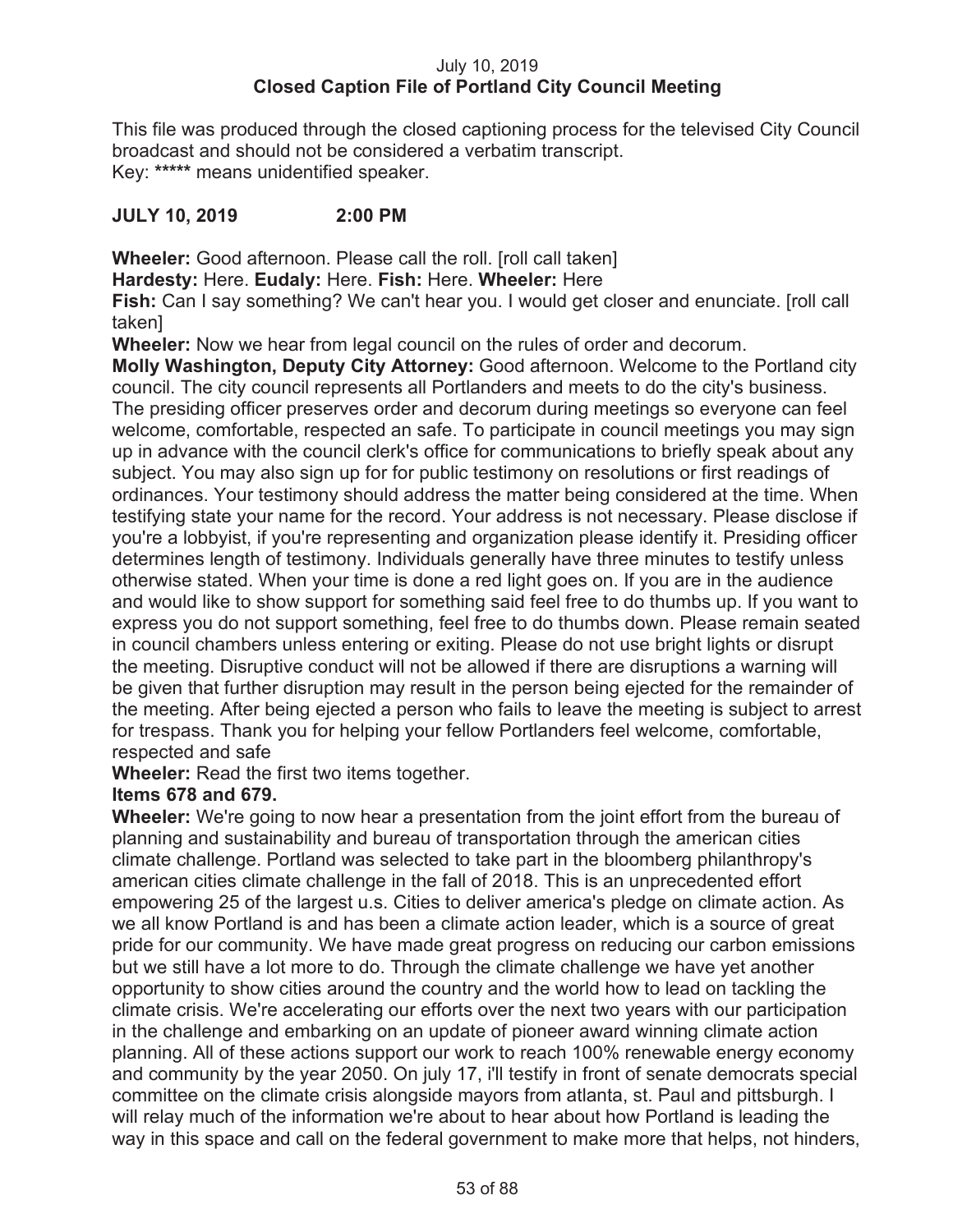city innovation and progress around carbon reduction. I would like to ask commissioner eudaly to add some opening remarks.

**Eudaly:** Climate change is an issue of economic and racial injustice. Low income residents and communities of color are disproportionately impacted by climate change. Communities already vulnerable due to economic injustices bear the brunt of climate disasters and do not have resources to combat them. In this presentation we will hear how pbot and bps's efforts through the climate challenge will support our commitment to advancing racial equity and transportation justice objectives. It contributes 43% of our local carbon emissions and while we have made progress on reducing carbon emissions we are going the wrong direction on transportation. As the commissioner in charge of pbot i'm supportive of the bold transportation actions we will hear about during this presentation. I think that's putting it a little lightly. I might be behind some of it. These actions are not only critical co-combating climate change there are steps we must take to create a more equitable transportation system. There's a reason this is called a climate challenge. It pushes Portland to go farther and faster and continue to be a leader on this issue. I know we're up for the challenge. Now I would like to hand it over to pbot director chris warner, who will kick off the presentation. Welcome.

**Chris Warner, Bureau of Transportation Director:** Thank you, mayor, commissioner eudaly. Thank you for the opportunity to present today. As commissioner said i'm chris warner, director of the bureau of transportation. The work of our two bureaus working together to really undertake this process of the american cities climate challenge. As was mentioned this is unprecedented effort for our cities. In 2018 in the wake of the federal government's decision to pull out of the paris climate agreement, bloomberg philanthropies created the american cities climate challenge to empower cities to lead the way. Cities are the biggest contributor to climate change accounting for more than 70% of emissions but cities are also the key to challenge the problem and mitigating its effects. Cities are hubs of innovation and experimentation and uniquely positioned to take accelerated, impactful positions. The climate challenge supported with \$70 million in funding from bloomberg provides access to capacity building package of resources to augment and accelerate our near term climate action efforts and we can go further, faster in our work to curb emissions. The 100 largest u.s. Cities were invited to apply. Portland was one of 25 selected to be part of this two-year effort which runs through the end of 2020. The other cities are shown on the screen.

**Andrea Durbin, Bureau of Planning and Sustainability Director:** Good afternoon, i'm andrea durbin, director for planning and sustainability. Thanks for having us here. The climate challenge focuses on areas where cities can deliver the most impact. The transportation and building sectors. Most carbon emissions in the united states come from powering homes, businesses and in Portland it's the same. Based on the latest figures 42% of emissions in Multnomah county come from transportation while building energy broken into residential and commercial accounts for 40% of the pie.

**Warner:** The climate challenge focuses on impact and on action providing cities resources to accelerate and augment our climate action efforts the 25 cities combined will have a goal of reducing 40 million metric tons of co2 by 2025. That would be equivalent to taking 8.5 million cars off the road or closing 10 coal fired power plants.

**Durbin:** The climate challenge coincides with our bureau's work to update our climate action plan in 2020. The initiatives of strategies we advance will form the foundation for the building and transportation chapters of that updated plan. The climate challenge efforts will also support the city's commitment to advancing racial equity and transportation justice. Specifically by first providing resources that enable us to better partner with and build capacity of community based organizations, to deliver climate innovative solutions and second supporting technical analysis and modeling so we know who our investments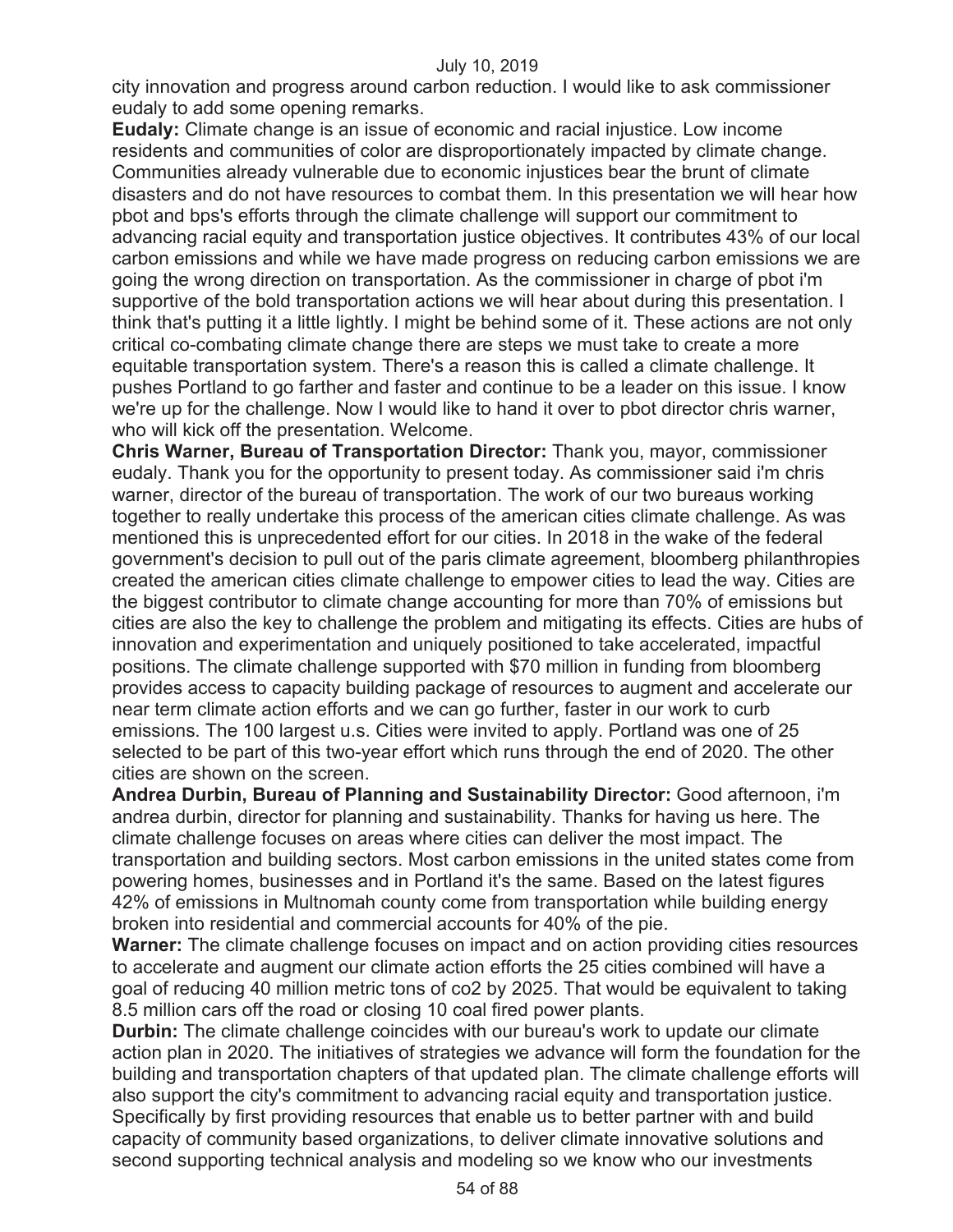impact, what barriers and choices Portlanders face when making transportation decisions and how our climate action work improves equitable out comes across the city. Before we dive into what we'll be doing through the climate challenge program lots look at how we're doing in terms of carbon emissions. Overall we made progress over the last decade in reducing emissions faster than the country as a whole. That said our emissions have fluctuated over two years and we need to quicken the pace to meet our goals. By 2030 we're committed to reducing our emissions by 40% compared to 1990 levels and by 2050 reduce carbon emissions by 80%. We plan to recommend this be updated to reflect the commitment of 100% renewables and calls from scientists who say we need to reach 100% by 2050. You can see how far we have to go to close these gaps. Again we need to accelerate and go bigger on our actions to reduce carbons.

**Warner:** This chart shows the trends across different sectors of Multnomah county between 2000 and 2017. As our population continues to grow and more people move through our region our transportation emission versus increased as you can see by the bars in the middle of the graph. In the last year alone transportation emissions increased by 6.4% and since 1990 have increased by a total of 8%. To get back on the right track we would have to reduce the amount that we drive alone to deal with carbon emissions and the vehicles remain on the road need to be fueled by electricity or other low carbon fuels. So what do we get for participating in the challenge? All 25 cities get access to a network of partners to help build capacity, share information and resources and engage in peer linker on how to accelerate carbon reduction efforts. Some of these partners are shown on the slide. Portland also receives deep dive tailored support to help with our specific goals. This would include technical planning and design consultation from nelson nygard, the rocky mountain institute and natural resources defense council, behavior nudging strategy and campaign development support from ideas 42 to enhance transportation demand management around pbot capital projects, funding from the energy foundation to engage local community based organizations in our conversations around pricing for equitable mobility and community renewables and data governance from the center for government excellence at johns hopkins university. A full-time climate advisor is embedded at pbot to support program delivery, stakeholder engagement in coordination with the broader climate challenge network.

**Durbin:** Now we'll talk about the initiatives under the climate challenge. Our game plan encompasses several big moves and bright ideas that will move the needle on the building and transportation sectors. I will cover two of those. One, energy efficiency is the most cost effective actions that we can take to reach our climate goals. We have an opportunity to significantly increase energy efficiency in buildings that the city owns and manages, save the city money and use cost savings to finance this program. With the help of the climate challenge we're putting together an action plan for city buildings that will guide where we invest in energy efficiency at a much faster and deeper scale than attempted before. In 2017 the city council established a goal to be 100% renewable by 2050. Last fall you signed -- [audio not understandable] declaration which commits us to own and operate assets by 2030. Reducing energy use is a fundamental pillar of decarbonizing buildings and getting to 100% renewable. Without energy efficiency we cannot meet our reduction goals. The city has been investing in energy since the 1990s through sustainable city government program which directs bureaus to invest in any energy efficient measures that have a ten-year pay back or less. These have saved us over \$80 million since 1991. Pbot's led street lighting project is a great example of this however investments in our building stock have lagged lately. We have a lot of energy efficiency savings potential and savings opportunities. Energy efficiency deliver positive benefits for the city aside from reducing carbon emissions. It saves money, reduces maintenance costs, improves asset management, contributes to local jobs and opportunities for work force development and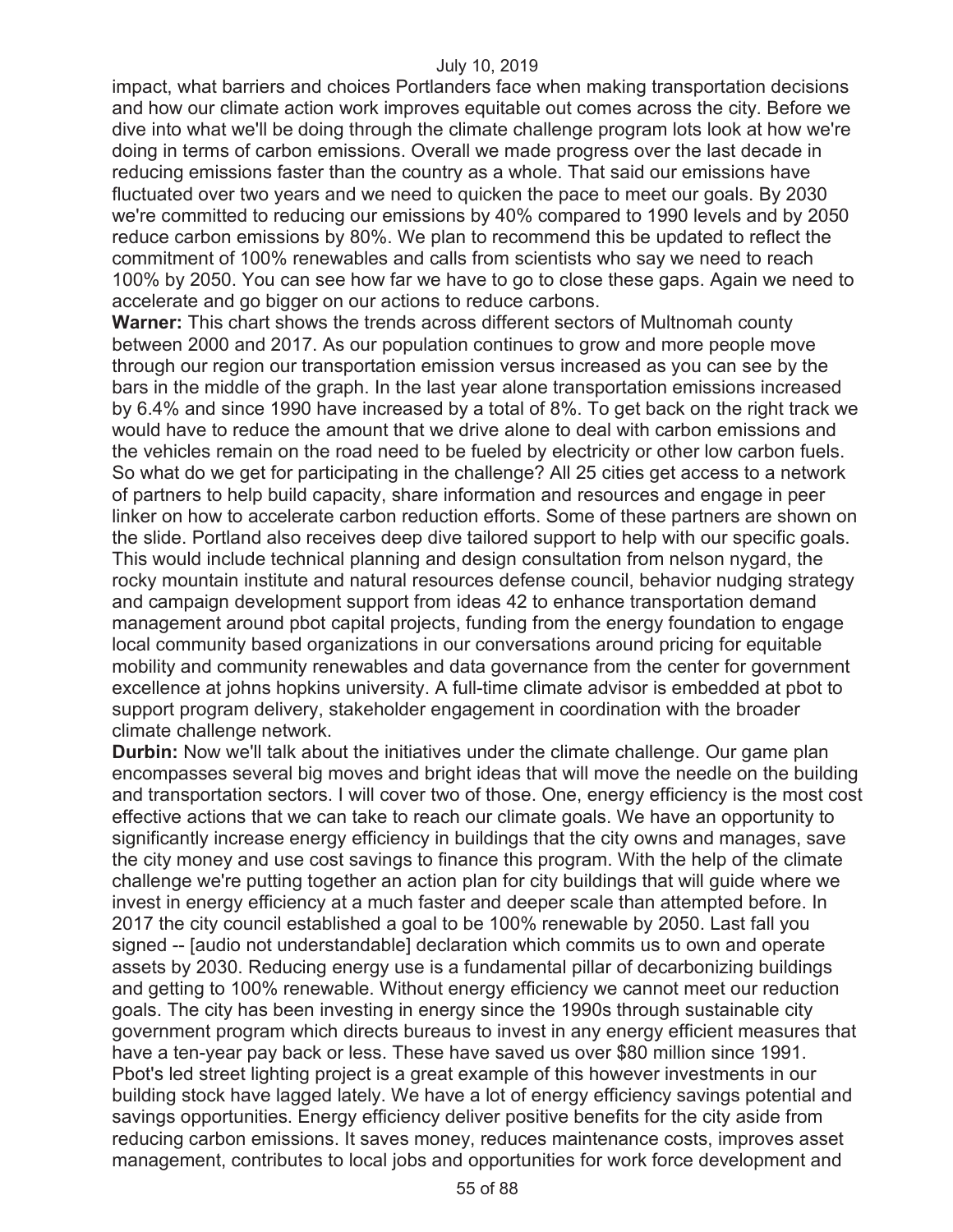creates healthy buildings for people to work n. The parks bureau has invested in energy efficiency which will save them millions in utility maintenance costs over time. That work will inform our recommended plan. We expect to come back to city council with the energy action plan in subsequent funding proposals to move this work forward that relies on cost savings to fund these investments so more to come soon. The second area of focus for bureau of planning and sustainability is focused on community based renewable energy specifically community solar. Community solar is a collective effort to cite, fund and construct community scale solar energy systems that benefit people who can't put solar on their own rooftops. We know our renewable energy programs have benefited mostly white homeowners. Community solar offers a chance to expand access and benefits to people of color and low income Portlanders including creating jobs. Our climate challenge goal is to support development of at least one community solar project in Portland that benefits low income and communities of color by the end of 2020. We're working with several partners including verde, energy foundation and grid alternatives. Lessons from this will inform the work of the Portland clean energy fund when opens up the possibility of scaling benefits across the city.

**Warner:** The council adopted the central city in motion implementation plan in 2018. During the climate challenge aberdeen we will be implementing four central city motion projects. One is the southwest madison dedicated bus lane which opened last month. A second, the northwest everett dedicated bus lane then phase 1 where we'll be dedicating bus lanes coming this fall. Then burnside phase 2, dedicated bus lane all the way to 12th avenue on the east side coming next fall.

**Hardesty:** All the way to 12th huh?

**Warner:** All the way to 12th.

**Hardesty:** Burnside goes a long way.

**Warner:** The climate challenge resourceless help improve and expand communications around these projects, highlighting the climate action benefit and capitalizing on the improvements to encourage behavior among Portland commuters. We'll also work with climate challenge partners specifically nelson any guard to learn from the central city in motion experience and inform the development of the enhanced transit priority network pilot which you probably heard called the red lane or rose lane project. On the bicycle side we're advancing three central city in motion projects during the climate challenge window, southwest madison, burnside phases 1 and 2 as well as advancing and planning around the better naito permanent installation and adding dedicated bike lanes on southwest 4th avenue. Our transportation demand management team implements a number of top notch programs that encourages Portlanders to take transit, bike or walk. This includes smart trips, transportation wallet and sunday parkways. Through the climate challenge we'll get focused, deep dive support from ideas 42, who will help develop new tdm tools and messages, test our effectiveness and boost the impact of our existing and future programs. We're also planning to pilot an hov prioritization program that will incentivize multi passenger trips in taxis and tncs. Finally it will enable us to engage in dialogue around pricing for equitable mobility. You'll hear more about that in a little bit. First I would like to invite our partner from nrdc to say a few words on climate challenge and how they are supporting our work.

**Elizabeth Stamp, Natural Resources Defense Council:** Thank you, mayor, commissioners. Can you hear me okay? Not at all? Okay. Is that better? **Wheeler:** Yes. Thank you.

**Stamp:** I'm elizabeth stamp with nrdc, natural resources defense council, a city strategist with the american cities climate challenge. I work with Portland as well as five other western cities to help each city advance its climate goals. Portland as you've heard was chosen for its vision and its ambitious goals. We are enthusiastic in our support for what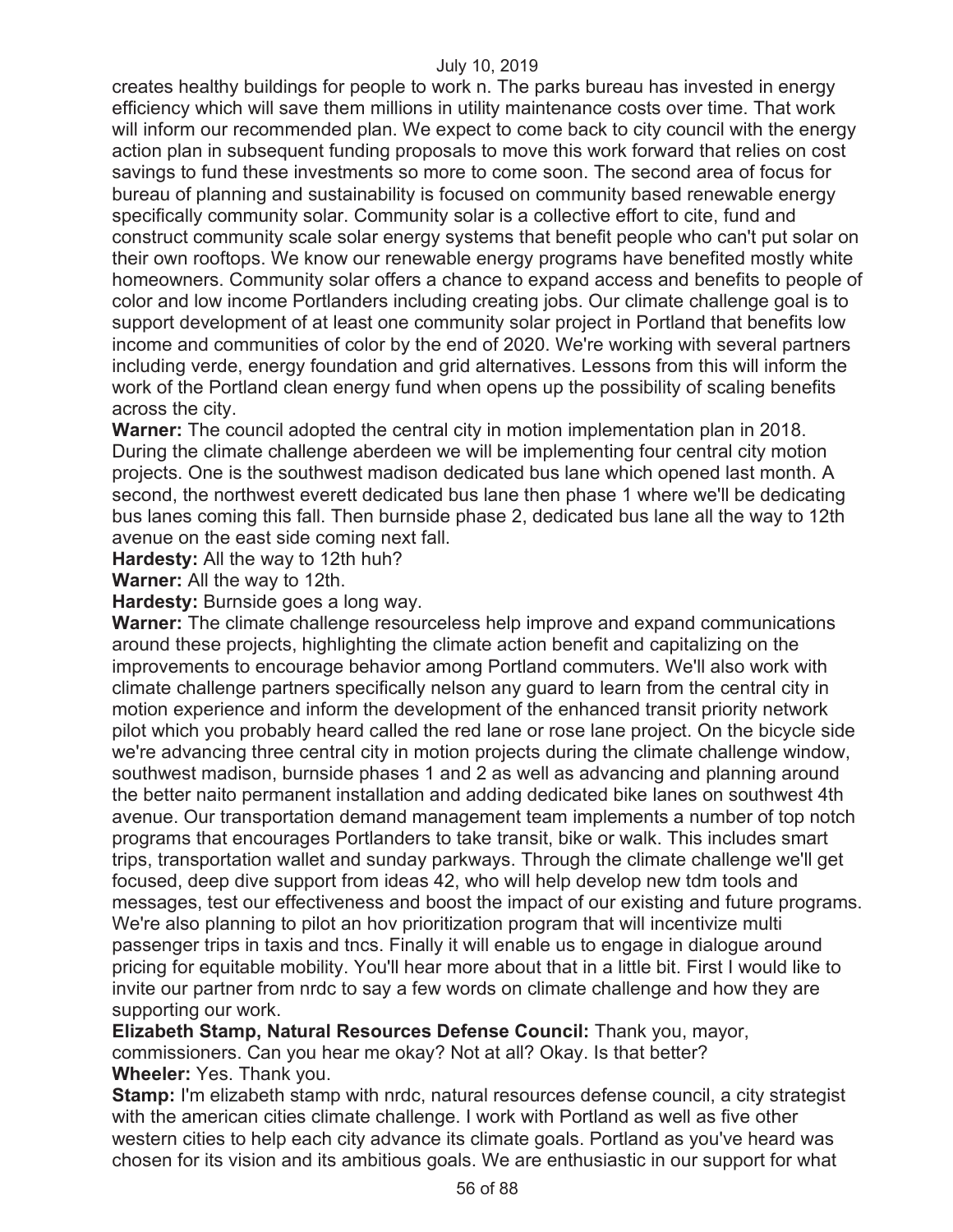you're doing for these actions that you have heard about and also particularly I think in Portland for your thoughtful commitment and approach to equity and transportation justice as part of that work. We are also excited that you, mayor wheeler, will be going to d.c. Next week along with mayors from three other climate challenge cities to demonstrate Portland's leadership on climate on the national stage. Thank you.

**Wheeler:** Thank you. I'm looking forward to that too.

**Warner:** We are here to answer any questions you might have about this piece. We have a bunch of folks from both bureaus here if there's any specifics you want. So we can have that dialogue then talk about the value pricing .

**Wheeler:** Commissioner eudaly.

**Eudaly:** Dr. Durbin, could you elaborate on what a community solar project would look like maybe everyone in the room knows what it would look like but perhaps viewers at home do not. I think it's more exciting than what it sounds like.

**Durbin:** Than what I just said.

**Eudaly:** No, no. Than what the term sounds like.

**Durbin:** Of course. Community solar program is a way if you don't have your own home isn't well positioned for solar you can benefit from solar being placed in another place where it is available and you can directly benefit from the reduced cost savings because you can participate in a broader program. There are opportunities to really scale solar in communities, in broader communities in thinking about ways to build resilience for communities as well and being dependent on the shift away from fossil fuel dependency towards renewables. Community solar can play an important role in providing that resilience and independence for communities to rely on solar power.

**Eudaly:** The actual equipment would be cited on one or more buildings but could serve dozens of households?

**Durbin:** It can serve many house -- multiple households depending on president size. A neighborhood focus as well.

**Eudaly:** Thank you.

**Fish:** I have a question. The chart that you showed us, andrea, on Multnomah county carbon emissions, I was struck by the fact that wastewater treatment is listed but it's listed at zero. So why is it listed? Assuming it's slightly more than zero, what are we talking about?

**Durbin:** That is a good question. I don't know if my staff in the room have an answer to that question or not. I think it's probably listed as zero because it doesn't rank enough to categorize it here, but --

**Fish:** I have the bes in my portfolio. We're thinking about ways of reducing our carbon footprint --

8 maybe. I would be interested in knowing why is it called out, why are we zero, and assuming that it's rounded down to zero, what is the remaining challenge that you have identified?

**Durbin:** We'll follow up with you, commissioner Fish. Thank you very much.

**Hardesty:** Thank you very much for the presentation. I just had a couple of quick questions right off the bat. On your page where you list your community partners you have listed fourth empowering mobility, which is the electric auto company, and sei as partners in this effort. What do they bring to this effort?

**Warner:** I can certainly talk about fourth. Sei is not the sei we're thinking of.

**Stamp:** I can talk about that. I'm not sure I can tell you what sei stands for. Stockholm energy institute. Thank you, emma. I can tell you their role. They are doing the modeling calculating emissions reductions from the different actions.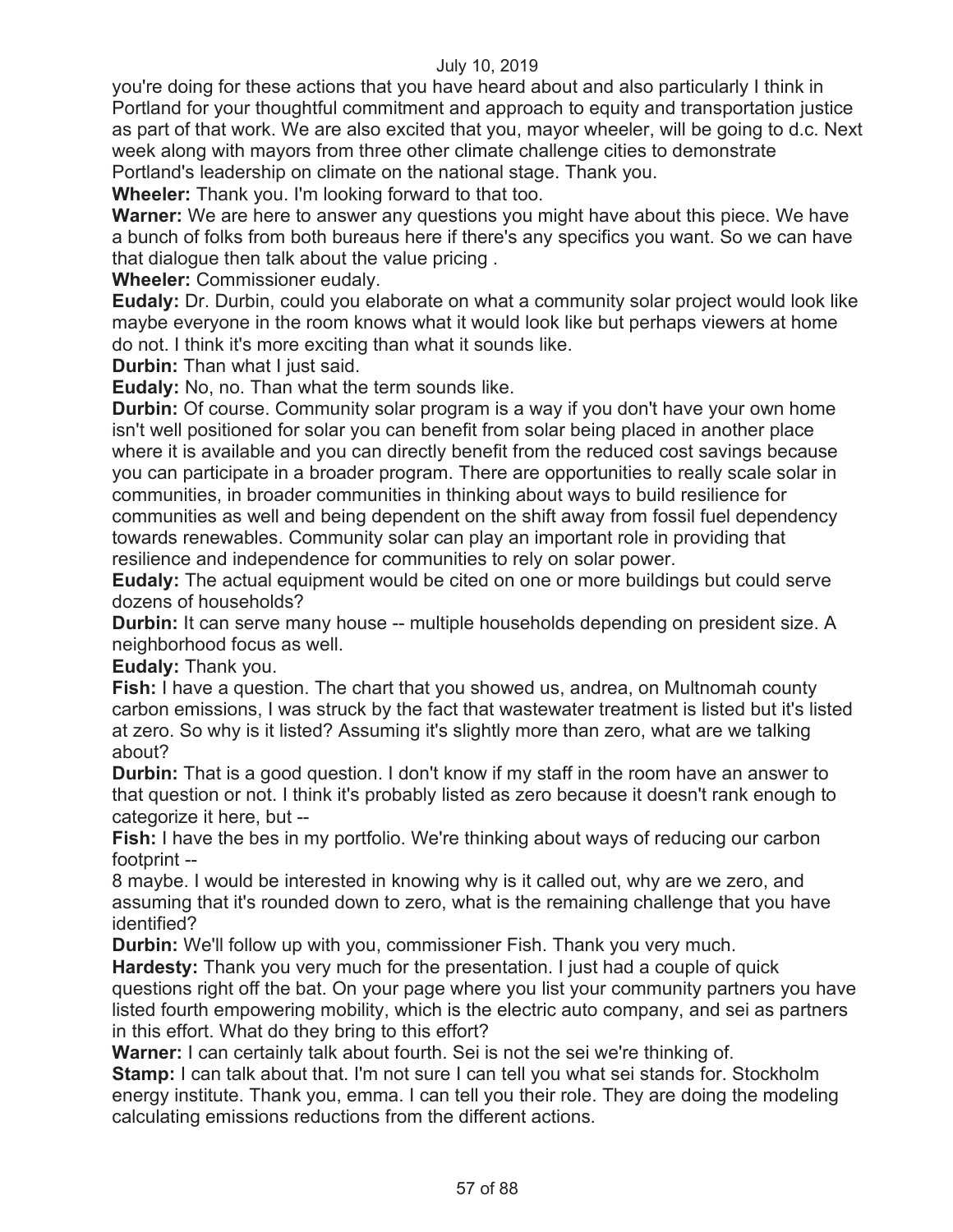**Hardesty:** Thank you. That's an important -- the acronyms make me crazy around here. We do that a lot, but it's a good reminder because immediately I had self-enhancement, inc., when I read that so thank you.

**Stamp:** I believe the fourth when we're dealing with electric fryification of the transportation system they are a great partner with us in terms of bringing their expertise and their values and their abilities to the table.

**Hardesty:** I used to participate in their meetings before I ended up here. I agree. I think that they could be a good partner, but the state passed a law to make it easier for low income people to buy electric cars and we spent no money. They met for at least a year and a half trying to figure out how we can do that. We have resources available that we haven't tapped into. How are we going to make them spend that money in lower income communities?

**Warner:** I don't know. I saw the article in the paper this morning. Hopefully they are making progress in terms I think there was hesitation in terms of the lawsuit by the auto dealers in terms of whether or not they would implement it but it seems to me they do have a contractor on board that can start with that program. You're right that we would love to get that program moving quicker.

**Warner:** Me too. Especially in east Portland where we need help.

**Fish:** On the bloomberg app on my phone today I saw an announcement by uber, presumably lyft will follow, saying within five years they want to have a fleet that is completely automated without any operator in their cars. I'm assuming that we're not as a city party to any such discussions with tnts currently and at some point in the future if that does become the new business model that would come to council for robust discussion about whether that's something we would want to see here?

**Warner:** Absolutely. We talked about doing some possible testing but not with uber or lyft. There are some other companies that may be interested in testing but that's a long ways off in terms -- we are very anxious to make sure we're not number one preempted by the state but two that our values are reflected in any kind of work that any tncs would do in the city. We would be very hesitant to endorse any effort like that.

**Fish:** That would include a pilot, right? Any conversation about a pilot would come to council for discussion?

**Warner:** We haven't gotten that far.

**Fish:** I would like to put a marker down that even a pilot would come to council for discussion. We have to put the infrastructure in with these tncs. I just think we're opening up a pandora's box that we need to have a conversation about.

**Warner:** I want to clarify pilot tncs, if any other pilot just on automated vehicles would you like that to come to council?

**Fish:** Anything that doesn't involve a driver in a vehicle in my neighborhood. [laughter] I would like a chance to learn more about it and why we're confident that we can meet certain safety standards. Given the behavior of the tncs in the last legislative session where they worked over time to try to preempt the city of Portland from doing even modest regulations of the industry that's not a confidence building measure for me.

**Warner:** I think we have taken notes. Taking notes on that one.

**Eudaly:** It wasn't a confidence building measure for me either but they failed, so -- **Fish:** They are resilient. They will be back.

**Eudaly:** So am i.

**Hardesty:** Mayor, I have one more question. You mentioned something about the solar project. I just wanted to for the public record remind people that the Portland clean energy fund initiative really will be driven by the community proposals and not by what government thinks would be a really cool thing to do. Right? So I don't want to leave the perception that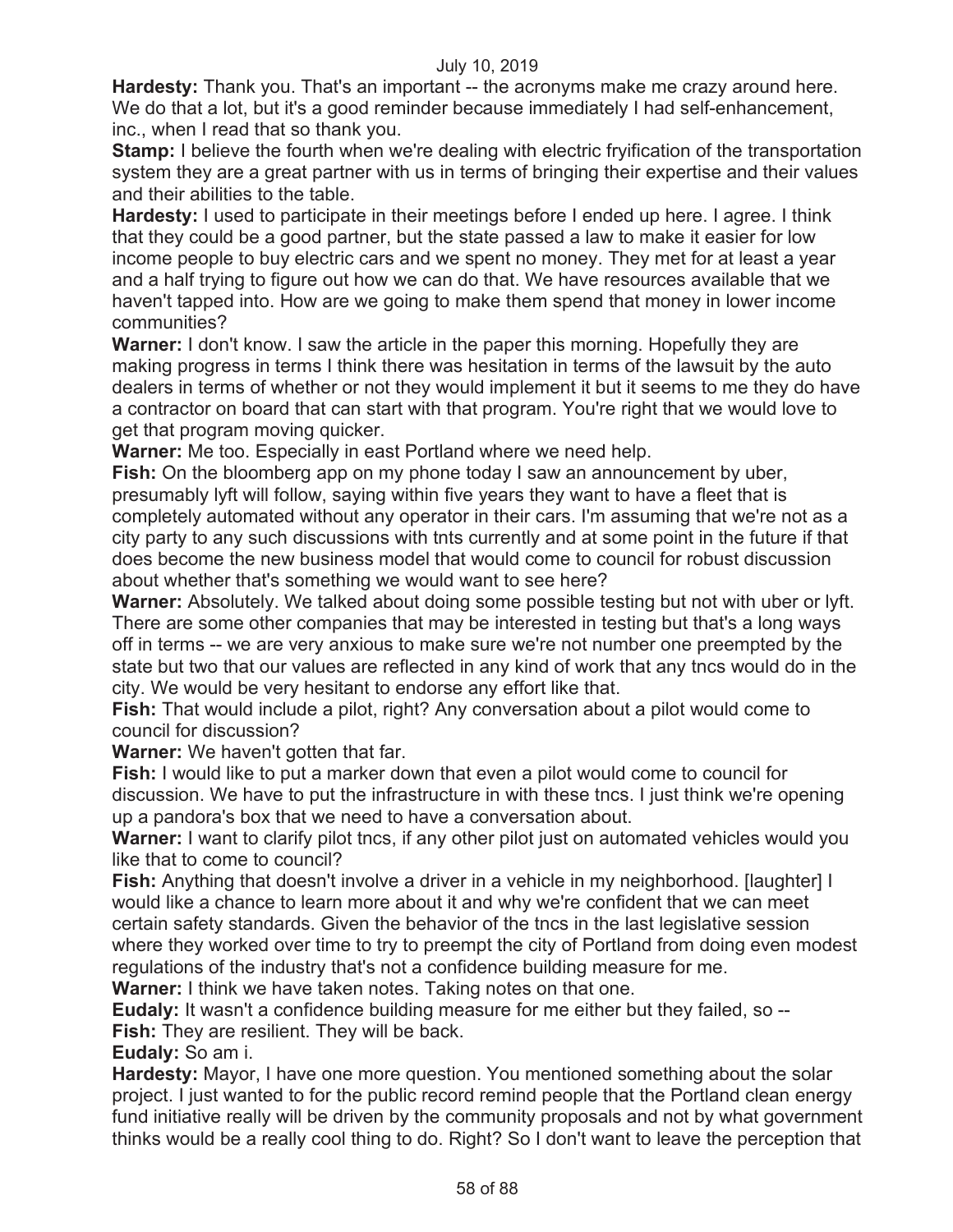somehow we're going to take this fund and put solar all over the city of Portland. That's not in fact what this is about. I just wanted to correct that for the public record. Thank you. **Wheeler:** Very good.

**Warner:** I would love to talk about the pricing for equitable mobility. We can have a conversation on that.

**Wheeler:** Thanks a lot. Good afternoon.

**Cohen:** Good afternoon.

**Wheeler:** Thanks for being here.

**Shoshana Cohen, Bureau of Transportation:** Thank you. I'm shoshanna kahn. I'm the mobility and government affairs manager in pbot's office of the director. I appreciate your time today. As director warner just said we're going to talk about pricing for equitable mobility. As we begin first why are we bringing resolution on pricing for equitable mobility as part of this discussion today? This is the next stage of work that began in november 2017. At that time city council asked pbot and bps to begin to consider congestion pricing also sometimes knowns as pricing for mobility or even value pricing. We're not sure of the exact name yet. We were asked to work with odot on i-5 and 205 and advocate for a pricing project that supports demand management and a project designed to help improve equity climate and safety out comes. This request to work with odot was driven by the fact that the city is center city 2035 plans. [audio not understandable] pricing along i-5. These were prepared to ensure design improvements were coupled with policies to use space as efficiently as possible by managing demand and projecting future costs of expansion. More broadly consider how congestion pricing can be used as a congestion management tool to help us deliver on our wider transportation system goals. We were asked to report back to council and so here we are. Before we go into details about what we have been doing and learned we want to revisit briefly why are we even considering congestion pricing. People don't like congestion. The chart here is from a 2019 odot survey on transportation needs and attitudes. When asked how serious this traffic congestion is in your area, 76 said it was either very serious or somewhat serious. Portlanders think congestion is a problem. Not only is congestion a problem now but it's a growing problem. The region is expected to grow by 500,000 by 2040 and as the population grows so will our congestion problem. Put simply more people, more cars equals more misery for those stuck in congestion or experiencing negative impacts of congestion. Congestion does bring with it very significant problems. It amounts to a hidden tax, multiple taxes. There are economic costs to businesses and families for fuel, vehicle maintenance and lost time. It brings health problems that are caused by long commutes and poor air quality and of course there are climate impacts. As you just heard already, about 42% of carbon emissions in Multnomah county come from the transportation sector. Transportation is trending in the wrong direction. Greenhouse gas emissions have increased 8% since 1990. All of the discussion about our various climate initiatives today is because there's urgency to this work. In Oregon we're already experiencing effects of the climate crisis in the form of more extreme weather and forest fires. The status quo and impacts of congestion are inequitable. The median family income of Portland area car commuters is about 73% while that of bike and walk commuters is -- 73,000 while that of bike and walk commuters about 42,000 and transit riders 44,700. Communities of color are more transit dependent in Portland. Nonwhite Portlanders make up only 22% of drive alone commuters but 36% of transit commuters. We know that lower income Portlanders have been displaced, some have been displaced to edges of the city giving them longer commutes. Yet as of 2015 almost 31% of black households in Portland did not have access to a vehicle versus just under 14% of white households. An average commute time for black commuters are 20% longer than white commuters.

**Hardesty:** Is that national or local data?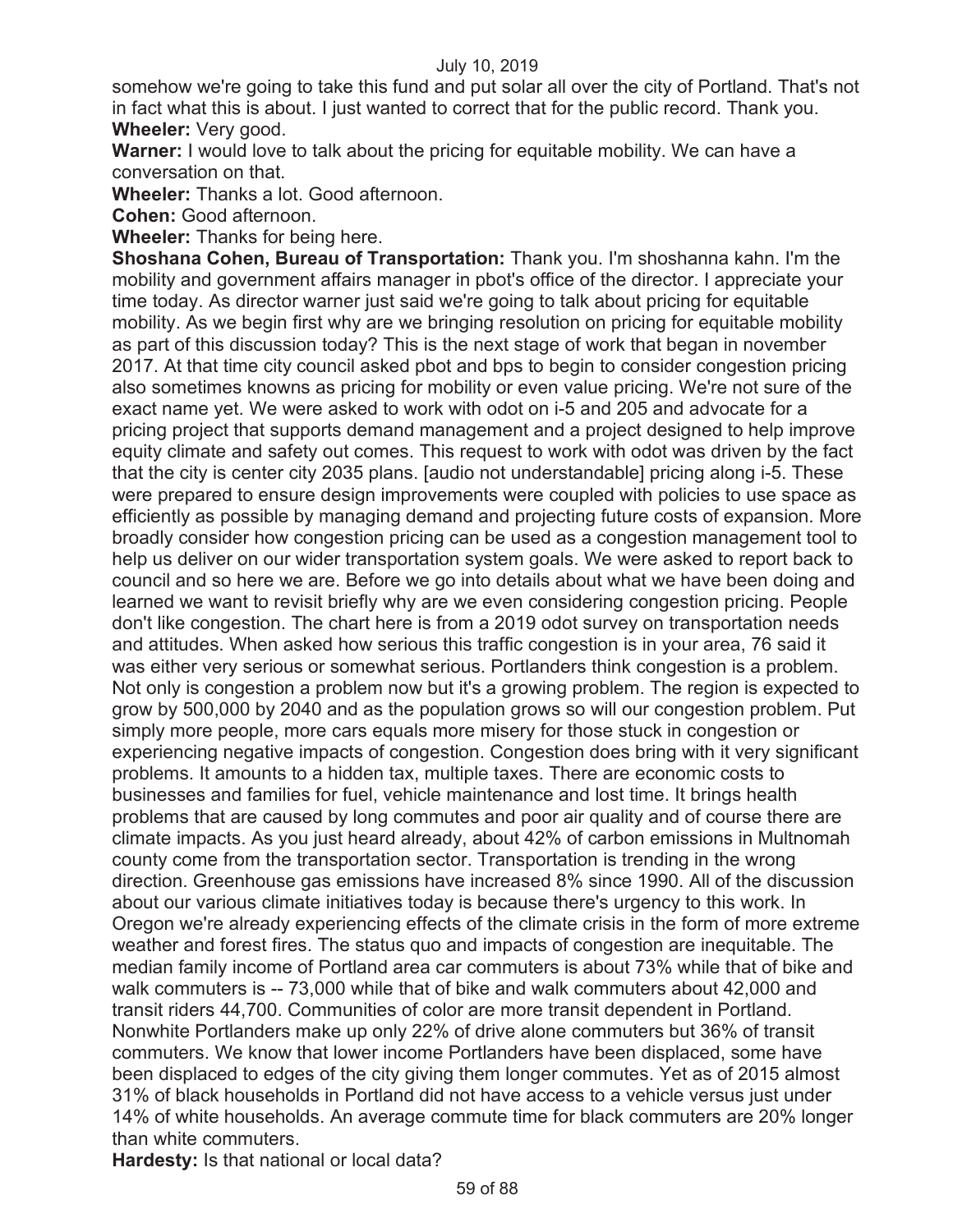**Cohen:** Portland. I think it's based on 2015 from policy link. City of Portland specific. **Hardesty:** Thank you.

**Cohen:** As the picture demonstrates currently buses are by and large riding in the same lanes as car traffic. We mentioned the rose lane project and other projects we're intending to do to move them out of traffic but still they are getting stuck in traffic behind single occupancy vehicles and having the people on the buses are having a problem of congestion and not causing them. Lastly, for those that do drive it's expensive. Most transportation funding sources like the fuels and vehicle regs station fees are regressive. Transportation is often the second highest household event. Lower income people have to spend proportionally more on transportation. Transportation is also in the midst of big changes in disruption and possibly more. We have the private private hire industry, uber and lyft, have recently entered our city. They are talking about things like autonomous vehicles. The maps that you're looking at here are maps of private for hire rides in rush hours. These include lyft, uber and the taxi industry rides. On the left this shows the origins of rides that terminate in the central city. The yellow areas are the places with the most rides so what we're seeing here are there are many short rides during peak hours happening in close-in areas with a variety of transportation options. The right shows a similar pattern. True for rides leaving central city during rush hour. Many are going just short distances in transportation rich areas. So it's clear that congestion causes many problems but why do we think we need to consider pricing as a solution? The answer is because everything else we're doing is not enough. As a city we have many ambitious plan projects and strategies to get people where they need to go. We're working to provide better facilities and options for transit, to walk, to bike. We're not alone. The regional transportation plan lays out almost 15 billion worth of investments by 2040 yet modeling shows even with all these investments vehicle hours of delay are still expected to go up by 120% by 2027. In other words the status quo is not an option and we need to consider new tools like pricing if we want a more effectively relieve congestion and increase mobility for all of us. So back to 2017 and what we have been doing sis you asked us to consider pricing first the city of Portland did participate in the odot Portland metro area value pricing advisory committee. We advocated during that process for city of Portland values within the process and we're pleased that the first phase of the project finished with an application to the federal highway administration that reflected a commitment to continue analysis of equity impacts and solutions, transit needs and diversion. We have also engaged in peer city learning with other cities and with a variety of national and international associations. We have learned from international cities like london and stockholm who have implemented congestion pricing and we have also learned from a variety of north american cities who like us are grappling with congestion and negative impacts and thinking about how congestion pricing may be a solution to improve mobility, climate and equity out comes. We focused in on questions of pricing and equity. We know pricing can work from a demand perspective. Can it also deliver equitable transportation out comes? Noah will share more details about what we have learned.

**Noah Siegel, Interim Director Bureau of Transportation:** I'm noah segal, interim deputy director of pbot. Thank you, mayor, commissioners. During this time of our study in partnerships with other cities and organizations such as the american cities climate challenge, what have we learned? On slide 12, this is a pull-out from the recent seattle congested pricing report. We're working very closely and in tandem with them. Number one pricing really works. Congestion pricing in the cities listed here such as stockholm, london, singapore and others have delivered significant reduction in single occupancy vehicle trips, motor vehicle trips in general, significant reduction in greenhouse gases. Time saved for people to be with their families. To get more work done. Quite a bit of revenue as well is generated through this. Just on a technical level pricing really works.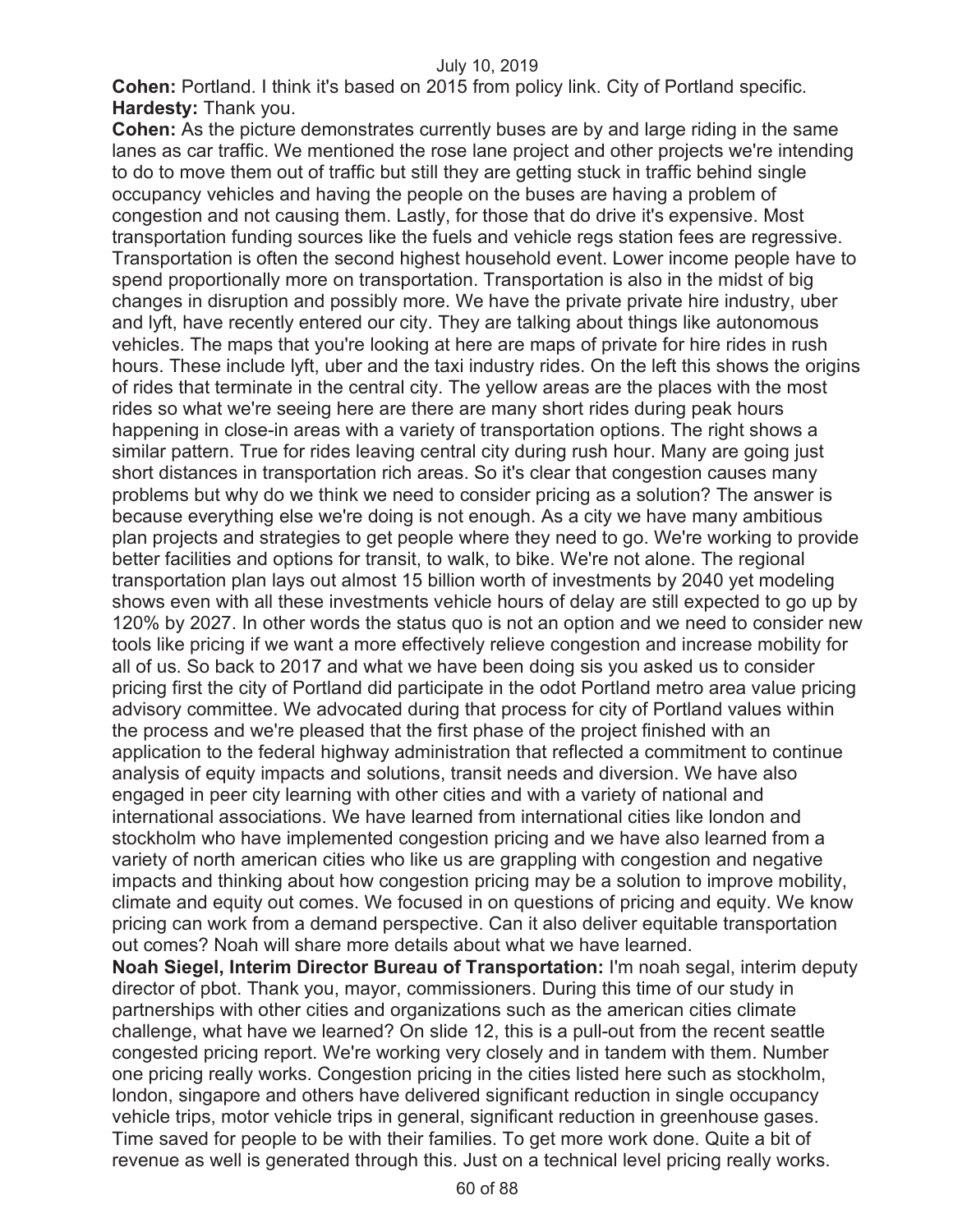**Fish:** Can I ask you a question? Earlier in our power point it says we're poised to invest almost 15 billion in our transportation system by 2040. So that's a big number. I know there's some variables in that. Actually what struck me is that the net annual revenue is pretty modest compared to the needs of our system. Rather than look at it just in terms of the number, I would be interested to know in any of these peer cities what did they do with that net revenue?

**Siegel:** I'm going to mention that in a little bit.

**Fish:** They must have invested it in something related to the problem. I would be curious what kinds of investments they made.

**Siegel:** On the first point you made, the 40 billion is -- 15 billion from the regional transportation plan. That covers the entire region including odot investments, trimet investments, within I believe the financially constrained forecast for the region. That's well beyond the city of Portland. It covers all kinds of modes. The amounts that are generated here look largely at central city area based pricing, cordons around downtowns and heavily congested areas. To these are annual numbers, by the way. On the question of what have other cities done with their revenue, just trying to think, it's two slides ahead. Can you hang in there with me? Second thing we learned, this is sort of an important figure, which is it's small changes that really matter. In our recession in 2008, fewer people were driving to work, the number of vehicle trips on the road declined 3% but the measures of conjunction as a result dropped 30%. It counterintuitive but if you have been on the roads during spring break and certain drivers are pulled off the road the effects are exponential. The small changes in behavior, trips avoided make a huge difference. It's important factor. The other lesson we learned, the link to transit is really critical. Where this has happened there's been dramatic investment in transit across the board. That connection is really vital. To be successful you can't just frame it in terms of punitive effects. You can't drive, you have to pay more. It's about freeing people from sitting in traffic in their cars and giving other options. For instance in london about 90% of revenue went to transit expansion and service. In oslo they recently shifted to 100% of revenue supporting transit. In l.a. The head of the metro l.a. Has talked about congestion pricing making transit free. These are some of the proposals and ideas and uses of the revenue. We have an obstacle in this respect in that the Oregon constitution prohibits use of revenues generated from the road on nonroadway improvements such as transit operations. That's an obstacle that we know about and need to wrestle with. There may be solutions to that going forward, but it's there. In addition there's also the question what you do with the revenue can be a question of exemptions and assistance to low income. We'll talk about that in a little bit. Once you generated that value there's a question of what you do with it and what's important to you. Some cities have exempted electric vehicles because they prioritize clean vehicles. Others have put it towards low income support. We also learned that every place is unique. The political economy, the goals of each place really matter in understanding what drives a place to make what is a very difficult solution is really critical to moving forward. That's how we're arriving at our framing here today. This is the alliance put together in new york between safety advocates, union workers, environmentalists really about saving the mta, the subway system in new york that's been driving the congestion pricing plans there. Madrid was focused on cutting air pollution. Seattle has been focused on climate goals as the motivating factor. It's different in each place. We want to acknowledge the specific challenges in Portland in looking at this. We want to be ambitious but also thoughtful about how we do this. Unlike in other cities many of our commuters into downtown are not wealthy. San francisco, new york have two to 3% of low income people going into downtown ever by car. Makes sense. Parking is exorbitant. Here it's closer to 10% then an additional good chunk over 40% would be median income. It's not as clear cut here who is going into downtown. Gentrification and displacement place additional burdens on low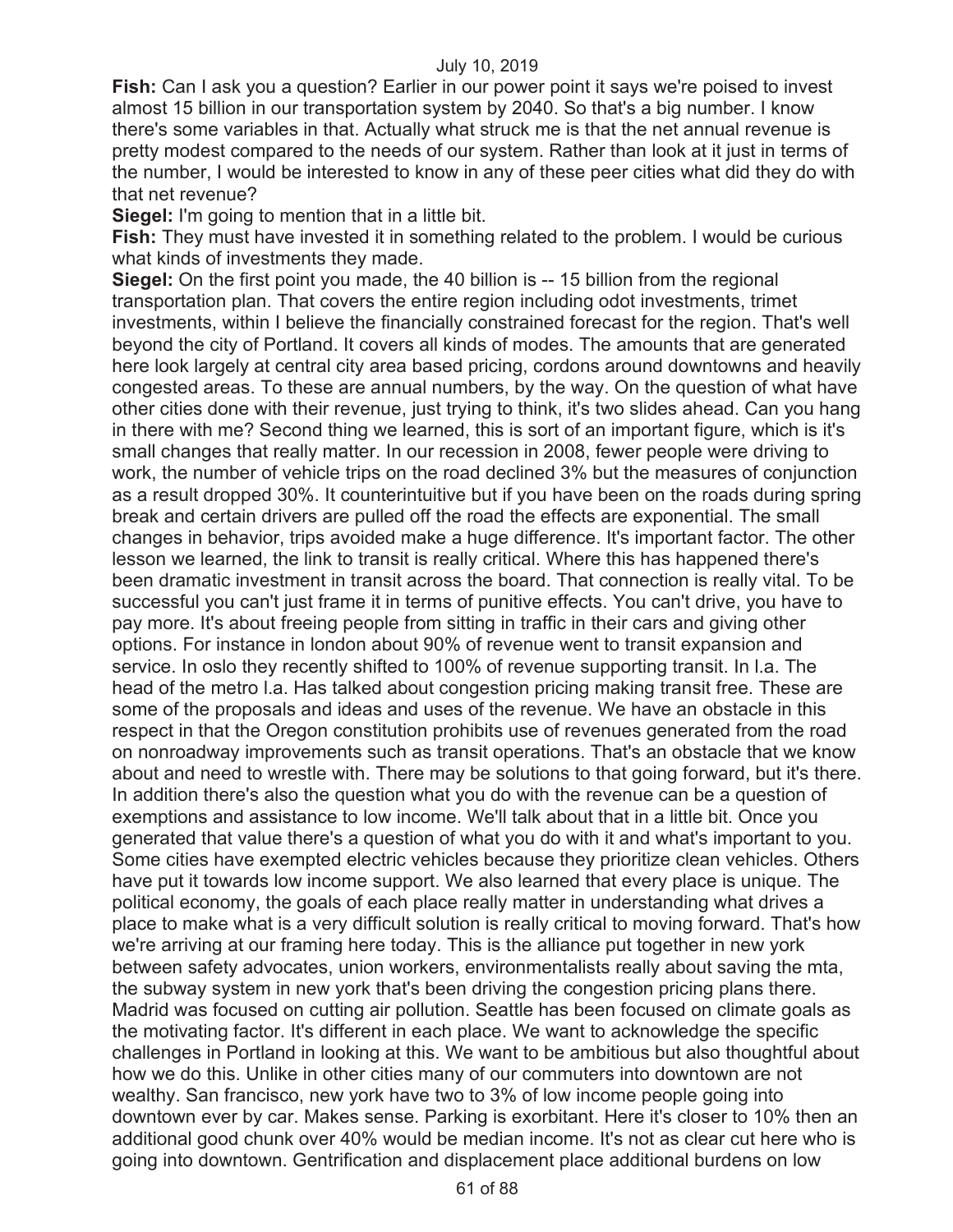income people and people of color coming into the city. It's important to be honest that for many people cars represent the solution to their immediate crises and we heard this directly from community groups we met with that the climate crisis is real, it's important but the daily crisis of getting to work, to child care, solving those problems is what people are dealing with and for many of those people cars are the solution right now. That's our starting place. We need to be honest about that. We also want to acknowledge that it's politically hard. This guy boris johnson, probably going to become the prime minister of the united kingdom this week, started his career in running for mayor of london in opposition to congestion pricing. There was a major backlash against it. It's politically difficult, and at the same time I would point out that he never removed the congestion pricing once he came into office. It worked well. He didn't change it. In addition stockholm before they adopted had only 30% support for the project after it was adopted they had 70% support for it. According to the same dhm poll we start off in a better place. Portlanders are about 50/50 in support of congestion pricing out of the gate. It's a difficult subject but not impossible. **Hardesty:** Is that across the board? Is that based on communities, Portlanders are about 50/50 in support of --

**Siegel:** No. You mean broken down into demographic?

**Hardesty:** Do low income and people of color think it's a cool thing? **Seigel:** It's the thing we need to dig into as well.

**Hardesty:** I would suggest that different communities would have a different answer to that question.

**Siegel:** Yeah, that may be. I think that again focusing on -- it's not easy. That's definitely part of the struggle with this. Keeping that in mind that's absolutely right. Commissioner? **Eudaly:** I was just going to say they may have different opinions but congestion and climate change has a pretty similar effect on all of us. We think it's incumbent on us to convey to the public we have really limited options to solving for these problems and one of the things that i'm excited about with this challenge is that we're going to get a chance to show the public that like the rose lane project for instance, is one piece of an overall strategy. We can't just give priority bus lanes. We have to improve our over all system. We have to solve for racial equity, accessibility, et cetera. I mentioned in our meeting yesterday I think it was yesterday, i'm not sure what day it is in any more, with few exceptions I agree with all the criticisms and fears i'm hearing about the rose lane project. I also have an answer for almost all of them. But they are legitimate concerns given the current conditions on the ground. Noah, where are you in your presentation? I'll probably save the rest of my comments for --

**Siegel:** We're about two-thirds of the way through.

**Hardesty:** If I may, mayor --

**Wheeler:** Commissioner hardesty.

**Hardesty:** Thank you for that statement, commissioner eudaly. My comment is only about doing it right as compared to just doing it because we have too many examples of saying that we're going to protect lower income people and communities that have been marginalized and pushed to the edges of our city and at the end of the day that's not a reality, so i'm looking forward to working with your office and with the department of transportation and others to make sure that if we roll out a congestion pricing program that we have the best one possible that absolutely protects lower income people and those pushed to the edges of our city. I think it would be criminal to charge people for the privilege of coming back to a city they have been pushed out of, and I would not support something that did that later. It has to be done at the front end, not the back end. **Eudaly:** Commissioner, I certainly agree with you and I want to note that this initiative is not called congestion pricing, it's called pricing for equity mobility and racial justice is at the heart of our efforts here.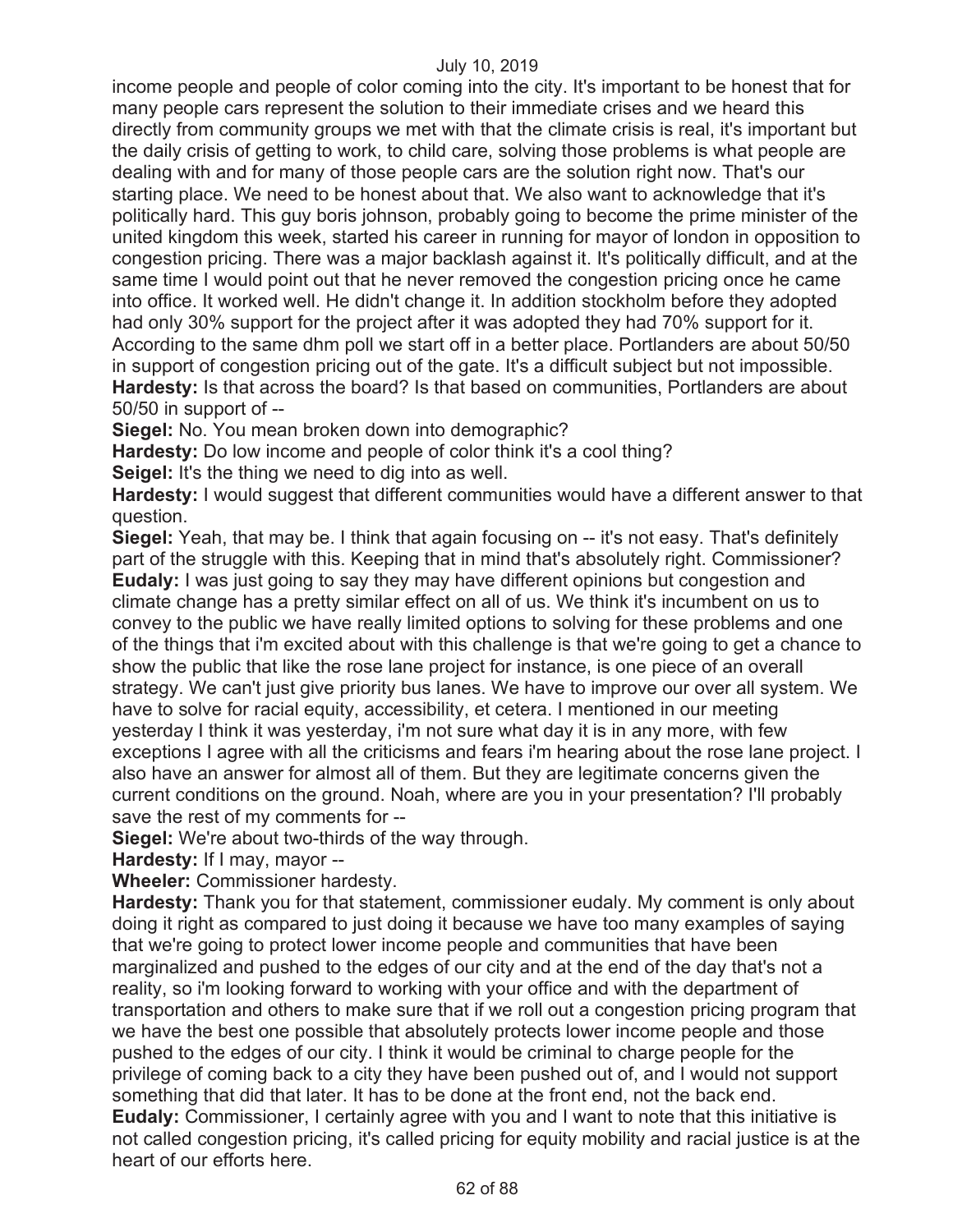**Hardesty:** But we saw that so often.

**Eudaly:** I'm saying it.

**Hardesty:** I'm telling you at the end of the day it has to be at the beginning, not at the back end.

**Fish:** One thought I want to -- with my luck it's going to be two slides forward. Let me just flag it. One way of looking at this is that we charge people a little more to change their behavior so they don't contribute to congestion. Another way of looking at this problem is working with our employers to create flexible work schedules so that people are not required to go to work during peak times. The city for example could be the leader in saying you don't have to get in line in the queue with your car during the peak congestion periods. We'll give you some flexibility. Are we coupling our work on congestion pricing with thinking about ways of being a leader as a governmental entity in working with our private employers to create more flexibility in scheduling?

**Siegel:** Thank you for the lead-in. [laughter] just following on what you were saying, commissioner hardesty, when we took this charge in 2017 and we went back I think the traditional path that we have seen other cities take is to write up sort of glossy technical reports and pull in consultants and start with why is this good for everyone. They are not wrong. On a pure policy basis this is the only solution long term to that congestion. You can come to that decision tomorrow or in 15 years but it remains true. How you get there is probably more important than the solution. We have seen many more cities try and fail to implement this than knows that have succeeded. We asked ourselves what would success look like in a Portland context? We actually took a giant step back right when I had the pleasure of joining pbot about a year ago. We said we need to rethink our entire strategic plan. To run out in front and say it's time to price everyone that's not what we're talking about. We're talking about a holistic approach to how we grow as a city together and how we do that fairly. We have launched actually today it's going live digitally our new pbot strategic plan. We look at safety, asset management, then moving people and goods which we look at as a suite of solutions including building new things, southwest corridor light-rail for example, division transit. These are things that's an important part of the solution. Reallocating right of way such as the rose lane project. Then how we do price signals positive and negative. That includes working with employers. We're having a big program effort to reach out this year to start working with employers. So yes, it's the positive and the negative price signals and incentives we want to work on together. I will say that our starting place is actually entirely regressive. We still have a federal tax subsidy for corporate parking spaces in downtown Portland so we encourage people to drive to businesses. That's our starting places. How we start to work with employers to move away from that think about who needs these trips most and how do we work to use our limited road space most effectively that we can.

**Eudaly:** The driving questions between every solution in that strategic plan are how will this advance racial equity and how will this impact climate change.

**Siegel:** Right. Thanks. Jump to the next slide. We ran our entire including this pricing effort through those two questions. Again, commissioner hardesty, we came to the decision that what we're doing is not trying to implement congestion pricing. We're trying to get the right price signals in place to make our system more equitable. What are we talking about? There are a number of different kinds of congestion pricing. You see the pictures here. Freeway tolling, parking kitty, you can do it -- san francisco is looking at dynamic parking. The airport does a form of congestion pricing with uber and lyft currently.

**Fish:** L.a. Has a lot of toll roads. Is that technically congestion pricing?

**Siegel:** It's on the continuum. Once you have the willing to, yes, you can manage demand on those roads, but yes.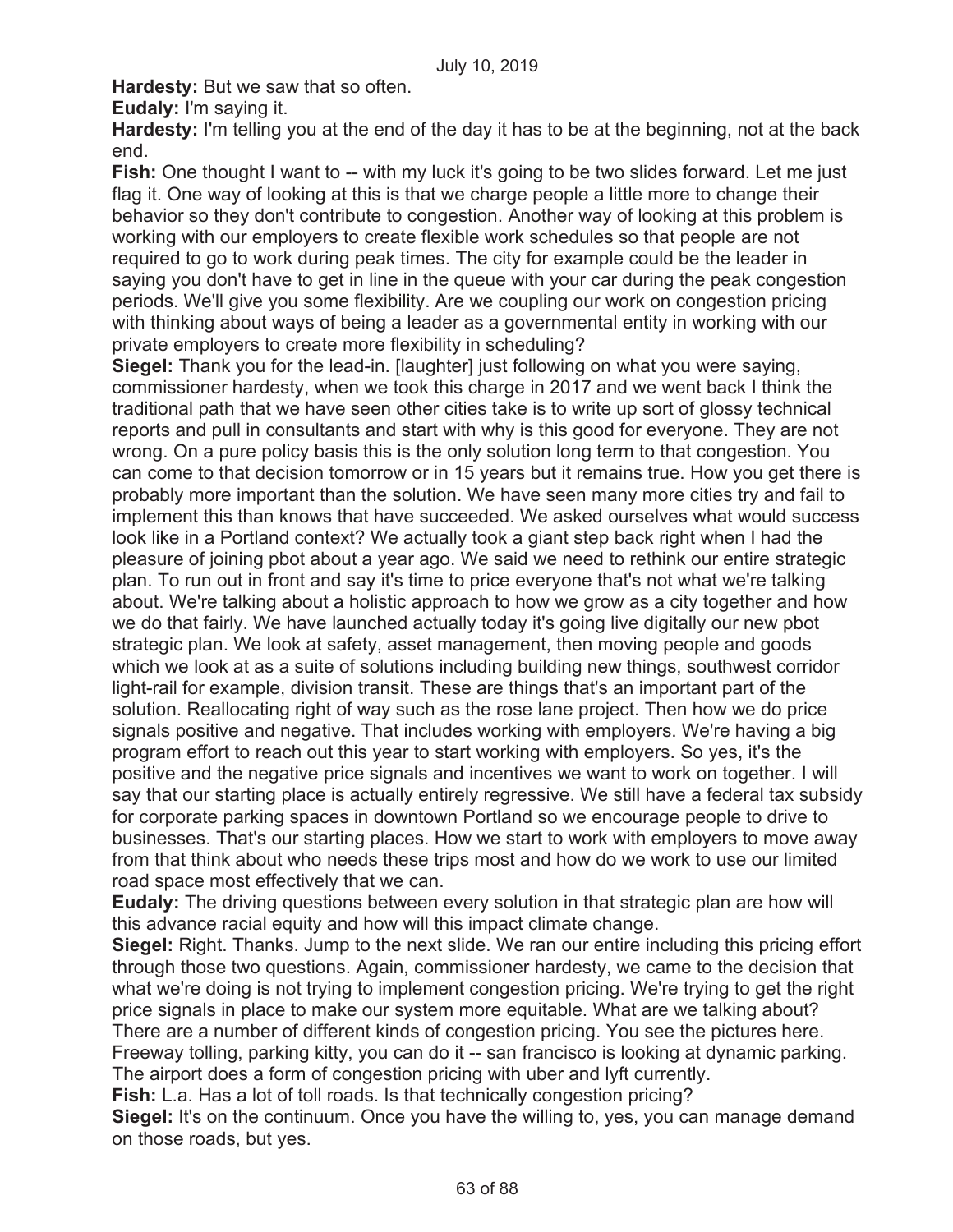**Fish:** I was in l.a. Recently and I noticed there was a box on my rent-a-car. I would have been charged had I moved four lanes out to get on the high speed lanes that were largely empty as I was stuck in traffic. Is that a kind of congestion pricing?

**Siegel:** That's the kind that's most familiar to americans, which is what has been called lexus lanes. You get the privilege of going faster if you pay so build another road or reallocate an hov lane. That's a form of congestion pricing. We have not looked at that in Portland because we don't have the extra freeway space that some of those cities do to reallocate. It's not what we're after at the end of the day. We're after managing the entire system. That's how odot and their advisory committee arrived at the two pilot projects. But yes. There's a limited supply of expedited road lanes and you price it. There are cordons around cities, circles around city with an entry fee and finally sort of more futuristic ideas about pricing per mile road user charges which may be particularly applicable as we enter the age of autonomous vehicles.

**Cohen:** So moving forward we are grouping all of those different types into three buckets of pricing policies. Again with each of these types the question is how could they be implemented in a way that actually increases equitable mobility. These groups are based on who is in the position to deliver and implement these policies. The first are options for high congested areas within the city of Portland and under city of Portland control. The next grouping is ongoing work that odot is leading to consider how pricing can be used on i-5 and 205. Finally there are larger interjurisdictioinal potential pricing policies and metro is leading this work to begin technical analysis and consider larger system-wide pricing. **Fish:** Under any one of these types, one, two or three, is there a permission that we need to have from the federal government?

**Cohen:** Well, it varies. For things that we'll talk a little more in the next slides, for city of Portland only we're talking about things like variable park being, demand based parking. **Fish:** We have control over that.

**Cohen:** Freeway pricing there is permission needed from the federal government. Odot has already submitted an application to the federal highway administration and received tentative permission or permission to move forward. The state of Oregon has a position in what's called value pricing pilot program so we do need to work with the federal government on the federal facilities but there are things within our control.

**Siegel:** Just a point of interest we have asked mayor wheeler to deliver in his trip to Washington the message that if the federal government is neither going to pay for our infrastructure nor address our climate crisis they should at least remove the prohibitions on us from managing the freeway system that runs through our city.

**Wheeler:** That should go over very well.

**Fish:** Last time someone was that undiplomatic they lost their job in london. [laughter] why don't we send noah to deliver that message?

**Wheeler:** I intend to deliver it myself. They are eagerly waiting it.

**Cohen:** Again within city of Portland control we want to look at how we are allocating the space. Consider how we're valuing the space and getting most efficient use out of it. We could consider more demand based variable parking pricing or consider more private for hire fleet management pricing policies or how we prioritize and price high occupancy vehicles on the city of Portland streets.

**Hardesty:** I have a question about uber and lyft kind of services. We could also regulate them to ensure that they are not clogging up our roads during key hours, right? Are we looking at that as part of this whole what makes sense, right? Because I don't know that if we have people driving two miles or three miles somewhere that that is really helpful as we're looking at the amount of cars currently on the road. As part of this process those are also things we could look at. Excellent.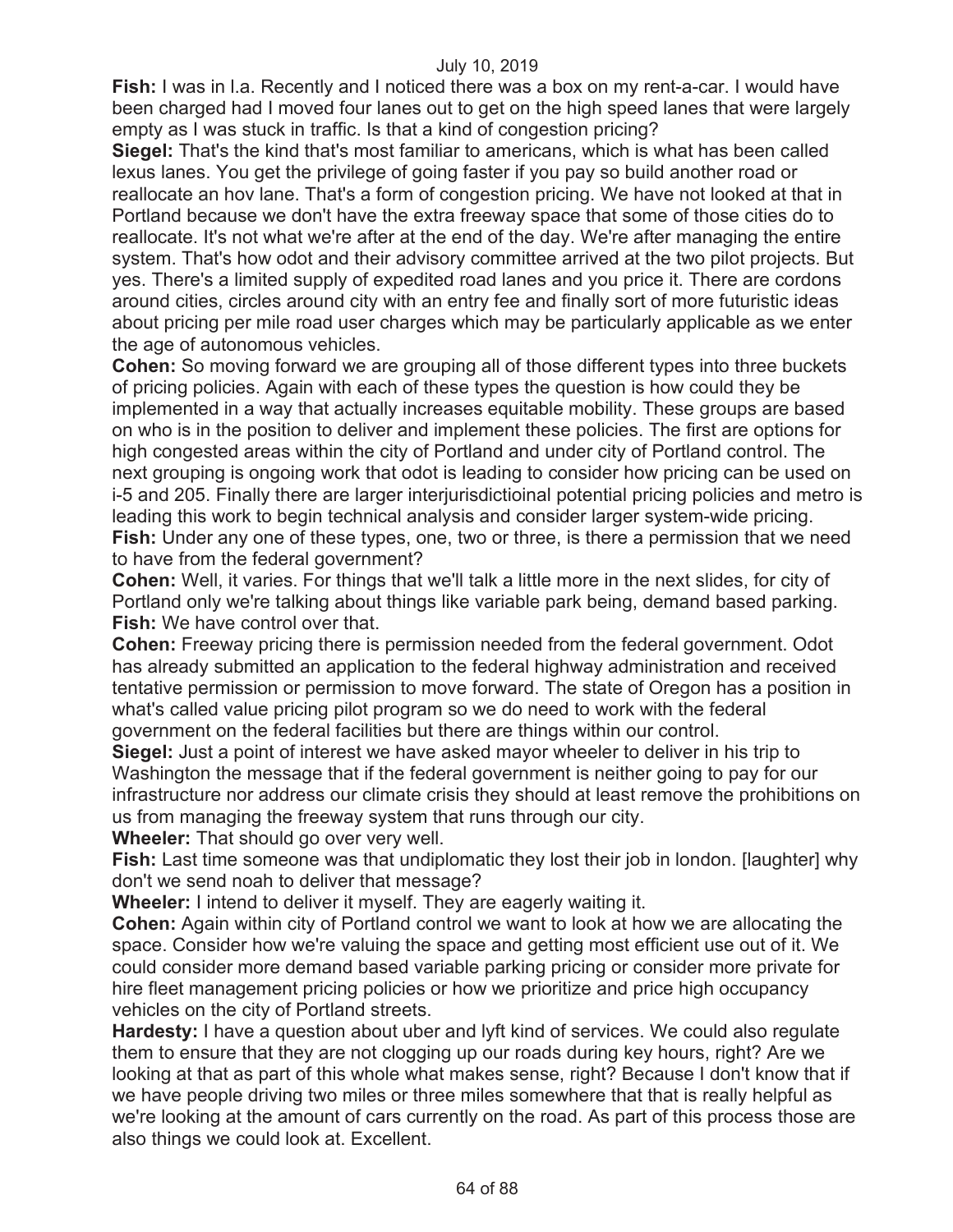**Cohen:** Yes, definitely. So yes, we will consider all of those that are city of Portland things under our control.

**Wheeler:** I want to put a time check out. It's 3:00. I'm looking at where we are in the agenda.

**Cohen:** The second body is to continue engaging with dorks dot on their project and continue advocating for the city of Portland projects including making sure it doesn't harm historically underserved communities, cause diversion and we're thinking carefully about the associated transit needs. Then this resolution directs us to enter into an intergovernmental agreement with metro. They are going to be undertaking a project to do the technical analysis, to understand the feasibility and effects of different congestion pricing tools in the region. These are mostly larger tools. Potential cordon, more robust freeway pricing or future road user charge based on vehicle miles that you travel. These are long term strategies that will take a lot of thought and work but we're excited to be partnering with metro to get them started. New york is moving forward after at least ten years of considering pricing. We need to get going. So we have been saying we want to look at this. Based on what we have learned over the last year we think the answer is in a couple of things. One how you spend revenue and how you carefully design a particular pricing system. Revenue again is most often linked to transit system improvements or potentially fare discounts, better infrastructure for walking, biking and transit. In designing the system for equity the first thing to do is make sure our equity stakeholders and design services we would want to consider particular geographies and rates carefully, provide discounts and exemptions for some drivers, potentially cash payment options and prioritize emissions for lower income communities t. Basically for any particular project we need to ask who is benefiting and who is being burdened. Also who is benefiting and being burdened by the status quo. We know that we have a lot of work. We're just beginning. We want to consider these topics but we have a lot of work to do to get it right. The resolution before you today is asking to convene a pricing for equity mobility task force to engage in this work with us. We want to bring together a range of stakeholders to consider the pricing options study with us and we want to center equity voices in this task force. We're excited to be partnering with the climate challenge and their resources to partner with opal and others in the community. Setting up the task force to report directly to the directors of pbot and bps and thinking about all of the three types of pricing that we just described and really helping advise the work in a way that works specifically within the Portland context. The timing of the work that we're talking about is we hope to convene the task force this fall, get started as soon as possible. Looking to them to provide a first near term set of recommendations by next summer. Then with a final set of recommendations to city council in spring of 2020. We have some invited testimony and we're also happy to take questions.

**Wheeler:** Any questions? Great presentation. Appreciate it very much.

**Eudaly:** Thank you. I'm going to call people up for invited testimony. Please come up when your name is called and state your name for the record. We're in a bit of a time crunch. Try to keep it tidy and concise. I want to invite

**Wheeler:** Good afternoon. Welcome.

**Kerry Ayres-Palanuk, TriMet Service Planning Manager:** Good afternoon. Mayor, commissioners, i'm carrie ayers palinek, the director of planning and policy from trimet. I'm happy to be here in support of the city's efforts to enhance transit in the central city and support the rose lane project and the study of pricing for equitable mobility. Trimet is excited to support the advanced thinking under way as part of the climate challenge especially as it relates to enhanced public transit. For the rose lane project we appreciate the focus to have in place by the end of 2020 including over a mile and a half of bus only lanes in the central city and kicking off the rose lanes project. In addition we're also excited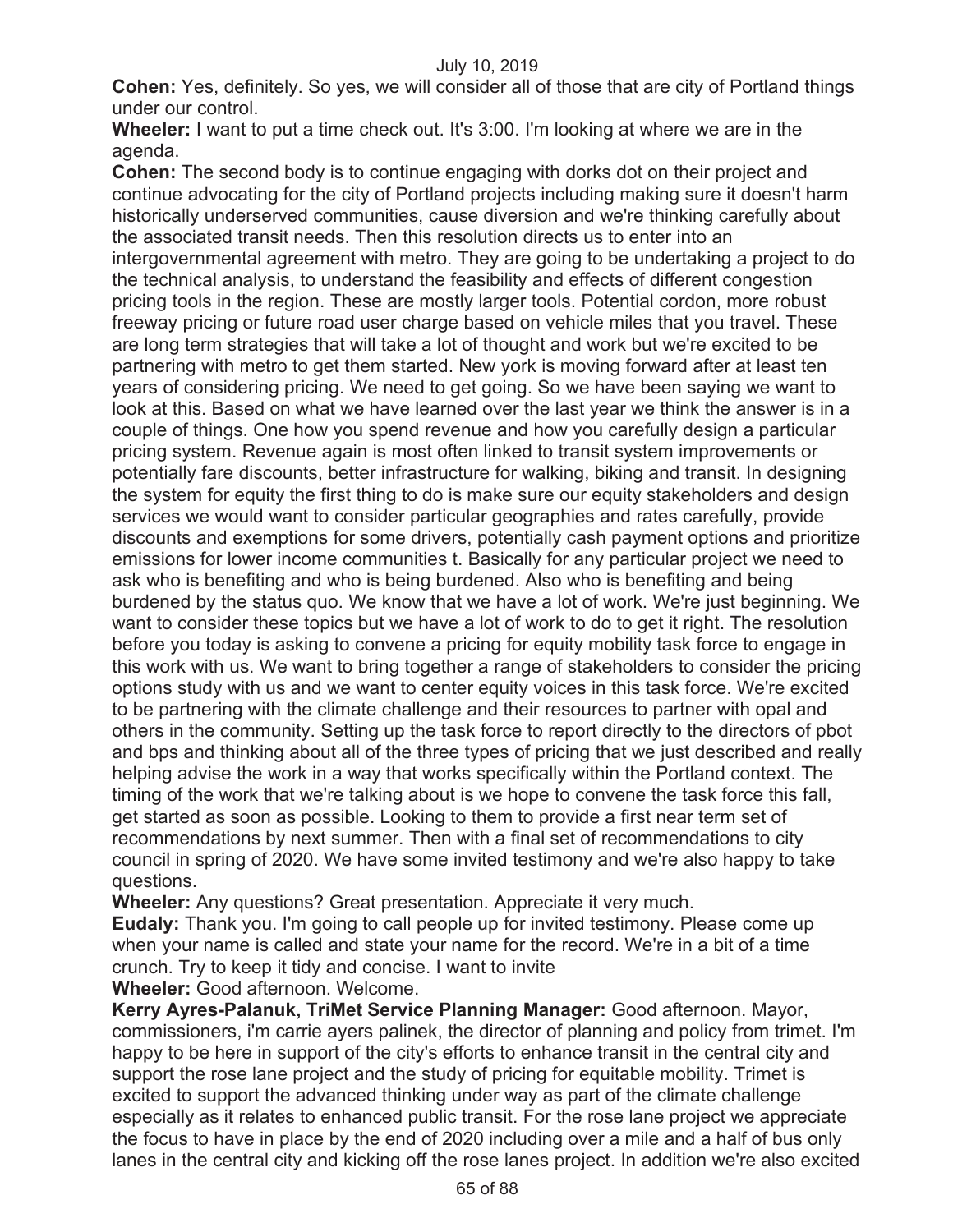that the trimet board has committed to move forward on a noon diesel bus suite by 2040. By the end of this year trimet will have five battery electric puss on site and five on order. For pricing of equitable mobility we're eager to be at the table to begin the community conversations. It's crucial that we continue to move together to move our bus and streetcar passengers through or reign traffic congestion to improve reliability and improve and expand access for our transit riders to move around their communities. Reallocation of roadway space where one or more frequent service bus line travels is crucial to increase transit ridership and to meet our transit mode share goals within the city of Portland and in the greater metro region. These opportunities in front of us are crucial to highlight how high ridership transit is the most efficient, equitable and sustainable way to move people. We also need to amplify our messaging and awareness to make sure riders see these changes on the ground to help them reach their destinations in a timely manner. Trimet is excited and ready to work with the city on these efforts as we tackle ways the transportation sector can reduce levels of emissions and improve our community together through the climate challenge and rose lanes projects. Many of our frequent service lines are great candidate locations for rose lanes in order to further build upon the investments in service that we have in place through the frequent transit network. We week forward to continuing our work together. Thank you.

## **Wheeler:** Thank you.

**Jillian Detweiler, Executive Director Street Trust:** Good afternoon, mayor, commissioners. I'm jilian detweiler, executive director of the street trust. We're advocates for safe and convenient walking, biking and public transportation. Everyone regardless of race or income should have safe, easy and affordable transportation options. We were at the legislature calling for congestion pricing. We believe congestion pricing on the freeways needs to happen before freeways are expanded. We were here november of 2017 when most of the council members sitting here today except for commissioner hardesty expressed an intention to study pricing as a way to manage transportation demand. We're here in support of today's resolution to create a task force and contract with metro to study pricing options to manage demand on our transportation system. In the face of climate crisis as well as the immediate term impacts of growth and displacement, we need to consider all the tools and strategies available to make our transportation system work better for people and the environment. Taking a deliberate look at pricing strategies to manage demand is an important piece of work. We especially appreciate the city's intent to think broadly about forms of pricing that might be considered beyond tolling. The task force will need to understand who pays now and how how low income households are impacted by our existing pricing schemes. A 2015 study found the subsidy of car users costs the typical american household \$111 per year over and above what they pay for taxings, tolls and other user fees. Can benefit low income households by lowering transportation costs and reducing the amount of time trapped in traffic. Finally, the task force should compare pricing schemes to regulatory approaches. Pricing should not be a tool that allows people with money to continue business as usual while those of lesser means make the changes we need to make to address climate change and congestion. Options need to reduce unfair burden that low income and communities of color have historically faced in transportation funding decisions. The city needs to provide the resources needed for organizations representing low income people and people of color to have capacity to fully participate in the task force and engage their stakeholders in the process. It's taken 20 months to get to today's recommendation of forming a task force and so we urge the council and the commissioner in charge to commit to ensuring that benchmarks are met leading up to a final report in the spring of 2021. This can't wait. Thank you.

**Wheeler:** Thank you. Good afternoon.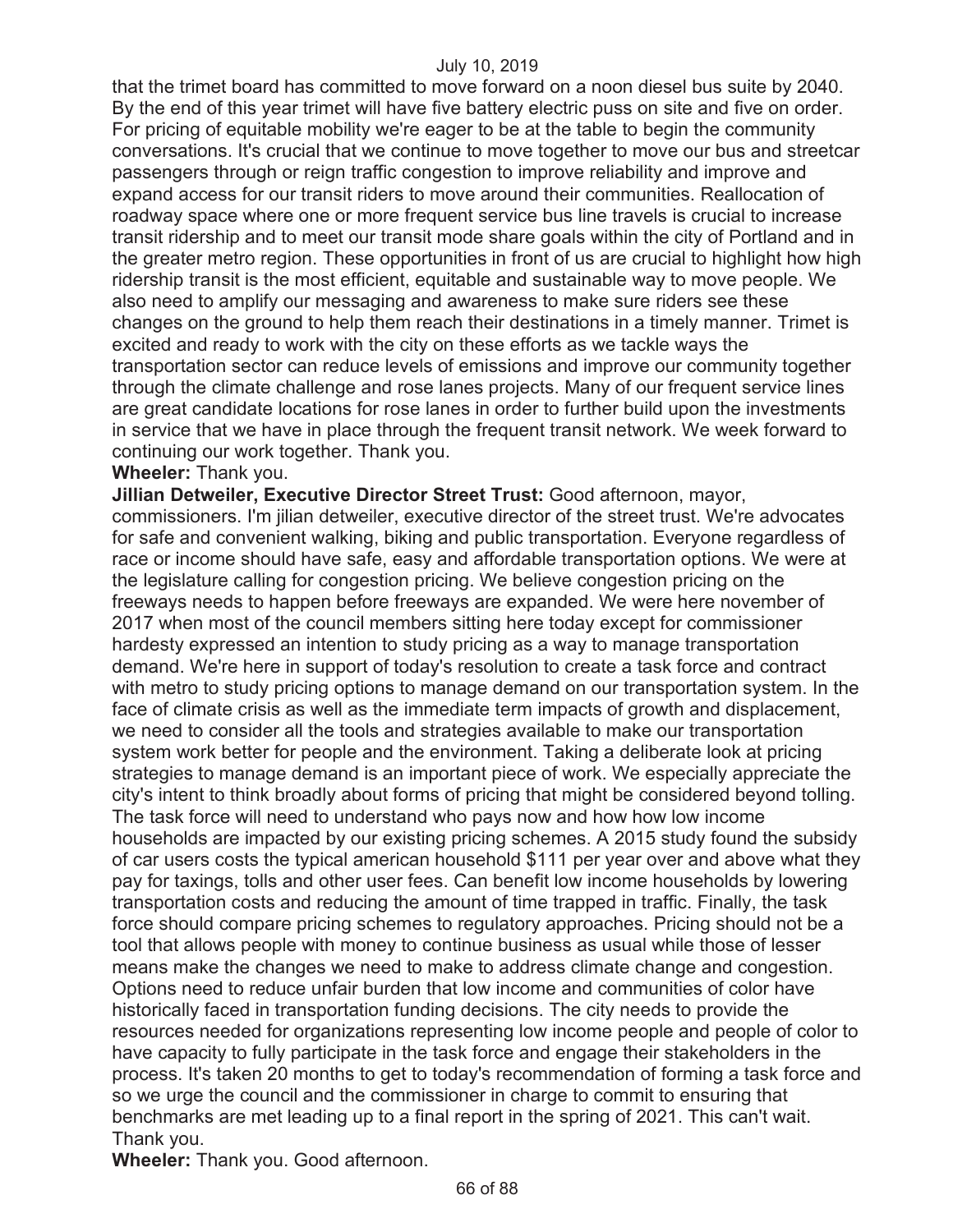**Ady Leverette, Business for a Better Portland:** I'm ady lefre. Thanks for the opportunity to testify. I'm here on behalf of business for a better Portland to complain to you about traffic. It's only getting worse. I remember when it used to take 15 minutes in a car do get anywhere in town. Freight moves through the region at a snail pace and you never know when your day will be brought to a grinding halt on the road. While traffic might be everybody's favorite to complain about with so many cultural and financial incentives that encourage us to drive solutions are not immediately clear but this idea has gotten attention across the country lately. If you mention tolling the reaction isn't typically enthusiastic. Nobody gets excited about paying for something that used to be free but it's time to take into account the severe toll that worsening traffic is already exacting on our city and our businesses. I'm not talking about just inconvenience. I'm talking about the huge societal costs. These costs include the negative economic impacts of lost time, negative health impacts of sedentary lifestyles and air pollution and the negative impacts of greenhouse gas emissions. Worse, they are not distributed equitably. Low income and communities of colors are forced to travel greater distances. Negative impacts in any one of these categories should be of grave concern to this council. The impact, there's a single issue causing widespread problems means bold action is required. Implementing some form of congestion pricing in Portland as part of a comprehensive strategy that includes infrastructure improvements and significant investment in transit service could make difference. Value pricing can take many forms and has the potential to create unintended consequences so it's paramount we study the impacts. For congestion pricing to be successful and equitable people need reliable, affordable alternatives to driving. What is clear is we cannot afford not to act. Other metropolitan areas provide cautionary tales for what can happen when growth outpaces transportation innovation. But we don't need to make those same mistakes. We know from other cities around the world that growth and mobility don't have to be at odds with each other. Business for better Portland believes business thrives when Portland thrives. Neither business nor Portland can thrive in gridlock. We must carefully consider every tool at our disposal to reduce congestion with particular attention to single occupancy use, reducing greenhouse gas emissions and ensuring we're creating economic opportunities rather than economic burdens for low income Portlanders and people of color.

**Wheeler:** Thank you very much. Thanks all three of you.

**Eudaly:** Next up. Welcome.

**Maria Hernandez, Opal Environmental Justice:** Thank you. Good afternoon. I'm maria hernandez, advocacy and policy manager at opal environmental justice Oregon. In the negative environmental impact shall not disproportionately burden low income communities. While understanding even a well defined value congestion pricing or any pricing can be less burdensome if planned accordingly and if those same communities can be broad in mind. We need to be carefully considering what does that look like and how does that process move forward. Therefore we are here in support of resolution 678-79 pricing for equitable mobility. Key questions must be asked first on issues such as transportation or access of transportation mobility. Initiating conversations around a cocreated congestion or in general pricing mechanisms needs to be co-created with community. We also understand as an example congestion pricing can be a good funding source for aging transportation infrastructure and public transit alternatives and to reduce congestion and bring other out comes such as climate benefits to the communities at the same time. However, we must ask the question about who benefits the most and to whom and where the burdens are needed in order to provide robust equity analysis to view the potential unintended consequences. It is important to note that as we continue with this conversation we must also understand what are the current barriers in place for communities before the new system comes in place. A lot of our individuals may not be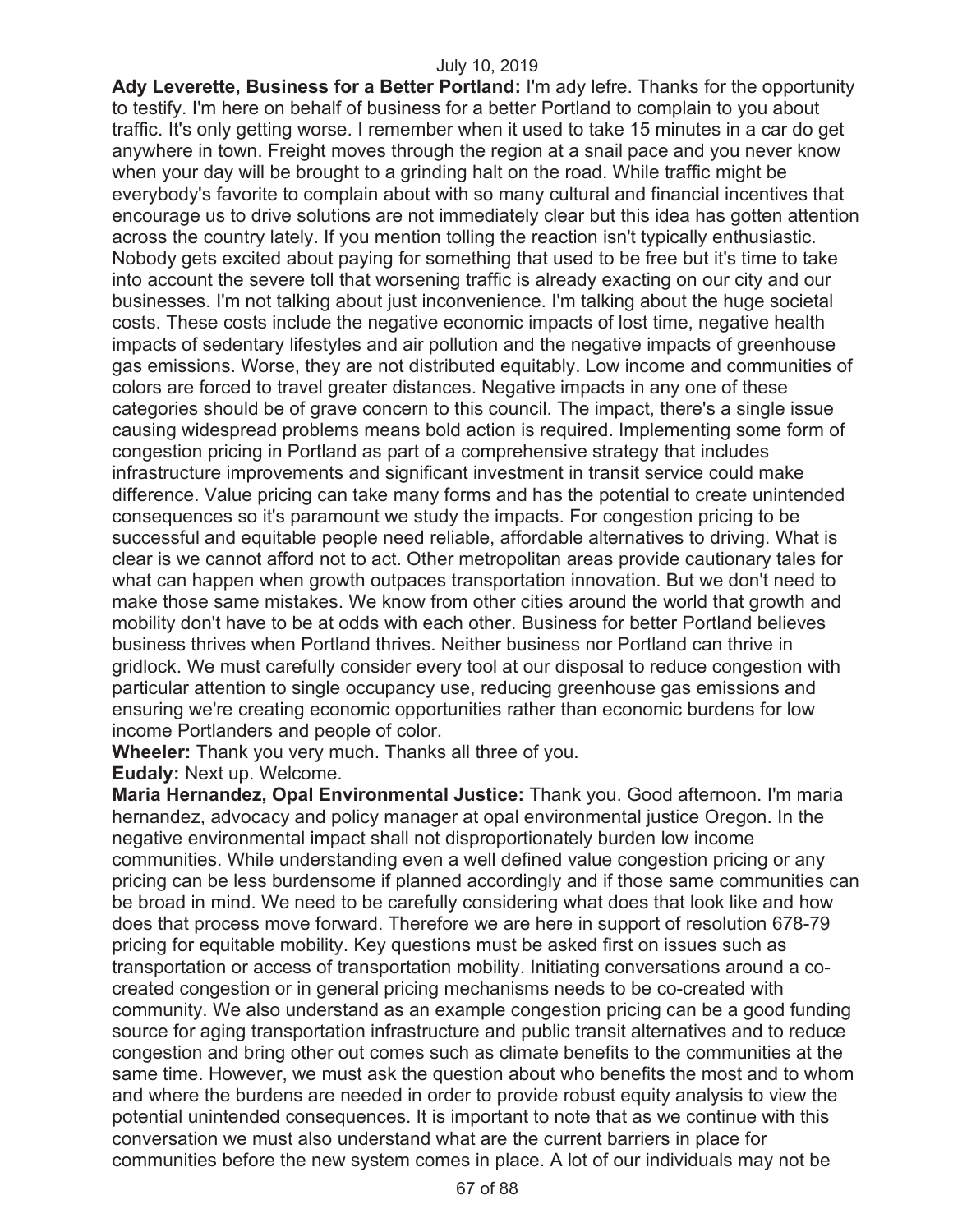able to afford tolling if we're looking at congestion willing to as a whole. Some high income users are more likely to remain on the highway, pay the fee and benefit from a faster trip. In other terms lower income users may be worse off if they choose less expensive times, routes or other modes of transportation. Some even have ultimately barriers to transportation ownership. Others don't have a credit card. Others don't even have technology to access what a good congestion pricing and willing to system could look like. Those are just a couple of the many barriers our community is faced with when talking about it is they need and what is the current benefit that can come out of this conversation. We appreciate the fact that is not just talking about congestion pricing and asking the core question about what are the other access points to be able to access transportation as a whole because we believe transportation is a human right. We believe individuals have the right to be able to go to their jobs, their school, go to the medical appointments and ultimately also to their home. Housing and transportation are core. We are very happy to partner with you all and continue the conversation moving forward. Ultimately I will leave you with a couple of questions to ask, which is as we're thinking about as equity as a whole it's true we cannot just name equity. We must put equity at the forefront and ultimately bring those conversations forward. One of the questions to is ultimately some parts of our region are growing more than others because that is what is ultimately happening that we continue to see Portland as a unifying city that is connecting everyone to the places that they to be at the right time and ultimately the question is what can we do to make sure that as we're studying this process that we ultimately don't forget the question of what is it that you need and how can we support. I welcome you to ask questions to our communities beforehand and again, super pleased to be part of this and also happy to answer any questions if you have any. Thank you. **Wheeler:** Thank you.

**Jon Isaacs, Portland Business Alliance:** Good afternoon, mayor, commissioners. I'm john isaacs, vice president of government affairs for the Portland business alliance. Thank you for the opportunity to speak with you today. The Portland business alliance is greater Portland chamber of commerce and leading voice of business in the region. lines takes direction from our members to advocate on their behalf at all levels of government to support commerce, community health and shared and sustainability prosperity. On behalf of our 1900 members i'm here today to express support for resolutions 678-79, which directs the Portland bureau of transportation to create a task force dedicated to evaluating pricing strategies to reduce congestion. Our support is not an endorsement of pricing at this time but an agreement that pbot must undergo an evaluation of pricing as potential policy tool to help reduce congestion. We strongly endorse the approach of evaluating pricing in partnership with stakeholders. It's clear policy strategies and infrastructure. in january pba released the results of our survey --

**Fish:** One thing that caught my eye in your written testimony is what is the Portland area that you polled?

**Isaacs:** The metro region, tricounty region and we sample -- two-thirds of city of Portland proper voters and a third are the region. Pba has partnered with dhm for the past decade as a service to the community in conjunction with our checkup. The clear take away from the 2019 survey that is issues impacting our region's liveability are far and away top priority. [audio not understandable] only issues that registered in the double digits. While a majority of voters felt that the city and region were on the right track two-thirds said the region's liveability is getting worse. Nearly all respondents cited homelessness, housing or traffic congestion as the reason. The survey of the entire community approximately 1900 members, increasing congestion has a significant negative impact on our region's businesses and while the over all economic health is strong we know economic and environment impacts are a threat to the long term sustainability of our region's health.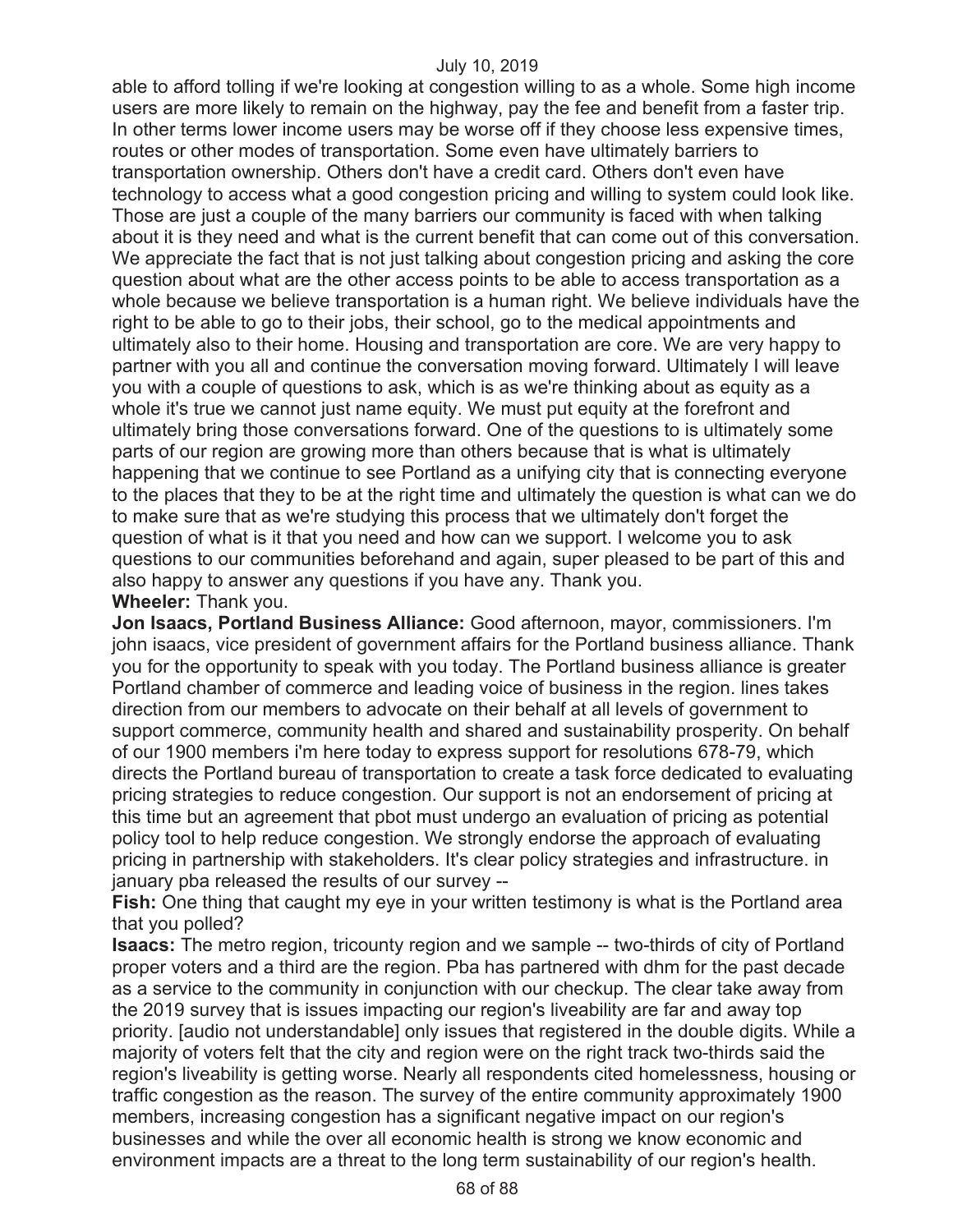Congestion drives up the cost of freight and goods and impacts competitiveness of local retailers. We know too well as many have stated here today the significant negative impacts congestion have on daily liveability of our residents. Pba and our members are ready to partner with the mayor, transportation commissioner eudaly and the council an pbot to develop new strategies to stem. very recently we have seen states and cities such as new york take important steps in over coming historical political divides to adopt policies that include pricing. Research those and you'll see one of the key factors that led to success was willingness of policy makers, community leaders, regulators and the business community to collaborate to identify shared values, agree on the problem and develop innovative solutions together. They further recognize this is a problem that can only be solved through public-private partnerships leverage benefits of innovation and technology developed by the private sector. Our members are ready to get to work to participate in a similarly collaborative process. Thank you.

# **Wheeler:** Thank you.

**Sara Wright, Oregon Environmental Council:** I'm sarah wright with Oregon environmental council. Thank you for the opportunity to speak today. Oregon environmental council strongly supports development of a task force to study and recommend strategies on pricing for equitable mobility. It's great to see the city taking action and we're pleased to see the partnership is helping move this work forward. We're grad to see the conversation is explicitly centered on equity. Our current system is not equitable, it never was. The city of Portland provides valuable resources our publicly owned rights of way to use for free however these free resources disproportionately provide benefits to those with access to a private car. they disproportionately affect people of color and people with lower incomes as well. Congestion makes the existing problem worse. As Portland grows the impacts become more inequitable. People displaced from their jobs, services a and gathering places suffer most. We cannot fix the system by continuing to do the same things we have done for the last 100 years. Constituent of Portland has innumerable goals about environment health and equitable processes and outcomes. Time to step back and consider how we can solve the problem at hand. How do we make sure we can get people and goods to the places they need to go in a way that meets the goals we already have. We can price our community owned resources and make sure that the benefits of the changes go first to the most disadvantaged communities. If we center equitable out comes we can build a transportation. we encourage you to take the next step and convene a task force. It can't wait. Hurry up: Thank you.

**Wheeler:** Thank you.

**Eudaly:** That's what I said to them too.

**Philip Wu, Vice President, Board of Directors Oregon Environmental Council:** Good afternoon. Mayor, commissioners, i'm a retired pediatrician with kaiser permanente, currently vice chair of the Oregon environmental council board of directors. My comments are different. They are going to be very specific to the health impacts of congestion pricing on air pollution. I'm going to highlight the outcomes of a study done on the stockholm experience around congestion pricing. That particular program focused on the health of children, specifically childhood asthma. Before I get into that, I want to take a few minutes, a few seconds, and go over a primer or review of the significance of child asthma just so that we are all on the same page. I think this will help set the framework for why child asthma is such an important indicator of over all health even going into adulthood. So as some of you may know, in the united states childhood asthma affects approximately 10% of all children. The increases in incidents and prevalence of child asthma go up as congestion or traffic congestion has gone up. The severity of asthma is affected both by level of pollution and duration of exposure. In other words, pollution has a cumulative effect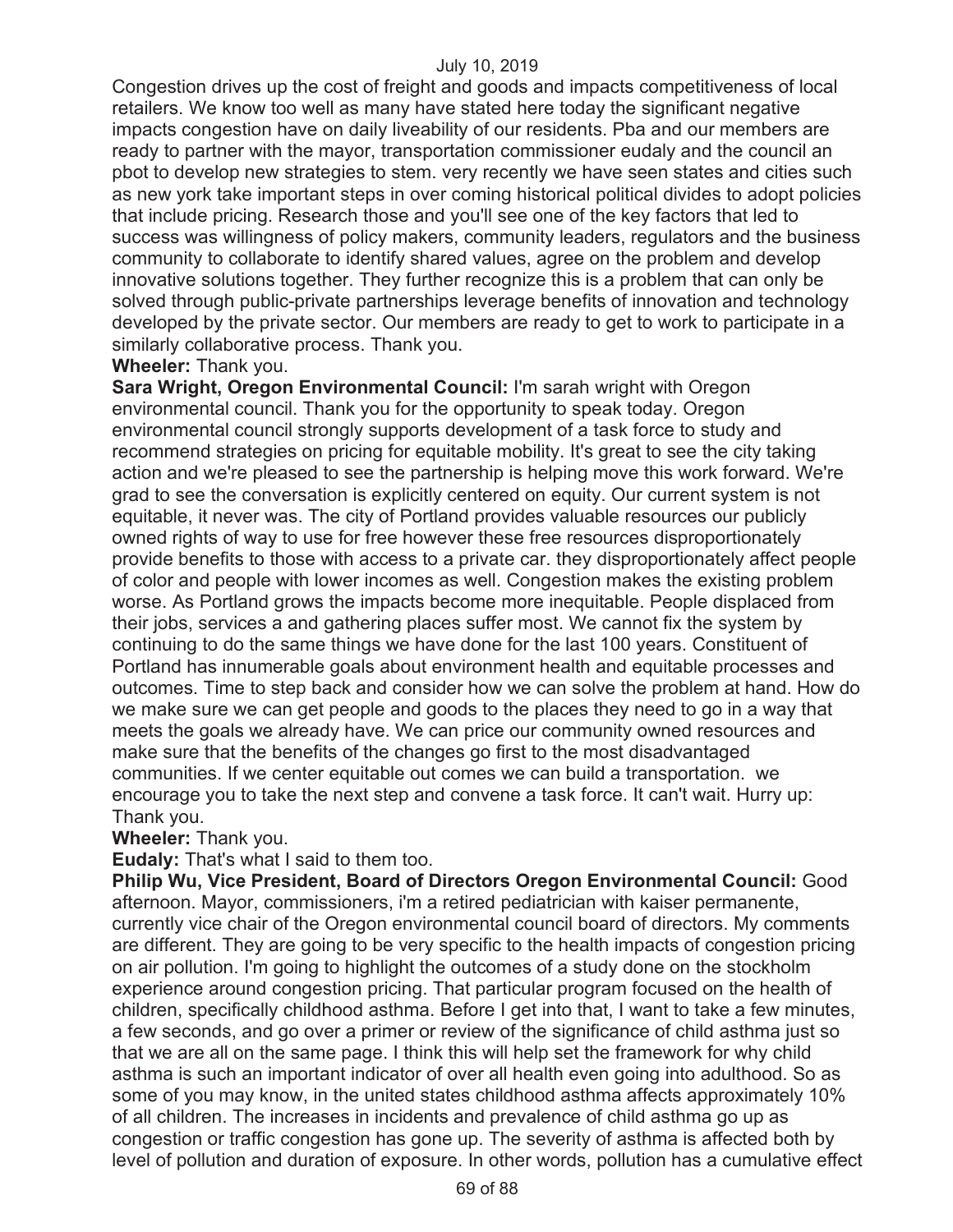that is not immediately reversed. The corollary is that a short-term decrease in pollution for whatever reason has a very small effect on the long term course of this disease progress. As we heard before around disparities increases in asthma rates are very and perhaps most pronounced for people of low economic status and communities of color who disproportionately live in and around severe traffic congestion. Asthma is the most chronic inflammatory disease in children and the leading cause of hospitalization. For developing lungs, this has significant long term impact since deficits during long growth and development can be permanent. So as we all know, there's a very strong correlation between child asthma and adult chronic obstructive pulmonary disease, copd. Children with asthma have a 12% higher risk of adult obesity, young adults with asthma as children have had as much as 50% increased rates of absenteeism from school and work. Most authorities now believe that the seriousness and impact of childhood asthma must be thought of in a similar fashion to other major childhood conditions such as low birth weight, adhd, and adverse childhood experiences. What about the stockholm experience? Stockholm put into place a trial initially, a trial of congestion pricing between january through july of 2006. More than a year later, the city implemented a permanent plan around congestion pricing in august of 2007. The first initial trial was studied by a group of researchers from university of california and princeton and others to look at what happened to air pollution and the impact on childhood -- rates of childhood asthma in stockholm. They looked at nitrogen dioxide and particulate matter or pm10 levels as indicators of pollution from automobiles. The latter, pm10, is especially damaging to lung growth and function in children. Congestion pricing during those seven months resulted in nitrogen dioxide levels falling by five to 7.5% and pm10 else will falling by 15 to 20%. This resulted in a decrease in outpatient and inpatient visits for acute asthma by up to 15% depending on the length of air pollution reduction. So more improvement in asthma was seen as congestion pricing was in place longer. Those results, up to 15%, are likely to be understated because the body takes time to respond to these lower levels of pollution, so it's very likely that as time went on those improvements would actually have been higher. It's important to note that stockholm was already experiencing low levels of air pollution even before congestion pricing went into place, and even in that particular setting, congestion pricing had a very significant impact on asthma. So, we could imagine that in any other city environment where pollution levels are higher, those kinds of impacts would even be greater. So in conclusion, we have hard, medical evidence that demonstrates the impact of congestion pricing on a population that I think that everybody in this room cares about. Thank you.

**Wheeler:** Thank you very much. Thanks all of you for your great testimony. Keelen, how many people do we have signed up for item 678 or 678?

**McClymont:** One person, phil richmond.

**Wheeler:** Very good. Two minutes, please.

**Phil Richmond:** I didn't bring you any poetry today but thanks for having me. I am phil richmond here on behalf of the street trust. I am also here to urge you to support commissioner eudaly's effort to curb the epidemic that the ubiquitous reliance of our citizens on single occupancy vehicle -- vehicle mobility. The obvious need for changes Came years ago, but little has changed. Climate change is real but without real leadership to help inform and guide our citizens and enacting changes in their day-to-day mobility choices. We may just as well burn, all burn coal. We need this task force in order to Portland to look critically at the mandate for spending half a billion dollars on freeway expansion on i-5 and 205. Without consideration of whether or not such projects illustrate a history of success for its citizens, particularly, those from marginalized communities. Isn't it true much of the traffic we have seen in recent years is from out of state, and in many cases the contract workers for one of two for profit corporations. We need a transformation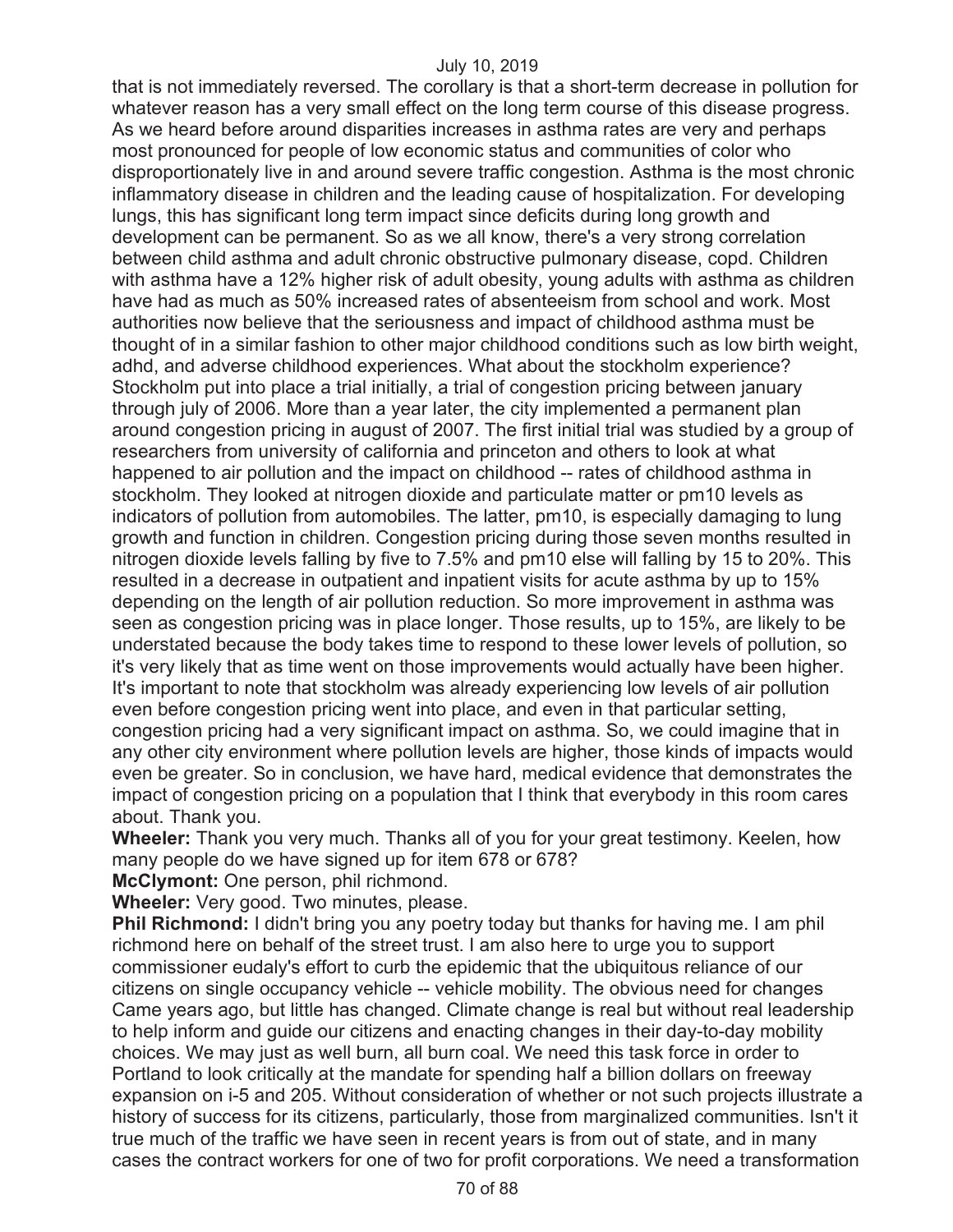of the pricing mechanisms for mobility because they are backward. Just this weekend I was driven downtown where the parking was free, but it cost almost \$6 to get home on an e-scooter. What does the carbon-free -- why do the carbon-free options cot so much more? Why is downtown parking ever free? It's not free, why so cheap? As the city we cannot continue to induce demand for unsustained travel modes by keeping parking-free dedicating 100% of the roadway to motor vehicles only who are providing no curb space for anything but the private vehicle storage. What we have is anything but equitable or sustainability. Please pass this resolution. Thank you.

**Wheeler:** Thank you very much. Any further discussion? The first item is a report, I will entertain a motion for six, seven, eight. We have a motion from commissioner Fish, second from commissioner hardesty. Further discussion? Please call the roll.

## **Hardesty:** Aye.

**Eudaly:** Well, we did not make much of a big deal about this when we were selected, so I just want to take this opportunity to let everyone know that 100 cities, 100 of the largest cities across the country were invited to apply to participate. 25 were selected, Portland is one of them. As was noted, we were selected based on some of our history and also current leadership. But, I feel like I have to call the city out a bit. I don't, necessarily, think that we deserve our kind of green badge of honor. We are in Multnomah county. Multnomah county has the worst air quality of any county in the state. So, I would say that we cannot rest on our laurels, Portlanders. We have to live up to our green reputation and we really have to solve for congestion and climate change. We also have an increasingly, racially and economically segregated city, and low income households and communities of color bear the brunt of the impacts that we are trying to solve for. It's my post-it note speech again, and noah didn't say Something, which is one of my favorite things that came out of this, is that we are already paying a tax or a toll. It's our time. I figured out my toll. If I were to value the -- my free time, commensurate with my pay, I would be spending -- I spend -- I carpool to work. I spends about 45 minutes a day longer getting to and from my home than I did years before this congestion really began. It is costing me 12,480 a year. It is costing me over 200 hours of my, time I could be spending with my family and friends and taking care of myself, and in therapy, and whatever the case may be. There are numerous things that I would rather be doing than sitting in a car, although I do get to sit in a car with my executive assistant, robyn mullins, and I love and enjoy her company. So I want to thank [inaudible] philanthropy, bps, and pbot, mayor wheeler, our invited guests and the community who is supporting us and informing us, guiding us, and is going to hold us accountable throughout this process. I vote aye.

**Fish:** Well, commissioner eudaly, thank you for bringing this matter forward. Thanks to your team for an excellent presentation. I love.

**Eudaly:** The mayor is in on it, too.

**Fish:** He gets a trip to d.c. Next week.

**Eudaly:** Well, I am going to london.

**Fish:** He gets all the Glory and I want to give you your share of the credit. Thank you for the printouts that I can read.

**Eudaly:** I knew you would like that.

**Wheeler:** There is one fact aid that jumped off the script, vehicle hours of delay are still expected to go up by 2027. That means as bad as it is today, it's going to be twice as bad in the not too distant future, so we have got to act -- this seems like a prudent thing to study. Thank you for the thought and care that went into the presentation. I vote aye. **Wheeler:** The report is adopted. To the next item 679, resolution, please call the roll. **Hardesty:** Not withstanding my concerns about insuring that we protect the people who have been most impacted by gentrification and the lack of a quality public transit system, I am excited about the potential of this task force and want to be very appreciative of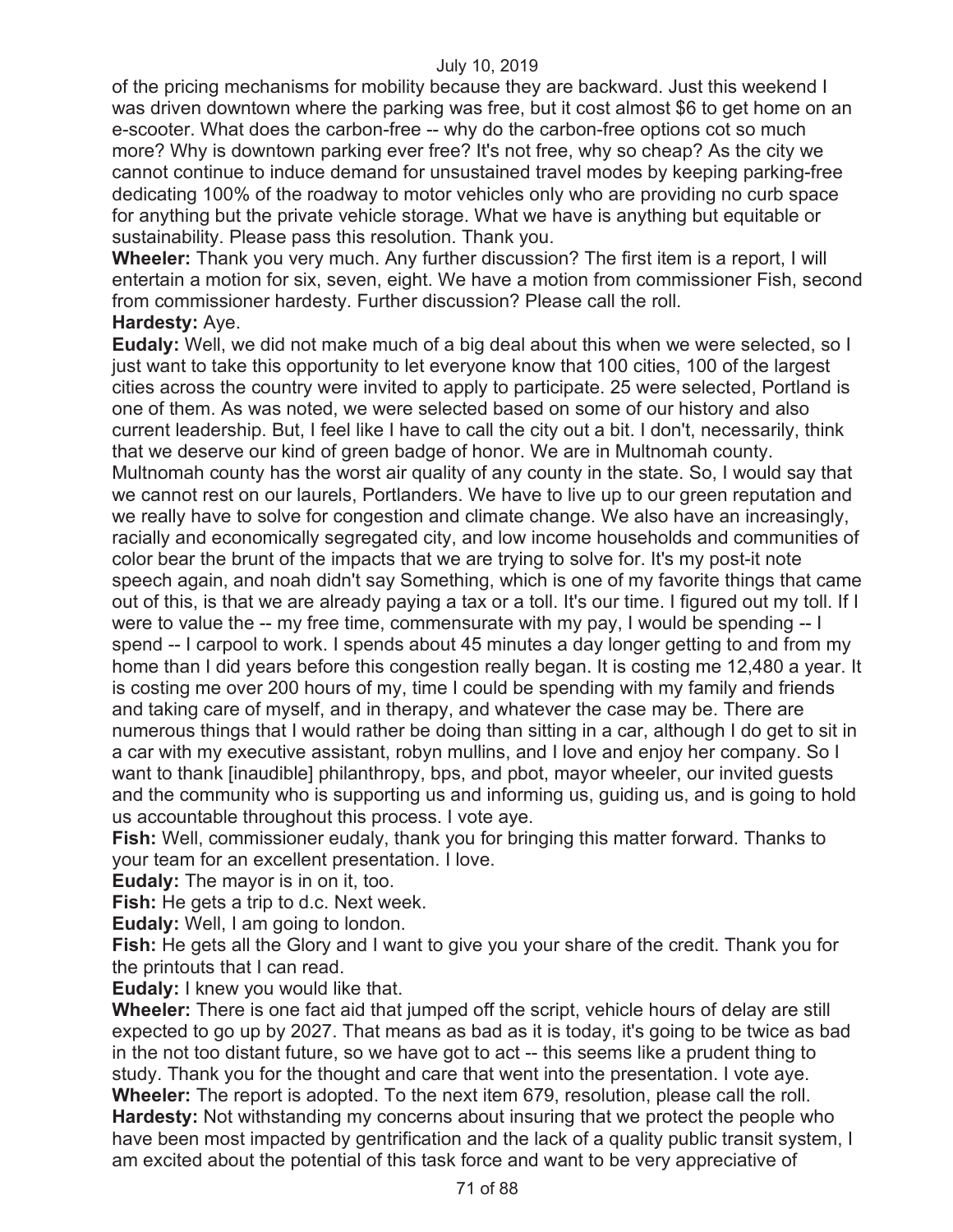commissioner eudaly, odot, and all of the folks who have been involved in making this process a reality. I also want to take a moment to really appreciate the folks from and irene because they have worked their hearts out to really engage communities who aren't traditionally engaged in these conversations early on. This, for me, is much about -- I believe that this is as important, the process, that we take as the policy that we end up with. If the process is equitable and just, from the beginning, the policy will naturally reflect that. So, I am voting yes. I look forward to the task force tackling these huge issues, and as commissioner Fish said, if we are going to increase traffic by over 100%, we have got to have a plan, and we have got to have a plan in place very soon. I vote aye. **Eudaly:** Aye. **Fish:** Aye.

**Wheeler:** Aye. The resolution is adopted. [gavel pounded] thank you, everyone. Next item is item 680, please.

## **Item 680.**

**Wheeler:** Commissioner hardesty.

**Hardesty:** Thank you, mayor, and thank you city council, colleagues. I want to appreciate that this will be a unanimous resolution because all members of the city council have signed on to it. I want to take the opportunity to, also, to invite up our first panel that will include a pro choice Oregon, kimberly, planned parenthood advocates of Oregon, michelle riffin. We will have two panels. I will say a bit more before reading the resolution. Welcome. You may start.

**Wheeler:** Good afternoon.

**Kimberly Koops, Pro Choice Oregon:** Good afternoon. Honorable mayor wheeler and commissioners eudaly, Fish, Fritz, and hardesty, I am kimberly, the policy director. As one of the seven in ten Americans who support access to safe and legal oh, and as many of the -- one of many of the rural Oregonians who personally relied on abortion care in the city of Portland, I am here to testify on behalf of resolution 680. We would like to recognize jo ann hardesty and her staff for working with us to bring forward today's resolution, which is central to our organization's mission. And we are dedicated to developing and sustaining a constituency that uses the political process to guarantee every person the right to make personal decisions recording the range of reproductive choices including preventing unintended pregnancy, bearing [inaudible] children and choosing legal abortion. We believe everyone, especially those from communities of color, lgbtq plus folks, trans, people from lower income levels, deserve to make those decisions. States like alabama, ohio and georgia are signing, blatantly, unconstitutional bills into law to restrict abortion with the explicit goal of overturning roe versus wade. 27 abortion bans have been enacted across 12 states so far in 2019, and just this may, alabama's governor signed the most restrictive abortion ban in the country into law. With a tax like these, we should take action at the national level, but we should also remember last november's measure 106. Dress to safe and legal abortion in Oregon are as real as anywhere else. This legislative session alone, anti-abortion lawmakers introduced 11 bills to create dangerous barriers to reproductive healthcare access. As Oregonians, we believe that everyone should have the right to make their own personal medical decisions, and Portland already plays a critical role in abortion access. 67% of all the abortion services received in Oregon were performed in the Portland metro area. Growing up on the rural Oregon coast, I know first hand how important Portland is for abortion access. Just over ten years ago, I seriously questioned whether I would be able to graduate from high school. When I did, I realized that I had overcome the odds. The odds were an abusive relationship that started when I was 15. The reason that I am here today and how I was able to attend college, law school, work in d.c. And run for offers was because I was able to have an abortion after I was sexually assaulted and leave my abusive partner. That abortion was so much more than one procedure. It was a cry that I deserved to make my own decision. That I deserved to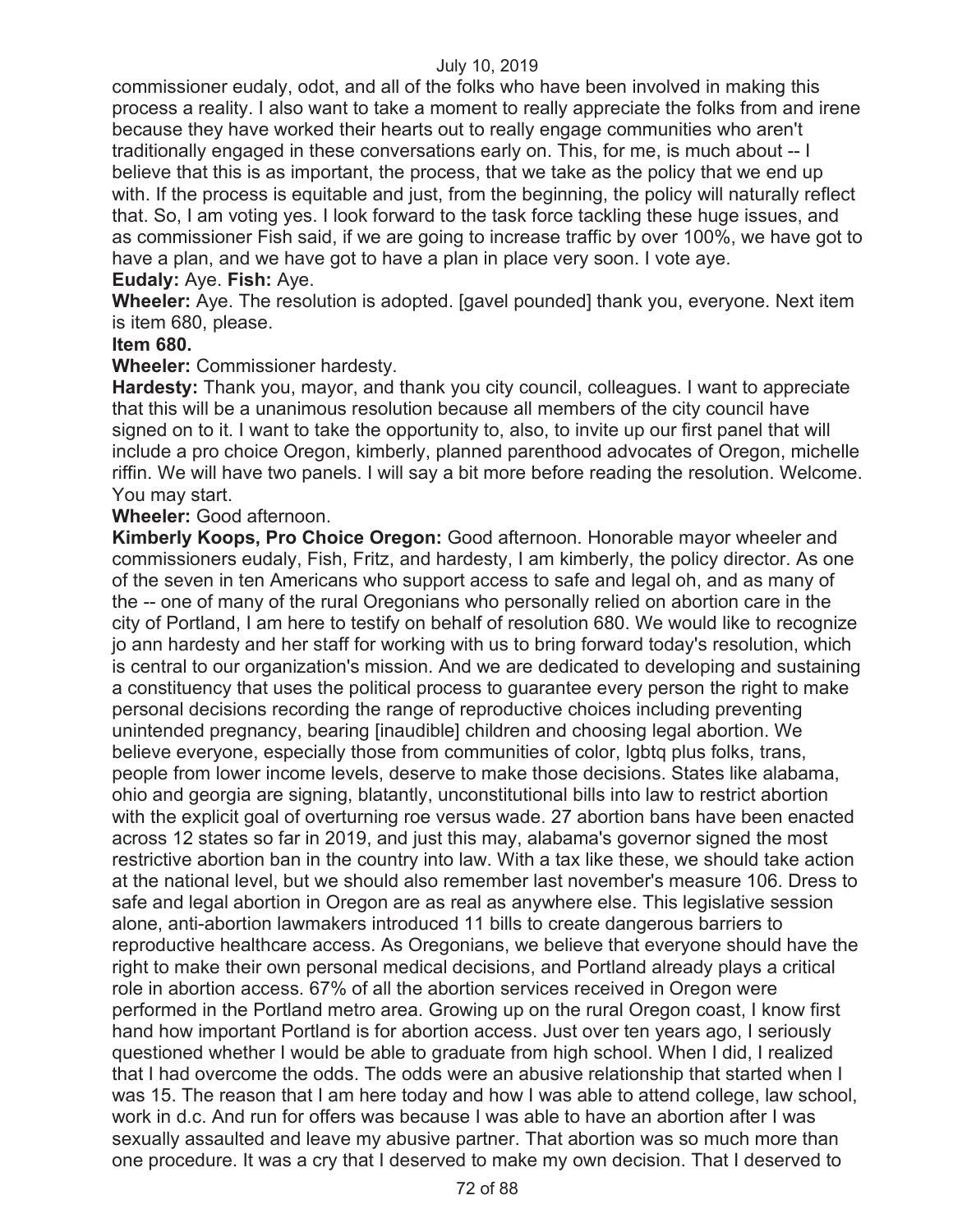be economically stable, to be safe, and to have children when and if I wanted to. That was my right, and that is a human right that we all have. Similar thankful to the city of Portland for continuing to support these rights for all. In addition to folks from across The state, our city also has welcomed those who may face bans in their state. Of the 844 people who traveled from out of state to have an abortion in Oregon, 771 of them, 91%, received services here in Multnomah county in 2017. That is why this resolution is so important. It will support the people most impacted by two of the most egregious bans passed this year in alabama and ohio. Alabama just enacted a complete abortion ban that would also make performing an abortion in alabama a felony. It even defines is a fetus as a legal person for homicide purposes and compares abortion to the holocaust. Under the ohio ban, doctors who perform abortions after a fetal heartbeat is detected could be found guilty of a fifth degree felony and face a suit for civil damages along with up to 20,000 in fines. The threats are real. We applaud and support our local leaders in putting forth this important resolution that will send a message of solidarity along with an amicus brief to support the people living in states most impacted by these abortion bans. Thanks to your leadership, Portland can continue to be a beacon for people across our state and the entire country. All people can access the full range of reproductive healthcare, including safe and legal abortion. Thank you all.

wheeler, commissioners eudaly, Fritz, hard security services and Fish. I am anne, I serve as a political director for planned parenthood advocates of Oregon. On behalf of the 60,000 Oregonians we serve, parenthood supports the resolution 680 and the move to file amicus brief in opposition to state abortion bans. One in four women in this country will have an abortion in her lifetime. A patient's health should drive important medical decisions, not a politician's belief. These issues are between individual, their families and doctors. Abortion is safe and has been legal in this country for more than four decades. Now our rights and freedoms hang in the balance. Since 2011, politicians have passed more than 400 new state abortion restrictions that shame, pressure, and punish those who decide to have an abortion. Just this year an unprecedented number of extreme abortion bans are being enacted across the country am these bans would allow the state to investigate miscarriages and jail providers, and one case for up to the 99 years. Simply for providing care. Meanwhile, in missouri politicians have tried to deny a license to the state's only health center that provides abortion care. These bans go beyond rhetoric. They have dire consequences for individuals and families across the country. They are starting to land on the governor's desk at a rapid pace. This is no coincidence. After a decades' long strategy at chipping away at access state by state the bans sweeping the country are an attempt to ban abortion outright. This is not just an attack on the people who live in those states. This is an attack on all of us, on every person who might and can get pregnant. There are 13 abortion cases that are just one step away from the supreme court. If roe versus wade is overturned, one in three women of reproductive age lives in a state where abortion would be outlawed. That's more than 25 million people. This includes more than 4.3 million hispanic and latina women, 1.5 million black or african-american women, 800,000 asian women and 300,000 american-indian hadn't alaskan women of reproductive age. This is discriminatory public policy, people of color, queer people, safe significant barriers, there has been cultural misinformation used to targets african-american women's access. Latina and black women are less likely to have access to family planning services which can result in significantly lower rates of contraceptive use. As rates of unintended pregnancies have dropped substantially in the past 30 years, women of color are still roughly twice as likely to experience an unintended pregnancy as white women. Marginalized communities that have been most impacted by the united states vast income Inequality are more likely to access healthcare through federally funded insurance plans, which are barred by the [inaudible] amendment. For too long the amendment has been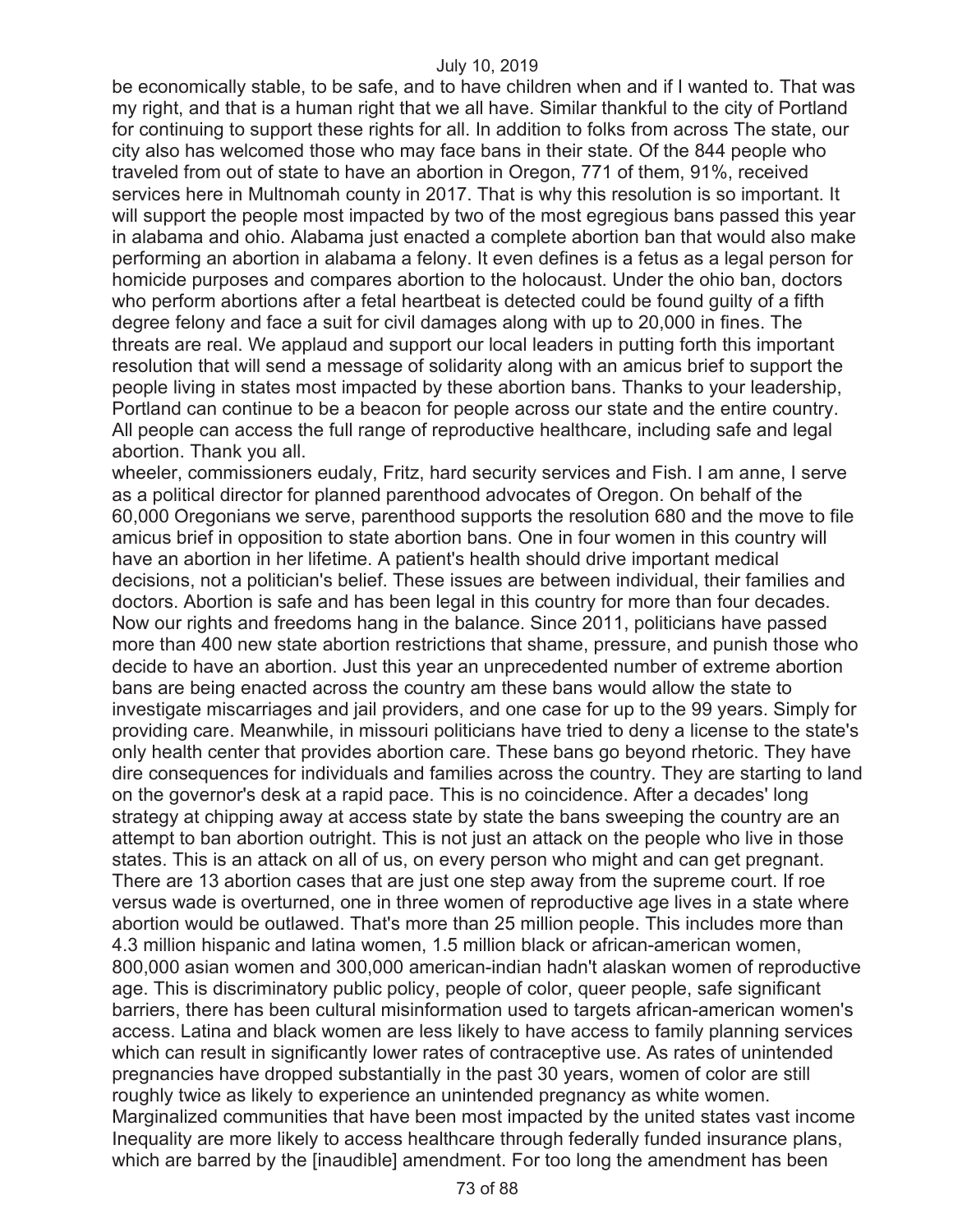banned medicaid coverage of abortion, pushing access to healthcare because abortion is healthcare out of reach for low income individuals, especially people of color, young, and queer people. It is clear in a world where abortion is illegal, those who face the greatest barriers to accessing healthcare will further bear the brunt of the harm. Politicians are passing bans in direct defiance of the people who support access for safe, legal abortion is at an all-time high and growing. And in fact, 73% of americans say that they do not want to see roe overturned. If the politicians value life, they would get to work solving an actual public health crisis, such as a national maternal mortality rate that outpaces other countries and disproportionately impacts black women. Banning abortion makes a bad situation worse and puts people's lives in jeopardy. Our bodies are our own. If they are not, we cannot truly be free or equal. Now is the time to unite, voice our opposition, and fight to ensure that each of us has the ability to define our own past and the opportunities to live lives that are healthy and full. We will not tolerate this assault on our health and rights. Portland has acted as a hub for reproductive health care access with people traveling from around the state and across the country to receive care in our city. With this resolution, the city of Portland has the opportunity to send a message to the rest of the country. We value an individual's health. We value their autonomy, and will not permit an erosion of those fundamental rights. Planned parenthood advocates thanks you for your support of resolution 608, to protect abortion access here in Portland and across the country. We thank you for your time, leadership, and consideration in this critical matter. **Wheeler:** Thank you for your leadership.

**Michele Ruffin, Forward Together:** Hi. Mayor wheeler and commissioners, thank you very much for having me. I am michelle russell, and I am the Oregon advocate manager at forward together. Forward together works in Oregon and nationally to win rights recognition and resources for all families. We work at the intersection of race, gender, and sexuality and are a women color led organization. This includes reproductive access, including abortion access, recognition of their families, and live in safe communities. I am here to testify in support of resolution 680. To file an amicus brief, we are really pleased to see the city commission's actions to affirm the right to an abortion, and as Oregonians, we believe everyone should have the right to make their own personal healthcare decisions. Regardless of whether we are black, brown, who we love, and how much money we make or how we are insured. We have seen the efforts they made across the country to introduce the abortion bans, that would be blatantly unconstitutional. These bans already were for [inaudible] racism that places barriers for pregnant people and women of color to access high-quality healthcare. Last year's measure 106 reminded us that the threats to abortion in Oregon are as real as anywhere else. The legislative session, this legislative session alone, anti-abortion lawmakers introduced 12 pieces of legislation that would create dangerous barriers to reproductive healthcare access here at home. People of color, especially queer and transgender people of color, live at the intersection of a multitude of disparities and structural barriers. Structural barriers that lead to higher likelihood of being in a low-income job, low-wage job, medicaid eligible, and subject to the harmful amendment which bans federal funding for abortion. People of color are disproportionately without access to paid time off to address their health needs. These factors combined with the existing abortion restrictions that require people to find transportation, often in the Clinics that are far away from them, and secure childhood, or childcare means that abortion bans make it more difficult for people of color to access abortion care. In a world where black women die at three or four times the rate of white women due to pregnancy related issues, and where one in five transgender people are denied healthcare access outright because it's who they are, we know that more restrictive laws and accessing healthcare especially reproductive services is the wrong direction to go. Oregonians rely on Portland to be a beacon of reproductive healthcare access. People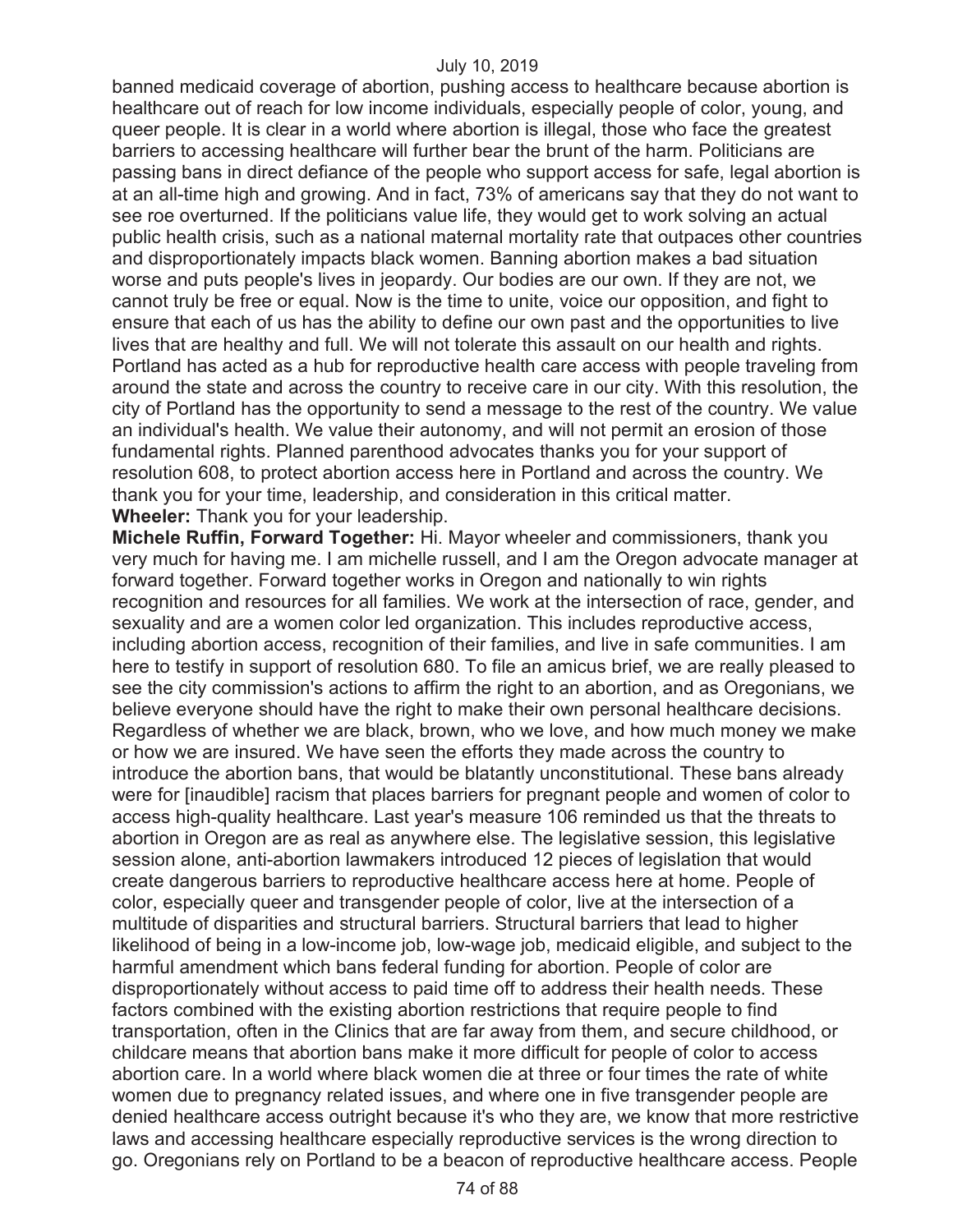travel from around the state and the country to receive these services in our city, and as kimberly said, 67% of all abortions performed in Oregon were in the Portland metro area. With more than 300, well over 300 abortion bans introduced this year alone, it's important that we take a step in the right direction. We know abortion is healthcare. By standing up to these bothering bans, we are sending a message that we stand with women of color and all pregnant people. Thank you very much. I appreciate your action on this. Of course, we support this resolution and urge a yes vote.

**Hardesty:** Excellent job. I will call up two other invited speakers. We have ivy major mcdowell from apano, and beth. Please come up.

**Wheeler:** Good afternoon.

**Ivy Major-McDowall, Asian Pacific American Network of Oregon:** ted wheeler and commissioners. My name is ivy mcdowell, and I am the legislative coordinator for the asian and pacific american network of Oregon, which is a statewide grassroots organization that works with asian americans and pacific islanders across the state of Oregon to advance social justice. I am here to testify in support of resolution 680 to file amicus briefs in opposition to state abortion bans and to affirm the city of Portland's commitment to protect our right to safe and legal abortion. Apano, when we started to engage the members around reproductive health, against reproductive justice was deeply linked to other issues, our community space. In particular, the impacts of healthcare exclusion and barriers amongst low income families, and lgbtq folks, immigrants, refugees, and citizens of the compact free association nations of the marshall islands and the federated states of micronesia. That's why we support the reproductive health equity act in 2017, to ensure all Oregonians, regardless of income, citizenship, status, race, gender and sexual orientation have access to health insurance coverage for reproductive healthcare, and we helped defeat 106 along with the no cuts care campaign, so our work is clearly not done. The urgency and need to work on reproductive justice is as true today as when we started. This year alone 378 abortion bans were introduced, moved, or enacted in 15 states. Many of them are states with the fastest growing api populations in the u.s. Including the states of georgia, north dakota, and texas, where the api community has grown over 116% to 130% since 2000. During our own legislative session, we saw 11 anti-abortion legislation introduced by local lawmakers that would create dangerous barriers to reproductive healthcare access, proving that the threat to safe and legal abortion is real in our own state. We know that our communities are less likely to have affordable healthcare coverage and access to reproductive health services. We know that it is our communities often excluded or the first to be left behind. Finally, I would like to say that these issues are deeply personal to me. As a trans-national adoptee born in china, my biological parents did not have rights to reproductive justice and access to resources to raise me. They had to give me up. While a beautiful life here in Oregon, the knowledge of my history and this reality inspires me to ensure that everyone has access to reproductive healthcare, and families are not forced to make such difficult choices. We must protect and ensure that all families have the power to choose, to make the decisions about their own bodies and families in the ways that they want. Here in Oregon and across the Nation. I thank the leadership of commissioner hardesty and the city council for introducing and supporting this resolution and for accepting is a message to the rest of the country that we won't go back. We will remain a sanctuary to modeling the range of reproductive healthcare that includes safe and legal abortion. Thank you.

# **Hardesty:** Thank you.

**Beth Vial, NW Abortion Fund**: wheeler, commissioners, my name is beth, I live here in Portland and I am a board member at northwest abortion access. The northwest abortion access is a fund serving Washington, Oregon, idaho and alaska. We help people pay for their abortion care, to and from the clinic and people traveling for care have a safe place to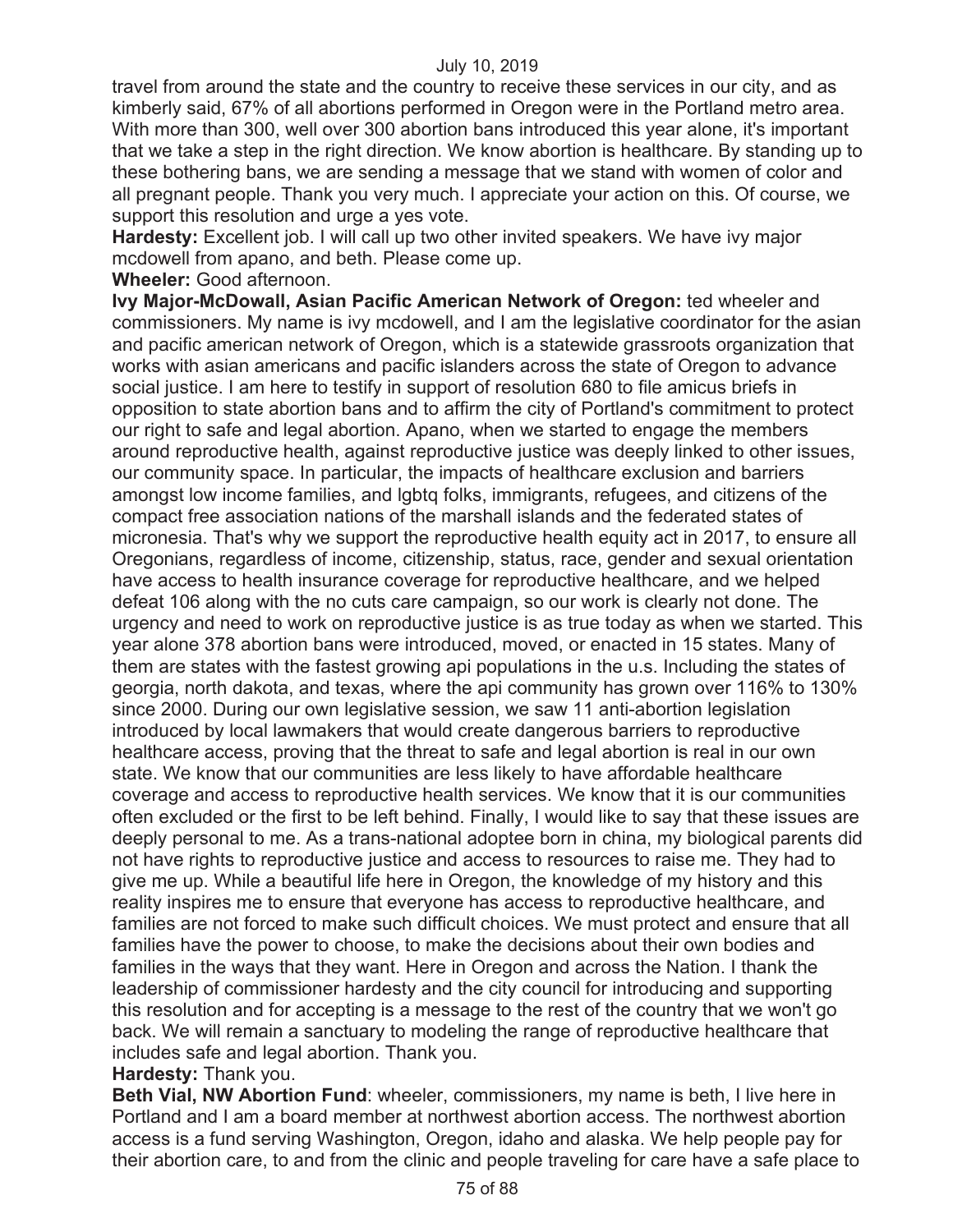stay. We are a 501c3 nonprofit and member of the network of abortion funds. A membership organization with 70 funds across the united states. We are a mostly volunteer organization and we move over \$300,000 each year to people in our region who are facing logistical barriers and accessing abortion. I am here to testify in support of the resolution, to file amicus briefs in opposition to the state abortion bans. The justice, with justice kavanaugh's recent appointment, the fight to protect abortion is more important than ever. We cannot do this work without you. Last year we filled out over 2,000 calls from people facing barriers to abortion. We know that Portland and seattle are access in our region, people travel from around the state and the country to receive abortion services in our city. That being said, we still have gaps. Even in Oregon, we have a shortage of providers and limited access to abortions that happen later in pregnancy. In fall of 2017 I needed an abortion. Chronic health conditions made it hard to tell that I was pregnant and there was a series of events that led to doctors feeding me with misinformation. My doctor's medical assistant referred me for a crisis pregnancy center, and I was bounced getting false counseling. When I realized what was happening, I went to ohsu and they told me that I was 26 weeks pregnant. They informed me that they had the ability to help me but chose not to. Because I was actually six months pregnant, the decision to provide me with healthcare was left up to a panel, and they voted no. They said they were not comfortable with my case. So instead of being able to receive healthcare in my own city and sleep in my bed those nights I had to fly over 1,000 miles and spend over 10,000 to receive healthcare from people who would help me, including the northwest abortion access fund. The details of my story are rare but the experience of having Trouble outside of Oregon for abortion care is not uncommon. Oregonians are still denied based on gestation and geographic positioning, and Oregonians deserve better. Stigma and people's opinions are the only things that stood in my way, and legislation is not everything and rights don't always equal access. The fund is thrilled to see this resolution declares the city of Portland remains committed to eliminating stigma surrounding abortion so every person in our city who makes the choice to access safe and legal abortion care will feel supported, welcome, safe in doing so. Our colleagues in new york city have worked with their city to make a historic investment of 250,000 in the state's abortion funds. Last week when I shared my story in seattle, [inaudible] said she would like to see the same access made in the northwest. [inaudible] the resolution cannot pass. The aforementioned reasons, I ask you to protect the abortion access here in Portland and across the country. Thank you.

**Hardesty:** Thank you.

**Wheeler:** Thank you for sharing your story.

**Hardesty:** How many people do we have signed up?

**Wheeler:** Public testimony, how many?

**Moore-Love:** Ten people signed up.

**Wheeler:** Very good. So the microphones move around. Two minutes each, and if you could just state your name for the record. We would appreciate it.

**Hardesty:** While they are coming up I want to make a point so people understand what the resolution will do. It, actually, does two very specific things. This resolution, actually, allows the city attorneys to file an amicus brief to ensure that both alabama and ohio, that we will follow a brief in support of legal abortions, and so that we will be at the forefront of that, but the second thing that I think is really key is that it directs our city attorneys to build a coalition of other city attorneys so that we have a big impact across the country to make sure that other communities will believe like we do, will stand up and, actually, fight back against these draconian actions that are being taken. So, just wanted to make sure that that was on the record. Welcome, and thank you for being here.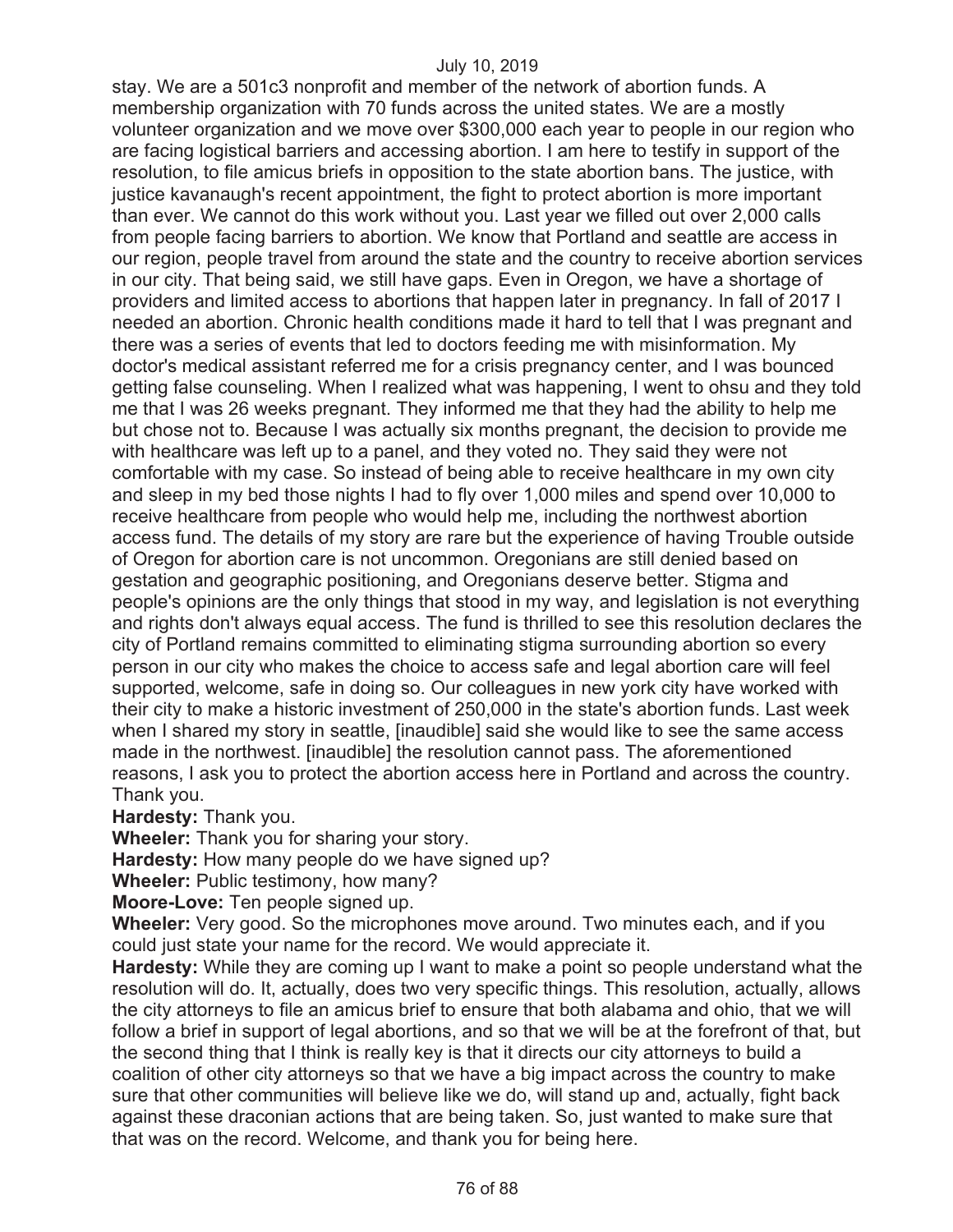**Sahar Yarjani Miranovic:** Hi. Commissioner hardesty, commissioner eudaly, commissioner Fish. And mayor wheeler, thank you for having me. My name is, for the record, as the new executive director of the Oregon chapter of now, the national organization for women, I am here to lend my support for resolution 680. Since 1973, antichoice extremists have been creating a myriad of financial and logistical barriers to chip away at abortion access. With the current state of our judicial branch, our fundamental rights are under attack right now. Abortion is healthcare, and healthcare is a human right. Every person should have the right to determine if, when, and how, and with whom to grow a family. Abortion bills sweeping our country are not about family values or about the sanctity of life. They are about power over the bodies and lives of marginalized communities and are rooted in white supremacist patriarchical ideology. When undertaken by a professional, abortions are one of the safest medical procedures, safer than childbirth. Restrictions and reproductive healthcare don't stop abortions. They just make them unsafe. Abortions will always be available for the rich and powerful. Anti-abortion laws directly and specifically target historically oppressed communities. These laws targets people like marcia jones in alabama charged with manslaughter after being shot in the stomach while pregnant. Thankfully, those charges were dropped after public outcry. People with low incomes, teenagers, black and indigenous people and people of color, migrants and refugees and queer and tran folks are hit hardest by these restrictions. Intentionally so. Abortion is a trans, a class and race issue, it is important to stake a stand. The world is watching. Thank you.

**Marilou Carrera:** Good afternoon, commissioners, mayor wheeler. I am marilynn cabrera. I am a filipino and japanese american queer individual, an organizer, facilitator and nurse, and I am the community health equity manager at the Oregon health equity alliance. We are a people of color-led collaborative organized center to uplift our communities of color through racial justice and form health equity policies as part of the movement to dismantle white supremacy and shift the imbalance of power. I am here because this is a health equity issue. Equitable access to healthcare is our work yet we recognize that there are many ways in which systems intersect to create barriers to access, particularly so for our people of color, lgbtq plus people and those at the margins. Who gets hired and paid what and insured and has access to transit options and gets time off? These all matter when basic healthcare is needed, including abortion. I am also here today because I was 20 years old when I had my abortion. I didn't know then that my abortion would lead me to become a nurse. Which led me to hospital care and outpatient abortion procedure care or that even later as a public health practitioner this would lead me to advocate for racial and health equity as tools for reproductive justice. For many the tools for a success are not merely handed to you, a myriad of factors are always at play and always inform one another. I was fortunate I could take time off from work and school to get an abortion. I had caring and financial support from friends, and I had a way to the health center and back home, and which was necessary because of sedation medication. I also knew that I needed to count on a provider to be there with medically accurate information. I needed to know the healthcare organization that provided my abortion was not just looking out for me but was proactively insuring that I was safe and had options at any point in my journey whether that was parenthood or not. It was and is a privilege to make important decisions about my own body, about my abortion, and there is no reason that we should expect -- we shouldn't expect to have autonomy of our bodies today. Thank you for supporting this critical resolution and your time.

wheeler and commissioner eudaly and hardesty, my name is reyna casey, and I live here in Portland, Oregon. I am here to testify in support of the resolution to file amicus briefs in opposition to the state abortion bans. I am also here to tell my mother's story in her absence. My mother had my older brother when she was 15. When she went to the doctor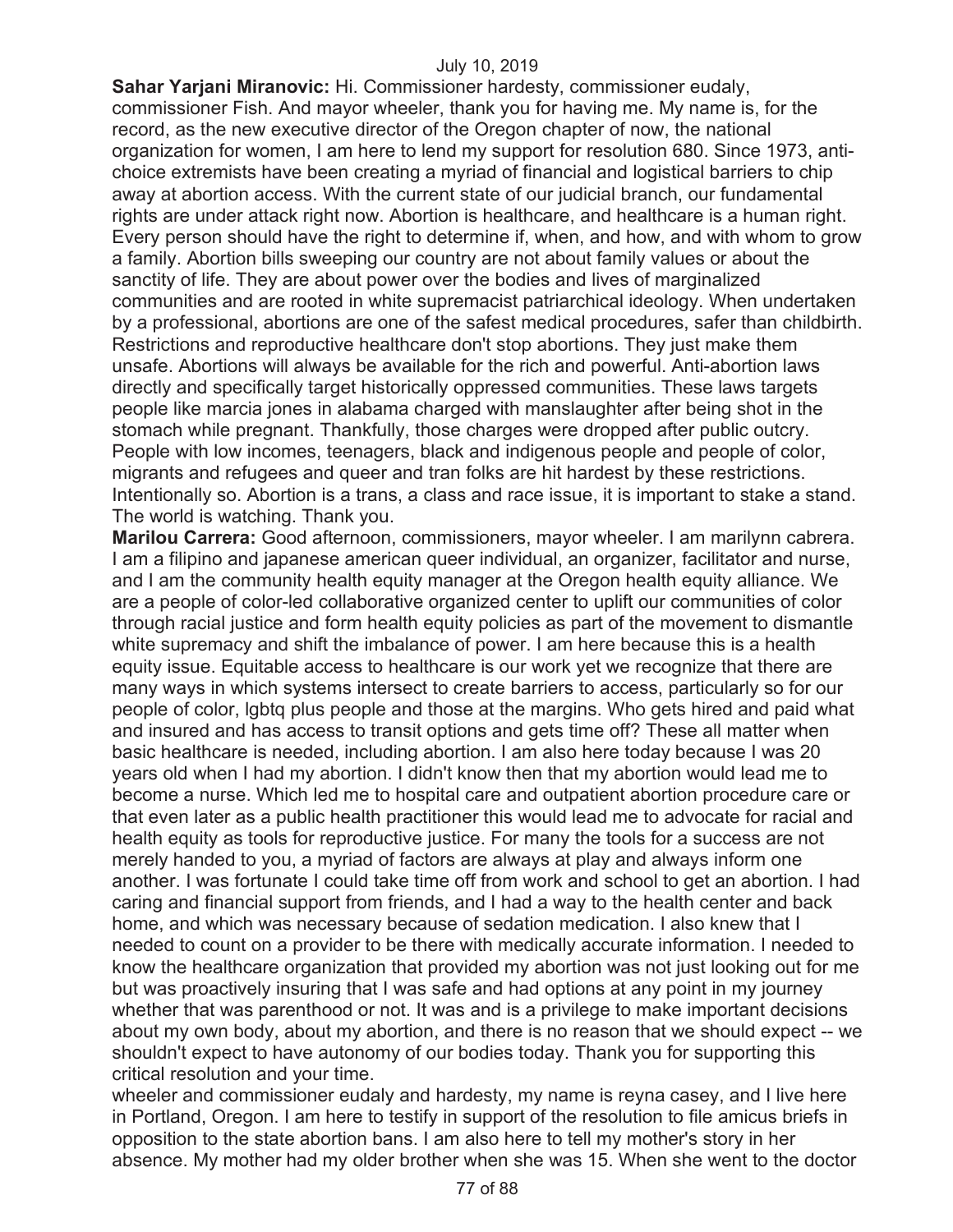for My brother's appointment she was told that she was pregnant again. She wanted an abortion but my grandmother didn't believe in it, and she had a, you made your bed, lay down philosophy, and this is punishment for having teen sex and out of wedlock. She went so far as to have my mother stand in front of the church to admit her shame, like many faced with similar circumstances. My mother attempted to take matters into her own hands and threw herself down a flight of stairs in an attempt to terminate the pregnancy. She sought other resources but was not able to receive care, and a month and a half later she attempted suicide. When I was 11 my mother shared this story with me because she wanted me to know the pain that people go through when they are not able to have control eve their reproductive healthcare. I think that she also wanted to somehow explain why our relationship was difficult at times. Well, I would not be here today if it weren't for the barriers that she faced. It took an emotional toll for years with those reproductive rights being taken away. I am here today and believe a woman should have a right to do what she wants to do with her own body. Everyone should have the right to terminate - everyone should have the right to have the healthy means to terminate their pregnancy if they so choose. By standing up against abortion bans, the city of Portland is Sending a message to the rest of the country. We won't go back, and we will remain a sanctuary to access the full range of reproductive healthcare, including safe and legal abortion. Thank you, mayor wheeler, and city commissioners for your support of 608, and thank you to commissioner hardesty for your leadership on this issue.

**Wheeler:** Thank you. Thank you all.

**Hardesty:** Mayor, I made a mistake and did not invite the city attorney, tracy, to come up and make comments, so if it's okay, I would love to give her an opportunity to come up. thank you. My apology.

**Tracy Reeve, City Attorney:** Thank you, commissioner hardesty, mayor, commissioner eudaly. We are thrilled to have the opportunity to participate as an amicus and support access to healthcare rights and access to abortion rights. One of our office's goals is to support the equity policies this council and the city establishes, and we have done that often in cases where we are partnering with other cities and other jurisdictions that have like-minded policies whether it has been our sanctuary city cases, some of our daca cases or a change of other things. We look forward to both participating on behalf of the city of Portland but also working with other cities to build, as you say, a national coalition to address this is, and we appreciate the resolution authorizing us to do this. So thank you. **Hardesty:** Thank you, and tracy I want to say I appreciate you and your support and

vision around this resolution. Without you, being as enthusiastic as you were, we would not be here today. So I want to thank you.

**Reeve:** Thank you. It's exciting work to have the opportunity to do, commissioner, thank you.

**Wheeler:** Good afternoon and welcome. Good to have you here.

**Dacia Grayber:** wheeler and commissioners, I am stacy graber, here as a private citizen, a mother of four, a healthcare provider, and an advocate for safe, accessible reproductive care. I am here to testify in support of the resolution to file amicus briefs in opposition to state abortion bans. As you heard today 27 bans were enacted across 12 states, so far in 2019 alone. Alabama's governor signed into law the most restrictive abortion legislation in the united states, banning abortion in nearly all circumstances, including rape and incest. The only exception to the ban are cases in which a woman's health is at serious risk. We may think that here in Oregon we are safe from these threats. That these draconian and cruel laws won't ever apply. Last year's measure 106 reminded us that there continue to be threats to safe and legal abortion in Oregon. This legislative session alone, antiabortion lawmakers introduced 12 pieces of legislation that would create Dangerous barriers to healthcare access. Oregon can do better. We must not only hold the line but be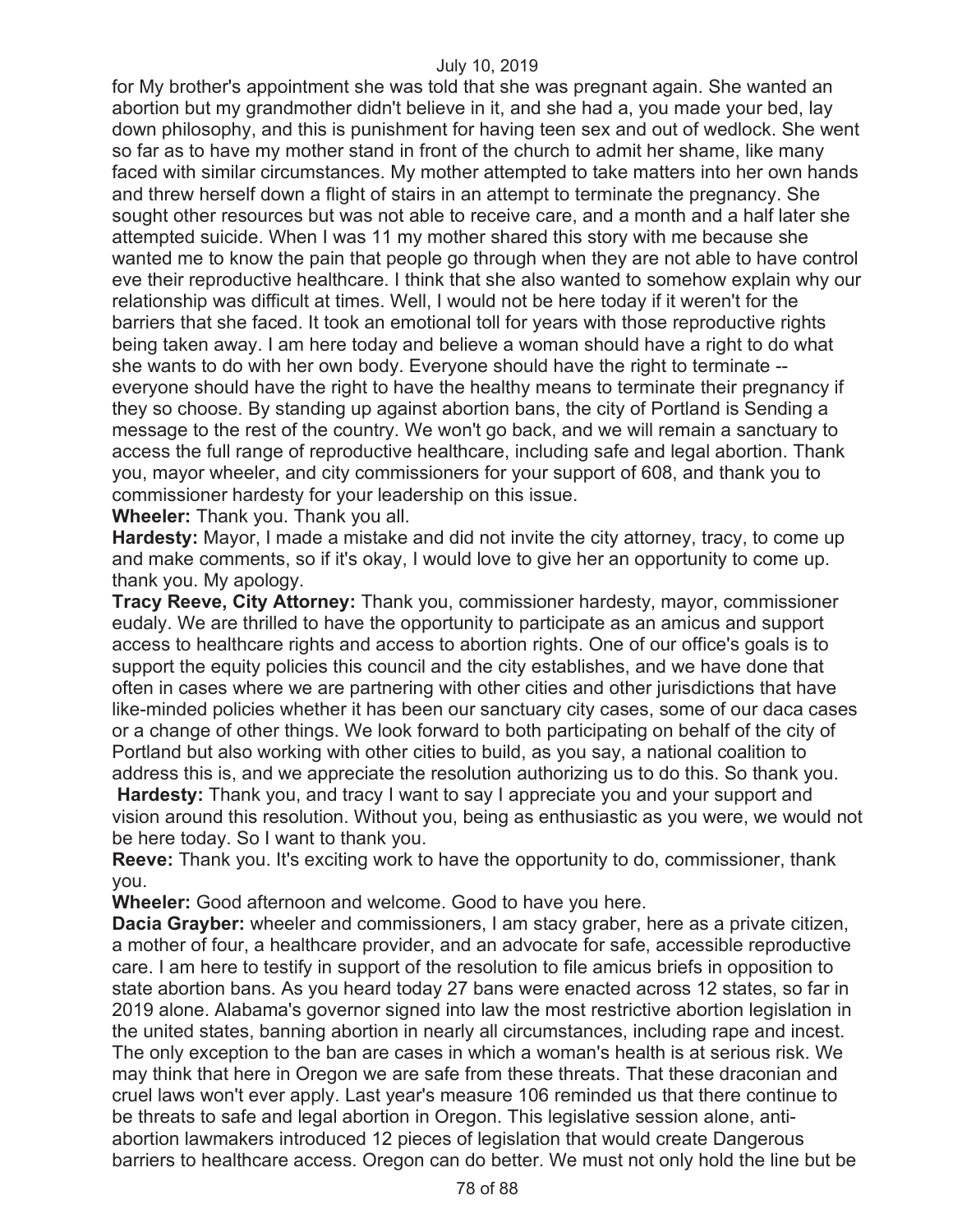a beacon of reproductive healthcare access. Furthermore, we must not be afraid or fearful to state that we will never compromise safe and legal abortion care access, not only for the women of this state, but for the country. In Oregon, Portland is the region where women come for safe, accessible abortion services. 844 people in 2017 traveled from out of state for abortion care, and of those 844, 771, or 91% chose to come to Multnomah county. Here's a powerful opportunity for the city of Portland to send a message to the nation. We respect a woman's right to choose and care for her body as she decides. We refuse to return to the back alley procedures where women died seeking a safe haven and help in their greatest moments of need and vulnerable. We believe in the power of a woman's choice and we will remain a proud sanctuary to a full range of reproductive healthcare, including safe and legal abortion. Thank you.

**Ellie Schmidt:** Thank you. Mayor and commissioners eudaly, hardesty and Fish, I am ellie schmidt, I am a third year medical student at Oregon health science university here in Portland. I am here to testify in support of the resolution to file amicus briefs in opposition to state abortion bans. As a medical students, I know that abortion is healthcare, and healthcare is a fundamental human right. In fact, when we do our -- do our rotations we learn about labor and delivery, and about providing abortion care because just like carrying a pregnant to term, abortion is an option that should be available to all those who can become pregnant. As a medical student, I have seen first hand that there are, indeed, many reasons that women seek abortion care. The only consistent theme that I have noticed is that each decision is personal. It is essential that people who become pregnant have access to care which is safe, dignified and allows them to retain their autonomy. Abortion bans like those passed in ohio and alabama stigmatize abortion and an inflammatory false narrative about reproductive healthcare. I am thankful to commissioner hardesty for her leadership in this resolution and to mayor wheeler and every commissioner for their support because it's time that we not only protect abortion care, but we normalize it. We should be expanding the reproductive rights, not taking them away. With policies like the reproductive health equity act and no restrictions on access to safe and legal abortions, Oregon is the most pro-choice state, pro-choice state in the nation. A beacon of hope for those facing unprecedented attacks. I applaud the commissioners for not only fighting against ohio And alabama, but for insuring that Portland continues to be a leader in protecting reproductive healthcare access. Thank you. **Wheeler:** Thank you.

**Kristin Almy:** Hello. Mayor wheeler and commissioners, my name is kirsten, and I am a member of the steering committee for the leadership and advocacy team of planned parenthood advocates of Oregon. Our organization fights to ensure all Oregonians have safe access, access to safe, accurate healthcare, including abortion, regardless of your race, gender identity or socioeconomic status. I am here to testify in support of the resolution to file amicus brief and in opposition to state abortion bans. This is so important because of the 27 abortion bans that have already been enacted across 12 states, so far in 2019, with potentially more 20 come if roe versus wade is overturned. And as we saw with measure 106 what's year, we're not safe in our state, either. As an advocate of accessible and medically accurate healthcare, we can see the impact that these bans have on medical providers as well as the folks that need access to abortion. In both alabama and ohio, doctors who perform abortion have the -- may face felony charges, meanwhile, health centers in georgia and alabama have been flooded by women calling, afraid that they will lose their appointment or no longer have access to abortion, so many calls are received during this time, that they had Set up additional lines just to be able to manage the volume. In asking the city resolution, will ensure that Portland will continue to be a beacon of reproductive healthcare access, and by standing up against these abortion bans, the city of Portland is sending a message to the rest of the country, we are not going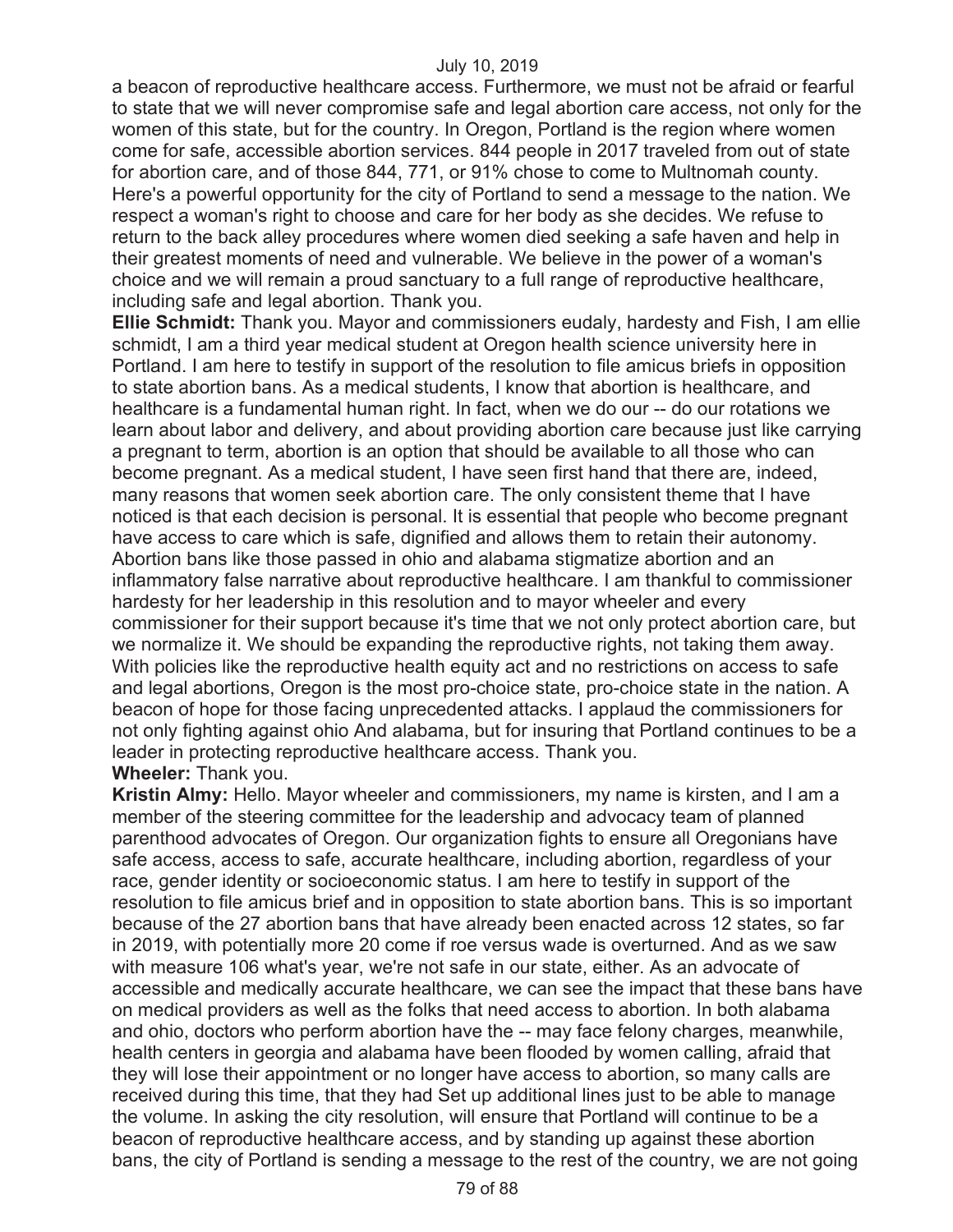back. We will remain that sanctuary of access to the full range of reproductive healthcare including safe and legal abortion. I stand before you not only as a representative of the leadership and advocacy team for planned parenthood advocates but a person who believes abortion is healthcare. I urge you to support this resolution and protect abortion access here in Portland and across the country.

### **Wheeler:** good afternoon

**Katrina Doughty:** wheeler and commissioners, I am karina dowdy, I use he, her, and hers, and I was elected to the Multnomah education service district board of directors. **Wheeler:** Congratulations.

**Doughty:** Thank you. I live in Portland, and I am here to testify in support of the resolution to support amicus briefs in opposition to state abortion bans. In my day job, I work for two on one information as a maternal and child health coordinator, helping Oregonians to determine what resources are available and what reproductive healthcare options that they have. I get calls every day from folks Across the pacific northwest, calls of people who are lacking access to the care that they need and deserve. As Oregonians, we believe that everyone should have the right to make their own personal medical decisions. The gender, who they love, and how much money they make, and their field of work, and how they are ensured. However, we have seen the recent headlines. Legislators across the country are introducing bills to restrict abortions that if passed would be blatantly unconstitutional. These bills have a disproportionate impact on the most vulnerable and targeted americans including those who already face the most significant barriers in accessing reproductive healthcare. Queer people need abortions. Reproductive healthcare is a right and a right that everybody should have access to. Lgbt qia, two plus people depend on healthcare services offered by the facilities that provide abortion access. Like planned parenthood. Researcher have consistently found that queer people are more likely to experience poverty than non-queer people, and there is an even more severe disparity for queer folks of color. Because impoverished people are more likely to rely on safety net clinics and healthcare facilities that provide abortions, closing these clinics means severing some of the most marginalized within the community from accessible Healthcare. Oregonians rely on Portland to be a beacon for reproductive justice. I call for your support. **Wheeler:** Thank you.

**Cordelia Newbury:** Good afternoon, mayor and commissioners. Thank you very much for having us. My name is cordelia, a member of the steering committee for planned parenthood advocates of Oregon leadership and advocacy team. I am a ppaolat. We galvanize our communities to fight for reproductive justice across Oregon. Including the assurance all Oregonians have access to safe quality, non-judgmental healthcare, including abortion regardless of race, gender identity or socioeconomic status. I am here to testify in support of resolution 680 and the directive to file amicus briefs and the opposition to safe abortion bans. This is so important. We believe that everyone should have the right to make their own personal medical decisions. We have seen the recent headlines mentioned earlier. Legislators are introducing bills to restrict abortion, that would be unconstitutional, so should alabama's governor who signed into law the most restrictive abortion legislation in the united states. This legislation bans abortions to nearly all circumstances, including rape and incest. Planned parenthood providers need this resolution enacted so we can continue to serve our Communities with medically accurate, safe, economically accessible and non-discriminatory medical care. Abortion bans are also racial lgbtq plus and economic injustices. People of color live at the intersection of a multitude of structural and economic barriers, including disproportionately living without access to paid time off to address their needs. These factors combined with existing restrictions make it even more difficult for people of color to access abortion care. Also, researcher have consistently found that queer people are more likely to experience poverty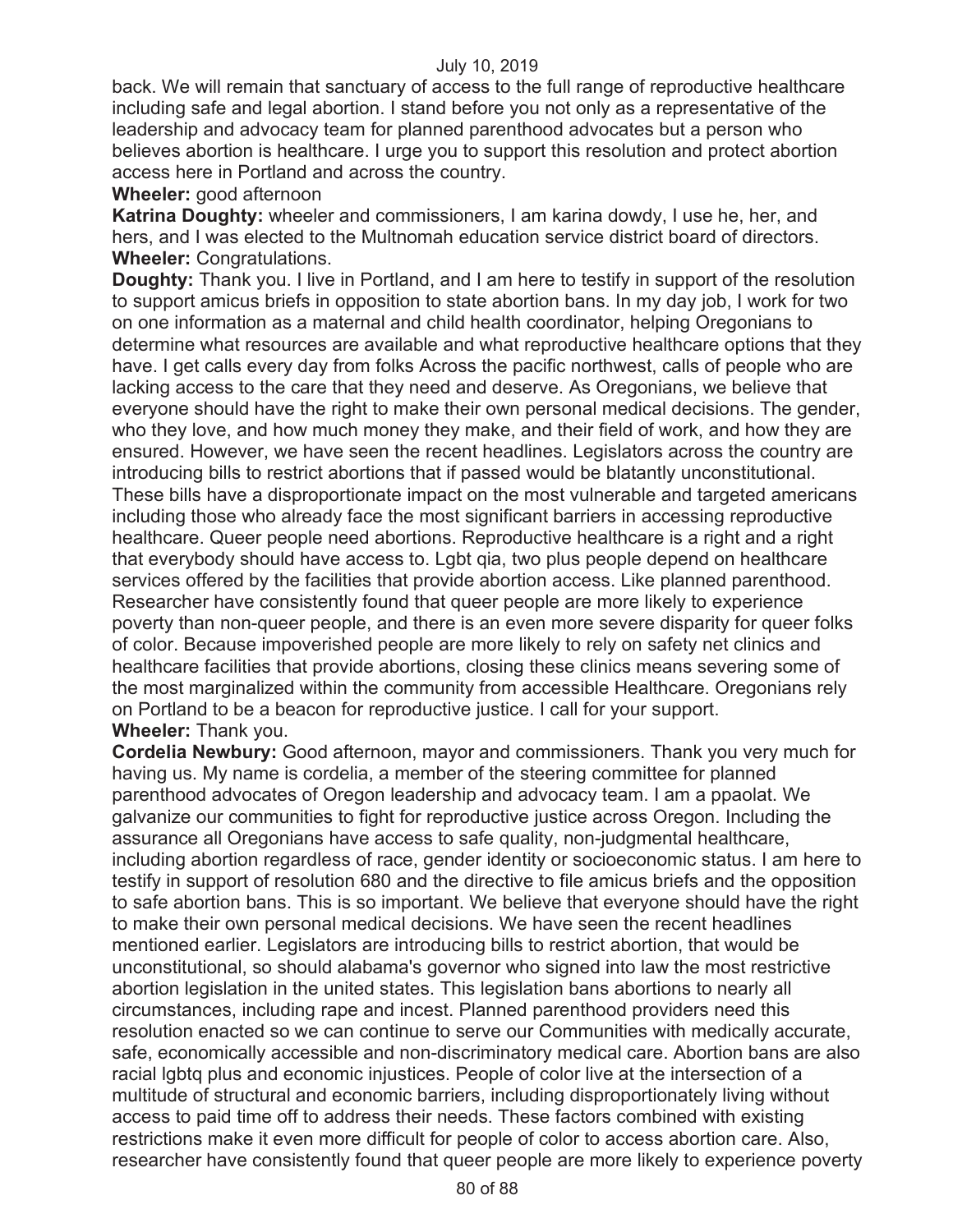than non-queer people and because impoverished people are more likely to rely on healthcare facilities, closing these clinics means severing the most major marginalized within our community from accessible healthcare. Enacting resolution 680 would ensure that Portland will continue to be a beacon of reproduct of justice and medically accurate healthcare. As stayed in 2017, 844 people traveled from out of state to have an abortion in Oregon, and 91% came to Multnomah county. Our city needs to take a resolute stand protecting access to safe, medically accurate and economically affordable reproductive healthcare and do this to serve Oregonians, to provide access to our neighbors and stand proudly as a beacon of reproductive justice. Thank you all for supporting This critical resolution, and protecting abortion access here in Portland and across the country. **Wheeler:** Thank you.

**Samantha Gladu:** All right, I am samantha, I am the executive director of the bus project, and I am here in my role as a board member of the northwest abortion access fund. I've been a volunteer since 2012 and a board member since 2015. You have heard from beth, my colleague, about funds and what we do and from everyone, the great points so I will keep it brief. We know abortion access elsewhere impacts access here in Portland, Oregon. Bans in other states contribute towards confusion, barriers to care, and the necessity for people to have to travel from their homes to places like Portland and seattle to get abortion care, and by passing this resolution, the city of Portland is affirming values of love, compassion, autonomy and collective power. By directing the city attorney to monitor and engage and build coalitions around abortion bans, the city is telling Portlanders and all women and people who can become pregnant you have their back. So, I want to thank you, commissioner hardesty, and the city attorney for bringing this forward today, and to the rest of the council for your unanimous support. We are pumped to see you pass t thanks.

**Alyssa Bang:** Hi, everybody. I am alyssa bang, pronoun she, her, and I am trans, indigenous, and a queer, I mean, I can't Have kids so, yeah. I am the co-founder of Portland's liberation, the reason that I am speaking before you all today is i've been asked to deliver a message from the people of Portland. We are sick of the ineptness of our leadership whether it comes to anti-fascist domestic terrorist groups.

**Wheeler:** This is off subject. You are out of order.

**Wheeler:** Any further public testimony? Thank you.

**Eudaly:** True city council experience.

**Wheeler:** Indeed, authentic.

**Wheeler:** It just wouldn't have been a complete day without it. [laughter]

**Hardesty:** It was a smooth day, and I was beginning to feel like people liked us or something. [laughter]

**Wheeler:** Does that complete the public testimony?

**McClymont:** Yes.

**Wheeler:** Very good. Colleagues, any further discussion or questions prior to calling the roll on the resolution? Keelen, please call the roll.

**Hardesty:** So the resolution is as follows -- declaring the right to safe and legal abortion and affirming the city of Portland's commitment to act in support of that right by authorizing the city attorney to participate as an amicus and forthcoming federal lawsuit challenging abortion bans around the country. Whereas state governments across The nation are passing laws that expressly or effectively ban abortion in those states. Whereas, Oregon is the only state with no additional statutory restrictions on abortion, and whereas the city of Portland has a history of supporting the right to abortion, predating roe versus wade, and has continued to lobby at the federal level for increased access to abortion services, and whereas, the city of Portland provided to the city employees municipal insurance coverage for abortion services prior to the passage of the Oregon reproductive health equity act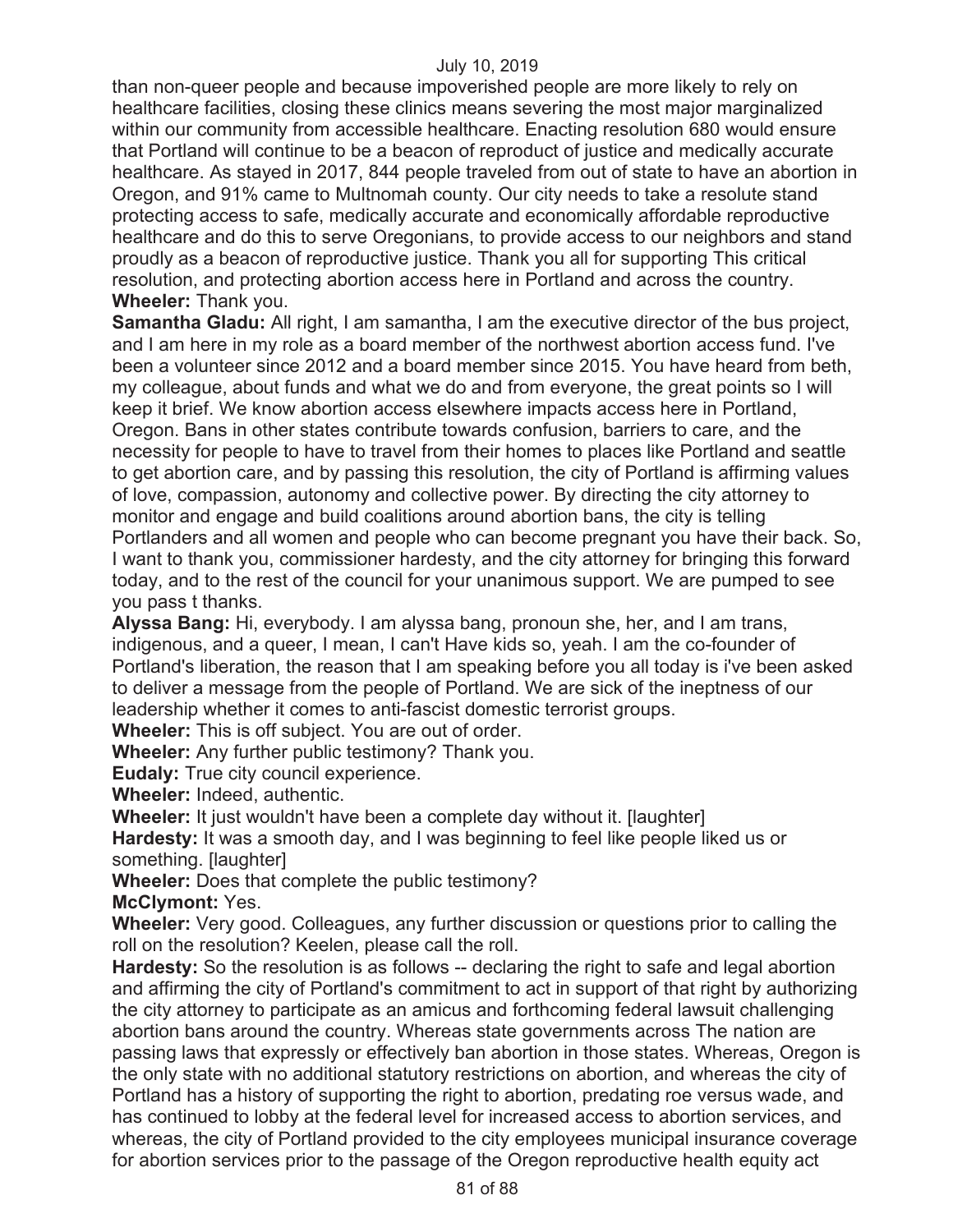which required that insurance cover abortion services. And whereas, the city of Portland has been a champion of progressive measures dedicated to increasing access to the full range of reproductive health services such as mandated employer provided paid sick leave prior to it being codified by the state and protections against discrimination based on pregnancy and gender identity, and whereas Oregon h.b. 3391 is, the reproductive health equity act of 2017 codified the right to safe and legal abortion and the -- in the state of Oregon, and whereas every person who can become pregnant needs access to the full range of safe, affordable, and comprehensive reproductive healthcare services throughout their life, including but not limited to screening for cancer and sexually transmitted infections, contraceptive services, abortion care, prenatal care, labor and delivery services, and Post-partum care. And whereas various states have proposed legislation that would prevent a person who could become pregnant from obtaining an abortion, as early as six weeks after the first day of their last menstrual period when a person is often yet -- not aware of their pregnancy. And whereas, some of this legislation also threatens healthcare providers with prison time, of up to 99 years and fines for performing abortions in their capacity as medical professionals. And whereas, such legislation will have profoundly negative impacts on the health of people who can become pregnant by violating long-held constitutionally protected rights and effectively eliminating access to all safe and legal abortion services. And whereas, since 1976, federal legislation known as the hyatt amendment has prohibited the use of federal funds specifically medicaid funds for abortion services, and due to systems of structural racism, socioeconomic inequality, and low income and people of color, are disproportionately likely to be insured by medicare, which therefore, means that they are disproportionately liable to be subject to the restrictions of the amendment limiting their access to safe abortion and -- wow: [laughter] whereas the lack of consistent and affordable access to health quality contraceptive services and low income communities and communities of color reinforces this disproportional impact of Restrictions on safe and legal abortions and whereas such laws while simultaneously eliminating safe and legal options for abortion, and potentially driving people to become pregnant to illegal abortion providers for unregulated and subject to no safety standards, further risking the health of people who are pregnant. And whereas Oregon voters rejected the measure 106 in 2018, which would denied insurance coverage for abortion to the most vulnerable Oregonians and including those who served the city of Portland and other public employees as well as those who rely on the Oregon health plan. And whereas, opposition to abortion has long been entrenched with sexism and misogamy and the right to an abortion and control of one's own body remains one of the few ways that people who can become pregnant are able to effectively exercise control over their lives and reproductive health. And whereas the passage and implementation of policies that have no basis in medicine are reflective of a hyper-focused on birth and compulsion to control people able to become pregnant but which do little to [inaudible] the physical, emotional, and financial burden of child rearing, and whereas policy-makers should instead focus on the maintenance and expansion of supportive services whose aim is the reduction of unintended pregnancies, preventing sexual violence, and promoting individual bodily autonomy, and the success of all families by investing in Comprehensive sexual health education. Access to a full range of reproductive healthcare, paid family and medical leave and high quality affordable childcare. Therefore, be it resolved, the city of Portland unequivocally condemns any attempt to restrict, prohibit, or otherwise impede access to safe and legal abortion care, access to safe and legal abortion services is vital to the health of people who can become pregnant in our broader community, and be it therefore resolved that the city of Portland remains committed to eliminating stigma surrounding abortion so that every person in our city who makes the choice to access safe and legal abortion care will feel supported, welcomed and safe doing so. Likewise, the city of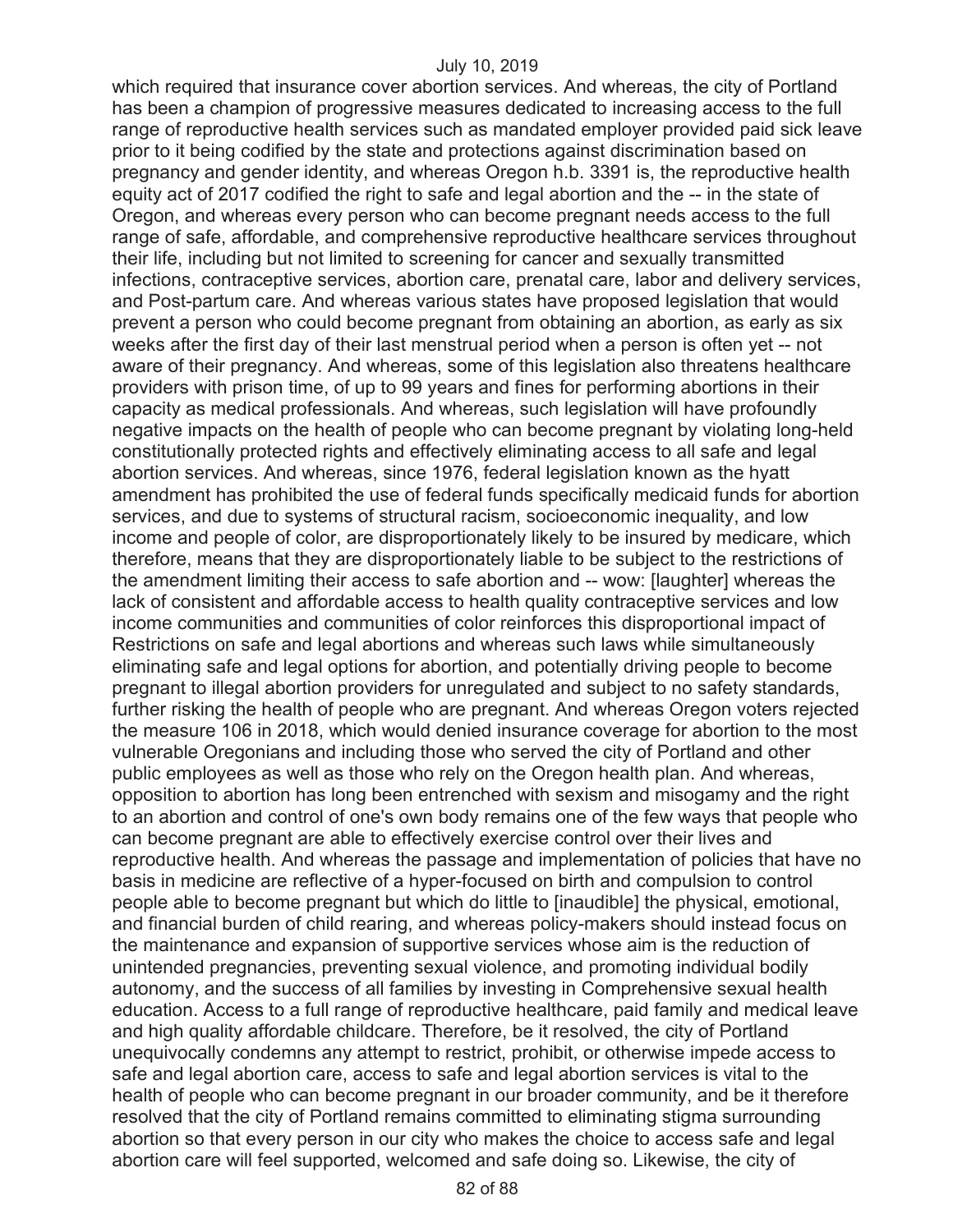Portland will continue to stands with healthcare providers and organizations that provide essential high quality and affordable reproductive healthcare and sexual health education to thousands of Portland residents with or without insurance coverage and regardless of citizenship status. And be it therefore resolved that the city council directs the city attorney to monitor the suits that may arise from the ohio senate bill 23 and alabama's state expansive legislation restricting abortion rights as well as other restrictive abortion legislation, and if suit is filed, directs the city attorney, evaluate opportunities to participate as an amicus and Authorizes the city attorney to think to participate as an amicus in litigation, challenging the legality of these laws at the time and in the cases the city attorney believes to be the most effective and strategically valuable. Additionally, the city attorney is encouraged to reach out to and work with attorneys representing other states and local governments across the country to build a coalition of amicae, is that right? Willing to participate in legal challenges to these and other limiting access to abortion services. And be it therefore resolved the city council requests the office of government relations deliver copies of this resolution upon adoption to the governor of Oregon, the speaker of Oregon state house of representatives, and the president of the Oregon state senate. And to any other interested parties. Therefore, adopted by the council, by us that is the resolution. We should be proud to be a city council that is playing a leadership role and passing the legislation -- a resolution of this sort.

**Wheeler:** Thanks.

**Hardesty:** Thank you.

**Wheeler:** Please calling the roll.

**Hardesty:** I have got to talk again. [laughter] I have got to vote. I don't know, should I vote yes? Thank you. I want to take a moment, though, To thank all of the brave people who came and shared their personal story. You know, it takes a lot of guts to share stories that are so personal, so publicly, and I want to thank each and every one of you to took the time to do that. This is a very emotional issue, but everybody spoke with compassion and empathy and love. I just want to acknowledge that and appreciate that, and I wholeheartedly vote yes.

**Eudaly:** Well, colleagues, I know it has been a long day, and we want to get out of here but this is an important moment, and I have a few brief remarks, but I will talk a lot faster than usual. Reproductive freedom and justice is essential to bodily autonomy, to full equality and our destiny. After all, some of us would not be here had our own mothers not had the choice of when and how they wanted to become parents. Some of us would not have the beautiful children that we do have, had we not had the right to choose when we would become mothers. Some of us would not be here at all had we been forced to carry dangerous pregnancies to term or endure the trauma of unwanted -- of enforced motherhood. Is you don't have to like abortion to support reproductive freedom. If you don't like it, you can support proven methods of preventing unwanted pregnancies. From comprehensive sex education in schools to affordable, easy to access birth control, to raising your sons to take as Much responsibility for unplanned pregnancies as you do your daughters. Reproductive freedom -- sorry, with that, I would like to encourage anyone, and this is really more for the benefit of anyone who might be watching, who hasn't already done so, to read the essay by gabriel blair, a "new york times" best-seller, designer and mormon mother of six, called men cause 100% of unwanted pregnancies. I was not convinced when I started but I am pretty sure it's true now that I read it. Which challenges the placement of the burden of the responsibility on women and provides women and others who can become pregnant and provides a much needed perspective shift in reality check that should leave everyone questioning their assumption about responsibility. I also want to thank those of you who came today to share your story. It has broken my heart over and over again to hear and read people sharing incredibly painful and personal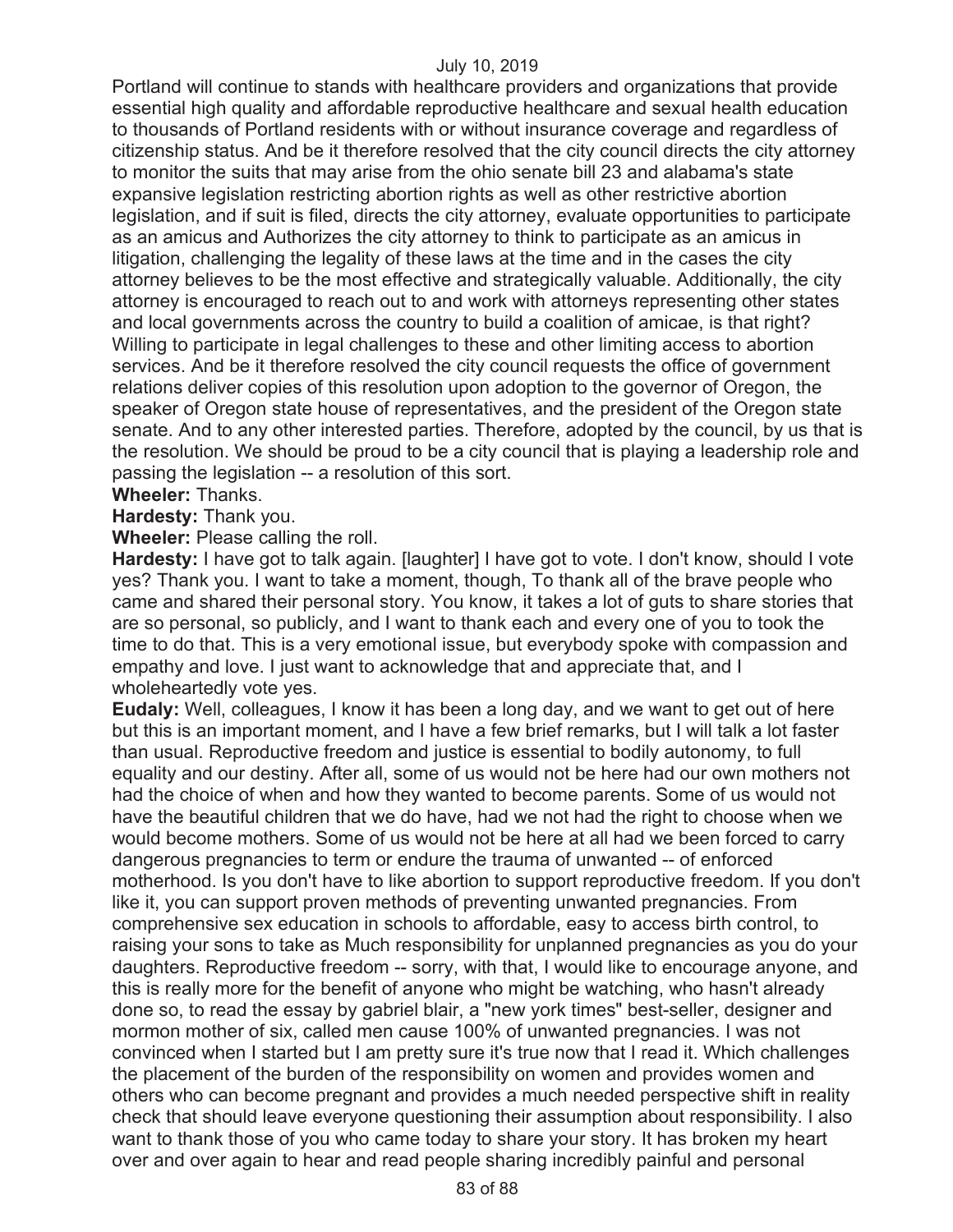stories as part of our defense strategy and imploring the public and policymakers to not take our way -- away our rights. I am grateful for the reproductive freedoms that I have been guaranteed by my mothers, including abortion, and I am looking forward to the fast approaching day when I will no longer have to manage my own fertility, but I really am, believe me, I can't wait. I will continue to fight like hell to my end of my days to protect those rights for the generations coming up behind us. I vote aye.

**Fish:** I think it's worth noting that we are having this hearing today while a panel of federal judges is contemplating whether to set aside obama care, and particularly, the pre-existing conditions, protections that those of us living with chronic illnesses enjoy, so it's a perilous day for healthcare in america. To our newest colleague, commissioner hardesty, thank you for taking the lead on this resolution. I am proud to be a co-sponsor with all my colleagues. To [inaudible] and planned parenthood, northwest abortion access fund, and all the other groups that came out today and the individual voices who testified, thank you for being present today, to lend your moral weight behind what we are doing. I am proud to live in a state that protects a woman's right to reproductive healthcare. I have a 26-year-old daughter. I want her to live in a country where she has the freedom to make her own healthcare choices. Today is a small step in the direction of making a large statement about our values. I am pleased to vote aye.

**Wheeler:** I usually end my remarks with thank you's to the council members who lead and to the members of the community who are directly involved. Today I want to start with both a thank you and an acknowledgment. With commissioner hardesty's tenure, we now have for the first time a city council that is majority women. The fight against reproductive rights and reproductive help is most notably led on the other hand by [inaudible] gendered men who seek to control both women and people who can become pregnant. I believe that we have not listened enough to the stories and the voices of women and people who can become pregnant, so I am very appreciative that we have had this opportunity here in our chamber to do so. I would like to thank first and foremost commissioner hardesty for the hard work you put into this in bringing this forward. City attorney tracy reeve for what I know will be excellent legal representation going forward, and pro choice Oregon, and apano for working to go to bring this resolution before the Portland city council today. As I look at the makeup of the council, I think that it's very important to note that this initiative, this resolution today has been led by a woman, and accordingly I want to keep my remarks as brief as I possibly can. I don't think it's necessarily appropriate for the airwaves to be crowded by male -- voices, but there are a couple comments. First, I think as men, we need to find the opportunity to speak up in support of women and people who can become pregnant. It's also important that we acknowledge that we are not immune from the ramifications of restrictive abortion laws that are fundamentally about insuring birth at all costs with little and in some cases, no regard for the quality and health of the lives impacted. A person's right to safe and legal abortion services has been enshrined in constitutional law in this country for over four decades. We are seeing that the landscape in 2019 is fundamentally different than in previous years. In previous years there were bills introduced intending to restrict abortion rights, those measures, for the most part, failed, but as testimony indicated today, what we are seeing is completely different is measures passing in multiple states, including complete outright bans on abortion as in the case of the state of alabama. Left out of some of the abortion analyzes are the following considerations -- the number of children who live in poverty in this country, childhood I want security rates, which continue to grow, the percentage of household income that goes towards childcare, and according to the federal government, anything beyond 7% is considered unaffordable. Childcare costs relative to the cost of rent. Access to prenatal care not just across states but across the counties. And infant mortality rates, and whether these states -- have maternity or family leave laws. These are issues completely left out of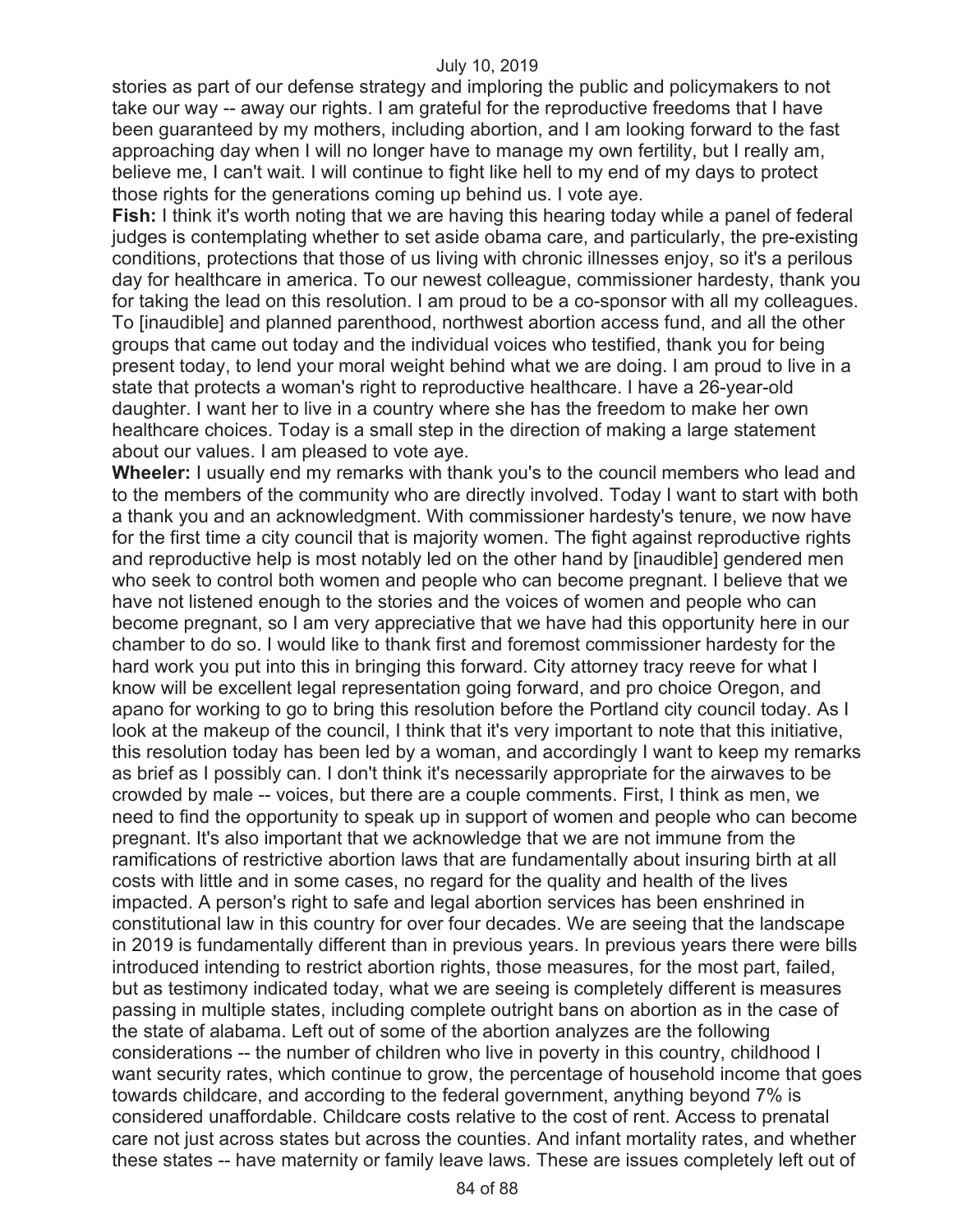the conversations, and advocates steal themselves against criticism by claiming cynically that these bills are in the defense of human rights. The threats being levied against the right to safe and legal abortions, they are real. They are dangerous. Collectively, we need to continue fighting back. I want you to know that I will continue to be a fully engaged ally, and I will do my part. I vote aye. [gavel pounded] the resolution is adopted. Thank you. [laughter] colleagues, do you want to take a two-minute break? Five-minute break it is. We are in recess. Can **y**ou can read 681, 682, 683.

## **Items 681, 682 and 683.**

**Wheeler:** Colleagues, these ordinances are related to the city's employee benefits program, the set of contracts of health insurance providers are the result of an rfp process, and the negotiations of the bureau of human resources carried out over the course of the past year working with the city's benefit consultants and members of the labor management benefits committee. Cathy bless is here, the deputy chief human resources officer who will walk us quickly through these ordinances. Good afternoon.

**McClymont:** I am sorry, I don't mean to interrupt be we will need to read the next two, as well.

**Wheeler:** Did we not get -- I apologize. Please. Go ahead.

**McClymont:** Sorry.

**Wheeler:** My fault, not yours.

**Wheeler:** That's much better, thank you.

**Wheeler:** We are going to do 684 separately at the end. Good afternoon.

**Cathy Bless, Deputy Chief Human Resources Office:** Good afternoon. I am cathy bless, deputy chief human resources with bhr, and I will tee it up, three ordinances within this time certain, and then we will offer our balance of the time to the fire bureau, and commissioner hardesty for the next ordinance. 681, authorizes the contracts with vision service plan, moda health clan -- plan, Oregon delegates insurance and standard insurance. 682 authorizing a contract renewal with aon consulting to ensure the continuation of consistent actuarial support and negotiation on behalf of the healthcare plans, and the last is item 683, which amends the city's plan designed and document for the 2019 and 2020 plan year. This is the portion in which labor management benefits committee makes recommendations to council. We include those changes within the planned document, and there were minimal changes this year. We did wave all mental health co-pays under all plans, so that we could remove barriers and support the mental health initiative that's rolling out next week, and we also implemented a telehealth option through ohsu at a \$10 co-pay. If you have any questions, I am here to --

**Wheeler:** Any questions. Is there any public testimony on 681, 682, or 683? **McClymont:** We have one person signed up.

**Wheeler:** Welcome, and thanks for being here.

**Yasmin Ibarra:** Good afternoon. This is my first time, actually, providing testimony. **Wheeler:** Welcome.

**Ibarra:** I am usually behind the scenes. My name is -- good afternoon, mayor wheeler, commissioners -- my name is yasmine, I am with local 49, and I am here today because you all are voting on a large contract with standard insurance, and we believe that this company is not aligned with the city's commitment to providing good, great jobs for our community. The standard insurance owns the standard plaza and the standard insurance center buildings in down, and up until earlier, or up until this month, those buildings were being cleaned by a union janitorial company, and those union jobs allowed for workers to have fair wages, and affordable healthcare and worker protections. And unfortunately, they decided to go with a non-union company, laying off 15 workers of who we represent. The company decided to go with is millennium building services, and in my testimony, I provided a couple of examples of the problems that workers have encountered with this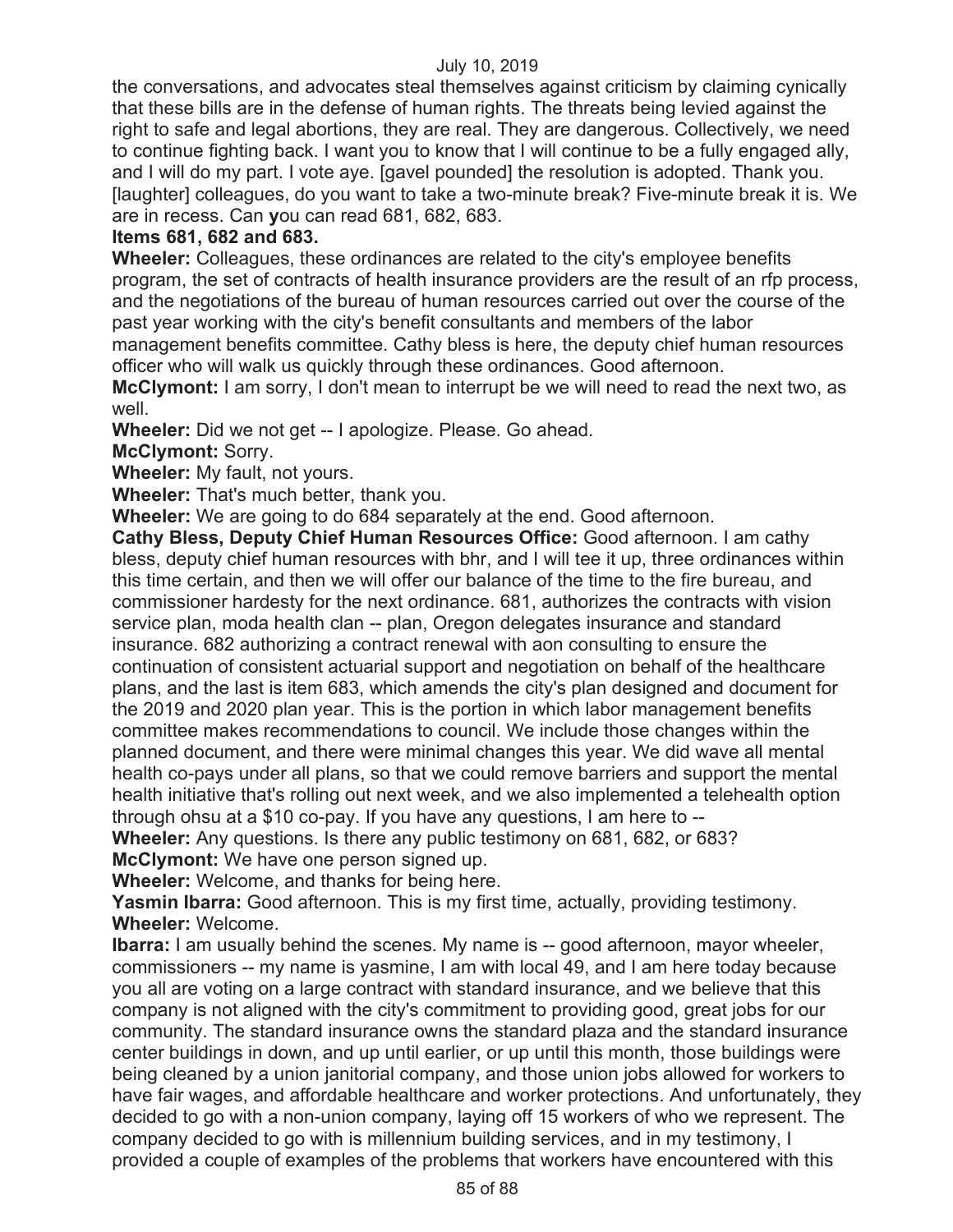company. We believe that standard insurance, switching from union company to a nonunion company is really undermining the work that janitors in our region have fought hard to raise. I have a picture of adella here. She is the janitor who is a leader in our union, and she worked for the standard insurance building for nine years, and with a union janitorial company for 19 years, and she's one of those people Who will lose their job, and I am here because I believe that the city should be prioritizing and working with companies that provide good jobs for our community and are reflective of the city's values, and on behalf of the 15 workers and their families, I am asking that the city reach out to the standard insurance company and asked them to restore the contract with the union company and be more in alignment with the city's good jobs.

**Fish:** I have a couple of questions. So, first of all, this is your first testimony? Nicely done. **Ibarra:** Thank you.

**Wheeler:** She was right on it.

**Fish:** Right on-time.

**Ibarra:** I was trying real hard.

**Fish:** We hope that you set an example for some of the people here. They have come here and get the testimony while the thing is going. So your request is that we reach out to the standard to discuss this decision and you know this council is on record as strongly supporting justice for janitors and the campaign to bring fair wages and benefits, whether it's a union or non-union context to janitors in the city of Portland, and so I think that that's a fair request. We don't have -- I don't have a formal statement from the standard on this issue. I will check my mail when I go back, so we have your appeal, and I think that this is an emergency item because we are required to put into place these things, so that we have Continuity in the healthcare, and I think that it's perfectly appropriate for you to put this marker down, and I see no reason why the city can't pursue this on a dual track basis, which is proceed with the recommendations from our committee while also engaging the standard on this issue of who they choose to hire as janitors, and we are also collectively aware of the fact that if the percentage of people providing services in Portland falls below a certain amount, it affects everyone's ability to get healthcare. This is an issue near and dear to my heart. You have my commitment that I will work with seiu to engage this, and appreciate you have decoupled the two issues that you have not said no, don't proceed with the recommendation today, but at the same time, you said, could we make an overture, and you have my commitment to do that.

**Ibarra:** Thank you.

**Hardesty:** Wonderful.

**Wheeler:** Commissioner.

**Hardesty:** Could we bring -- what was your name?

**Bless:** Cathy.

**Hardesty:** Cathy back up so we can get cathy on the record to find out what she is going to do as she's moving this contract forward.

**Fish:** Cathy doesn't have anything to do with the janitors.

**Hardesty:** But she's going to be the one negotiating the contract, right? What we're doing is approving this, and they will be moving it forward. I want to know how much time we Have between the time we approve this and it's signed. July 1, is it passed that? I guess it is. July 10. So

**Bless:** You have my commitment to absolutely take this forward and work with the commissioner and the mayor's office is to address this with standard insurance.

**Hardesty:** I appreciate that, but I want us to be really proactive, I believe that we, as a city council, have been really clear that we value union employees, good wages and we value healthcare, and etc., et cetera, and why are you getting a little nervous over there?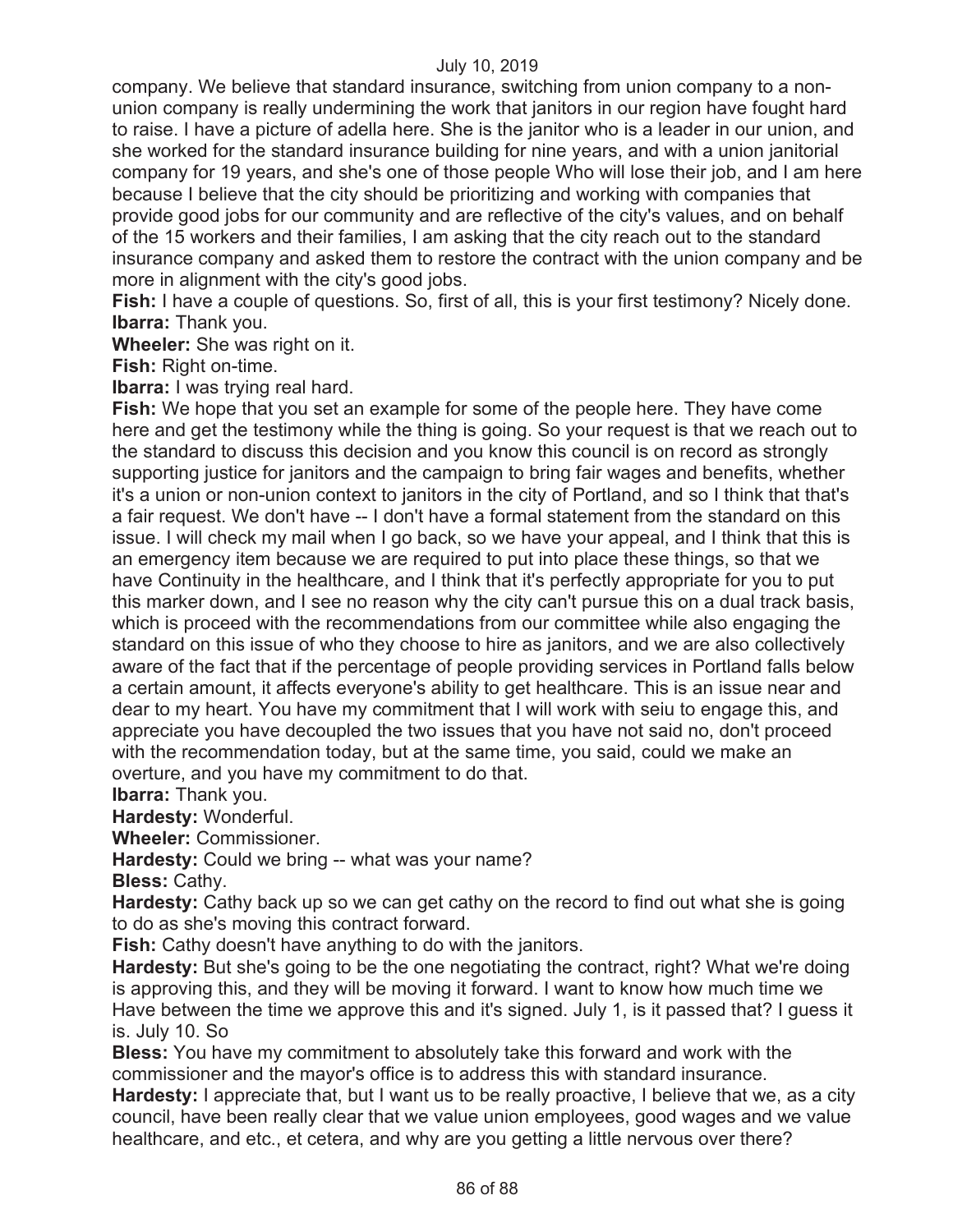**Fish:** Because we cannot dictate union employment. We advocate for standards of, of wages and benefits, when we intrude into the conversation by insisting that it be union, versus non-union, we have gone beyond the scope of what we have done historically. That's interfering with the right of workers to make that judgment.

**Hardesty:** I appreciate that but we can advocate for a living wage and healthcare and vacation and all the things, all the things that are negotiated with taking care of employees, right?

**Fish:** That's why, commissioner, consistent with seiu's previous overtures to us on this issue and the request that was made by the organizer, I thought that I was -- I was hoping that I was speaking for the council in saying that, at the leadership level we will take this up and engage the standard on this issue, which was the request, cathy provides The healthcare benefit, and I just wanted to keep them separate.

**Hardesty:** I appreciate that. Thank you very much. I want to make sure that every is on the record having the same value system in place. Thank you very much. Appreciate it. **Wheeler:** For somebody who is testifying for the first time, you certainly got everything all riled up, well done.

**Hardesty:** And she did it with a smile.

**Fish:** Could you come back weekly and we will put you on first.

**Wheeler:** Commissioner eudaly.

**Eudaly:** I have got somewhere to go, people. Similar to commissioner Fish, I need a little more information, but certainly supportive of your concerns and let's follow-up.

**Bless:** Great, thank you, looking forward to it.

**Wheeler:** Thank you. Colleagues, any further questions on 81-83? Please call the roll on 681 ordinance.

## **Hardesty:** Aye. **Eudaly:** Aye.

**Fish:** Cathy, thanks for all the great work you do, and also for putting in place a flexible spending account process this year, which is ten times easier to use and access than the ones we have had in the past, and you have had this, and we appreciate your responsiveness, and the way that you managed this process. Aye.

**Wheeler:** Great job, Cathy, i've been asked by commissioner Fritz to read her statement as a courtesy, I will. Thank you for reading the statement into the record while I visit my mother in england. I hope my colleagues on the council will support my request to the labor management benefits committee to explore options for improving fertility coverage for city of Portland employees in this upcoming fiscal year. As an employer of choice the city commitments itself to attracting, developing and retaining a competent, engaged workforce providing excellent public services. In my time on the council, we have added inclusive benefit physical city employees, including paid sick leave, paid parental leave, including foster and adoptive parents, cognitive behavioral therapy for autism, and transgender health care. There are often huge financial barriers to fertility care, which is negative impacts on income as well as an employee's mental health as they navigate the complex journey of trying to start a family. At the same time, the cost burden to the city is likely to be minimal. In massachusetts, the state with the most comprehensive mandate for infertility coverage, the cost of coverage was one of the lowest amongst the mandated benefits, just \$2.49 per member per year. And there are also disproportionate impacts of the coverage on single and lgbtq plus parents, in particular, through fertility care needs, sorry, fertility care needs are Not exclusive to these communities. Fertility is a fundamental part of healthcare and should be accessible to everyone regardless of age, sex, sexual orientation, gender identity, expression or marital status, and my staff and I look forward to supporting the pursuit of improved benefit options in this area. That from commissioner Fritz. I vote aye, the ordinance is adopted. 682. Please call the roll. **Hardesty:** Aye. **Eudaly:** Aye. **Fish:** Aye.

87 of 88